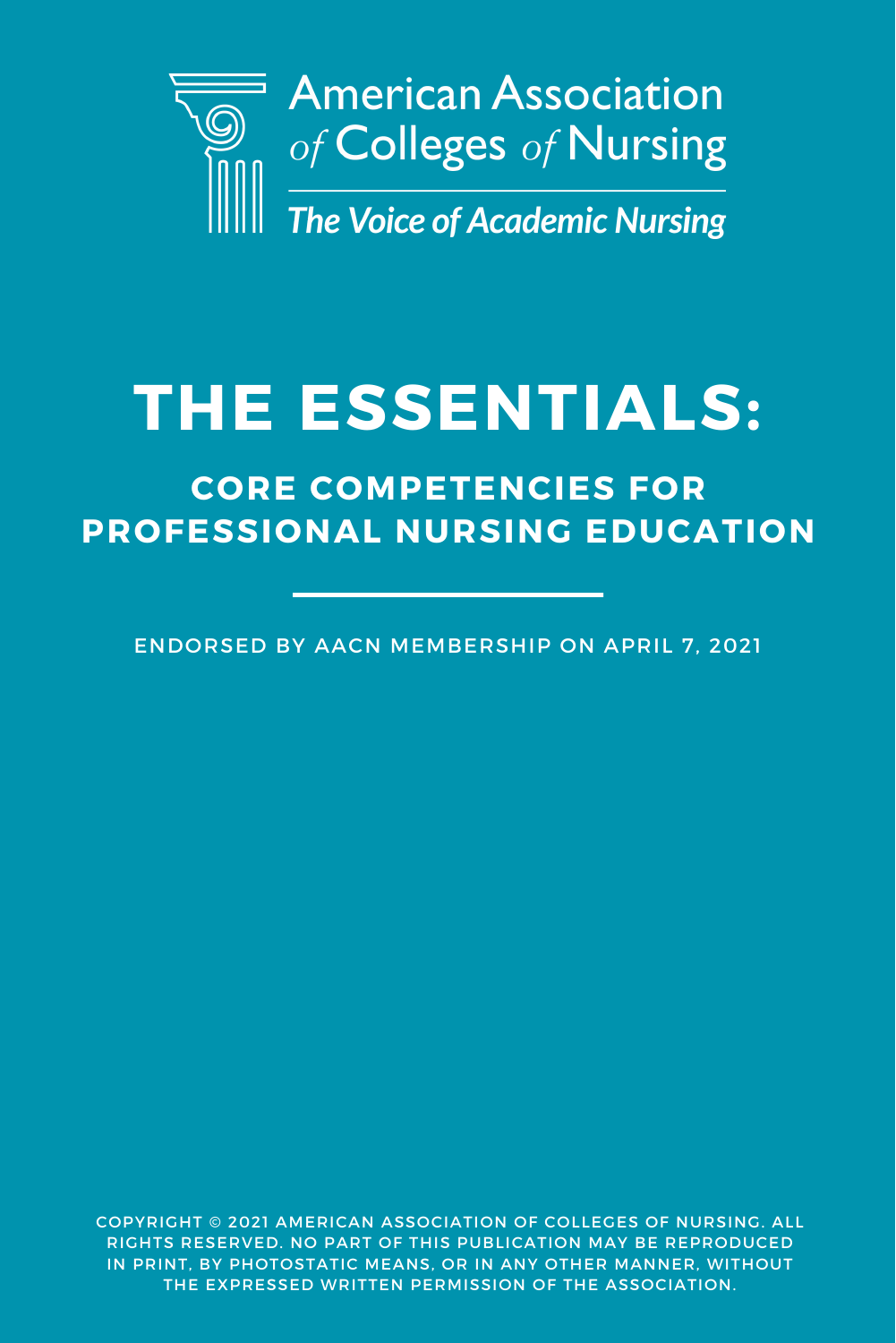American Association  $\equiv$  of Colleges of Nursing



# *The Essentials: Core Competencies for Professional Nursing Education*

**February 18, 2021**

# **Introduction**

Since 1986, the American Association of Colleges of Nursing (AACN) has published the *Essentials*  series that provides the educational framework for the preparation of nurses at four-year colleges and universities. In the past, three versions of Essentials were published: *The Essentials of Baccalaureate Education for Professional Nursing Practice*, last published in 2008; *The Essentials of Master's Education in Nursing*, last published in 2011; *and The Essentials of Doctoral Education for Advanced Nursing Practice*, last published in 2006. Each of these documents has provided specific guidance for the development and revision of nursing curricula at a specific degree level. Given changes in higher education, learner expectations, and the rapidly evolving healthcare system outlined in *AACN's Vision for Academic Nursing* (2019), new thinking and new approaches to nursing education are needed to prepare the nursing workforce of the future.

*The Essentials: Core Competencies for Professional Nursing Education* provides a framework for preparing individuals as members of the discipline of nursing, reflecting expectations across the trajectory of nursing education and applied experience. In this document competencies for professional nursing practice are made explicit. These *Essentials* introduce 10 domains that represent the essence of professional nursing practice and the expected competencies for each domain (see page 26). The domains and competencies exemplify the uniqueness of nursing as a profession and reflect the diversity of practice settings yet share common language that is understandable across healthcare professions and by employers, learners, faculty, and the public. The competencies accompanying each domain are designed to be applicable across four spheres of care (disease prevention/promotion of health and wellbeing, chronic disease care, regenerative or restorative care, and hospice/palliative/supportive care), across the lifespan, and with diverse patient populations. While the domains and competencies are identical for both entry and advanced levels of education, the sub-competencies build from entry into professional nursing practice to advanced levels of knowledge and practice. The intent is that any curricular model should lead to the ability of the learner to achieve the competencies. The *Essentials* also feature eight concepts which are central to professional nursing practice and are integrated within and across the domains and competencies.

Since this document has been shared with practice partners, and with other nursing colleagues, the *Essentials* serve to bridge the gap between education and practice. The core competencies are informed by the expanse of higher education, nursing education, nursing as a discipline, and a breadth of knowledge. The core competencies also are informed by the lived experiences of those deeply entrenched in various areas where nurses practice and the synthesis of knowledge and action intersect. The collective understanding allows all nurses to have a shared vision; promotes open discourse and exchange about nursing practice; and expresses a unified voice that represents the nursing profession.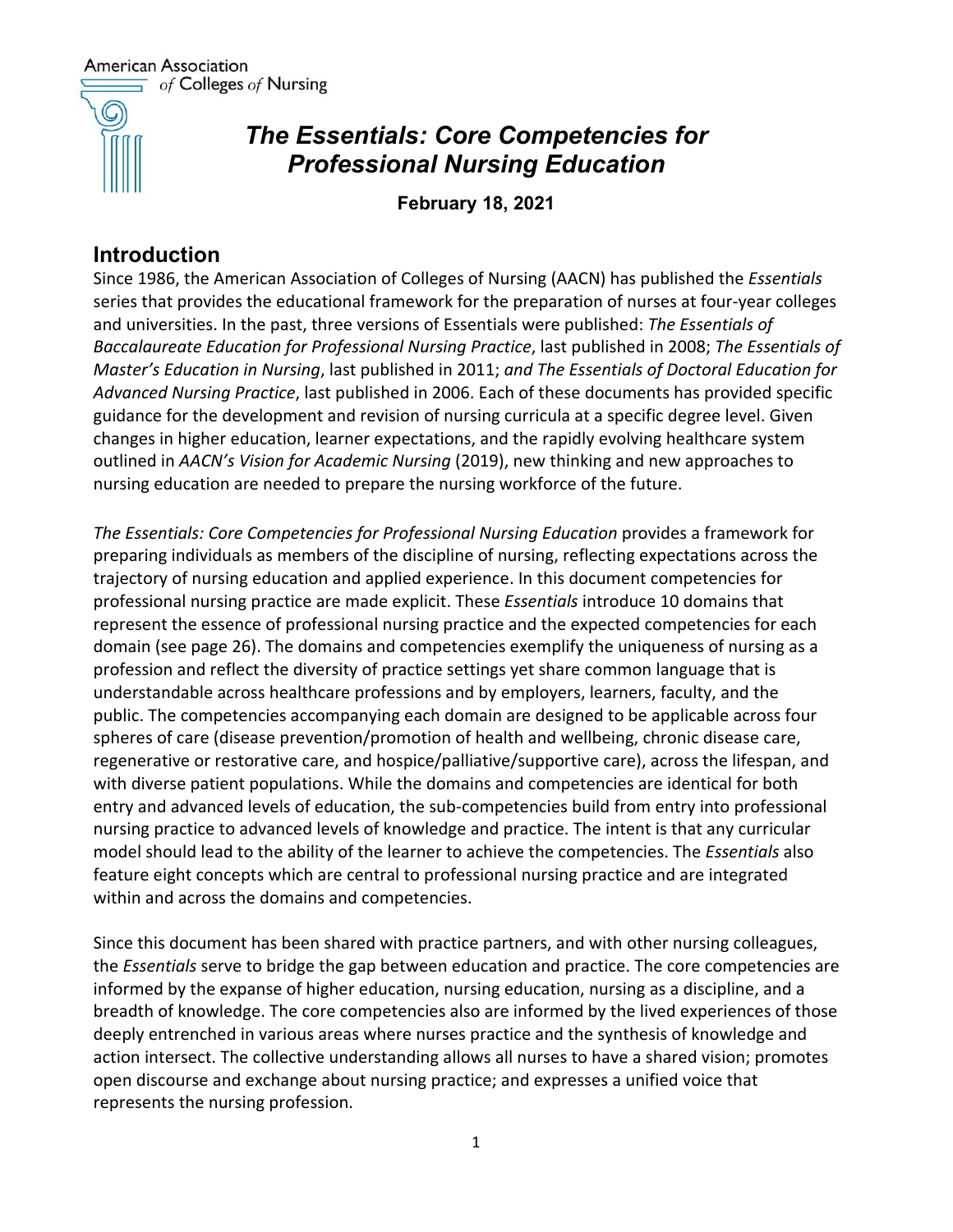This introduction provides an overview of the evolution of nursing as a discipline, critical aspects of the profession that serve as a framework, and sufficient depth to inform nursing education across the educational trajectory (entry into practice through advanced education). Specific citations throughout provide immediate access to pertinent references that substantiate relevancy.

#### **Foundational Elements**

*The Essentials: Core Competencies for Professional Nursing Education* has been built on the strong foundation of nursing as a discipline, the foundation of a liberal education, and principles of competency-based education.

#### *Nursing as a Discipline*

The *Essentials,* as the framework for preparing nursing's future workforce, intentionally reflect and integrate nursing as a discipline. The emergence of nursing as a discipline had its earliest roots in Florence Nightingale's thoughts about the nature of nursing. Believing nursing to be both a science and an art, she conceptualized the whole patient (mind, body, and spirit) as the center of nursing's focus. The influence of the environment on an individual's health and recovery was of utmost importance. The concepts of health, healing, well-being, and the interconnectedness with the multidimensional environment also were noted in her work. Although Nightingale did not use the word "caring" explicitly, the concept of care and a commitment to others were evident through her actions (Dunphy, 2015). In the same era of Florence Nightingale, nurse pioneer Mary Seacole was devoted to healing the wounded during the Crimean war.

Following Nightingale, the nursing profession underwent a period of disorganization and confusion as it began to define itself as a distinct scientific discipline. Early nursing leaders including Mary Eliza Mahoney, Effie Taylor, Annie Goodrich, Agatha Hodgins, Esther Lucille Brown, and Loretta Ford sought to define the functions of the nurse (Gunn, 1991; Keeling, Hehman & Kirchgessner, 2017). Other leaders devoted their efforts to addressing discrimination, advancing policies, and creating a collective voice for the profession. It would be difficult to gain an understanding of this period of the profession's development without considering the work of Lavinia Dock, Estelle Osborne, Mary Elizabeth Carnegie, Ildaura Murillo-Rohde, and many other fearless champions.

Contemporary nursing as it is practiced today began to take shape as a discipline in the 1970s and 1980s. Leaders of this era shared the belief that the discipline of nursing was the study of the wellbeing patterning of human behavior and the constant interaction with the environment, including relationships with others, health, and the nurse (Rogers, 1970; Donaldson & Crowley, 1978; Fawcett, 1984; Chinn & Kramer 1983, 2018; Chinn, 2019; Roy & Jones, 2007). The concept of caring also was described as the defining attribute of the nursing discipline (Leininger, 1978; Watson, 1985). Newman (1991) spoke to the need to sharpen the focus of the discipline of nursing to better define its social relevance and the nature of its service. Newman, Smith, Pharris, and Jones (2008) affirmed caring as the focus of the discipline, suggesting that relationships were the unifying construct. Smith and Parker (2010) later posited that relationships were built on partnership, presence, and shared meaning.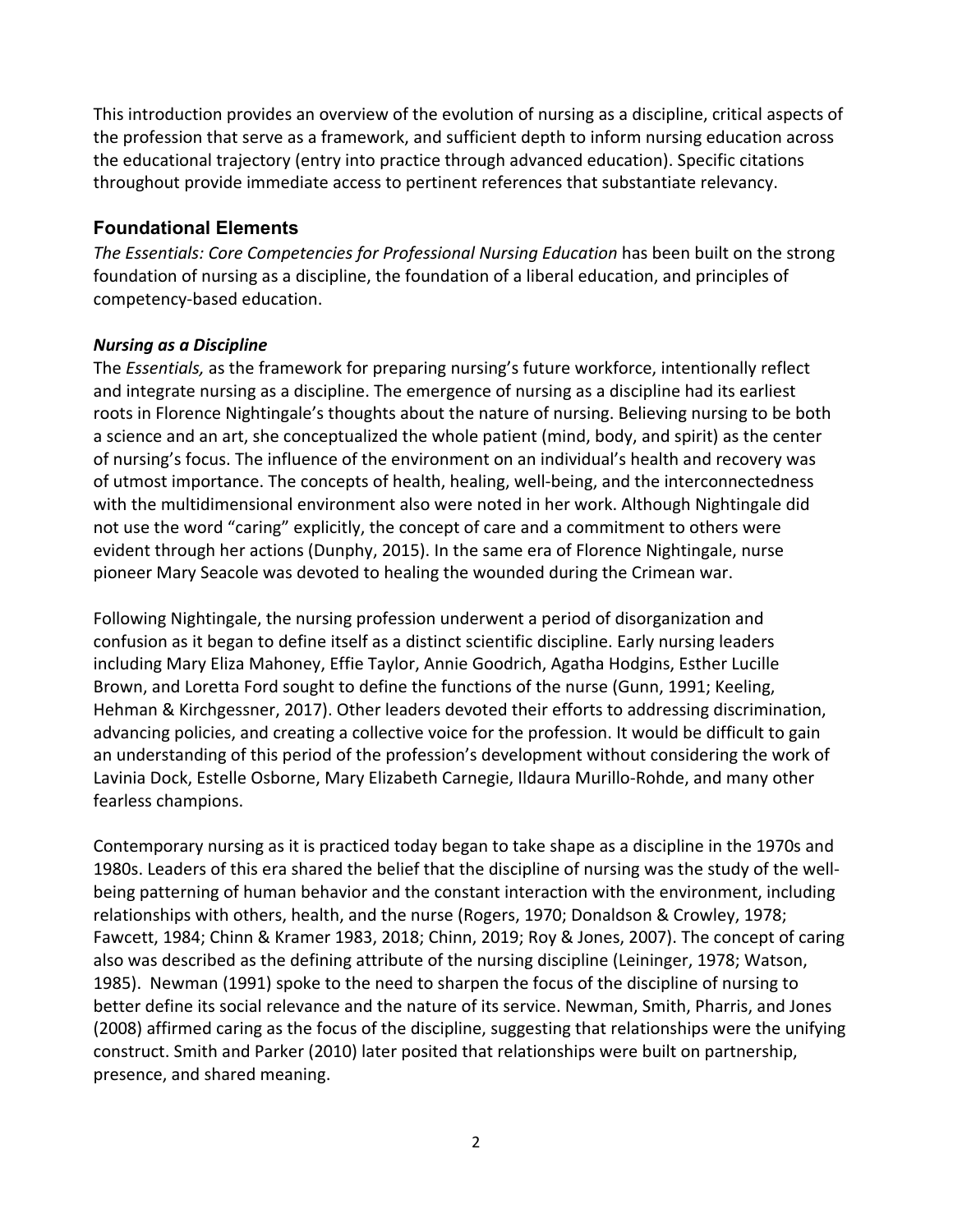In a historical analysis of literature on the discipline of nursing, five concepts emerged as defining the discipline: human wholeness; health; healing and well-being; environment-health relationship; and caring. When practicing from a holistic perspective, nurses understand the dynamic, ongoing body-brain-mind-spirit interactions of the person, between and among individuals, groups, communities, and the environment (Smith, 2019, pp. 9-12). Smith purports that if nursing is to retain its status as a discipline, the explicit disciplinary knowledge must be an integral part of all levels of nursing. Nursing has its own science, and this body of knowledge is foundational for the next generation (Smith, 2019, p.13).

Why consider the past in a document that strives to shape the future? The historical roots of the profession help its members understand how the past has answered complex questions and shapes vital discipline concepts, traditions, policies, and even relationships. D'Antonio, et. al (2010) also emphasize the disciplinary insights gained by considering the different histories that challenge the dominant and accepted historical narrative. Undoubtedly, many experts have contributed to the development of the discipline as it exists today. While the work of early and current theorists is extensive, Green (2018) notes that none have been accepted as completely defining the nature of nursing as a discipline. No doubt, nursing as a discipline will continue to evolve as society and health care evolves.

#### *Advancing the Discipline of Nursing*

The continued development of nursing as a unique discipline requires an intentional approach. Jairath, et. al (2018) stated that any further development of the discipline should have the capacity to directly transform the patient's health experience. A new social order may be necessary in which scientists, theorists, and practitioners work together to address questions related to the interplay of big data and nursing theory. Nursing graduates, particularly at the advanced nursing practice level, must be well-prepared to think ethically, conceptually, and theoretically to better inform nursing care. Students must not only be introduced to the knowledge and values of the discipline, but they must be guided to practice from a disciplinary perspective – by seeing patients through the lens of wholeness and interconnectedness with family and community; appreciating how the social, political, and economic environment influences health; attending to what is most important to well-being; developing a caring-healing relationship; and honoring personal dignity, choice, and meaning. Smith and McCarthy (2010) spoke to the need to provide a foundation for practitioners in the knowledge of the discipline. Without this knowledge, the persistent challenge of differentiating nursing and the professional levels of practice will continue.

Knowledge of the discipline grows in graduate education, as students apply and generate nursing knowledge in their advanced nursing roles or develop and test theories as researchers. Nursing practice should be guided by a nursing perspective while functioning within an interdisciplinary arena. To appropriately educate the next generation of nurses, disciplinary knowledge must be leveled to reflect the competencies or roles expected at each level.

#### *The Value of a Liberal Education*

In higher education, every academic discipline is grounded in a unique body of knowledge that distinguishes that discipline. Through the study of the humanities, social sciences, and natural sciences, students develop the capacity to engage in socially valued work and civic leadership in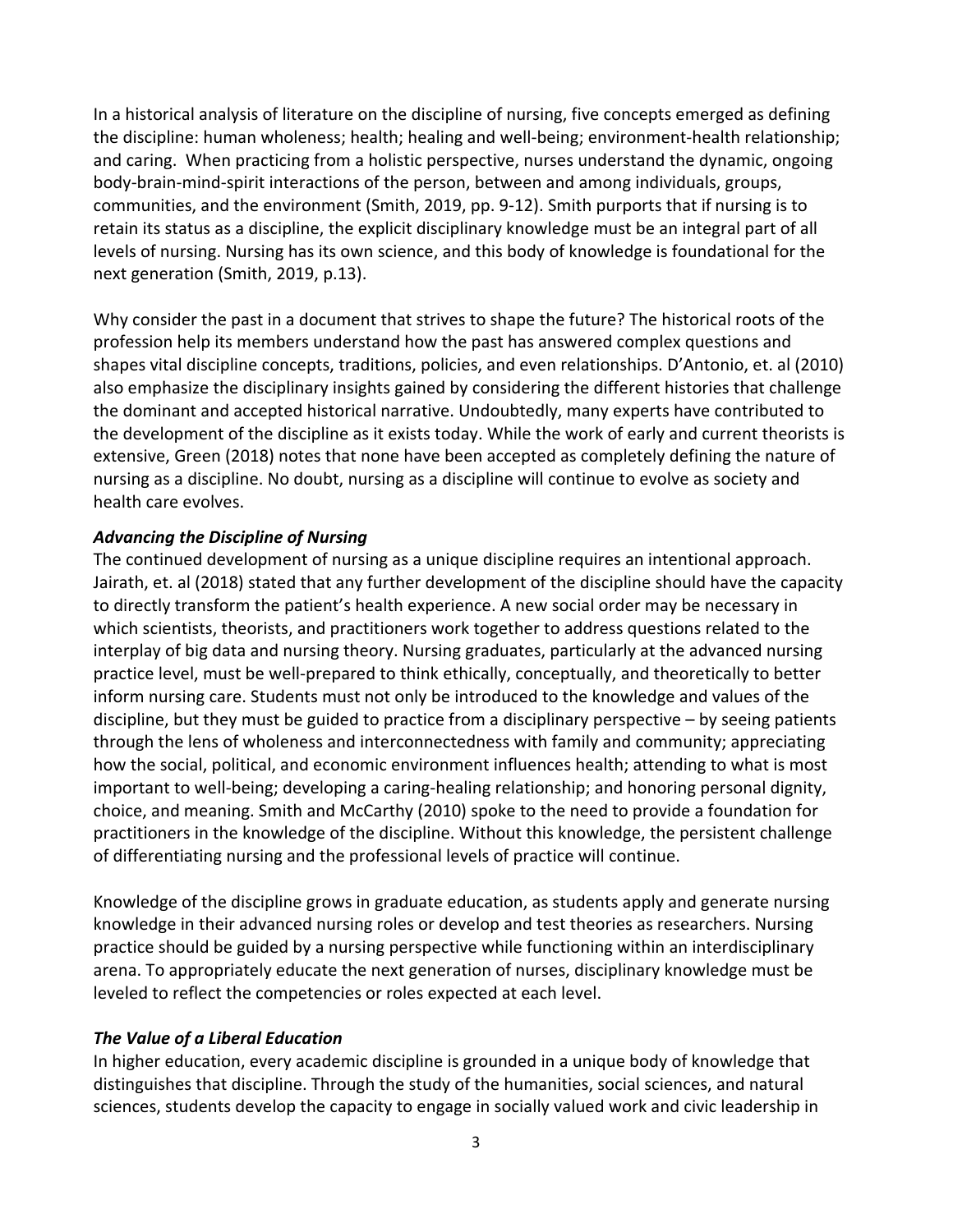society. Liberal education exposes students to a broad worldview, multiple disciplines, and ways of knowing through specific coursework; however, the richness of perspective and knowledge is woven throughout the nursing curriculum as these are integral to the full scope of nursing practice (Hermann, 2004). Successful integration of liberal and nursing education provides graduates with knowledge of human cultures, including spiritual beliefs, as well as the physical and natural worlds supporting an approach to practice. The study of history, critical race theories, critical theories of nursing, critical digital studies, planetary health and climate science, politics, public policies, policy formation, fine arts, literature, languages, and the behavioral, biological, and natural sciences are key to the understanding of one's self and others, civil readiness, and engagement and forms the basis for clinical reasoning and subsequent clinical judgments.

A liberal education creates the foundation for intellectual and practical abilities within the context of nursing practice as well as for engagement with the larger community, locally and globally. A hallmark of liberal education is the development of a personal value system that includes the ability to act ethically regardless of the situation and where students are encouraged to define meaningful personal and professional goals with a commitment to integrity, equity, and social justice. Liberally educated graduates are well prepared to integrate knowledge, skills, and values from the arts, sciences, and humanities to provide safe, quality care; advocate for patients, families, communities, and populations; and promote health equity and social justice. Equally important, nursing education needs to ensure an understanding of the intersection of bias, structural racism, and social determinants with healthcare inequities and promote a call to action.

#### *Competency-based Education*

Competency-based education is a process whereby students are held accountable to the mastery of competencies deemed critical for an area of study. Competency-based education is inherently anchored to the outputs of an educational experience versus the inputs of the educational environment and system. Students are the center of the learning experience, and performance expectations are clearly delineated along all pathways of education and practice. Across the health professions, curriculum, course work, and practice experiences are designed to promote responsible learning and assure the development of competencies that are reliably demonstrated and transferable across settings. By consistently assessing their own performance, students develop the ability to reflect on their own progress towards the achievement of learning goals and the ongoing attainment of competencies required for practice.

Advances in learning approaches and technologies, understanding of evolving student learning styles and preferences, and the move to outcome-driven education and assessment all point to a transition to competency-based education. This learning approach is linked to explicitly defined performance expectations, based on observable behavior, and requires frequent assessment using diverse methodologies and formats. Designed in this fashion, competency-based education produces learning and behavior that endures, since it encourages conscious connections between knowledge and action. Learners who put knowledge into action grasp the interrelatedness of their learning with both theoretical perspectives and the world of their professional work. Achieving a specific competency gives meaning to the theoretical and assists in understanding and taking on a professional identity.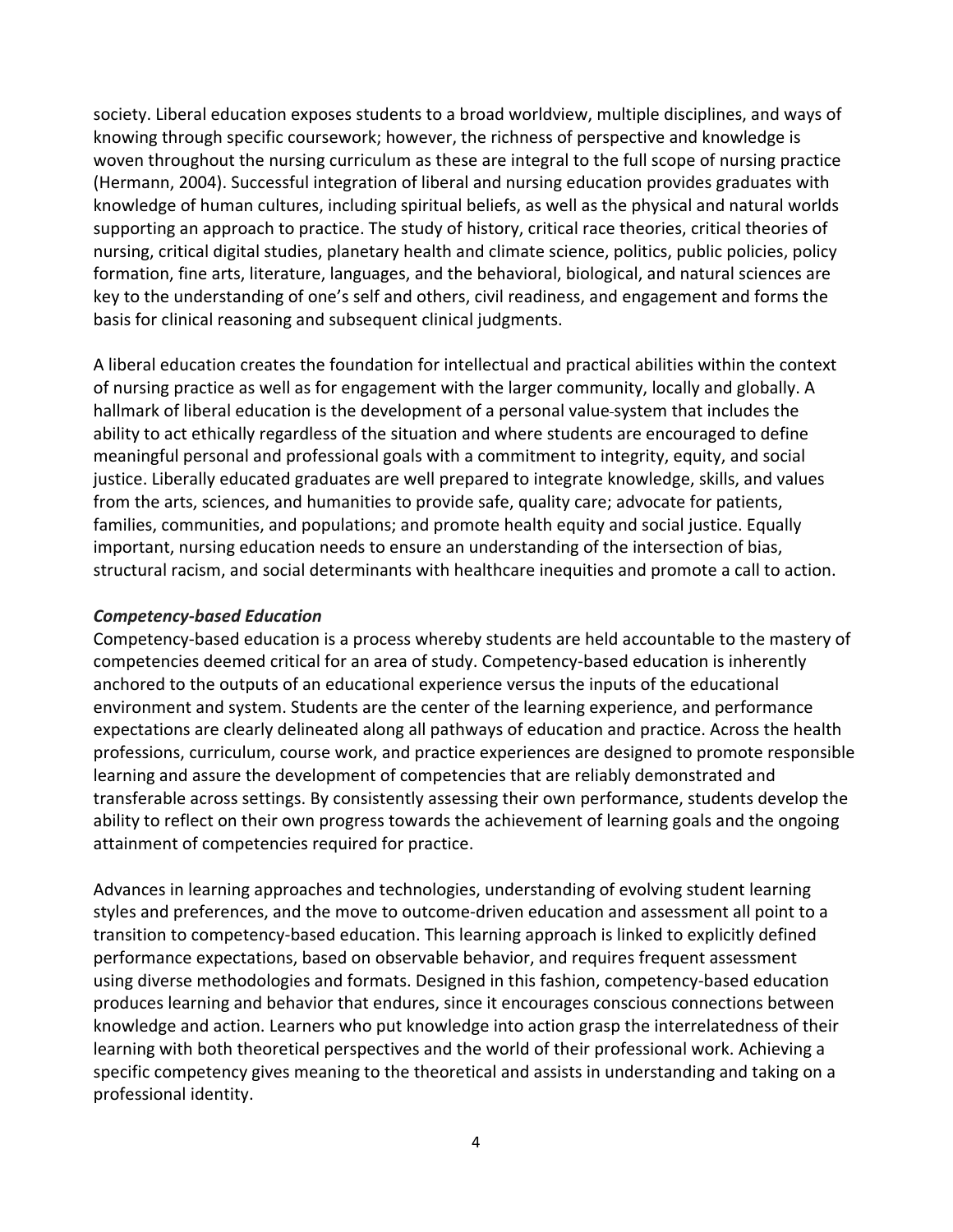Further, today's students are increasingly taking responsibility for their own learning and, varied as they are in age and experience, respond to active learning strategies. Active learning involves making an action out of knowledge—using knowledge to reflect, analyze, judge, resolve, discover, interact, and create. Active learning requires clear information regarding what is to be learned, including guided practice in using that information to achieve a competency. It also requires regular assessment of progress towards mastery of the competency and frequent feedback on successes and areas needing development. Additionally, students must learn how to assess their own performances to develop the skill of continual self-reflection in their own practice.

Stakeholders (employers, students, and the public) expect all nursing graduates to exit their education programs with defined and observable skills and knowledge. Employers desire assurance that graduates have expected competencies - the ability "to know" and also "to do" based on current knowledge. Moving to a competency-based model fosters intentionality of learning by defining domains, associated competencies, and performance indicators for those competencies. Currently, there is wide variability in graduate capabilities. Therefore, there is a need for consistency enabled by a competency-based approach to nursing education.

A standard set of definitions frame competency-based education in the health professions and was adopted for these *Essentials.* Adoption of common definitions allows multiple stakeholders involved in health education and practice to share much of the same language. These definitions are included in the glossary (p. 59).

#### **Nursing Education for the 21st Century**

In addition to the foundational elements on which the *Essentials* has been developed, other factors have served as design influencers. What does the nursing workforce need to look like for the future and how do nursing education programs prepare graduates to be "work ready?" Nursing education for the  $21^{st}$  century ought to reflect a number of contemporary trends and values and address several issues to shape the future workforce, including diversity, equity, and inclusion; four spheres of care (including an enhanced focus on primary care); systems-based practice; informatics and technology; academic-practice partnerships; and career-long learning.

#### *Diversity, Equity, and Inclusion*

Shifting U.S. population demographics, health workforce shortages, and persistent health inequities necessitate the preparation of nurses able to address systemic racism and pervasive inequities in health care. The existing inequitable distribution of the nursing workforce across the United States, particularly in underserved urban and rural areas, impacts access to healthcare services across the continuum from health promotion and disease prevention, to chronic disease management, to restorative and supportive care. Diversity, equity, and inclusion—as a value- supports nursing workforce development to prepare graduates who contribute to the improvement of access and care quality for underrepresented and medically underserved populations (AACN, 2019). Diversity, equity, and inclusion require intentionality, an institutional structure of social justice, and individually concerted efforts. The integration of diversity, equity, and inclusion in this *Essentials* document moves away from an isolated focus on these critical concepts. Instead, these concepts, defined in competencies, are fully represented and deeply integrated throughout the domains and expected in learning experiences across curricula.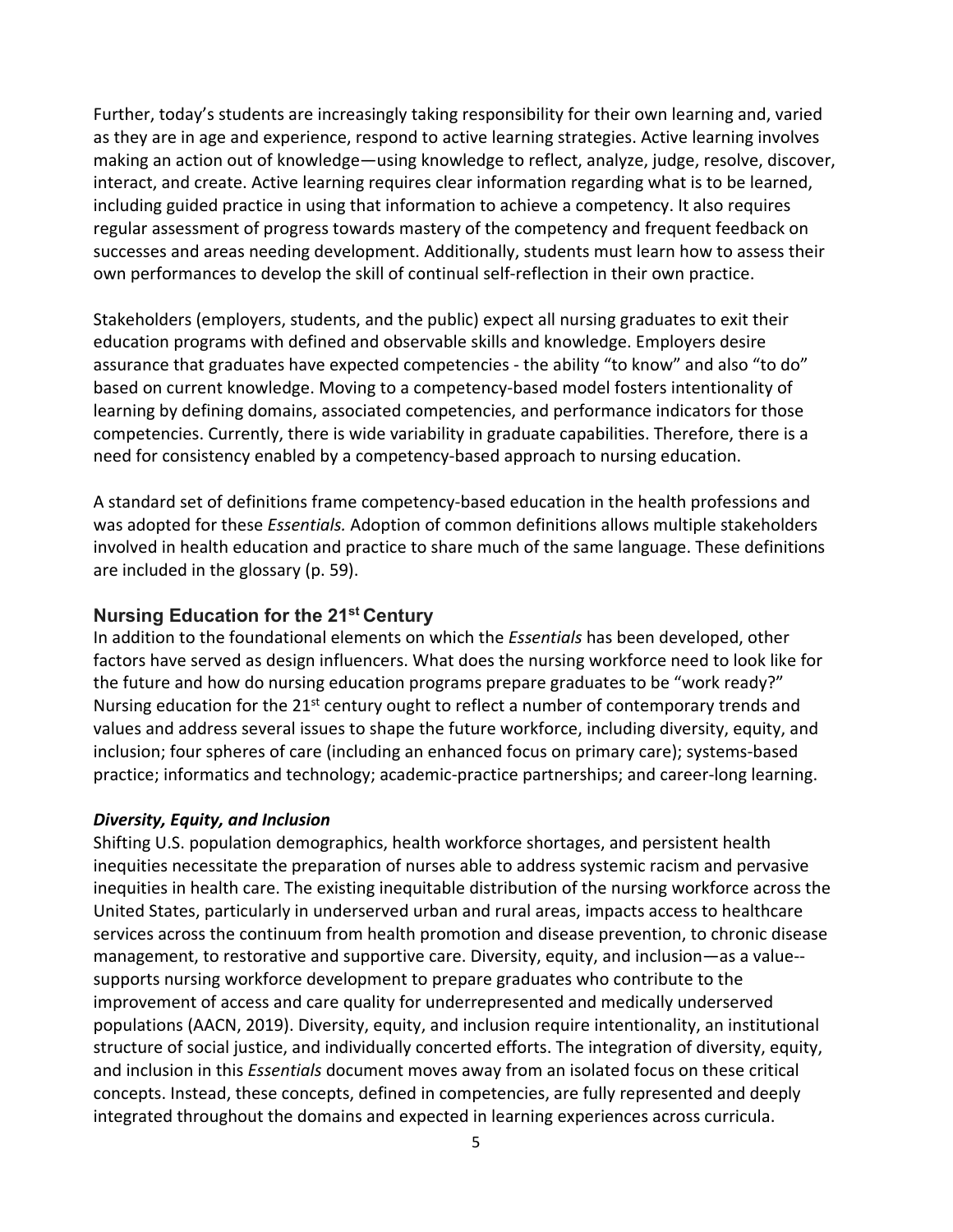Making nursing education equitable and inclusive requires actively combating structural racism, discrimination, systemic inequity, exclusion, and bias. Holistic admission reviews are recommended to enhance the admission of a more diverse student population to the profession (AACN, 2020). Additionally, an equitable and inclusive learning environment will support the recruitment, retention, and graduation of nursing students from disadvantaged and diverse backgrounds. Diverse and inclusive environments allow examination of any implicit or explicit biases, which can undermine efforts to enhance diversity, equity, and inclusion. When diversity is integrated within inclusive educational environments with equitable systems in place, biases are examined, assumptions are challenged, critical conversations are engaged, perspectives are broadened, civil readiness and engagement are enhanced, and socialization occurs. These environments recognize the value of and need for diversity, equity, and inclusion to achieve excellence in teaching, learning, research, scholarship, service, and practice.

Academic nursing must address structural racism, systemic inequity, and discrimination in how nurses are prepared. Nurse educators are called to critically evaluate policies, processes, curricula, and structures for homogeneity, classism, color-blindness, and non-inclusive environments. Evidence-based, institution-wide approaches focused on equity in student learning and catalyzing culture shifts in the academy are fundamental to eliminating structural racism in higher education (Barber, et al, 2020). Only through deconstructive processes can academic nursing prepare graduates who provide high quality, equitable, and culturally competent health care.

Finally, nurses should learn to engage in ongoing personal development towards understanding their own conscious and unconscious biases. Then, acting as stewards of the profession, they can fulfill their responsibility to influence both nursing and societal attitudes and behaviors toward eradicating structural/systemic racism and discrimination and promoting social justice.

#### *Four Spheres of Care*

Historically, nursing education has emphasized clinical education in acute care. Looking at current and future needs, it is becoming increasingly evident that the future of healthcare delivery will occur within four spheres of care, 1) disease prevention/promotion of health and well-being, which includes the promotion of physical and mental health in all patients as well as management of minor acute and intermittent care needs of generally healthy patients; 2) chronic disease care, which includes management of chronic diseases and prevention of negative sequelae; 3) regenerative or restorative care, which includes critical/trauma care, complex acute care, acute exacerbations of chronic conditions, and treatment of physiologically unstable patients that generally requires care in a mega-acute care institution; and, 4) hospice/palliative/supportive care which includes end-of-life care as well as palliative and supportive care for individuals requiring extended care, those with complex, chronic disease states, or those requiring rehabilitative care (Lipstein, et al, 2016; AACN, 2019).

Entry-level professional nursing education ensures that graduates demonstrate competencies through practice experiences with individuals, families, communities, and populations across the lifespan and within each of these four spheres of care. The workforce of the future needs to attract and retain registered nurses who choose to practice in diverse settings, including community settings to sustain the nation's health. Expanding primary care into communities will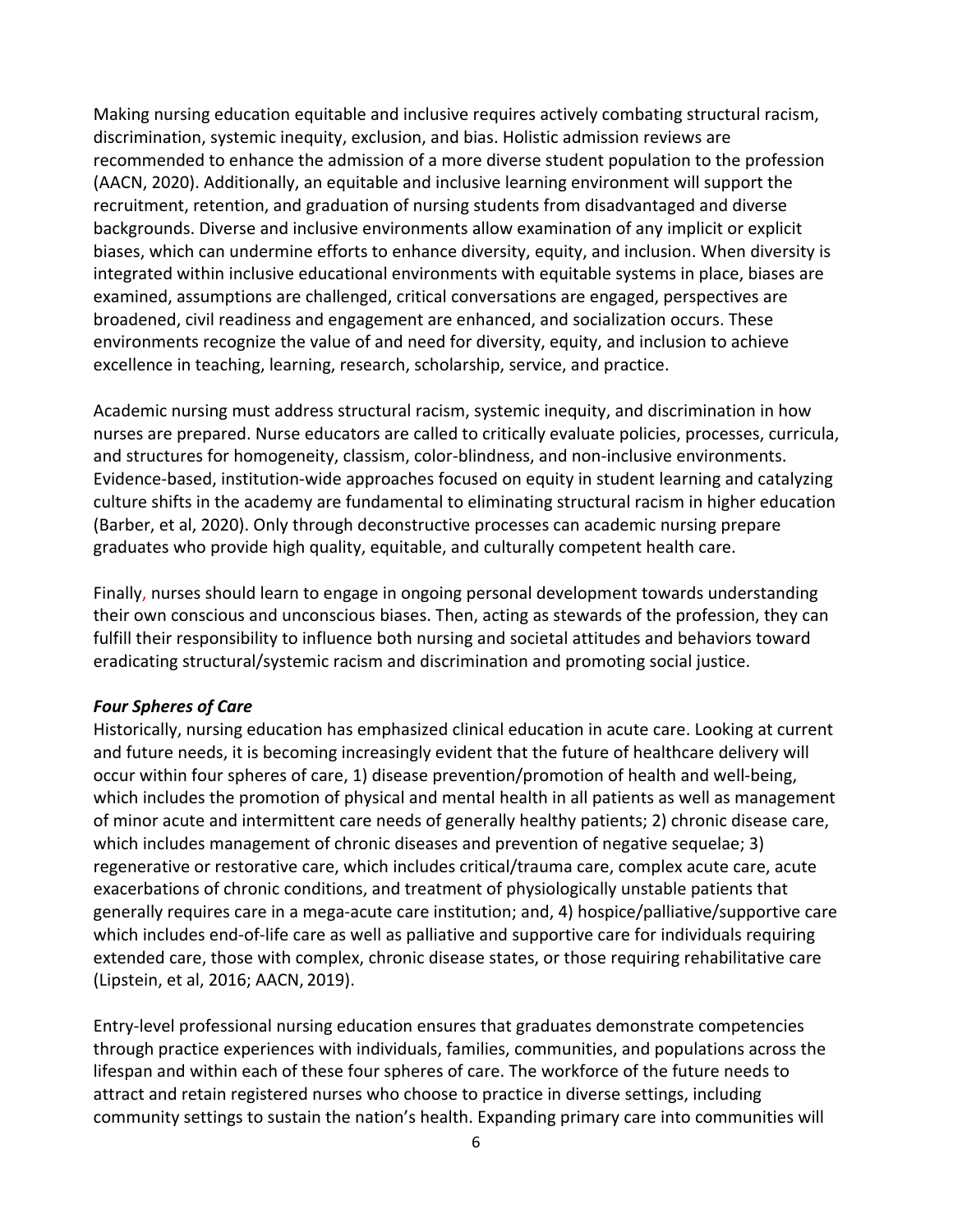enable our healthcare delivery systems to achieve the Quadruple Aim of improving patient experiences (quality and satisfaction), improving the health of populations, decreasing per capita costs of health care, and improving care team well-being (Bowles, et al, 2018). It is time for nursing education to refocus and move beyond some long-held beliefs such as: primary care content is not important because it is not on the national licensing exam for registered nurses; students only value those skills required in acute care settings; and faculty preceptors only have limited community-based experiences. Recommendations from the Josiah Macy Foundation Conference on expanding the use of registered nursing in primary care (2016) provides a call to education and practice to place more value on primary care as a career choice, effectively changing the culture of nursing and health care. A collaborative effort between academic and practice leaders is needed to ensure this culture change and educate primary care practitioners about the value of the registered nurse role.

#### *Systems-Based Practice*

Integrated healthcare systems that require coordination across settings as well as across the lifespan of diverse individuals and populations are emerging. Healthcare systems are revising strategic goals and reorganizing services to move more care from the most expensive venues – inpatient facilities and emergency departments – to primary care and community settings. Consequently, nurse employment settings also are shifting, creating a change in workforce distribution and the requisite knowledge and skills necessary to provide care in those settings. Knowledge differentiating equity and equality in healthcare systems and systems-based practice is essential. Nurses in the future are needed to lead initiatives to address structural racism, systemic inequity, and discrimination. Equitable healthcare better serves the needs of all individuals, populations, and communities.

Importantly, an understanding of how local, national, and global structures, systems, politics, and rules and regulations contribute to the health outcomes of individual patients, populations, and communities will support students in developing agility and advocacy skills. Factors such as structural racism, cost containment, resource allocation, and interdisciplinary collaboration are considered and implemented to ensure the delivery of high quality, equitable, and safe patient care (Plack, et al, 2018).

#### *Informatics and Technology*

Informatics has increasingly been a focus in nursing education, correlating with the advancement in sophistication and reach of information technologies; the use of technology to support healthcare processes and clinical thinking; and the ability of informatics and technology to positively impact patient outcomes. Health information technology is required for personcentered service across the continuum and requires consistency in user input, proper process, and quality management. While different specialty roles in nursing may require varying depth and breadth of informatics competency, basic informatics competencies are foundational to all nursing practice. Much work will be required to achieve full integration of core information and communication technologies competencies into nursing curricula.

#### *Engagement and Experience*

The future consumers of health care are changing. They are transitioning from passive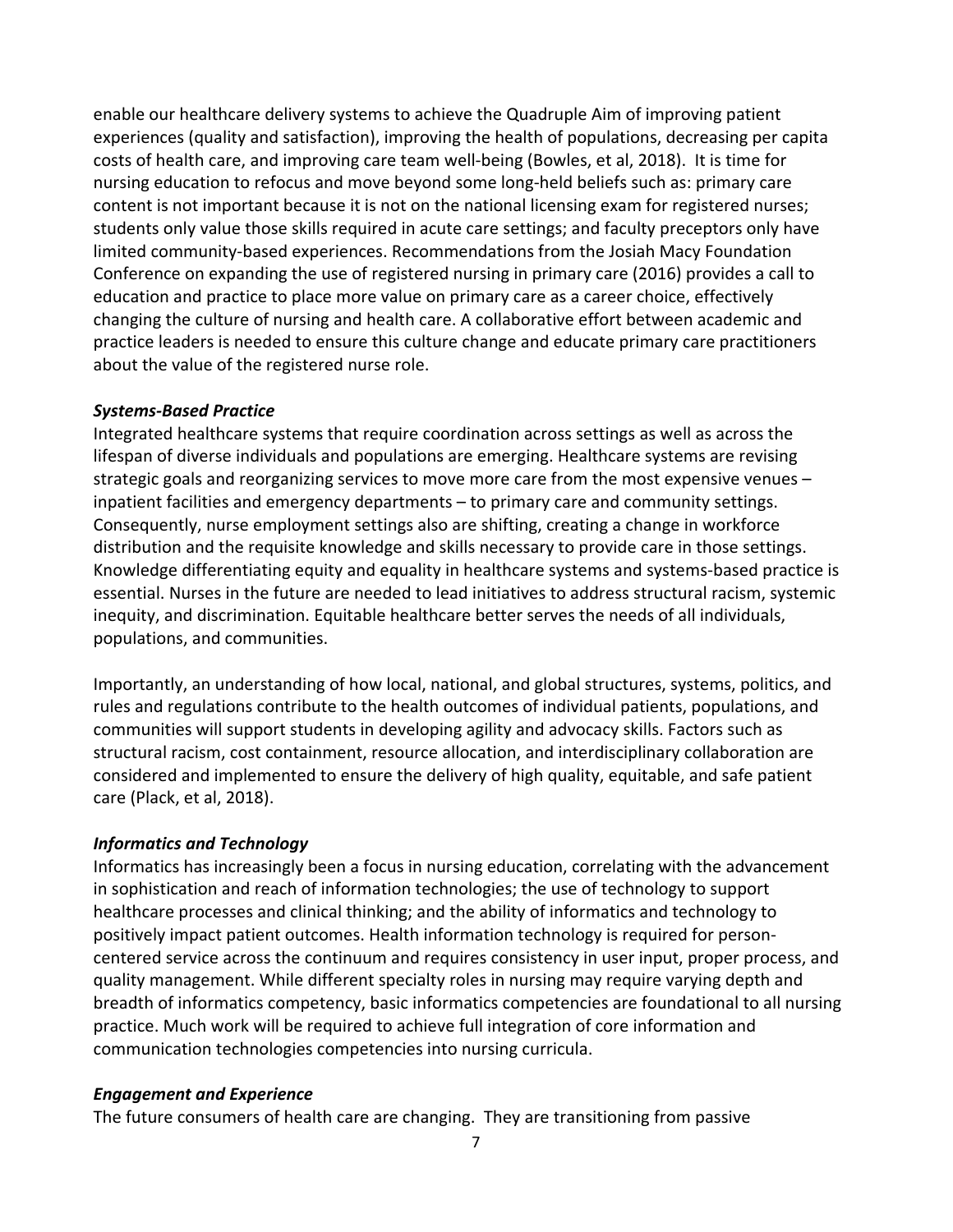participants in medically-focused acute care environments to engaged participants of healthcare services. They actively participate in managing not only their chronic illnesses but also acute care exacerbations with an increasing focus on prevention and wellness. Thus, nurses need an understanding of consumer engagement and experience across all settings as an essential component of person-centered, quality care.

In today's society, many people seek information and use technology to help make informed decisions about their health. Nurses seek to help patients determine what information to use and how to use it. Individuals want to know about their options when it comes to healthcare services, which extends to using websites to provide information on provider quality and performance, comparing prices for common procedures, and reviewing the effectiveness of treatments and care approaches (Adler-Milstein & Sinaiko, 2019). Gaffney (2015) stated that as consumers shoulder more of the financial responsibility for their health care, they became more educated about available options. Studies have shown that patients who are engaged in decision-making regarding their care have better outcomes and lower costs (Gaffney, 2015).

Meaningful practice experiences in health care start with the individual who is actively engaged in the journey throughout the continuum of care. Each interaction between the recipient of care and the nurse or healthcare provider creates an experience. Practice experience is defined as "the sum of all interactions, shaped by an organization's culture that influence patient perceptions across the continuum of care." (Wolf, Niederhauser, Marshburn & LaVela, 2014, p. 8). Within that interactive experience,the attitudes and the behaviors of the nurse matter a great deal. Nurses are identified as one of the most trusted professionals in the United States. Mutual trust is foundational to an interactive and ongoing relationship that will enhance a positive experience of care. Those with positive experiences of care often have better outcomes.

Individual engagement has been described as "the blockbuster drug of the 21st century" (Dentzer, 2013). Who better to engage individuals in their care than nurses? Nursing practice has consistently focused on individual care and ongoing communication with family members and care providers. Sherman points to the fact that effective individual/family involvement leads to safer and higher quality care. In addition, individual/patient engagement can be directly correlated with increased reimbursement to hospitals based on achieving health outcomes. Nurses in all settings and across the continuum of care contribute to creating a culture that supports full engagement of individuals in their care and in the development of policies, which will provide guidance to the improvement of individual engagement (Sherman, 2014).

#### *Academic-Practice Partnerships*

Partnerships and collaborative team-based care are the cornerstones of safe, effective care whether it be for individuals, families, communities, or populations. Academic-practice partnerships serve to recruit and retain nurses and to support the practice and academic enterprise in relation to mutual research, leadership development, and a shared commitment to redesign practice environments. Such partnerships also have the potential to facilitate the ability of nurses to achieve educational and career advancement, prepare nurses of the future to practice and lead, provide mechanisms for career-long learning, and provide a structure for transition to practice programs. Successful academic-practice partnerships are predicated on respect, relationship, reciprocity, and co-design.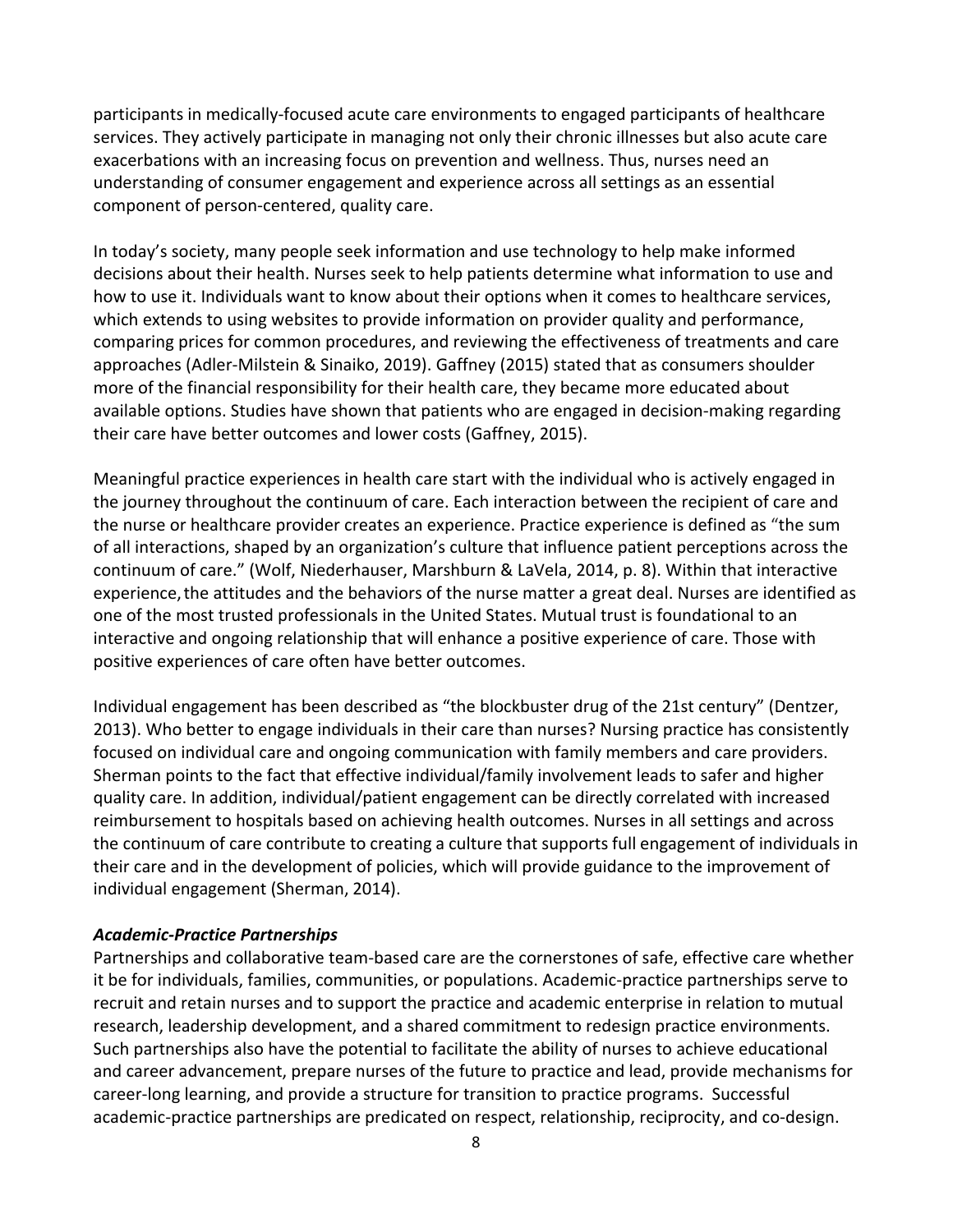The 2016 report *Advancing Healthcare Transformation: A New Era for Academic Nursing identified a* path for achieving enhanced partnerships between nursing schools and academic health centers with the goals of achieving improved healthcare outcomes, fostering new models for innovation, and advancing integrated systems of health care. While focused primarily on academic health centers, the recommendations apply to partnerships between non-academic health centers and schools of nursing as well. The recommendations include enhancing the clinical practice of academic nursing; partnering in the preparation of the nurses of the future; collaborating to develop workforce plans in partnership with the health system; integrating academic nursing into population health initiatives; partnering in the implementation of Accountable Care; and partnering for optimal patient care and healthcare delivery (AACN, 2016).

#### *Career-Long Learning*

Current trends in higher education focus on supplemental methods of awarding credit and recognition for additional learning which has implications for career-long learning. Emerging educational methods should be considered as possible additions in the development of curriculum pathways in contemporary nursing education. For example, the use of e-portfolios, which may be used to record competency achievement and educational milestones and continued throughout one's career, can be used to document personal development plans, badges, certifications, employment appraisals, and reflections on clinical events to establish meaning from various encounters.

Awarding of micro-credentials or badges by academic institutions also is becoming popular. Badges recognize incremental learning in visible ways and can support career development (Educause, 2018). Stackable credentials can be accumulated over time and facilitate one's professional development along a career trajectory (Department of Labor, 2015). Open access courses represent another way to learn a variety of skills or subject matter. All of these are important considerations in basic and advanced nursing education.

# **Domains and Concepts**

#### **Domains for Nursing**

Domains are broad distinguishable areas of competence that, when considered in the aggregate, constitute a descriptive framework for the practice of nursing. These *Essentials* include 10 domains that were adapted from the interprofessional work initiated by Englander (2013) and tailored to reflect the discipline of nursing.

This document delineates the domains that are essential to nursing practice, including how these are defined, what competencies should be expected for each domain at each level of nursing, and how those domains and competencies both distinguish nursing and relate to other health professions. Each domain has a descriptor (or working definition) and a contextual statement. The contextual statement (presented in the Domain, Competency, Sub-Competency Table found beginning on page 26) provides a framing for what the domain represents in the context of nursing practice – thus providing an explanation for how the competencies within the domain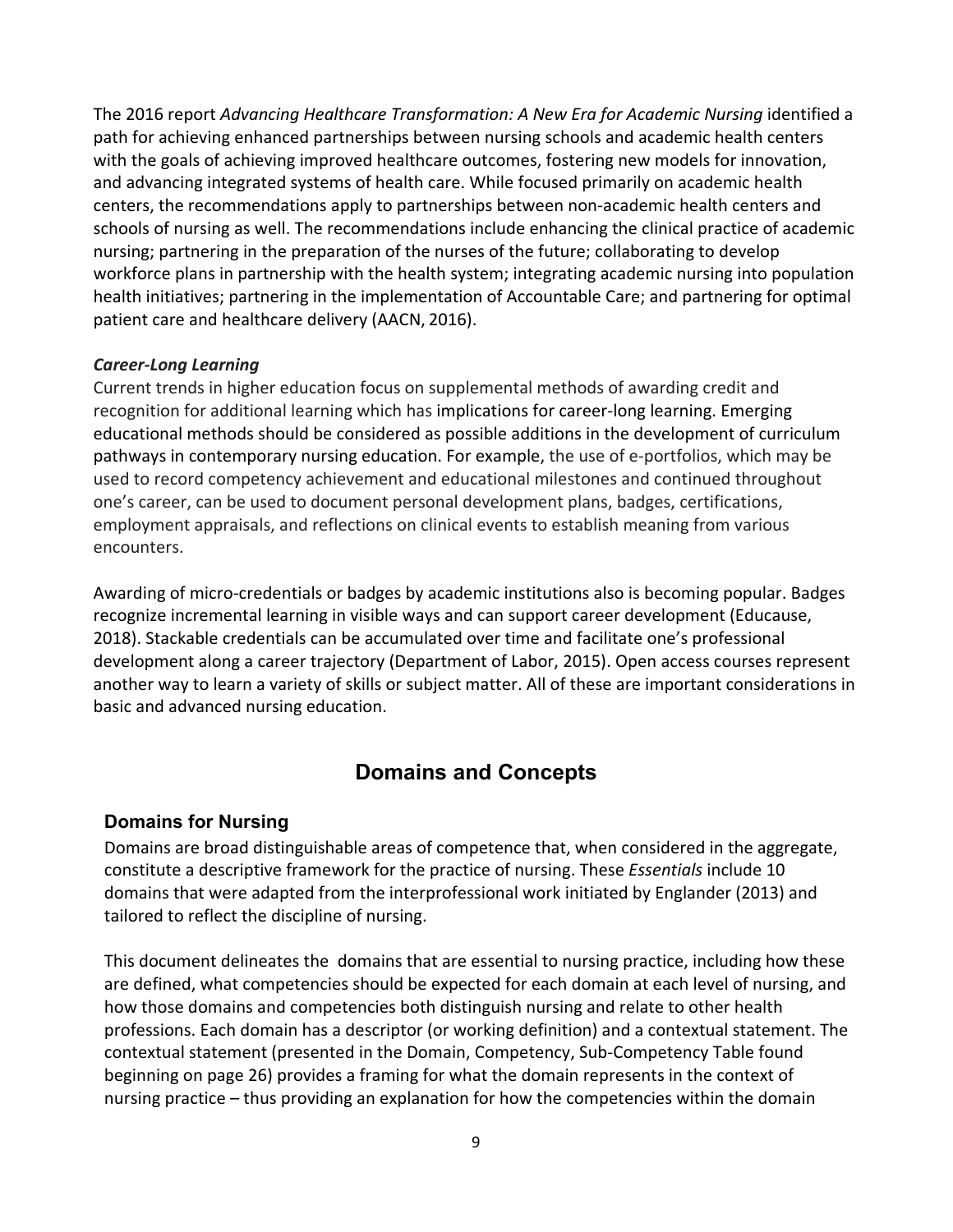should be interpreted. The domain designations, descriptors, and contextual statements may evolve over time to reflect future changes in healthcare and nursing practice. Although the domains are presented as discrete entities, the expert practice of nursing requires integration of most of the domains in every practice situation or patient encounter, thus they provide a robust framework for competency-based education. The domains and descriptors used in the *Essentials* are listed below.

• *Domain 1: Knowledge for Nursing Practice*

Descriptor: Integration, translation, and application of established and evolving disciplinary nursing knowledge and ways of knowing, as well as knowledge from other disciplines, including a foundation in liberal arts and natural and social sciences. This distinguishes the practice of professional nursing and forms the basis for clinical judgment and innovation in nursing practice.

• *Domain 2: Person-Centered Care*

Descriptor: Person-centered care focuses on the individual within multiple complicated contexts, including family and/or important others. Person-centered care is holistic, individualized, just, respectful, compassionate, coordinated, evidence-based, and developmentally appropriate. Person-centered care builds on a scientific body of knowledge that guides nursing practice regardless of specialty or functional area.

#### • *Domain 3: Population Health*

Descriptor: Population health spans the healthcare delivery continuum from public health prevention to disease management of populations and describes collaborative activities with both traditional and non-traditional partnerships from affected communities, public health, industry, academia, health care, local government entities, and others for the improvement of equitable population health outcomes

• *Domain 4: Scholarship for Nursing Practice*

Descriptor: The generation, synthesis, translation, application, and dissemination of nursing knowledge to improve health and transform health care.

• *Domain 5: Quality and Safety* 

Descriptor: Employment of established and emerging principles of safety and improvement science. Quality and safety, as core values of nursing practice, enhance quality and minimize risk of harm to patients and providers through both system effectiveness and individual performance.

# • *Domain 6: Interprofessional Partnerships*

Descriptor: Intentional collaboration across professions and with care team members, patients, families, communities, and other stakeholders to optimize care, enhance the healthcare experience, and strengthen outcomes.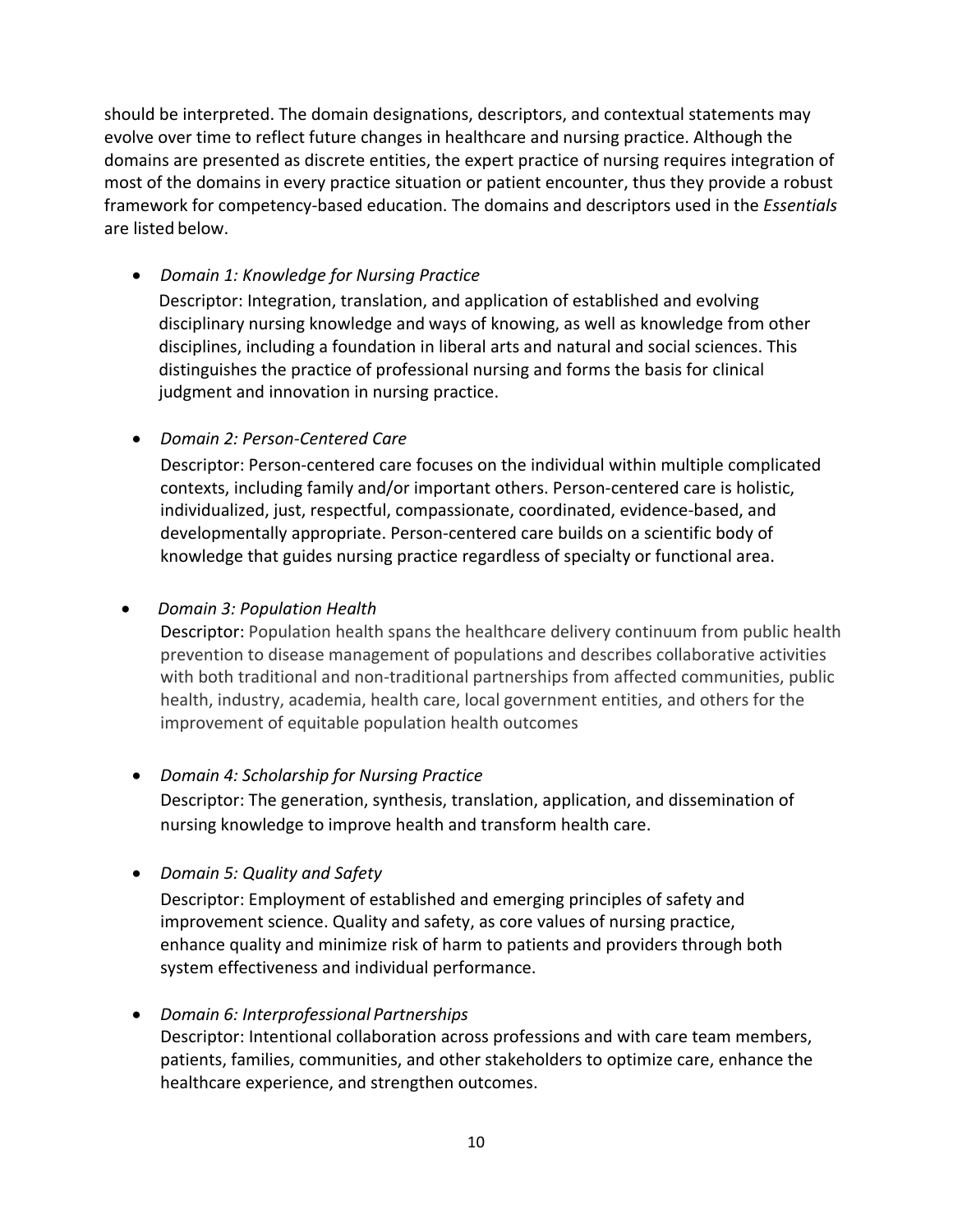• *Domain 7: Systems-Based Practice*

Descriptor: Responding to and leading within complex systems of health care. Nurses effectively and proactively coordinate resources to provide safe, quality, equitable care to diverse populations.

• *Domain 8: Information and Healthcare Technologies* Descriptor: Information and communication technologies and informatics processes are used to provide care, gather data, form information to drive decision making, and support professionals as they expand knowledge and wisdom for practice. Informatics processes and technologies are used to manage and improve the delivery of safe, highquality, and efficient healthcare services in accordance with best practice and professional and regulatory standards.

• *Domain 9: Professionalism* Descriptor: Formation and cultivation of a sustainable professional nursing identity, accountability, perspective, collaborative disposition, and comportment that reflects nursing's characteristics and values.

• *Domain 10: Personal, Professional, and Leadership Development* Descriptor: Participation in activities and self-reflection that foster personal health, resilience, and well-being, lifelong learning, and support the acquisition of nursing expertise and assertion of leadership.

#### **Concepts for Nursing Practice**

In addition to domains, there are featured concepts associated withprofessional nursing practice that are integrated within the *Essentials*. A concept is an organizing idea or a mental abstraction that represents important areas of knowledge. Acommon understanding of each concept is achieved through characteristics and attributes. Many disciplines, like nursing, have numerous concepts. The featured concepts are well-represented in the nursing literature and thus also are found throughout the *Essentials* and verified through a crosswalk analysis. Specifically, the featured concepts are found in the introduction, across the domains (within domain descriptors and contextual statements), and within the competencies and sub- competencies. Although not every concept is found within every domain, each concept is represented in most domains – and all domains have multiple concepts represented.

The featured concepts found within the *Essentials* are not of 'lesser importance' than a domain. Each of these concepts serves as a core component of knowledge, facts, and skills across multiple situations and contexts within nursing practice. Each concept functions as a hub for transferable knowledge, thus enhancing learning when learners make cognitive links to other information through mental constructs. The integration of concepts within the competencies and subcompetencies is essential for the application throughout the educational experience. As an example, can you imagine delivering person-centered care without also considering diversity, equity, and inclusion? Can you imagine having a conversation about population health without considering ethics and health policy? These concepts truly are interrelated and interwoven within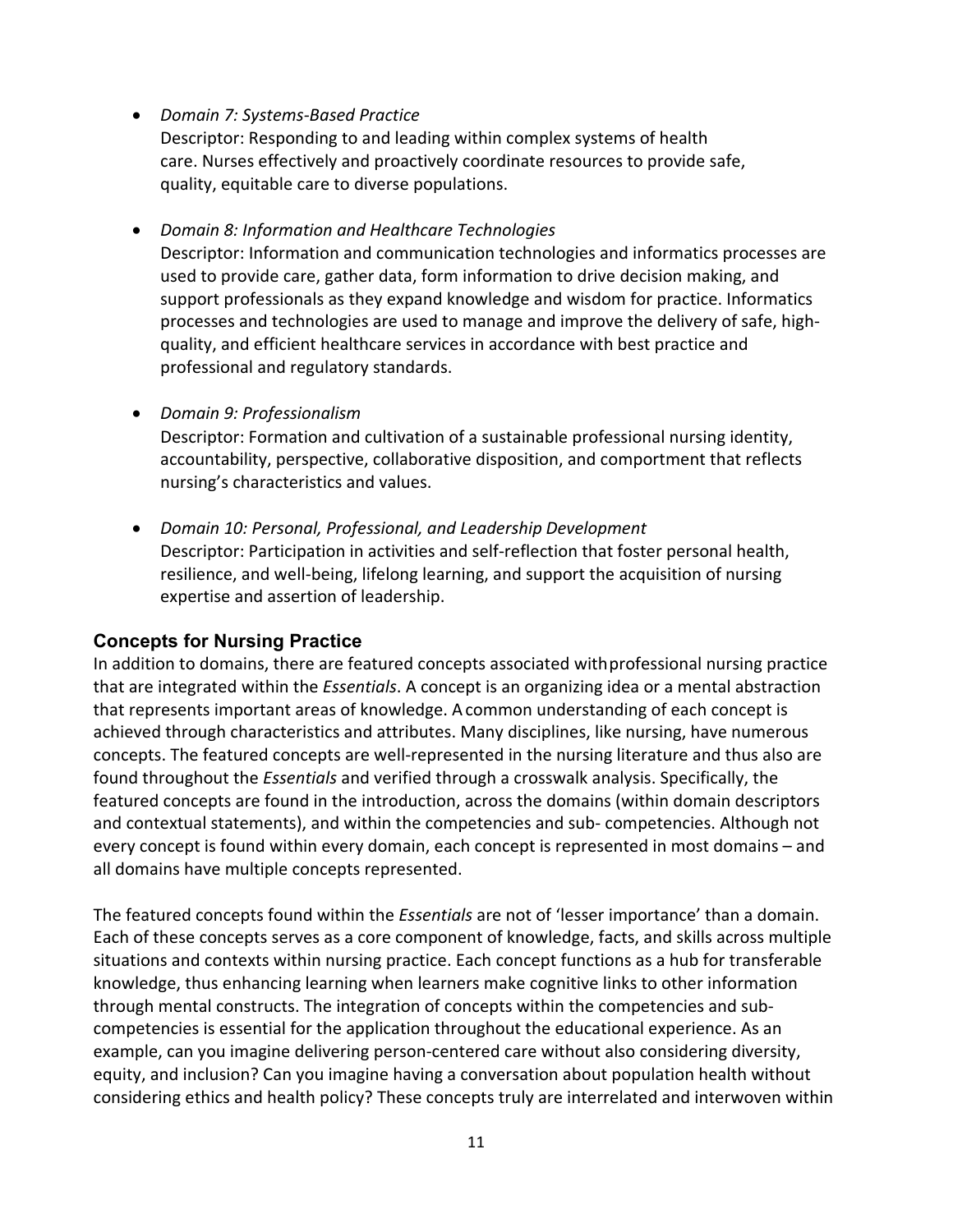the domains and competencies, serving as a foundation to students' learning. The featured concepts are:

#### • *Clinical Judgment*

As one of the key attributes of professional nursing, clinical judgment refers to the process by which nurses make decisions based on nursing knowledge (evidence, theories, ways/patterns of knowing), other disciplinary knowledge, critical thinking, and clinical reasoning (Manetti, 2019). This process is used to understand and interpret information in the delivery of care. Clinical decision making based on clinical judgment, is directly related to care outcomes.

#### • *Communication*

Communication, informed by nursing and other theories, is a central component in all areas of nursing practice. Communication is defined as an exchange of information, thoughts, and feelings through a variety of mechanisms. The definition encompasses the various ways people interact with each other, including verbal, written, behavioral, body language, touch, and emotion. Communication also includes intentionality, mutuality, partnerships, trust, and presence. Effective communication between nurses and individuals and between nurses and other health professionals is necessary for the delivery of high quality, individualized nursing care. With increasing frequency communication is delivered through technological modalities. Communication also is a core component of team-based, interprofessional care and closely interrelated with the concept Social Determinants of Health (described below).

#### • *Compassionate Care*

As an essential principle of person-centered care, compassionate care refers to the way nurses relate to others as human beings and involves "noticing another person's vulnerability, experiencing an emotional reaction to this, and acting in some way with them in a way that is meaningful for people" (Murray & Tuqiri, 2020). Compassionate care is interrelated with other concepts such as caring, empathy, and respect and is also closely associated with patient satisfaction.

# • *Diversity, Equity, and Inclusion*

Collectively, diversity, equity, and inclusion (DEI) refers to a broad range of individual, population, and social constructs and is adapted in the *Essentials* as one of the most visible concepts. Although these are collectively considered a concept, differentiation of each conceptual element leads to enhanced understanding.

Diversity references a broad range of individual, population, and social characteristics, including but not limited to age; sex; race; ethnicity; sexual orientation; gender identity; family structures; geographic locations; national origin; immigrants and refugees; language; any impairment that substantially limits a major life activity; religious beliefs; and socioeconomic status. Inclusion represents environmental and organizational cultures in which faculty, students, staff, and administrators with diverse characteristics thrive. Inclusive environments require intentionality and embrace differences, not merely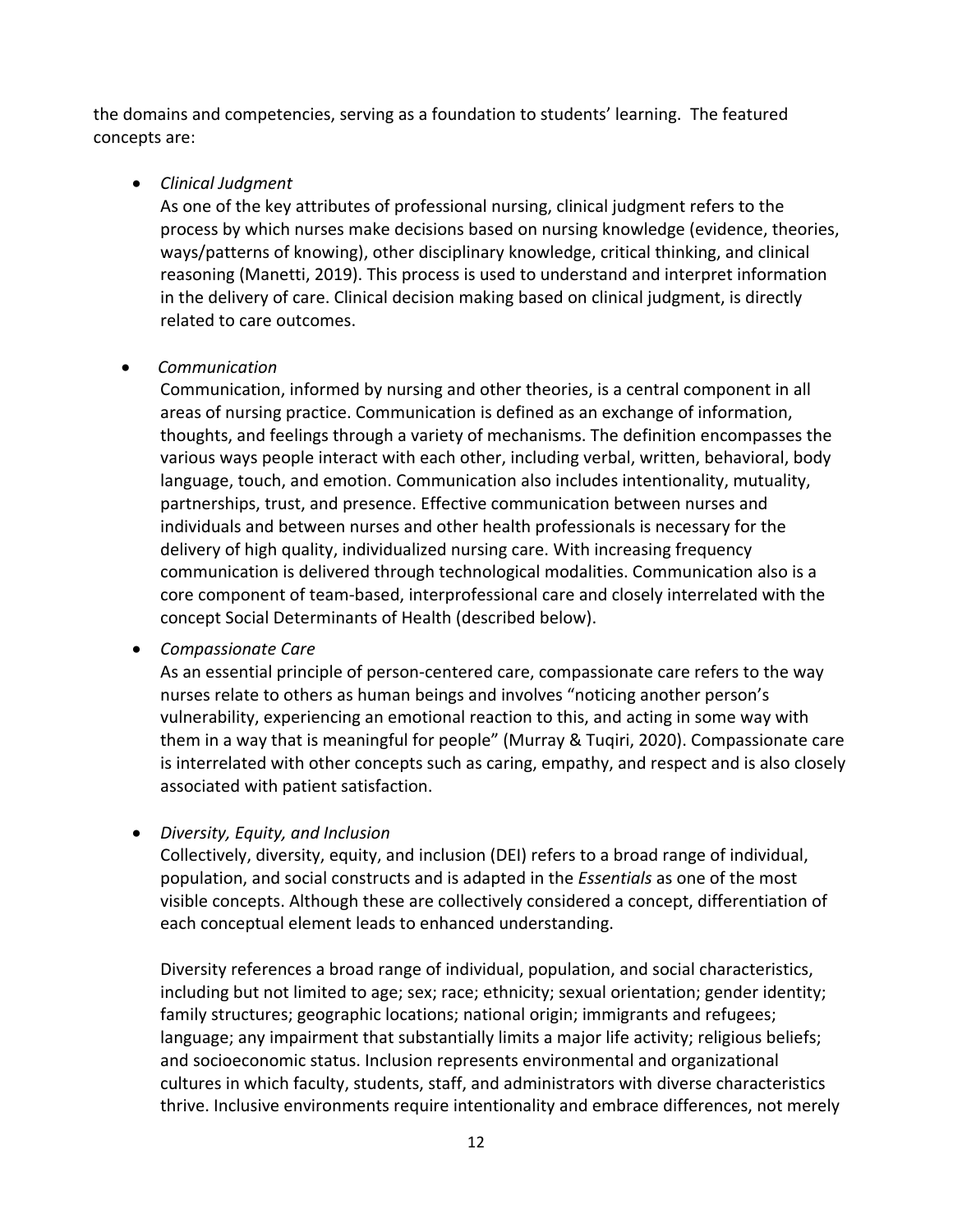tolerate them (AACN, 2017; Bloomberg, 2019). Everyone works to ensure the perspectives and experiences of others are invited, welcomed, acknowledged, and respected in inclusive environments. Equity is the ability to recognize the differences in the resources or knowledge needed to allow individuals to fully participate in society, including access to higher education, with the goal of overcoming obstacles to ensure fairness (Kranich, 2001). To have equitable systems, all people should be treated fairly, unhampered by artificial barriers, stereotypes, or prejudices (Cooper, 2016). Two related concepts that fit within DEI include structural racism and social justice (See the glossary for definitions structural racism and social justice).

#### • *Ethics*

Core to professional nursing practice, ethics refers to principles that guide a person's behavior. Ethics is closely tied to moral philosophy involving the study of or examination of morality through a variety of different approaches (Tubbs, 2009). There are commonly accepted principles in bioethics that include autonomy, beneficence, non-maleficence, and justice (ANA 2015; ACNM, 2015; AANA, 2018; ICN, 2012). The study of ethics as it relates to nursing practice has led to the exploration of other relevant concepts, including moral distress, moral hazard, moral community, and moral or critical resilience.

#### • *Evidence-Based Practice*

The delivery of optimal health care requires the integration of current evidence and clinical expertise with individual and family preferences. Evidence-based practice is a problemsolving approach to the delivery of health care that integrates best evidence from studies and patient care data with clinician expertise and patient preferences and values (Melnyk, Fineout-Overhold, Stillwell, & Williamson, 2010). In addition there is a need to consider those scientific studies that ask: whose perspectives are solicited, who creates the evidence, how is that evidence created, what questions remain unanswered, and what harm may be created? Answers to these questions are paramount to incorporating meaningful, culturally safe, evidence-based practice (Nursing Mutual Aid, 2020).

• *Health Policy*

Health policy involves goal directed decision-making about health that is the result of an authorized public decision-making process (Keller & Ridenour, 2021). Nurses play critical roles in advocating for policy that impacts patients and the profession, especially when speaking with a united voice on issues that affect nursing practice and health outcomes. Nurses can have a profound influence on health policy by becoming engaged in the policy process on many levels, which includes interpreting, evaluating, and leading policy change.

• *Social Determinants of Health*

Determinants of health, a broader term, include personal, social, economic, and environmental factors that impact health. Social determinants of health, a primary component of determinants of health "are the conditions in the environment where people are born, live, learn, work, play, worship, and age that affect a wide range of health, functioning, and quality of life outcomes and risks."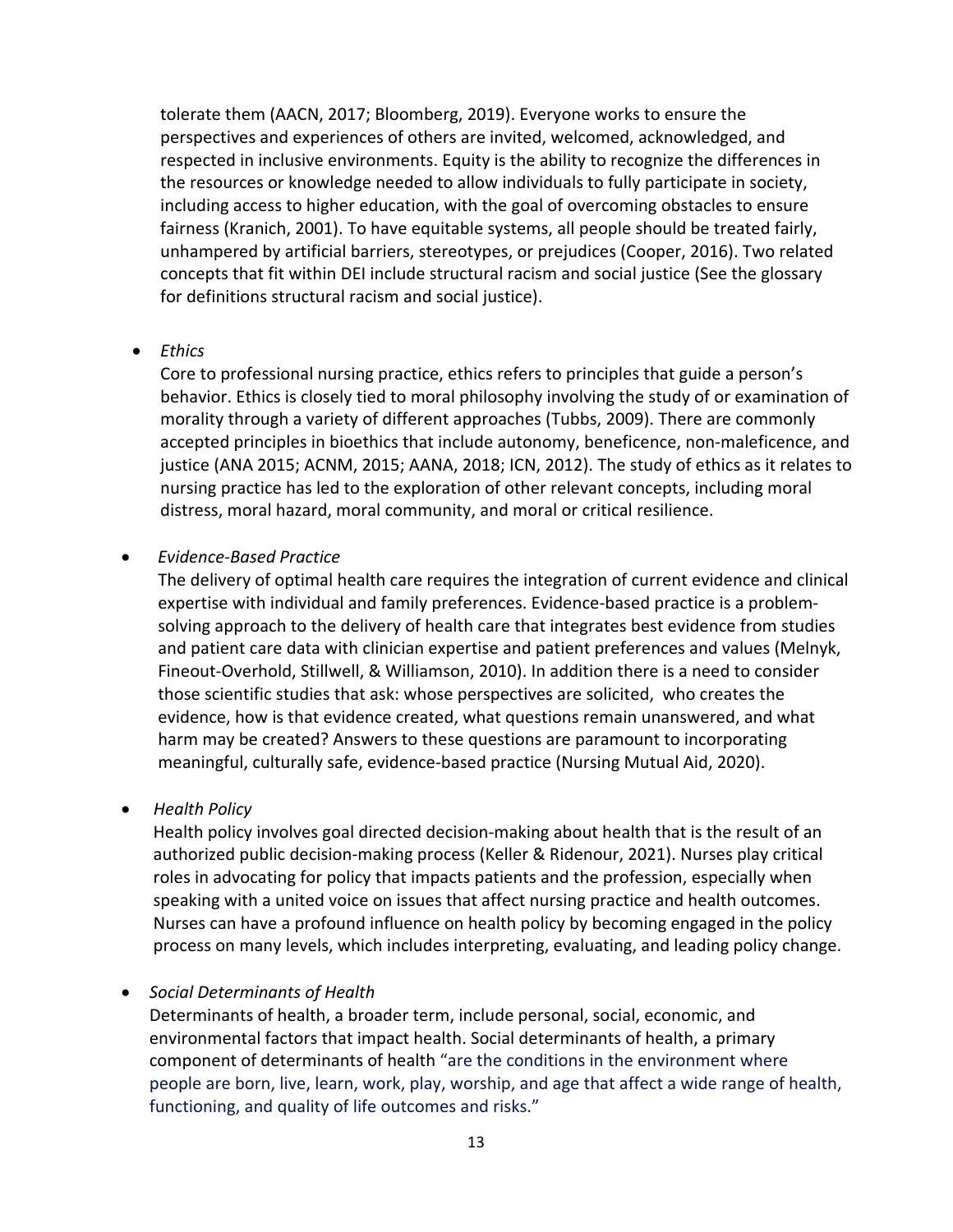The social determinants of health contribute to wide health disparities and inequities in areas such as economic stability, education quality and access, healthcare quality and access, neighborhood and built environment, and social and community context (Healthy People, 2030). Nursing practices such as assessment, health promotion, access to care, and patient teaching support improvements in health outcomes. The social determinants of health are closely interrelated with the concepts of diversity, equity, and inclusion, health policy, and communication.

# **Competencies and Sub-Competencies**

The competencies identified in this *Essentials* document provide a bridge between the current and future needs of practice and the requisite education to prepare a competent practitioner. Competence develops over time, is progressive, and reflects the impact of internal and external factors and experiences of the student. Internal factors include education, experience, knowledge, and professional orientation, among others. External forces include the complexity of the learning experience and professional autonomy. While knowledge is essential to the development of competence, it does not in and of itself validate competence (Currier, 2019). Rather, learners progress to successive levels of competence by demonstrating achievement of expectations across the span of their education and practice experience. Students are successful when they meet and sustain measurable competence at each level of performance expectation and are able to transfer their competence across different practice experiences and settings (Josiah Macy Foundation, 2017).

All competencies, organized within the 10 domains, are broad in scope and cross all levels and areas of nursing practice. The competency is intentionally written as a short statement; therefore, it is necessary to be familiar with the contextual statement within the parent domain to fully understand the competency. In other words, the competency is interpreted as a component within the domain. It also should be noted that there is intentional overlap of competencies in several domains to account for differences in the competency or sub-competency context in different domains.

Each competency statement has multiple sub-competencies written at two levels to reflect learner expectations for entry-level and advanced nursing education. These sub-competencies are designed to 'paint a picture' of how the competency is achieved at each level. The subcompetencies are designed to be understandable, observable, and measurable by learner, faculty, and future employers. Competencies mature over time and become more sophisticated with ongoing practice.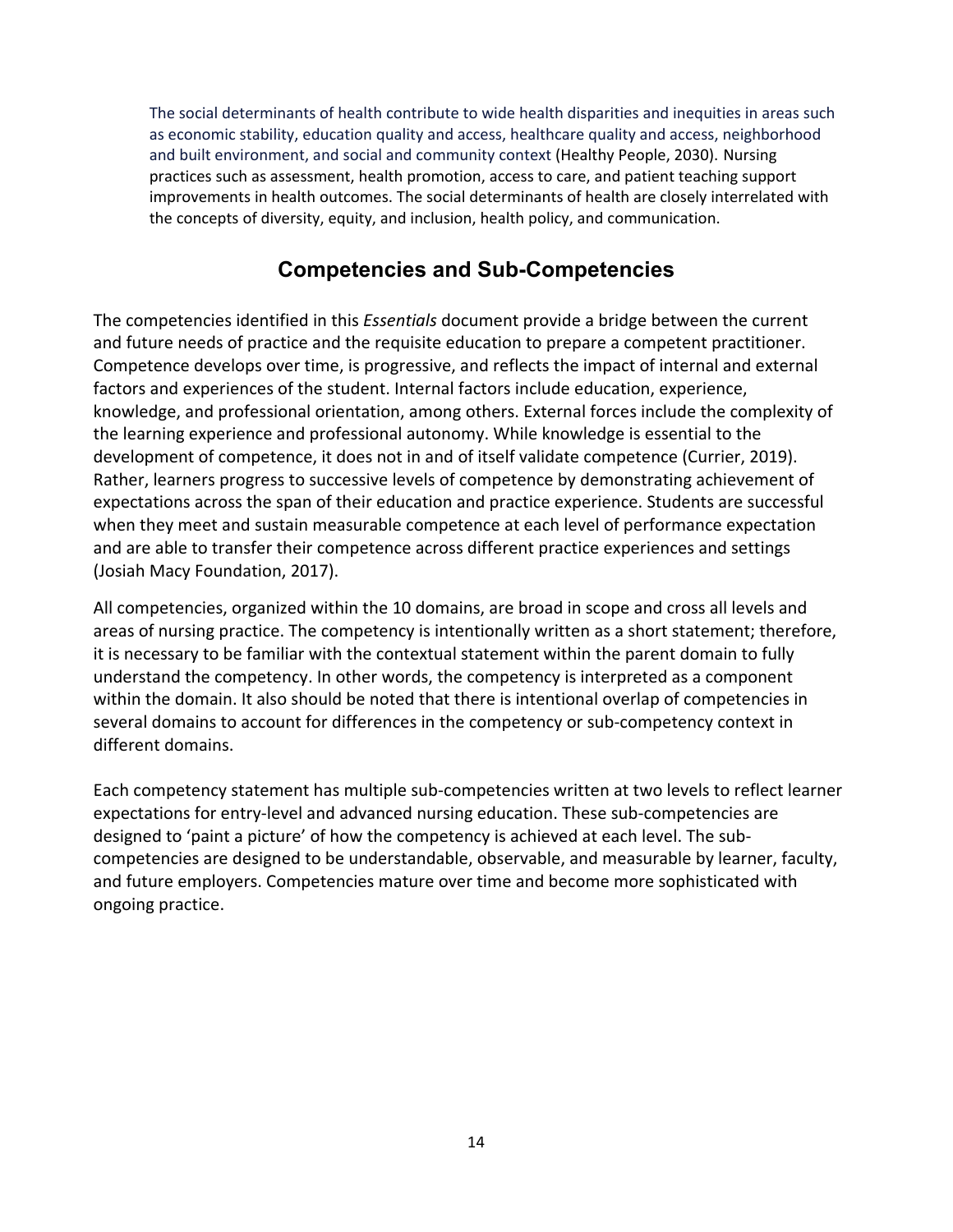# **A New Model for Nursing Education**

These *Essentials* represents a new direction for nursing education, influenced by *AACN's Vision for Academic Nursing* (AACN, 2019), setting in place a new model for preparing professional nurses, which includes a transition to competency-based education. This model provides the structure across education programs and provides a mechanism to adapt to future changes within nursing education.

Currently, multiple educational programs and degree pathways exist that prepare nurses for similar roles. As an example, there are several types of programs and degrees that prepare students to become a registered nurse, and there are multiple education programs and paths to prepare a nurse practitioner (NP) and multiple types of NP certification. These multiple program options confuse external stakeholders as well as those within our own discipline regarding differences between an academic degree and a role – as if the academic degree signifies a specific nursing role. The new model is an intentional departure from the previous versions of the *Essentials* that were aligned to an academic degree. Thus, a primary intent of the *Essentials* is to create more consistency in graduate outcomes, influenced by the robustness of the learning experiences and demonstration of competencies. By emphasizing the attainment of competencies within an academic program, employers will have a clear expectation of knowledge and skill sets of nursing graduates.

Two levels of sub-competencies reflect the educational stages of nurses as they enter professional practice and as they return to school to advance their education (See Figure 1). The first level subcompetencies set the foundation for nurses entering professional practice. These level one (entrylevel) competencies are used within curricula for prelicensure preparation as well as professional nursing degree completion pathways for nurses with initial preparation at the associate degree or diploma level. Although learning experiences may vary across individual programs, they provide an opportunity for learners to demonstrate attainment of competencies in multiple and authentic contexts over time (not a 'one and done'/checklist approach).

The second level sub-competencies build and expand the competence of the nurse seeking advanced education in nursing and broadens the breadth of experiences in context and complexity as compared to graduates of entry-level programs. Advanced nursing education affords the student the opportunity to focus on an advanced nursing practice specialty or advanced nursing practice role. Level 2 sub-competencies form the foundation for all advanced education, and as conceptualized, apply to all advanced nursing practice specialties and advanced nursing practice roles. Referencing Thorne's use of "nursing's angle of vision" reinforces the importance of nurses using the unique knowledge and insight of the profession to inform any practice role and to impact the challenges in health care. Competencies designated for an advanced nursing practice specialty (informatics, administration/practice leadership, public health/population health, health policy) or an advanced practice nursing role (certified nurse practitioner, certified nurse-midwife, certified clinical nurse specialist, certified registered nurse anesthetist) are integrated with and compliment the *Essentials* competencies.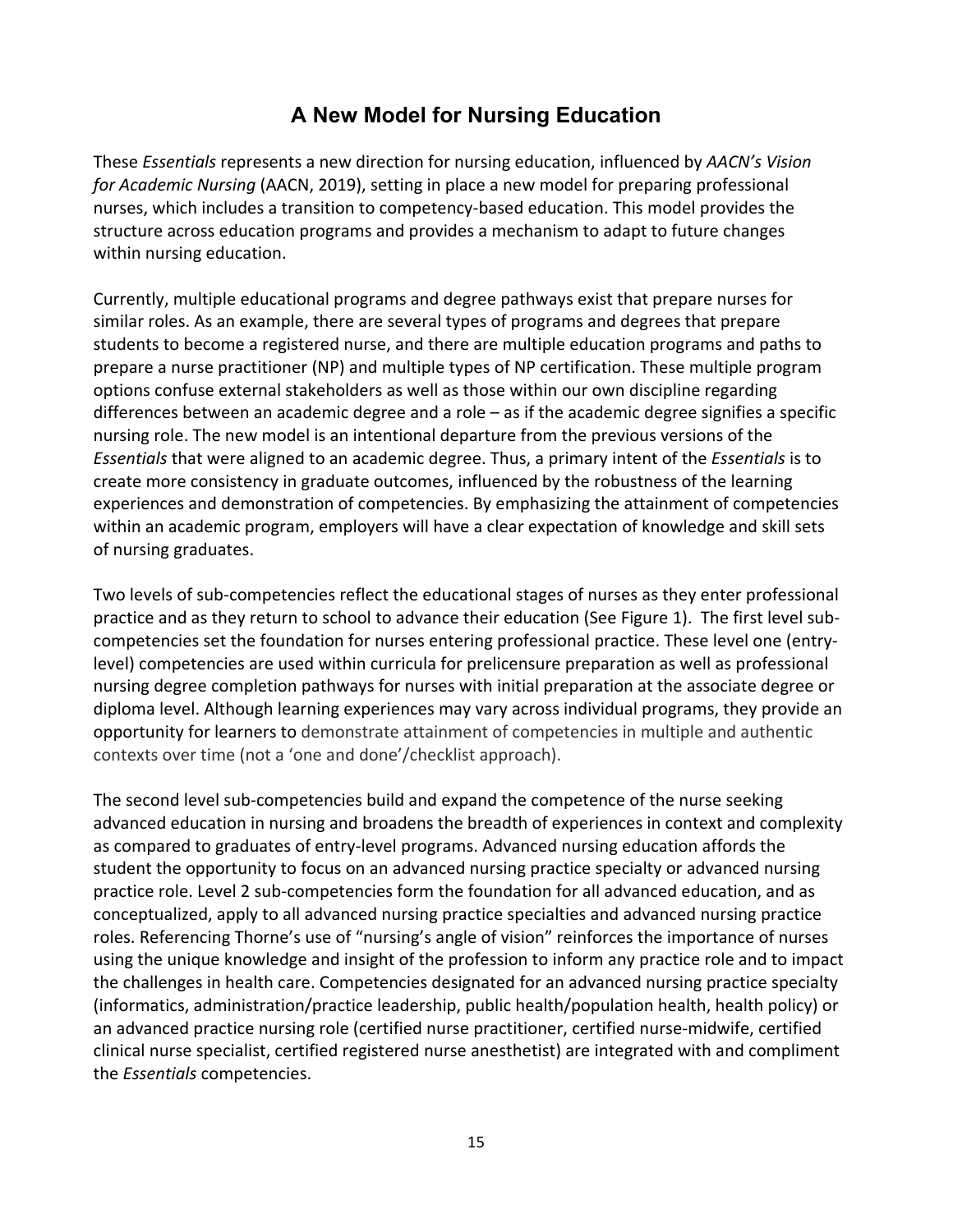

These *Essentials* represent an opportunity for a future characterized by greater clarity as it relates to expectations of graduates and a more disciplined approach to nursing education. Competencies are used within the academic program as core expectations, thus setting a common standard. Additional elements within a degree plan will allow schools to differentiate degree paths using the same sub-competencies and to distinguish themselves in alignment with various institutional missions. This model adapts to the current state of nursing education, and perhaps more importantly, provides a path for an evolving trajectory for nursing education. Over time, higher education, stakeholder demands, nursing regulatory standards, and economics are among the many forces that will drive the direction and pace of change for nursing education in the future. This model has been designed to adapt to such future changes, not only for the degrees offered, but also for recognized areas of emphasis at the advanced education level by coupling with specialty competencies and/or certification standards.

The *Essentials* do not apply directly to the preparation of nurse researchers in a PhD (or other nursing research-focused) program. However, the second-level sub-competencies could be used by PhD programs to guide core courses for doctoral nursing, particularly for programs offering baccalaureate to PhD degrees. Additionally, for nursing programs offering both DNP and PhD degrees and/or PhD to DNP or DNP to PhD options, the second-level core sub-competencies could form the basis for shared core courses between the two doctoral degree programs – representing efficiencies in program delivery as well as for more seamless pathways from one degree to the other.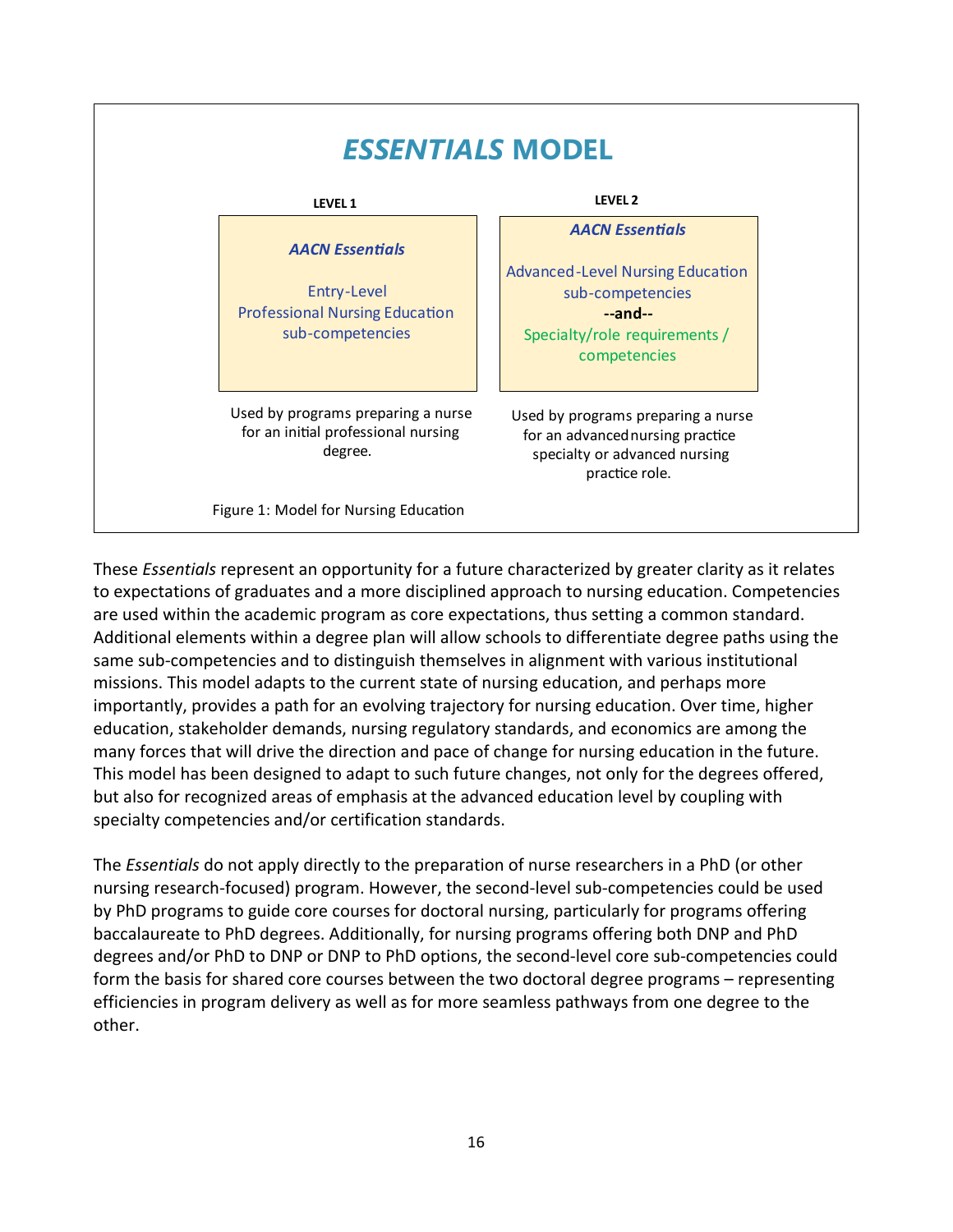# **Implementing the** *Essentials***: Considerations for Curriculum**

The domains, competencies, and concepts presented in the *Essentials* provide the platform for curriculum design and program assessment with an intent to produce consistency in outcomes expected of graduates. Although these are major elements incorporated within a curriculum for learning and assessment, they are not to be interpreted as representing the curriculum in its entirety. In other words, it is not intended for courses within nursing curricula to mirror the 10 domains and eight concepts. Instead, the elements used as the *Essentials* framework (domains, concepts, and competencies) should be integrated throughout and across the curriculum. A scaffolded approach ensures students interface with competencies in multiple contexts and with increasing complexity. Nursing programs have a great deal of flexibility in the development and design of curricula, thus preserving the ability of nursing programs to be unique or innovative.

Outcomes when referred to as student learning outcomes describe the desired outcomes of the graduate at the completion of the program. The student learning outcomes will reflect attainment of all competencies in addition to any relevant specialty/role competencies and other identified expectations. Course design within curricula reflect the expectations of student learning with clear linkage from course objectives/competencies from within and across courses to end of program student learning outcomes, written as course learning outcomes or course competencies. For this reason, course outcomes should link to the *Essentials* competencies and concepts. Intentional teaching strategies are designed and incorporated throughout the curriculum in multiple contexts and with increasing complexity to provide students multiple opportunities for learning and demonstrating competencies. For the foreseeable future, minimum requirements for practicum experiences are deemed important to provide consistent and quality preparation at both the entryand advanced-levels for professional nursing practice.

Competencies are assessed as the learner progresses throughout the program; therefore, a robust program assessment plan is needed to measure students' achievement of competencies by the end of the program. Some programs may wish to create 'progression indicators' at specified points within a program of study to track learners' achievement of competencies. To demonstrate the integration of competencies across multiple domains with increasing complexity, performance assessments should be integrated in the curriculum throughout the program of study. As such, assessments are performance based and serve as both a learning experience and an evaluation tool. Performance assessment is a multidimensional process, integral to learning, that involves observation and judgment of each student's performance on the basis of explicit criteria, with feedback to the student for improving learning and competency.

In the previous section, the *Essentials Model* featuring two levels of professional nursing education (entry and advanced) was introduced. While the domains, competencies, and concepts are identical for both entry and advanced levels of education, *sub-competencies* are used to differentiate expectations for entry (Level 1) and advanced (Level 2) professional nursing education (see Figure 1). These two levels of sub-competencies reflect the educational stages of nurses– as they enter professional nursing practice and as they advance their education – regardless of the program of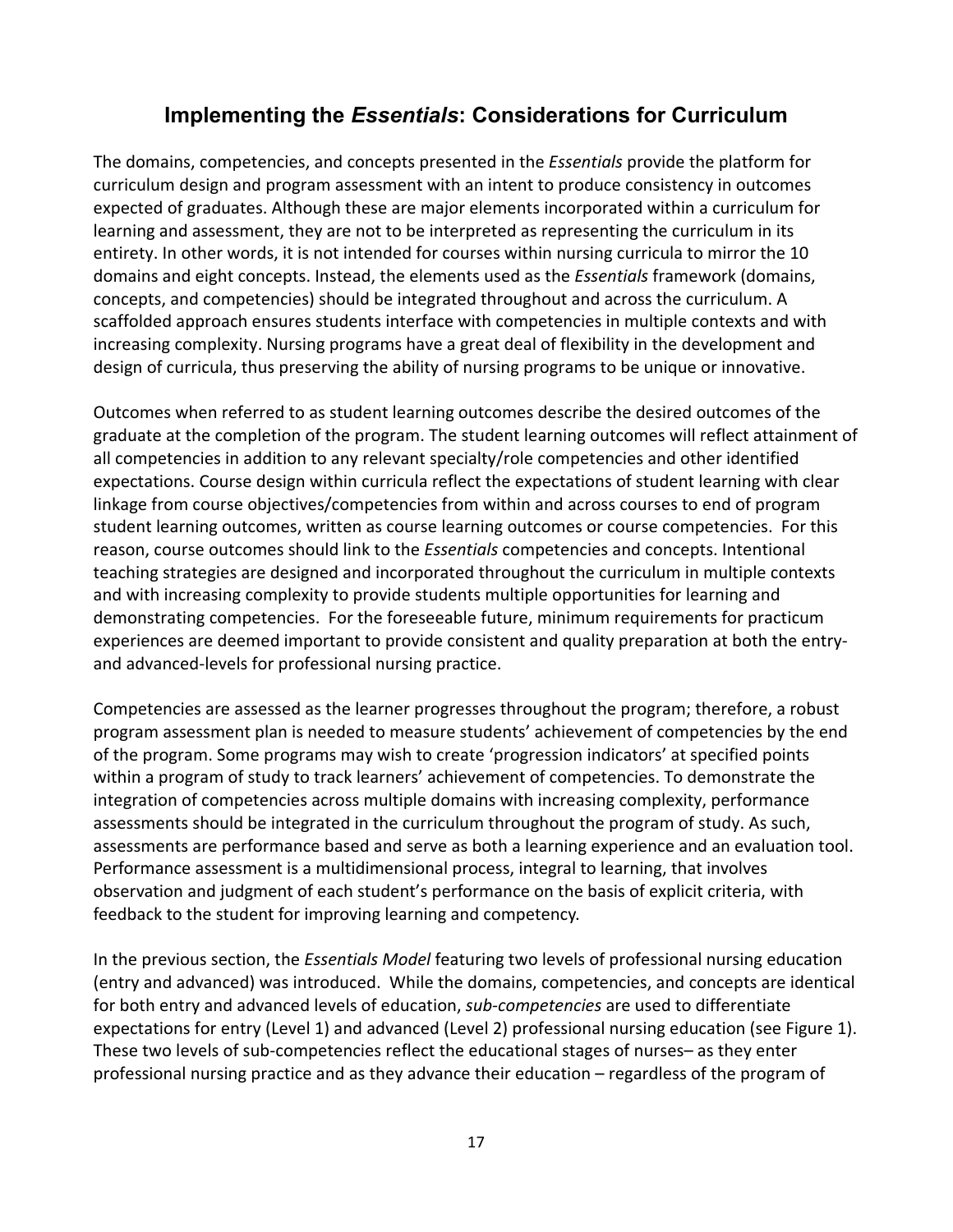study they are completing to advance their education. The following sections detail the expectations for curricula at each of these two levels.

# **Entry-Level Professional Nursing Education**

Programs preparing nurses to enter professional nursing practice (either through prelicensure preparation or through a degree completion pathway for nurses with initial preparation with an associate or diploma degree) use Level 1 sub-competencies within the curriculum. Entry-level professional nursing programs prepare graduates as a generalist for practice across the lifespan and with diverse populations and in four spheres of practice.

#### *Entry-Level Professional Nursing Degree Options*

#### *Pre-licensure Programs*

Entry-Level Professional Nursing Education sub-competencies (Level 1) are applied across any curriculum preparing for entry to professional nursing practice. Content learned within prerequisite courses is incorporated into the learning and assessment of the sub-competencies as applicable, and attainment of sub-competencies are applied within prerequisite courses. This does not mean that every sub-competency and concept is applied in every course, but it does mean that subcompetencies are not addressed in one course and then disregarded for the remainder of the program. Outcome measures include evidence of attainment of Level 1 sub-competencies, pass rates on the NCLEX-RN  $\circledR$  (for traditional and accelerated tracks), and other institutional requirements.

# *Post-Licensure Degree Programs*

Level 1 core sub-competencies also are used in post-licensure or degree completion, first professional programs. Because learners in these programs are already licensed registered nurses, the Level 1 sub-competencies build on knowledge and skills acquired in their initial nursing education program. Verification of prior competency achievement in some domains may result in a shorter timeframe needed to prepare learners in these programs.

*All learners in entry-level professional nursing education programs (pre-licensure and post-licensure [degree-completion] programs) will engage in direct patient care learning activities in all four spheres of care and across the lifespan.*

# *Spheres of Care and Entry-Level Professional Nursing Education*

All entry-level professional nurses need knowledge and proficiencies to practice across a variety of settings. Accordingly, curricula for entry-level professional nursing education prepare the learner for generalist practice across the lifespan and with diverse populations, focusing on four spheres of care: promotion of health and well-being/disease prevention; chronic disease care; regenerative or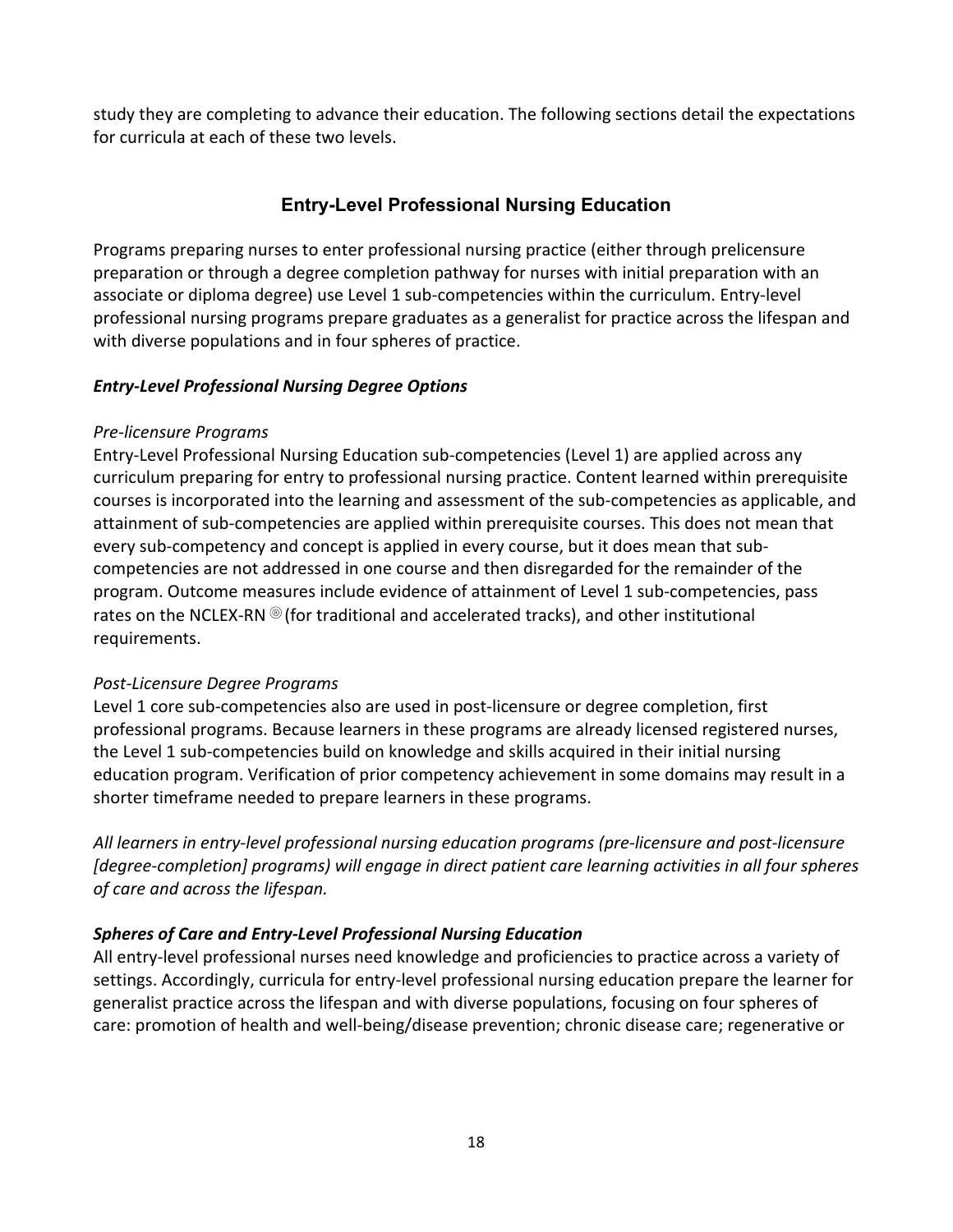restorative care; and hospice/palliative/supportive care (AACN, 2019; Lipstein, et al, 2016) (Figure 2). Didactic, simulated, laboratory, and clinical learning experiences prepare nurses to practice in these diverse settings. Level 1 sub-competencies apply across the spheres of care, requiring learners to demonstrate competencies in multiple contexts and settings. Demonstration of the Level 1 sub-competencies by the end of the program will enable the new professional nurse to practice as a generalist in any setting with diverse populations and with all ages.



*Figure 2: Four Spheres of Care*

Although all students will have learning experiences across all four spheres of care, entry-level professional programs could create opportunities for students to gain additional education (through immersion experiences, electives, badges, or certificates) in any of the four spheres. Such a path would allow a graduate to have a defined area of emphasis (if desired) upon graduation, and/or to attain a documented area of emphasis in a post-entry level program certificate option.

#### *Clinical Expectations*

Entry-level professional nursing education programs provide rich and varied opportunities for practice experiences (both direct and indirect care experiences) across the four spheres of care, designed to assist the graduate to achieve Level 1 sub-competencies upon completion of the program. Theoretical learning becomes a reality as students are coached to make cognitive connections between the cases or situations presented in the classroom, simulation, or laboratory and in actual practice settings. Clinical experiences also assist the graduate to develop proficiency in cognitive, psychomotor, and affective learning. Clinical experiences are essential for students to care for a variety of individuals, families, groups, and populations across the lifespan and across the four spheres of care. Clinical learning provides opportunities for a student to enhance the provision of care and gain the skills needed to be an effective member of an interprofessional team; thus, interprofessional experiences in a variety of practice settings are essential.

Graduates of all types of entry-level professional nursing education programs need sufficient practice experiences (both direct and indirect care experiences) to demonstrate end-of-program learning outcomes inclusive of all Level 1 sub-competencies. *All learners in entry-level professional nursing education programs (pre-licensure and post-licensure [degree-completion] programs) will engage in direct patient care learning activities in all four spheres of care and across the life span and provide clear evidence of student (Level 1) competency achievement.* 

#### *Clinical Sites*

Nursing programs are responsible for ensuring clinical placements are safe, supportive, and conducive for learning by individual students or groups of students. The program is responsible for providing sufficient and appropriate clinical sites/placements for students to demonstrate attainment of Level 1 sub-competencies. The program faculty assesses clinical sites to determine that, on the aggregate, clinical experiences provide students learning opportunities to foster interprofessional team practice and to provide care within the four spheres of care and with care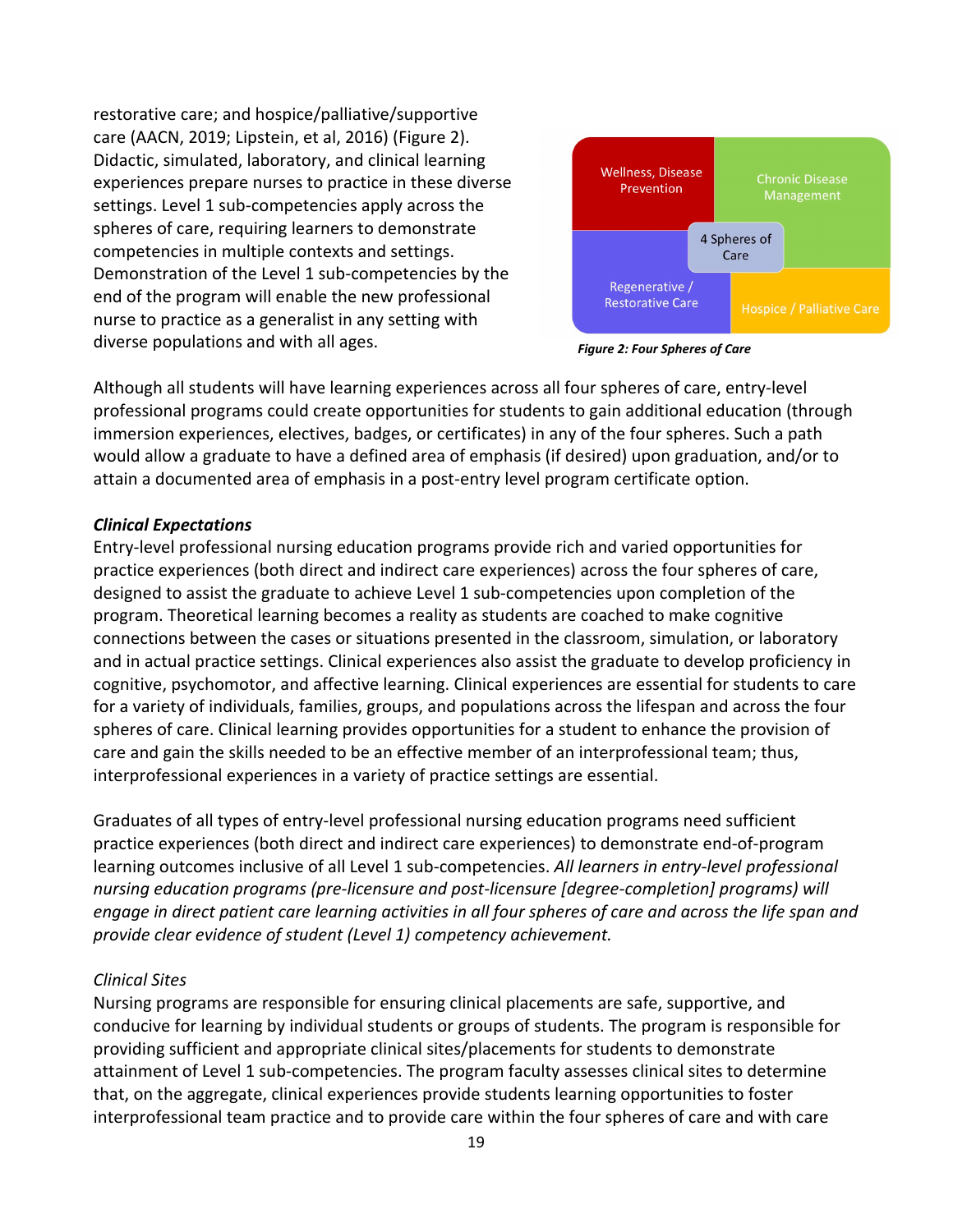recipients from diverse backgrounds and cultures, from different genders and age groups and with different religious and spiritual practices, including those who may be considered most vulnerable. Programs are responsible for informing clinical educators or preceptors about the specific learning that is expected and occurring in didactic and laboratory settings and provide appropriate learning opportunities across settings to reinforce learning as well as demonstrate achievement of competencies (Level 1 sub-competencies) across the 10 *Essentials* domains.

#### *Simulation*

Simulation experiences represent an important component of clinical education, serving as a valuable augmentation to direct and indirect care within healthcare settings. Laboratory and simulation experiences provide an effective, safe environment for learning and demonstrating competencies. However, care experiences with actual individuals or groups continue to be the most important component of clinical education. A landmark study conducted by the National Council of State Boards of Nursing concluded that for pre-licensure students "substituting high-quality simulation experiences for up to half of traditional clinical hours produces comparable end-ofprogram educational outcomes" (Hayden, et al, 2014, p. S3). Simulation cannot substitute for all direct care practice experiences in any one sphere or for any one age group. Also, simulation learning experiences should align with best practice standards such as those developed by the International Nursing Association for Clinical Simulation and Learning (INACSL) or the Society for Simulation in Healthcare (SSH). The use of simulation in the curriculum as a replacement of direct patient clinical/practice hours or experiences is also determined by requirements of regulatory entities (i.e. licensing and accrediting bodies).

#### *Practice Synthesis Experience/Immersion*

Development of competency attainment is facilitated through use of focused and sustained practice experiences. Immersion experiences provide the learner with the opportunity to integrate the Level 1 sub-competencies. Entry-level professional nursing programs (pre-and post-licensure) must develop immersion or synthesis experiences that allow students to integrate learning and gain experience that facilitates transition into practice. Such experiences provide opportunities to enact principles of the nursing discipline and for building clinical reasoning, management of care, and assessment of clinical outcomes. These opportunities increase the student's self-confidence, professional identity, and sense of belonging within the profession. Immersion experiences also allow students to integrate previous learning and demonstrate competencies in more complex situations and contexts. Immersion experiences may afford the student an opportunity to focus on a population of interest and clinical role. The immersion experience may occur towards the end of the program as a culminating synthesis experience; and/or there may be one or more immersion experiences at various points in a curriculum. The key is to provide for a concentrated practice experience that approximates professional practice expectations (Fowler, et al, 2018; Tratnack, et al, 2011).

#### **Advanced-Level Nursing Education**

Nursing programs preparing nurses to advance their education beyond entry-level professional nursing practice will incorporate advanced-level nursing education (Level 2) sub-competencies. Advanced-level nursing education programs (degree granting and advanced nursing practice post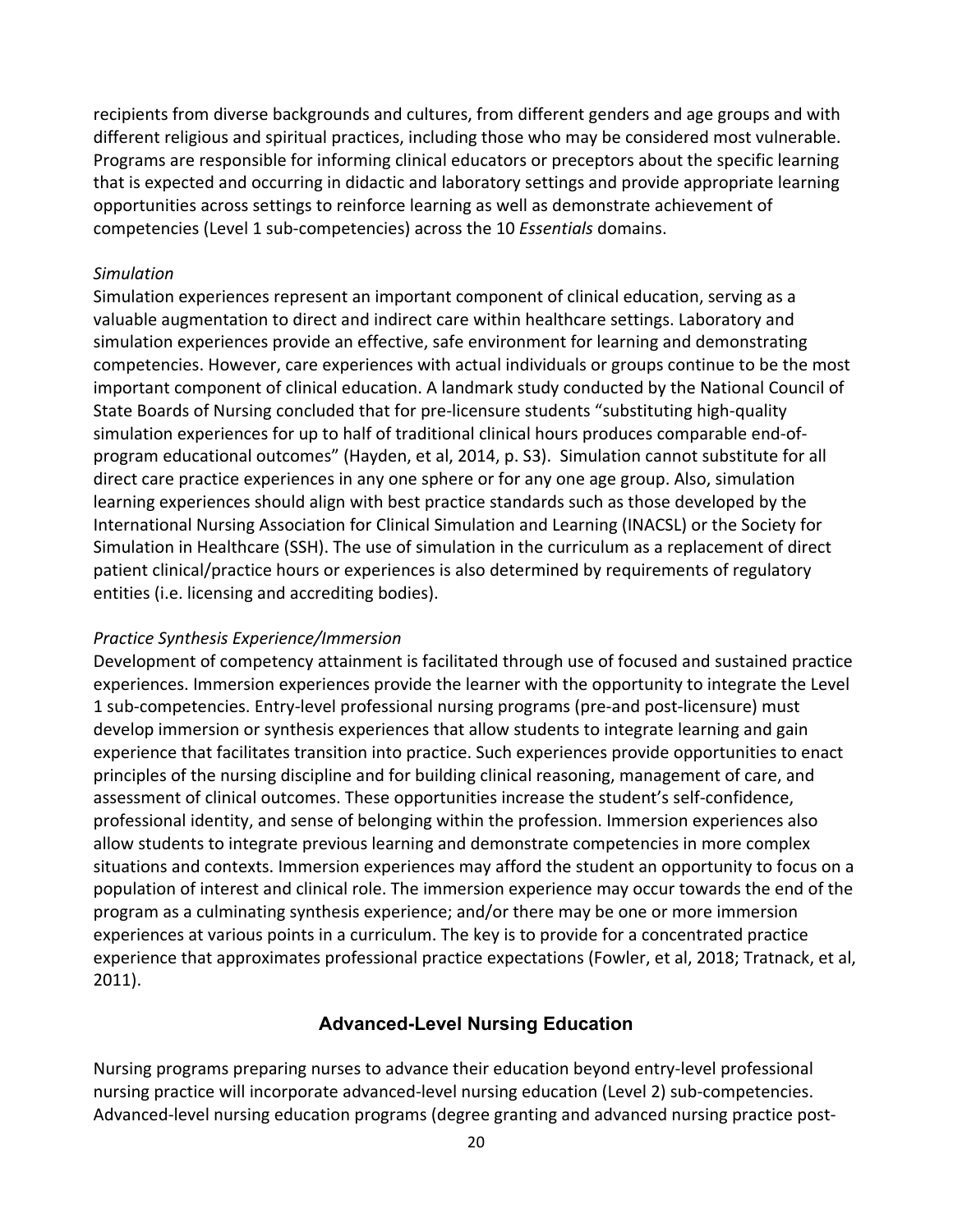graduate certificate programs) intentionally build on Level 1 sub-competencies. Although Level 2 sub-competencies have been written with doctoral education in mind, the actual differentiator for the degree attained does not lie within the sub-competencies themselves, but rather the degree/program requirements – such as the DNP project (described below), role/specialty requirements, and other requirements set by the faculty and institution. While it is not expected that every sub-competency and concept will be applied in every course, sub-competencies are not to be isolated in one or two courses and then disregarded for the rest of the program.

Advanced-level nursing education programs prepare graduates for practice in an advanced nursing practice specialty (informatics, administration/practice leadership, public health/population health, health policy) or an advanced practice nursing role (certified nurse practitioner, certified nursemidwife, certified clinical nurse specialist, certified registered nurse anesthetist). Advanced-level nursing education programs focus on providing specialty knowledge for graduates to enact specific advanced practice nursing roles or assume advanced nursing specialty practice within the healthcare system. For this reason, specialty competencies, defined by nationally recognized, specialty organizations, represent a major component of advanced-level nursing education programs. Specialty competencies complement and build upon the Level 2 sub-competencies. All graduates of an advanced nursing education program are prepared and eligible for national, advanced nursing practice specialty certification or advanced nursing practice role certification when available. It is noteworthy that specialties evolve over time and new specialties may emerge.

All DNP programs (post-baccalaureate and post-master's) demonstrate that graduates attain and integrate Level-2 sub-competencies and competencies for at least one advanced nursing practice specialty or advanced nursing practice role.

Individuals should seek to advance disciplinary expertise in a chosen nursing specialty or advanced nursing practice role. This expertise is critical to advancing the profession, to expand the influence of the profession for the transformation of health care, and to ensure an informed disciplinary perspective for teaching in the discipline. Advancing education in nursing with the emphasis on teaching and learning alone does not fulfill the achievement of disciplinary expertise. Excellence as an educator is achieved by the collective enterprise for faculty teaching and learning afforded by institutions and applied to discipline-specific teaching.

#### *Advanced Level Practicum Experiences*

Advanced-level nursing education programs provide rich and varied opportunities for practice experiences (both direct and indirect care experiences) to prepare graduates with the Level 2 subcompetencies as well as applicable advanced nursing practice specialty/advanced nursing practice role competencies and requirements. Practice experiences build on Level-1 sub-competency achievement and are designed to assist the graduate to achieve Level 2 sub-competencies and applicable specialty competencies upon completion of the program. Practice experiences are required to integrate didactic learning, promote innovative thinking, and test new potential solutions to clinical practice or system issues. Therefore, the development of new skills and practice expectations can be facilitated through use of creative learning opportunities in diverse settings.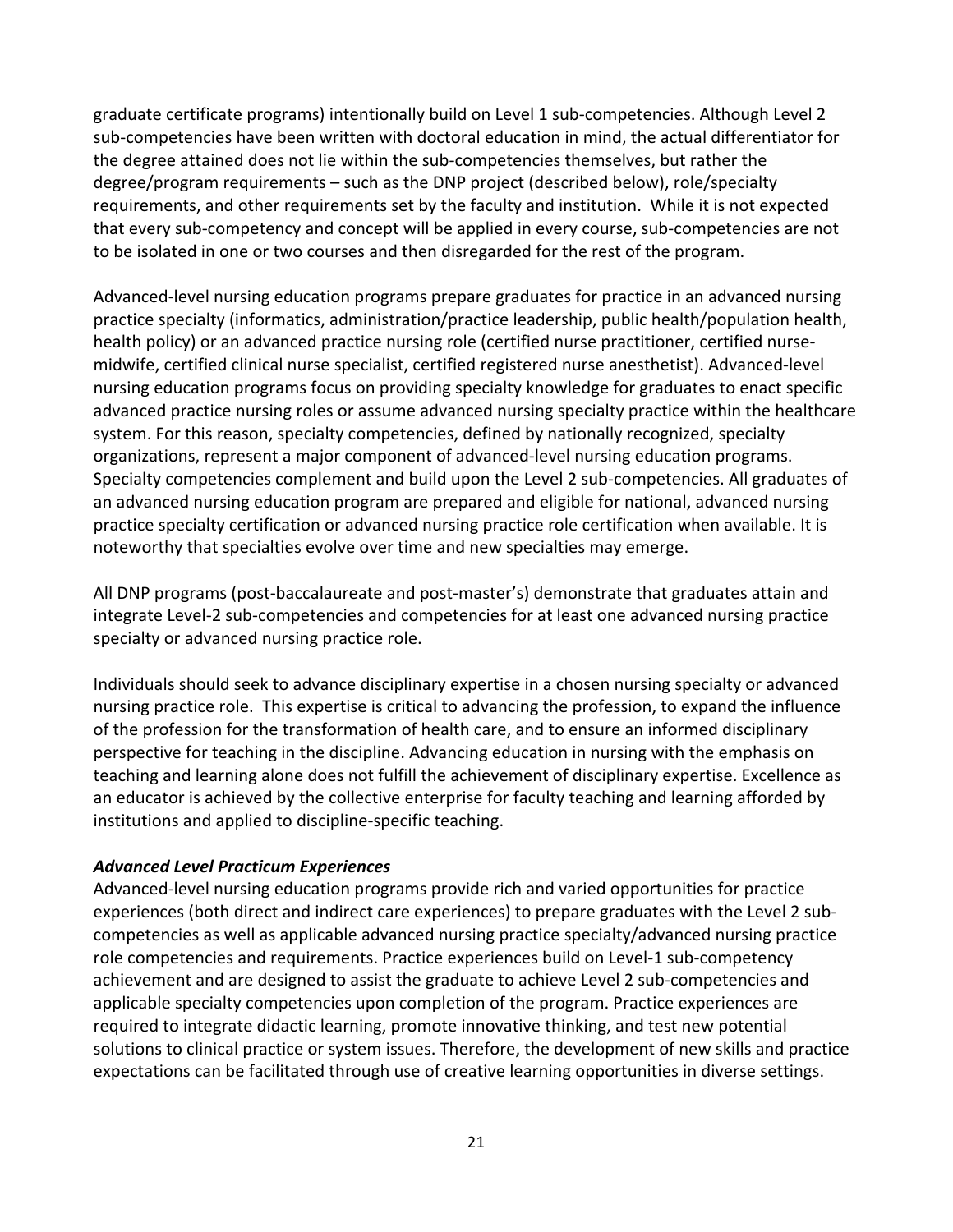All graduates of advanced-level nursing education programs have structured, faculty-designed practice experiences, which may include precepted experiences with faculty oversight and/or experiences with direct faculty supervision. The program is responsible for providing sufficient and appropriate clinical sites/placements for students to demonstrate attainment of Level 2 subcompetencies and applicable specialty competencies. Clinical/practice learning experiences may be accomplished through diverse methodologies, including simulation and virtual technology, and assist the graduate to develop greater proficiency in these competencies, including cognitive, psychomotor, and affective competencies. Use of simulation should align with specialty requirements.

All advanced education practicum experiences must have faculty oversight and be verified and documented as a component of a formal course or plan of study. Programs provide practice placements that are safe, supportive, and conducive for learning. The nursing program faculty determine and assess practice sites to ensure that the site supports student learning with the intended population or scope of practice. Faculty, students, and preceptors must be well informed about the specific competencies that are integrated in the didactic, laboratory, and practice experiences and the method(s) to assess the achievement of the competencies.

#### *Competency Attainment and Practice Experiences*

All learners in advanced nursing education programs engage in practice learning activities (both direct and indirect care experiences). Graduates of all advanced nursing education programs need sufficient clinical/practice experiences to demonstrate end-of-program student outcomes, Level 2 sub-competencies, and competencies required by applicable national, specialty organizations and/or for national advanced nursing practice specialty or advanced nursing practice role certification. Programs document clear evidence of competency achievement.

#### *Advanced Education Clinical/Practice Hours*

The application of competency-based education to prepare advanced nursing professionals inherently calls to question the role of more traditional time-based requirements. In this *Essentials* model, there is an emphasis on ensuring that all nurses pursuing advanced education attain Level 2 sub-competencies as well as competencies required for an advanced nursing practice specialty or advanced nursing practice role being pursued. The number of required practice (direct and indirect care) hours vary based on advanced specialty/role requirements. These *Essentials* represent a commitment that required hours prepare a consistent product in terms of breadth of preparation and quality to reinforce confidence in our graduates by nursing practice colleagues, other health professionals, and consumers.

Some learners will achieve select competency outcomes more quickly than others. "One and done", however, does not demonstrate the progressive and consistent nature of competency attainment and the assessment necessary in nursing professional education. Repetition plays a role in reinforcing previously acquired knowledge, skills, values, and attitudes. Repetition also allows for intentional and unintentional complexities and context nuances to be introduced, thus building on minimum competency thresholds. Given the paucity of evidence to support specific experience quantities, case numbers, or hourly requirements that should be achieved, a minimum threshold of hours of practice engagement remains necessary at this time.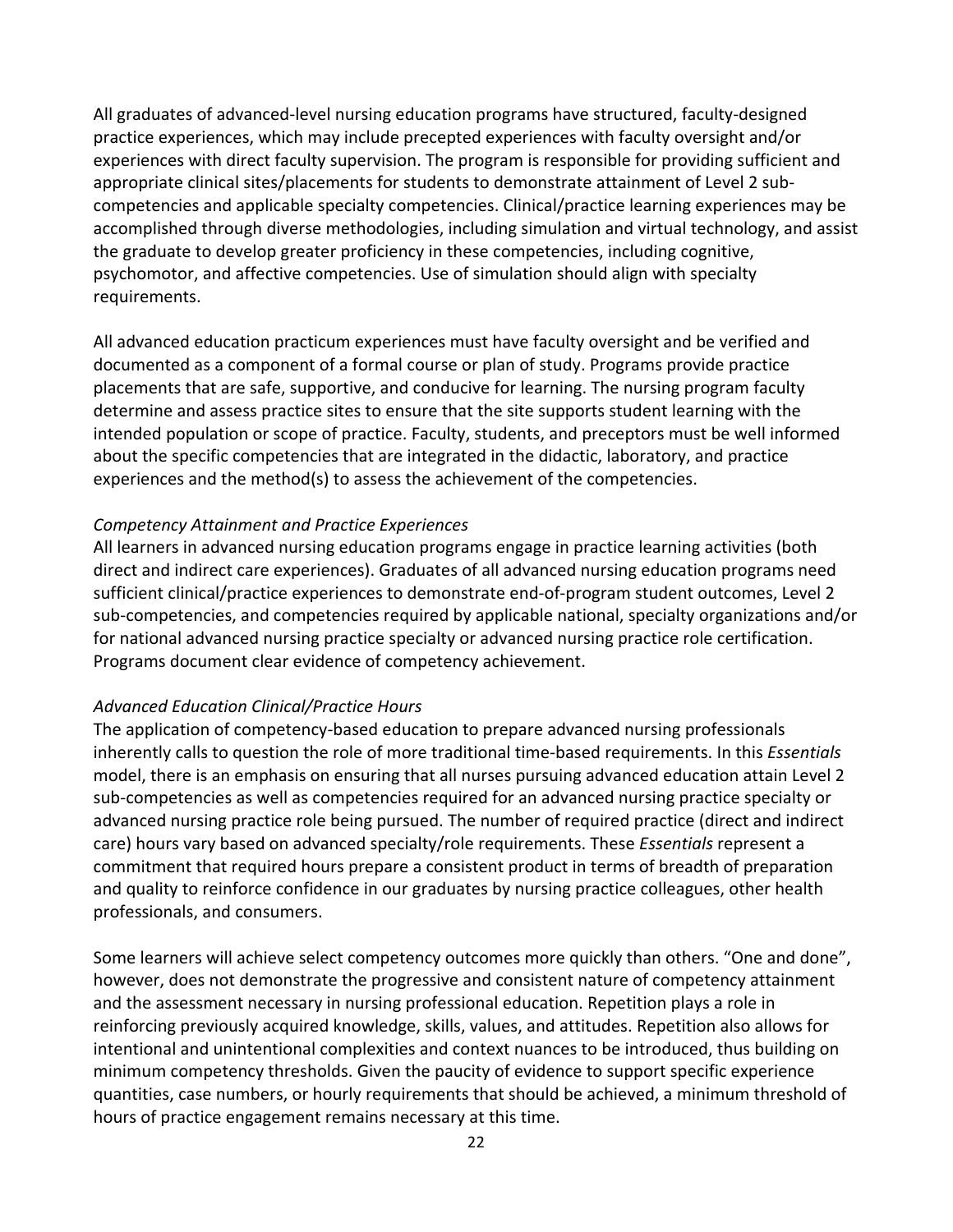The specific clinical/practice experiences and number of practice hours and/or credit hours required depends on these *Essentials*, advanced nursing practice specialty and advanced nursing practice role requirements, and regulatory standards for specialty certifications and licensure. The program must include adequate experiences (in terms of time, diversity, depth, and breadth) to allow attainment and demonstration of all relevant competencies (Level 2 sub-competencies and applicable specialty/role competences and other requirements) and successful transition to practice demonstrated through program outcomes. The number of in-person practice hours will vary based on student needs and curriculum design. *Participation in a minimum of 500 practice hours in the discipline of nursing, post entry-level education, and attainment of Level-1 sub-competencies is required for demonstration of the advanced level sub-competencies.* Some students may require more. These practice hours also provide a foundation for the additional time-based requirements set by specialty organizations or external licensing/certifying bodies, which will require additional practice time for preparation in advanced nursing specialties or advanced nursing practice roles. Hours of practice do not necessarily need to be delineated by competency type (*Essentials* or specialty/role). Some, but not all, Level 2 sub-competencies and/or specialty/role competencies may be demonstrated and assessed concurrently. It is expected that faculty create clinical/practice learning experiences that provide for active learning, repetition, interprofessional engagement, and successive levels of difficulty. As the strength of evidence to support valid and reliable assessment techniques builds, the role of practice experiences and number of hours (e.g. time-based requirements) may evolve in the future.

#### *Immersion Practicum Experiences*

Development of competency attainment is facilitated through use of focused and sustained practice experiences. Immersion experiences, expected in advanced nursing education programs, provide the learner with the opportunity to integrate the advanced level sub-competencies and applicable specialty competencies. An immersion also provides an opportunity for the learner to focus on a population of interest, an advanced nursing role, or specialty area of study. Placement of integrated or immersion experiences may vary and depend upon the program's design, curriculum, and specialty requirements.

#### *Simulation*

Simulation experiences represent an important component of clinical/practice education, serving as a valuable augmentation to direct clinical care or practice within healthcare settings. Laboratory and simulation experiences provide an effective, safe environment for learning and demonstrating competencies, particularly high-risk and low-frequency experiences. However, practice experiences in actual practice settings continue to represent the most important component of nursing practice education and are required in advanced nursing programs for the learning and demonstration of the Level-2 sub-competencies and integration of specialty competencies. Simulation learning experiences align with best practice standards such as those developed by the International Nursing Association for Clinical Simulation and Learning (INACSL) or the Society for Simulation in Healthcare (SSH). The use of simulation in the curriculum as a replacement of direct patient clinical/practice hours or experiences is also determined by requirements of national specialty education, certification entities, and regulatory entities.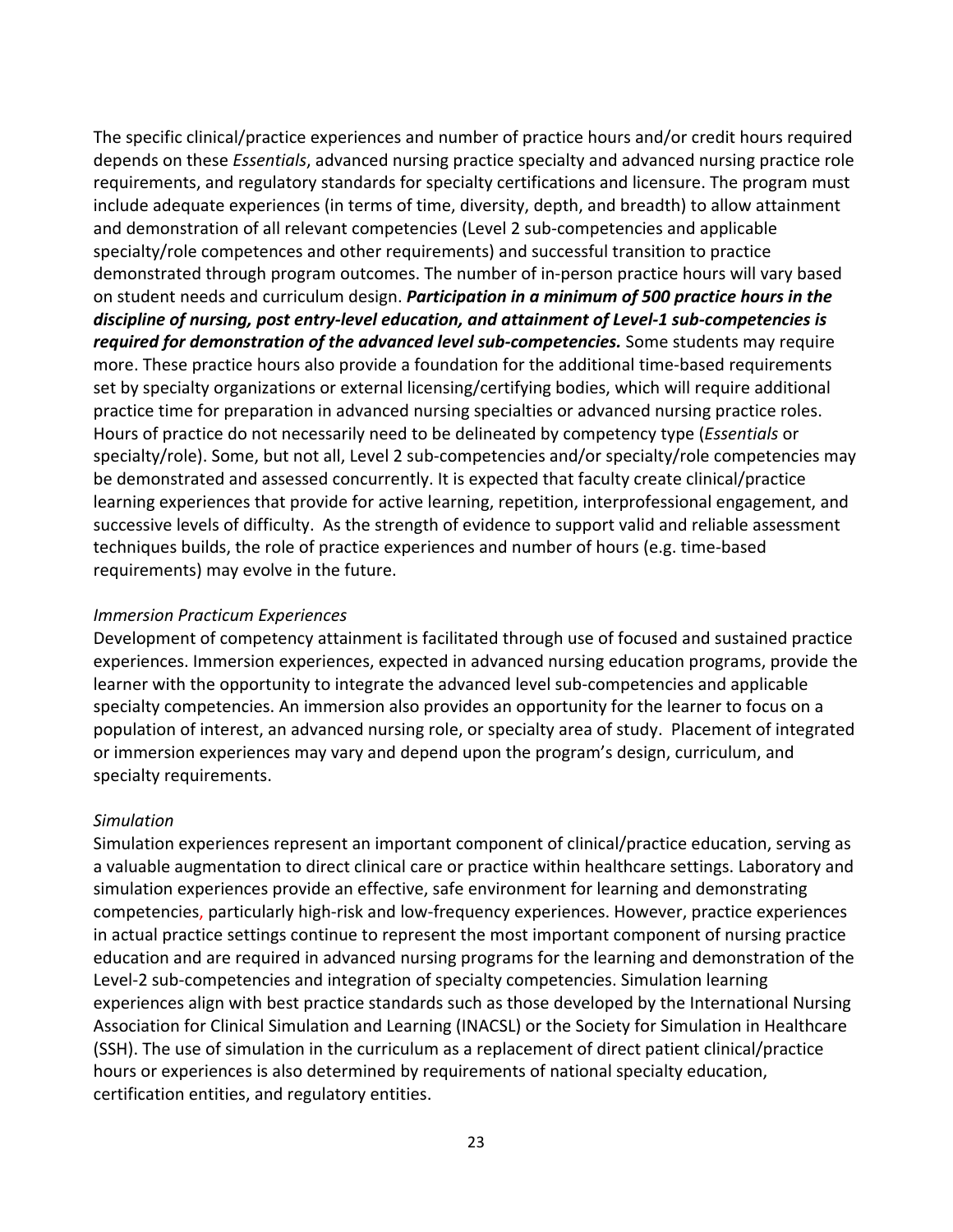Practice experiences may include simulated experiences for the attainment of a portion of the Level 2 sub-competencies, particularly for experiences that are high risk and low frequency or may not be available to all students, and in accordance with requirements set forth by specialty organizations and/or licensing/certifying bodies. Regardless of the design of the experiences, programs are expected to document attainment of these sub-competencies through varied and comprehensive assessment methods across the curriculum.

#### *DNP Scholarly Project/Product*

There are many past, present, and projected healthcare dilemmas that call for healthcare transformation. Nurses, as members of the healthcare team, are expected to assume a prominent role in addressing these dilemmas. Nurses cannot be expected to significantly impact healthcare transformation unless their educational preparation provides them with opportunities to learn and employ scholarship, leadership, and teamwork skills to advance practice. *A scholarly work that aims to improve clinical practice, therefore, is required of students completing a practice doctorate in nursing.* Collaboration with practice partners whenever possible will maximize the impact of the student experience.

The scholarly work may take on various final forms depending on the academic institution's requirements and the student's area (specialty or role) of study/practice. Key elements of the scholarly work include problem identification; a search, analysis, and synthesis of the literature and evidence; translating evidence to construct a strategy or method to address a problem; designing a plan for implementation and actual implementation when possible, and an evaluation of the outcomes, process, and/or experience. Faculty may identify additional elements deemed necessary to meet the expected outcomes of the curriculum. Programs are encouraged to support innovation in the design and dissemination of the final project without reducing the substantive nature of the work. A literature review that lacks applicability to affect a practice improvement or the other elements identified above would not constitute a scholarly work that aligns with this *Essentials*. Model. Similarly, a portfolio may be used as a tool to enhance the development and presentation of a project but may not be the sole deliverable product of the student's scholarly work.

The scholarly work should not be a separate disaggregated part of the plan of study. Instead, faculty should consider how the development of the scholarly work is integrated throughout the curriculum, allowing for dissemination of the results prior to program completion. The intent is that this scholarly work reflects the longitudinal attainment of advanced level sub-competencies, going across the curriculum and allowing for the evolution of ideas. There also is a need to ensure an understanding by the student of the connection between the scholarly work and application to future practice. This will promote integration of advanced nursing education competencies into future practice.

Dissemination methods for the scholarly work are determined by the student in consultation with the faculty and may include a variety of methods. Dissemination may include a final written product that is presented to a defined group of stakeholders, such as members of the practice and/or university community or participants at a local, state, or national professional meeting. Other possible examples of dissemination include poster presentations, a manuscript under review and/or submission for publication, an educational presentation, or a podcast.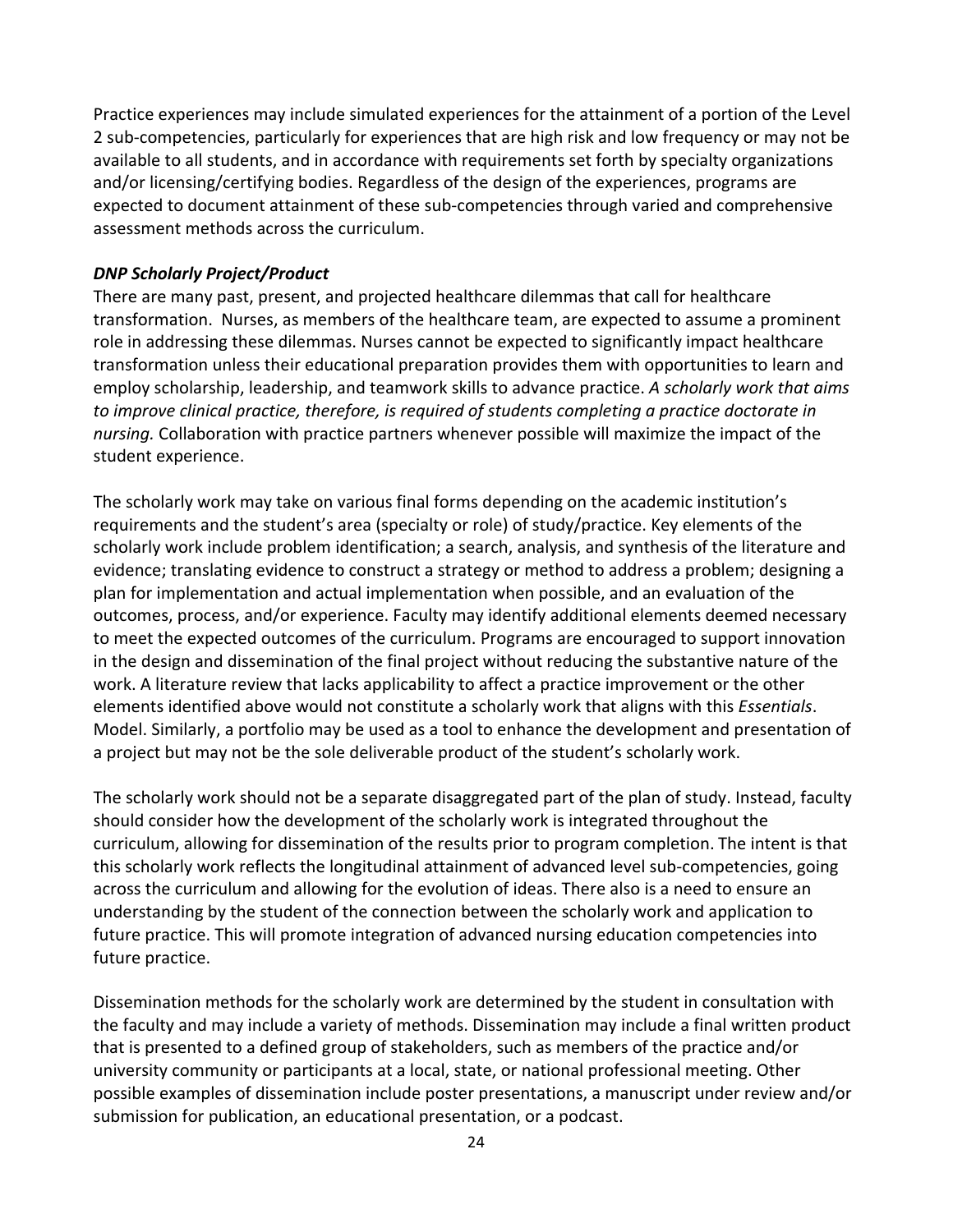Faculty with appropriate specialty and academic credentials are involved in the planning, formation, and evaluation of the student's scholarly work. In some instances, additional experts/mentors/ partners/facilitators can be formal or informal collaborators and provide intermittent or limited support throughout the project phases as needed. Evaluation of the student's scholarly work may include a combination of methods, including faculty, expert, and/or peer evaluation. Programs tailor scholarly work evaluation and approval processes per institution's, the program's, and/or appropriate committee's requirements. Evaluation of the final DNP project is the responsibility of the faculty.

In summary:

- These program requirements do not modify any additional requirements for any advanced specialty or role preparation, including the requirement for all Advanced Practice Registered Nurse (APRNs) education to include three graduate-level courses delineated in The Consensus Model for APRN Regulation: Licensure, Accreditation, Certification, and Education (2006) (see glossary).
- All graduates of an advanced-level nursing education program are prepared for practice in an advanced nursing specialty (informatics, administration/practice leadership, public health/population health, or health policy) or for an advanced nursing practice role (nurse practitioner, certified nurse-wife, certified clinical nurse specialist, certified registered nurse anesthetist).
- All DNP students will complete a scholarly project/project which will be evaluated by faculty; DNP students will demonstrate the attainment and integration of the Level 1 subcompetencies, Level 2 sub-competencies, and advanced specialty/role competencies into practice.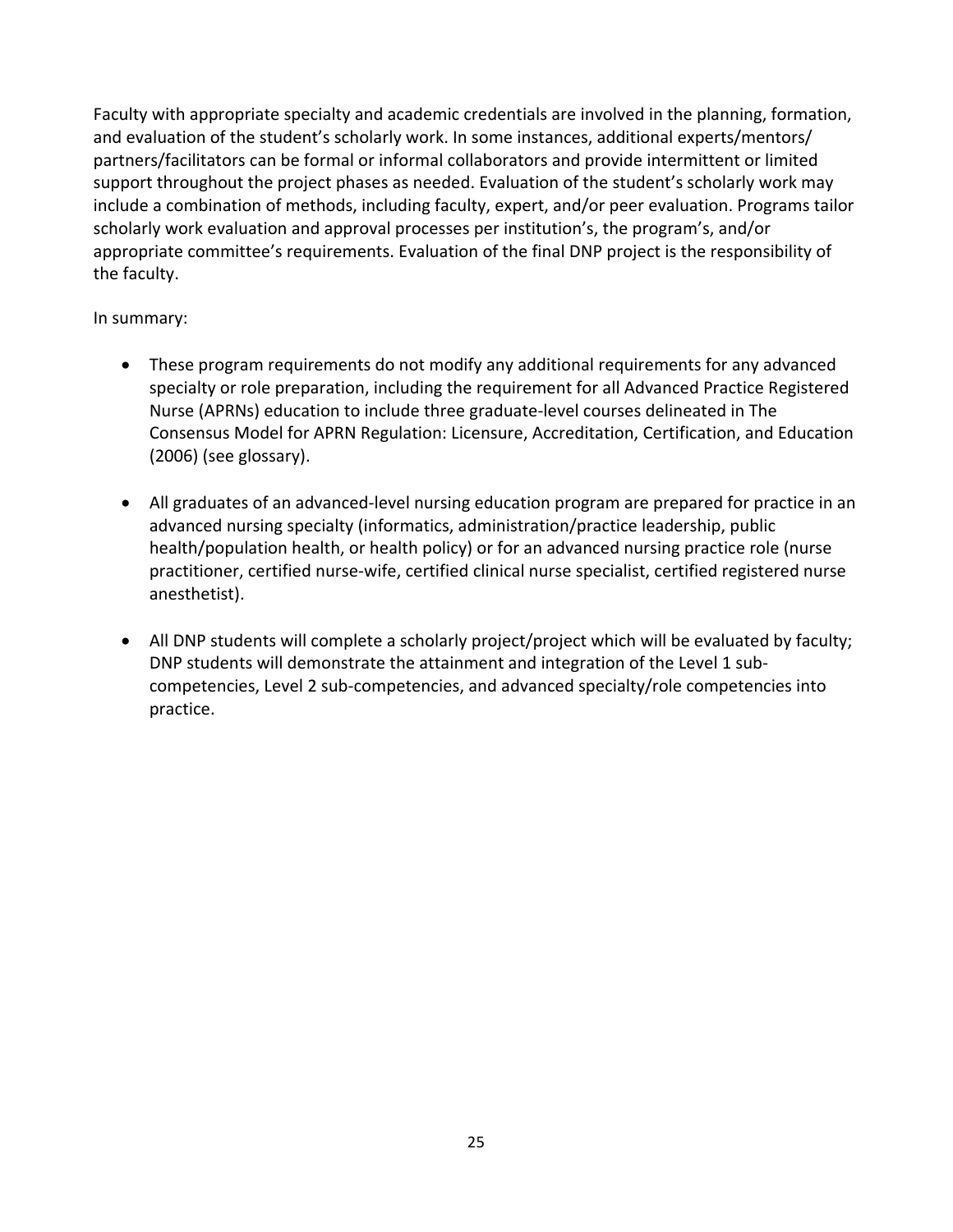# **Domains, Competencies, and Sub-Competencies for Entry-level Professional Nursing Education and Advanced-level Nursing Education**

#### Domain 1: Knowledge for Nursing Practice

**Descriptor:** Integration, translation, and application of established and evolving disciplinary nursing knowledge and ways of knowing, as well as knowledge from other disciplines, including a foundation in liberal arts and natural and social sciences. This distinguishes the practice of professional nursing and forms the basis for clinical judgment and innovation in nursing practice.

**Contextual Statement:** Knowledge for Nursing Practice provides the context for understanding nursing as a scientific discipline. The lens of nursing, informed by nursing history, knowledge, and science, reflects nursing's desire to incorporate multiple perspectives into nursing practice, leading to nursing's unique way of knowing and caring.

Preparation in both liberal arts and sciences and professional nursing coursework provides graduates with the essential abilities to function as independent, intellectually curious, socially responsible, competent practitioners (Tobbell, 2018). A liberal education creates the foundation for the development of intellectual and practical abilities within the context of nursing. Further, liberal education is the key to understanding self and others; contributes to safe, quality care; and informs the development of clinical judgment.

| <b>Entry-Level Professional Nursing Education</b>                                                                                                  | <b>Advanced-Level Nursing Education</b>                                                                |
|----------------------------------------------------------------------------------------------------------------------------------------------------|--------------------------------------------------------------------------------------------------------|
| 1.1 Demonstrate an understanding of the discipline of nursing's distinct perspective and where shared perspectives exist<br>with other disciplines |                                                                                                        |
|                                                                                                                                                    |                                                                                                        |
| 1.1a Identify concepts, derived from theories from nursing and<br>other disciplines, which distinguish the practice of nursing.                    | 1.1e Translate evidence from nursing science as well as<br>other sciences into practice.               |
| 1.1b Apply knowledge of nursing science that develops a<br>foundation for nursing practice.                                                        | 1.1f Demonstrate the application of nursing science to practice.                                       |
| 1.1c Understand the historical foundation of nursing as the<br>relationship developed between the individual and nurse.                            | 1.1g Integrate an understanding of nursing history in advancing<br>nursing's influence in health care. |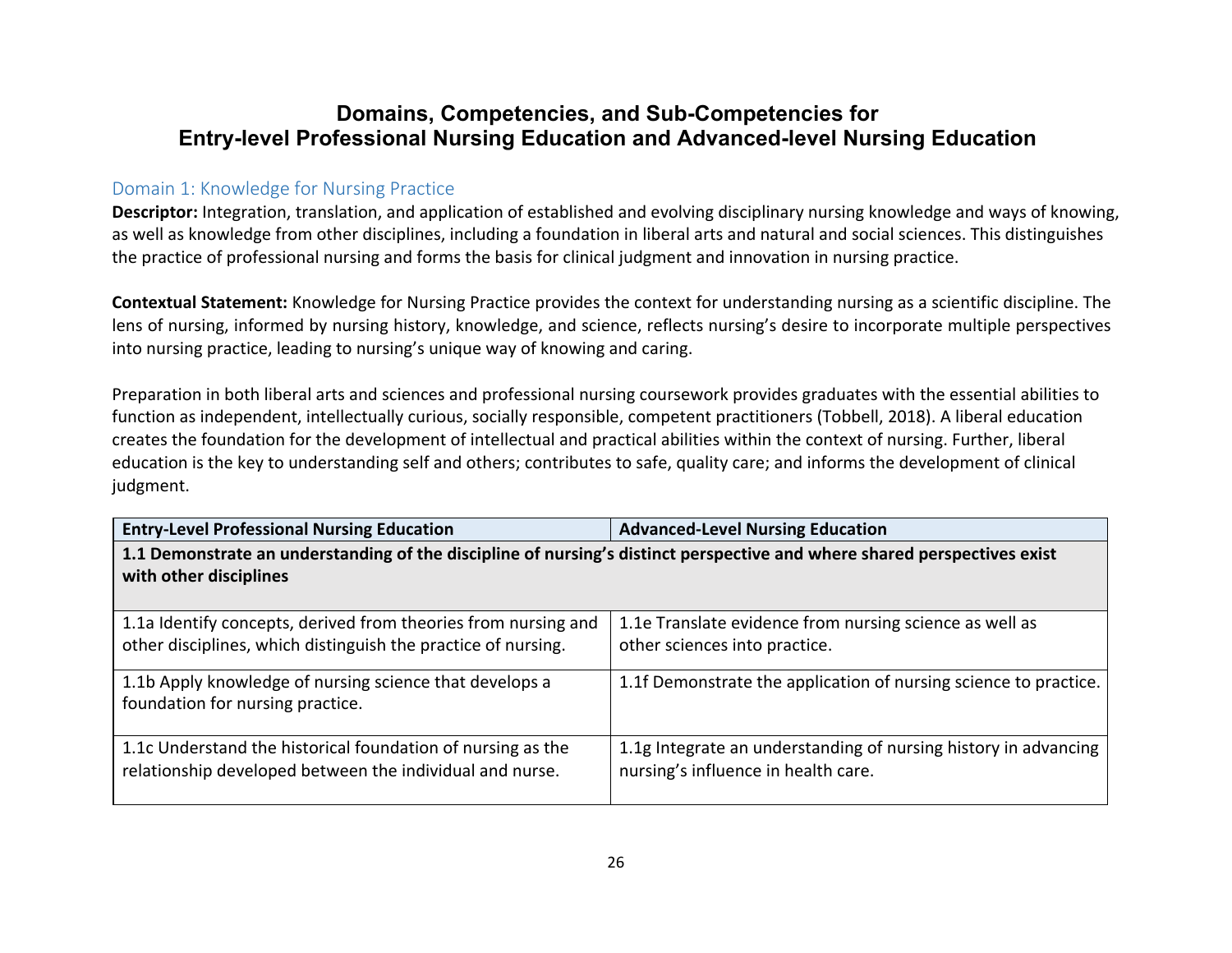| 1.1d Articulate nursing's distinct perspective to practice.                                                                                                                             |                                                                                                              |
|-----------------------------------------------------------------------------------------------------------------------------------------------------------------------------------------|--------------------------------------------------------------------------------------------------------------|
| 1.2 Apply theory and research-based knowledge from nursing, the arts, humanities, and other sciences.                                                                                   |                                                                                                              |
| 1.2a Apply or employ knowledge from nursing science as well<br>as the natural, physical, and social sciences to build an<br>understanding of the human experience and nursing practice. | 1.2f Synthesize knowledge from nursing and other<br>disciplines to inform education, practice, and research. |
| 1.2b Demonstrate intellectual curiosity.                                                                                                                                                | 1.2g Apply a systematic and defendable approach to nursing<br>practice decisions.                            |
| 1.2c Demonstrate social responsibility as a global citizen who<br>fosters the attainment of health equity for all.                                                                      | 1.2h Employ ethical decision making to assess, intervene, and<br>evaluate nursing care.                      |
| 1.2d Examine influence of personal values in decision making<br>for nursing practice.                                                                                                   | 1.2i Demonstrate socially responsible leadership.                                                            |
| 1.2e Demonstrate ethical decision making.                                                                                                                                               | 1.2j Translate theories from nursing and other disciplines to<br>practice.                                   |
| 1.3 Demonstrate clinical judgment founded on a broad knowledge base.                                                                                                                    |                                                                                                              |
| 1.3a Demonstrate clinical reasoning.                                                                                                                                                    | 1.3d Integrate foundational and advanced specialty knowledge<br>into clinical reasoning.                     |
| 1.3b Integrate nursing knowledge (theories, multiple ways of<br>knowing, evidence) and knowledge from other disciplines and<br>inquiry to inform clinical judgment.                     | 1.3e Synthesize current and emerging evidence to<br>Influence practice.                                      |
| 1.3c Incorporate knowledge from nursing and other disciplines<br>to support clinical judgment.                                                                                          | 1.3f Analyze decision models from nursing and other<br>knowledge domains to improve clinical judgment.       |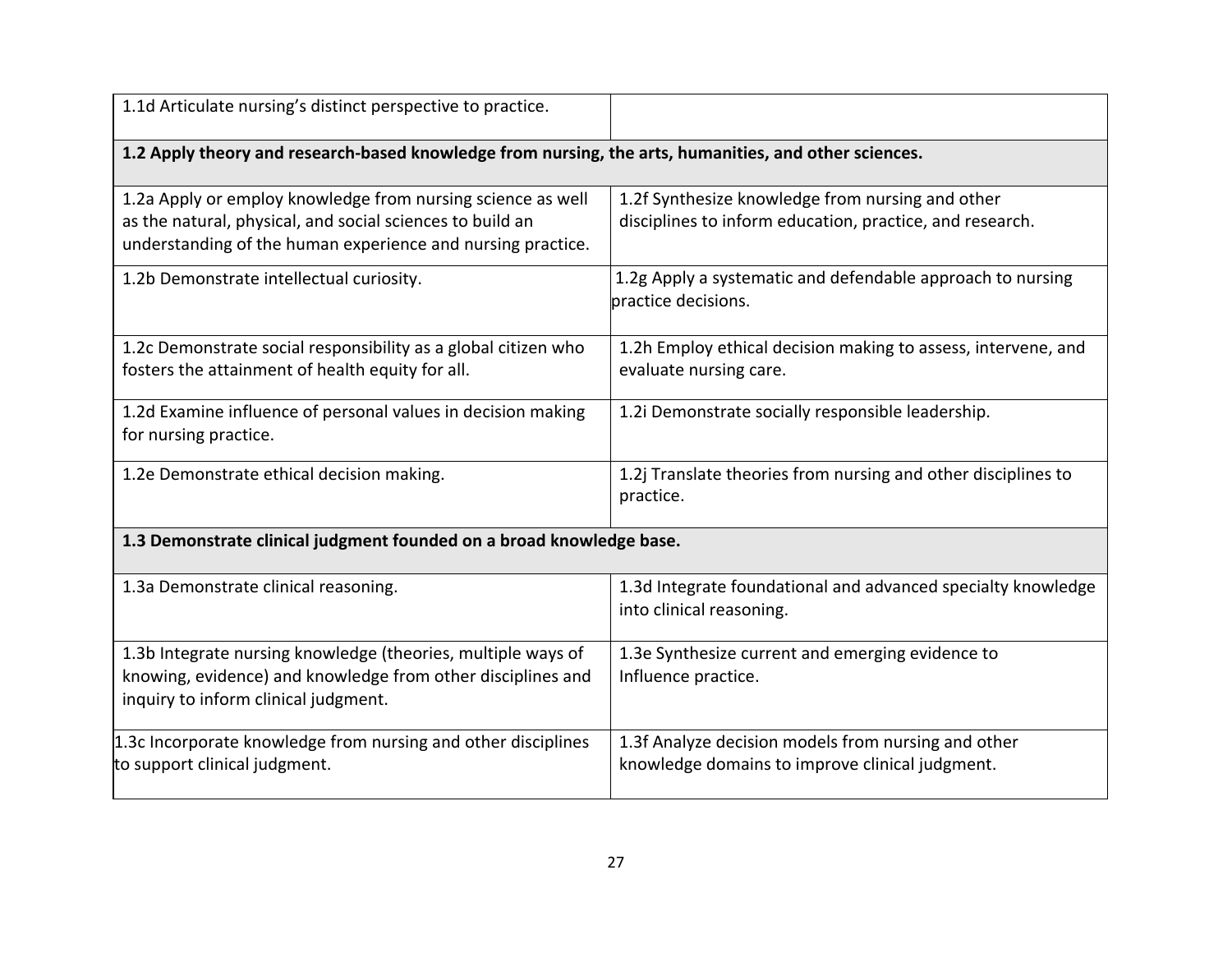#### Domain 2: Person-Centered Care

**Descriptor**: Person-centered care focuses on the individual within multiple complicated contexts, including family and/or important others. Person-centered care is holistic, individualized, just, respectful, compassionate, coordinated, evidence-based, and developmentally appropriate. Person-centered care builds on a scientific body of knowledge that guides nursing practice regardless of specialty or functional area.

**Contextual Statement:** Person-centered care is the core purpose of nursing as a discipline. This purpose intertwines with any functional area of nursing practice, from the point of care where the hands of those that give and receive care meet, to the point of systems-level nursing leadership. Foundational to person-centered care is respect for diversity, differences, preferences, values, needs, resources, and the determinants of health unique to the individual. The person is a full partner and the source of control in team-based care. Person-centered care requires the intentional presence of the nurse seeking to know the totality of the individual's lived experiences and connections to others (family, important others, community). As a scientific and practice discipline, nurses employ a relational lens that fosters mutuality, active participation, and individual empowerment. This focus is foundational to educational preparation from entry to advanced levels irrespective of practice areas.

With an emphasis on diversity, equity, and inclusion, person-centered care is based on best evidence and clinical judgment in the planning and delivery of care across time, spheres of care, and developmental levels. Contributing to or making diagnoses is one essential aspect of nursing practice and critical to an informed plan of care and improving outcomes of care (Olson et al, 2019). Diagnoses at the system-level are equally as relevant, affecting operations that impact care for individuals. Person-centered care results in shared meaning with the healthcare team, recipient of care, and the healthcare system, thus creating humanization of wellness and healing from birth to death.

| <b>Entry-Level Professional Nursing Education</b>                     | <b>Advanced-Level Nursing Education</b>                        |
|-----------------------------------------------------------------------|----------------------------------------------------------------|
| 2.1 Engage with the individual in establishing a caring relationship. |                                                                |
|                                                                       |                                                                |
| 2.1a Demonstrate qualities of empathy.                                | 2.1d Promote caring relationships to effect positive outcomes. |
| 2.1b Demonstrate compassionate care.                                  | 2.1e Foster caring relationships.                              |
| 2.1c Establish mutual respect with the individual and family.         |                                                                |
| 2.2 Communicate effectively with individuals.                         |                                                                |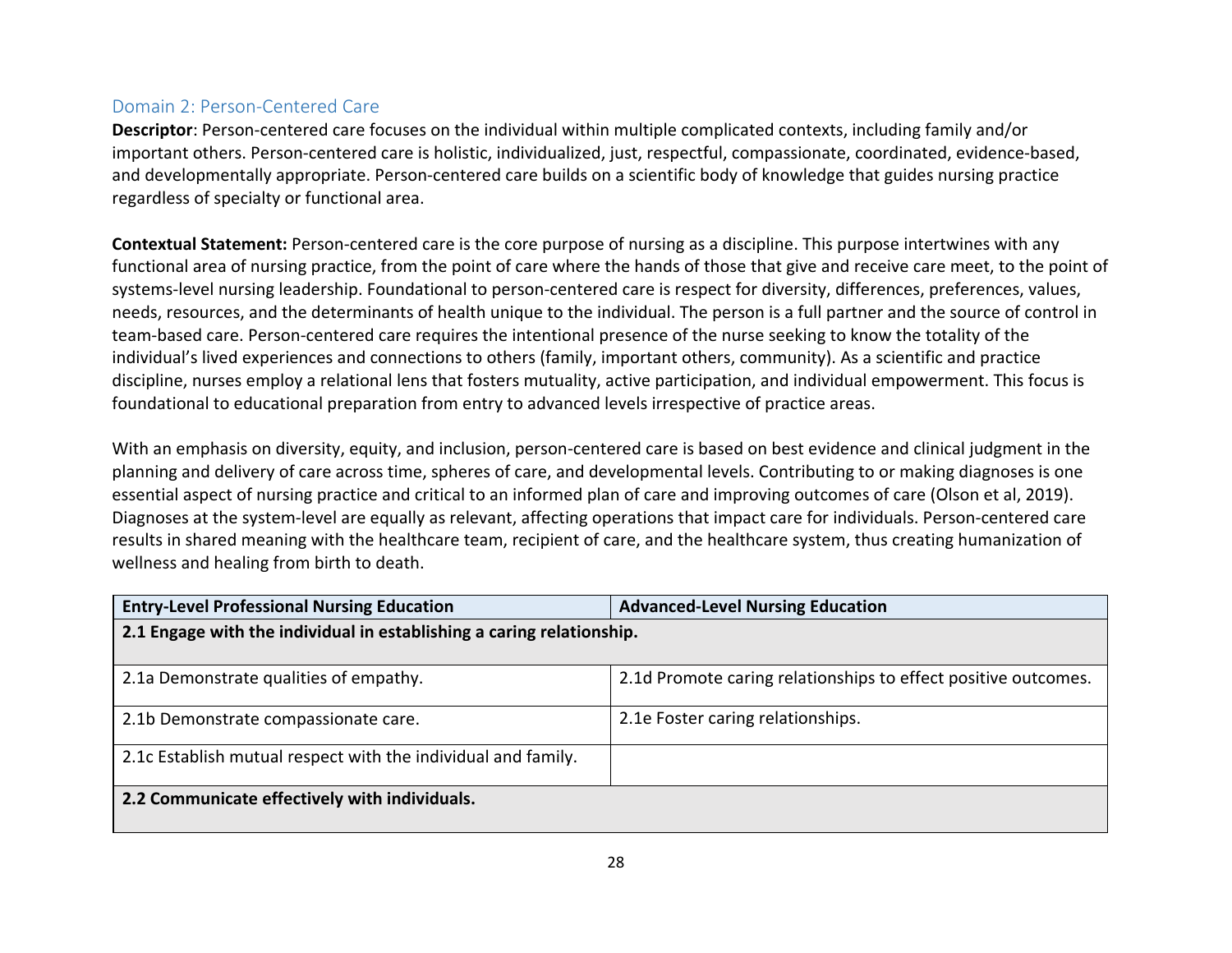| 2.2a Demonstrate relationship-centered care.                                                                                      | 2.2g Demonstrate advanced communication skills<br>and techniques using a variety of modalities with<br>diverse audiences.                                                  |
|-----------------------------------------------------------------------------------------------------------------------------------|----------------------------------------------------------------------------------------------------------------------------------------------------------------------------|
| 2.2b Consider individual beliefs, values, and personalized<br>information in communications.                                      | 2.2h Design evidence-based, person-centered<br>engagement materials.                                                                                                       |
| 2.2c Use a variety of communication modes appropriate for<br>the context.                                                         | 2.2i Apply individualized information, such as genetic/genomic,<br>pharmacogenetic, and environmental exposure information in<br>the delivery of personalized health care. |
| 2.2d Demonstrate the ability to conduct sensitive or difficult<br>conversations.                                                  | 2.2j Facilitate difficult conversations and disclosure of<br>sensitive information.                                                                                        |
| 2.2e Use evidence-based patient teaching materials,<br>considering health literacy, vision, hearing, and cultural<br>sensitivity. |                                                                                                                                                                            |
| 2.2f Demonstrate emotional intelligence in<br>communications.                                                                     |                                                                                                                                                                            |
| 2.3 Integrate assessment skills in practice.                                                                                      |                                                                                                                                                                            |
| 2.3a Create an environment during assessment that<br>promotes a dynamic interactive experience.                                   | 2.3h Demonstrate that one's practice is informed by a<br>comprehensive assessment appropriate to the functional area<br>of advanced nursing practice.                      |
| 2.3b Obtain a complete and accurate history in a systematic<br>manner.                                                            |                                                                                                                                                                            |
| 2.3c Perform a clinically relevant, holistic health assessment.                                                                   |                                                                                                                                                                            |
| 2.3d Perform point of care screening/diagnostic testing<br>(e.g. blood glucose, PO2, EKG).                                        |                                                                                                                                                                            |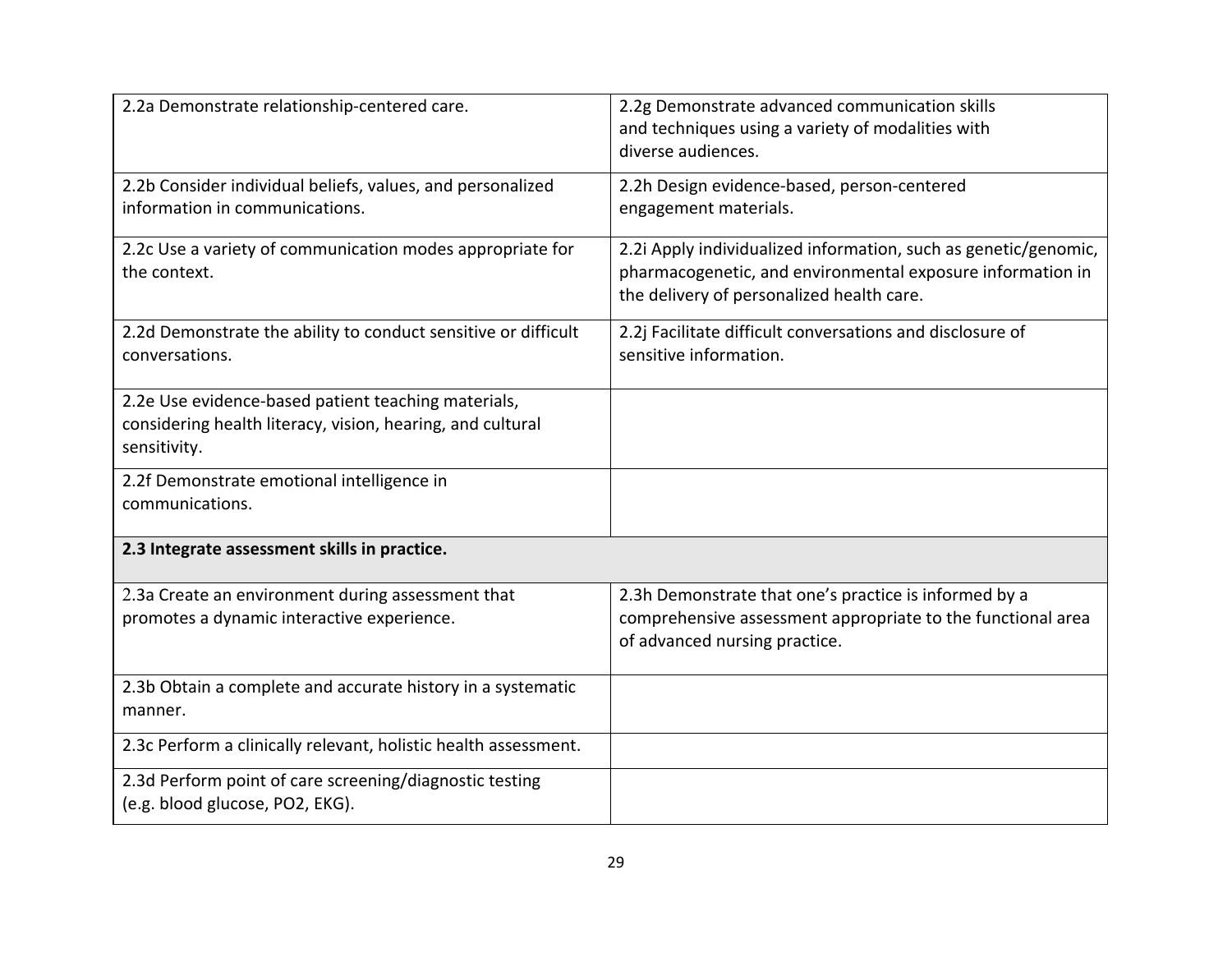| 2.3e Distinguish between normal and abnormal health<br>findings.                                                                                                                   |                                                                                                      |
|------------------------------------------------------------------------------------------------------------------------------------------------------------------------------------|------------------------------------------------------------------------------------------------------|
| 2.3f Apply nursing knowledge to gain a holistic perspective of<br>the person, family, community, and population.                                                                   |                                                                                                      |
| 2.3g Communicate findings of a comprehensive assessment.                                                                                                                           |                                                                                                      |
| 2.4 Diagnose actual or potential health problems and needs.                                                                                                                        |                                                                                                      |
| 2.4a Synthesize assessment data in the context of the                                                                                                                              | 2.4f Employ context driven, advanced reasoning to the                                                |
| individual's current preferences, situation, and experience.                                                                                                                       | diagnostic and decision-making process.                                                              |
| 2.4b Create a list of problems/health concerns.                                                                                                                                    | 2.4g Integrate advanced scientific knowledge to guide<br>decision making.                            |
| 2.4c Prioritize problems/health concerns.                                                                                                                                          |                                                                                                      |
| 2.4d Understand and apply the results of social screening,<br>psychological testing, laboratory data, imaging studies, and<br>other diagnostic tests in actions and plans of care. |                                                                                                      |
| 2.4e Contribute as a team member to the formation and<br>improvement of diagnoses.                                                                                                 |                                                                                                      |
| 2.5 Develop a plan of care.                                                                                                                                                        |                                                                                                      |
| 2.5a Engage the individual and the team in plan development.                                                                                                                       | 2.5h Lead and collaborate with an interprofessional team to<br>develop a comprehensive plan of care. |
| 2.5b Organize care based on mutual health goals.                                                                                                                                   | 2.5i Prioritize risk mitigation strategies to prevent or reduce<br>adverse outcomes.                 |
| 2.5c Prioritize care based on best evidence.                                                                                                                                       | 2.5j Develop evidence-based interventions to improve<br>outcomes and safety.                         |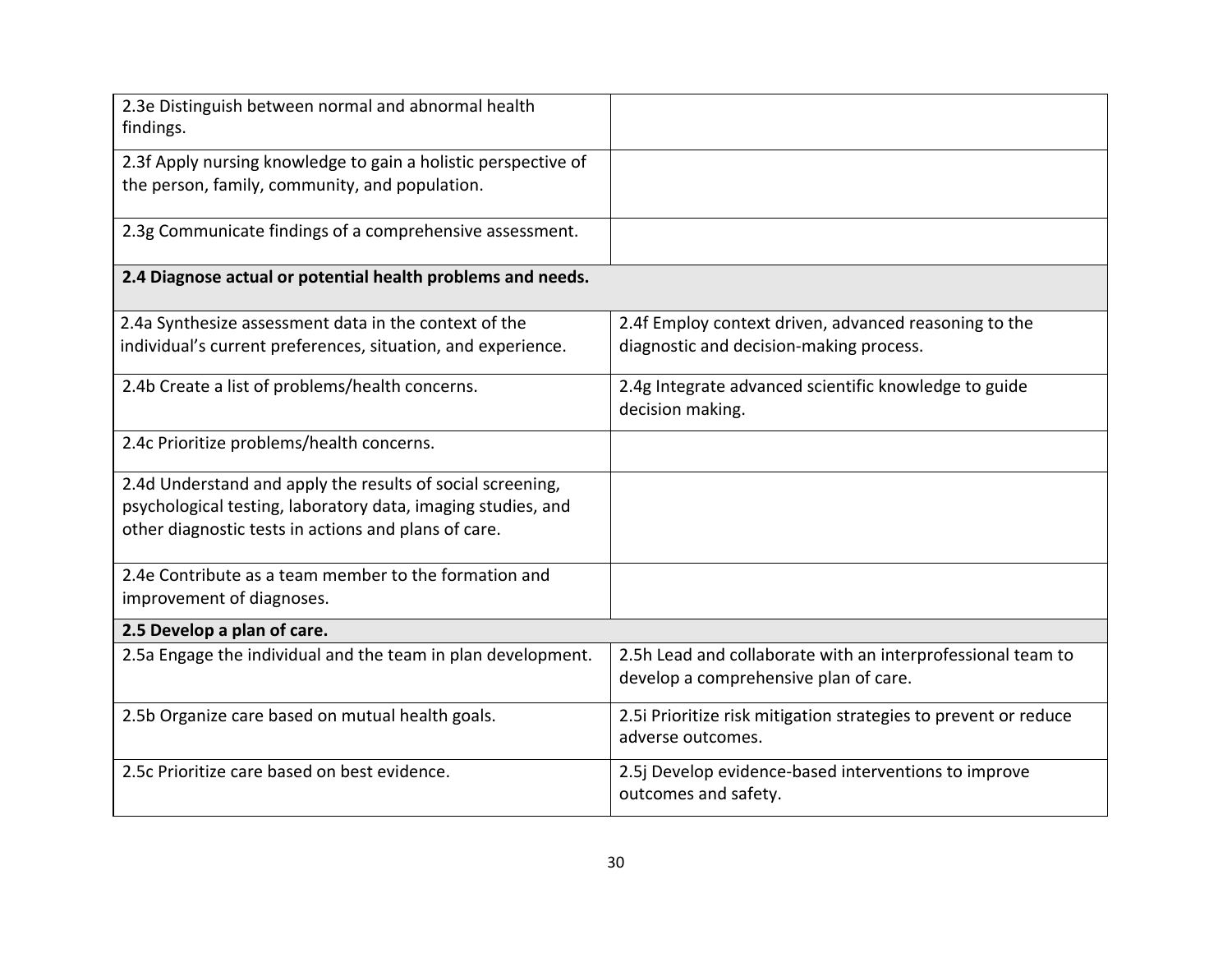| 2.5d Incorporate evidence-based intervention to improve<br>outcomes and safety.       | 2.5k Incorporate innovations into practice when evidence is not<br>available.                                 |
|---------------------------------------------------------------------------------------|---------------------------------------------------------------------------------------------------------------|
| 2.5e Anticipate outcomes of care (expected, unexpected, and<br>potentially adverse).  |                                                                                                               |
| 2.5f Demonstrate rationale for plan.                                                  |                                                                                                               |
| 2.5g Address individuals' experiences and<br>perspectives in designing plans of care. |                                                                                                               |
| 2.6 Demonstrate accountability for care delivery.                                     |                                                                                                               |
| 2.6a Implement individualized plan of care using established<br>protocols.            | 2.6e Model best care practices to the team.                                                                   |
| 2.6b Communicate care delivery through multiple modalities.                           | 2.6f Monitor aggregate metrics to assure accountability<br>for care outcomes.                                 |
| 2.6c Delegate appropriately to team members.                                          | 2.6g Promote delivery of care that supports practice at the full<br>scope of education.                       |
| 2.6d Monitor the implementation of the plan of care.                                  | 2.6h Contribute to the development of policies and processes<br>that promote transparency and accountability. |
|                                                                                       | 2.6i Apply current and emerging evidence to the development<br>of care guidelines/tools.                      |
|                                                                                       | 2.6j Ensure accountability throughout transitions of care across<br>the health continuum.                     |
| 2.7 Evaluate outcomes of care.                                                        |                                                                                                               |
| 2.7a Reassess the individual to evaluate health<br>outcomes/goals.                    | 2.7d Analyze data to identify gaps and inequities in care and<br>monitor trends in outcomes.                  |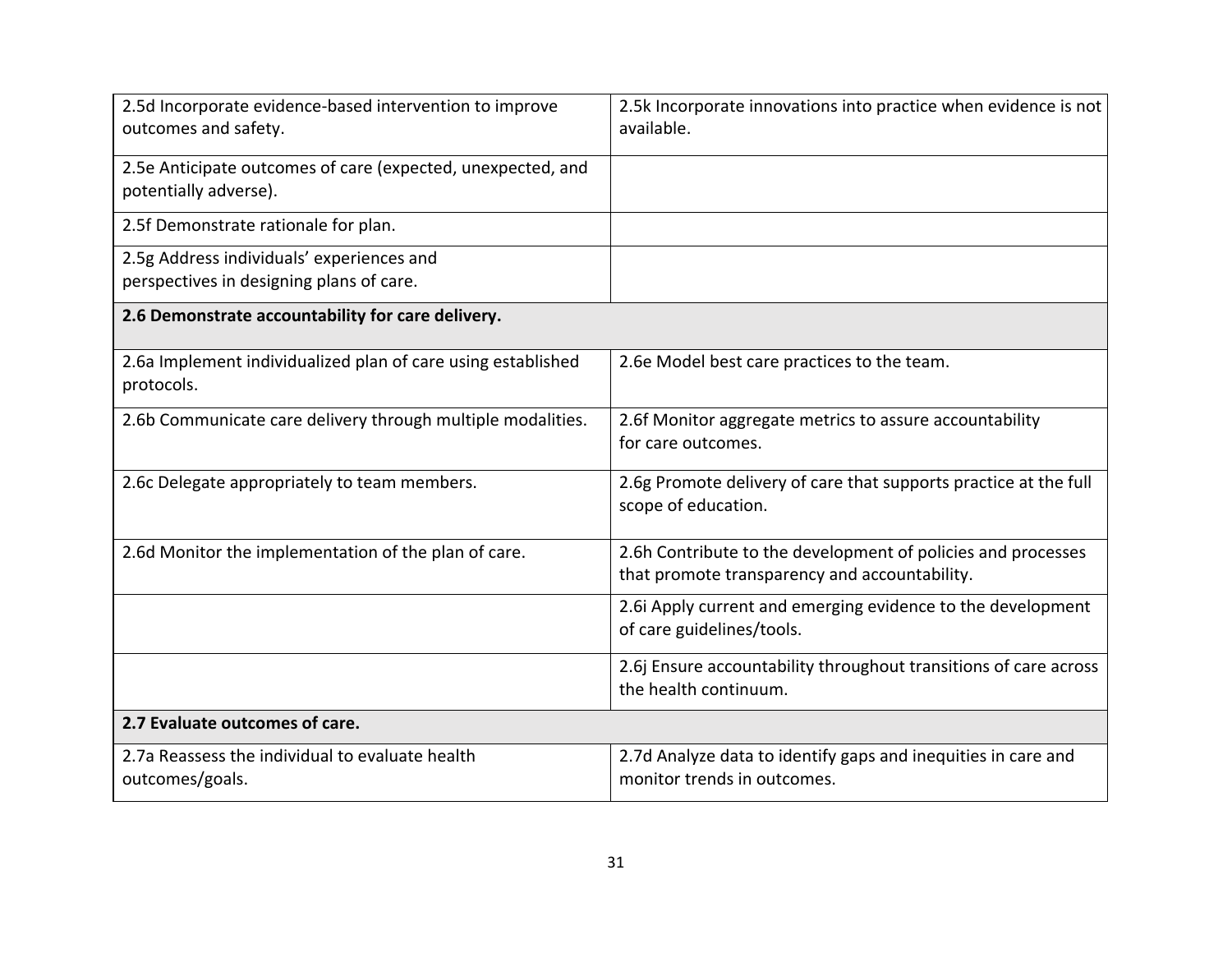| 2.7b Modify plan of care as needed.                                                                      | 2.7e Monitor epidemiological and system-level<br>aggregate data to determine healthcare outcomes and<br>trends. |
|----------------------------------------------------------------------------------------------------------|-----------------------------------------------------------------------------------------------------------------|
| 2.7c Recognize the need for modifications to standard practice.                                          | 2.7f Synthesize outcome data to inform evidence-based<br>practice, guidelines, and policies.                    |
| 2.8 Promote self-care management.                                                                        |                                                                                                                 |
| 2.8a Assist the individual to engage in self-care management.                                            | 2.8f Develop strategies that promote self-care management.                                                      |
| 2.8b Employ individualized educational strategies based on                                               | 2.8g Incorporate the use of current and emerging technologies                                                   |
| learning theories, methodologies, and health literacy.                                                   | to support self-care management.                                                                                |
| 2.8c Educate individuals and families regarding self-care for                                            | 2.8h Employ counseling techniques, including motivational                                                       |
| health promotion, illness prevention, and illness management.                                            | interviewing, to advance wellness and self-care management.                                                     |
| 2.8d Respect individuals and families' self-determination in                                             | 2.8i Evaluate adequacy of resources available to support                                                        |
| their healthcare decisions.                                                                              | self-care management.                                                                                           |
| 2.8e Identify personal, system, and community resources                                                  | 2.8j Foster partnerships with community organizations to                                                        |
| available to support self-care management.                                                               | support self-care management.                                                                                   |
| 2.9 Provide care coordination.                                                                           |                                                                                                                 |
| 2.9a Facilitate continuity of care based on assessment of                                                | 2.9f Evaluate communication pathways among providers and                                                        |
| assets and needs.                                                                                        | others across settings, systems, and communities.                                                               |
| 2.9b Communicate with relevant stakeholders across health                                                | 2.9g Develop strategies to optimize care coordination                                                           |
| systems.                                                                                                 | and transitions of care.                                                                                        |
| 2.9c Promote collaboration by clarifying responsibilities among<br>individual, family, and team members. | 2.9h Guide the coordination of care across health systems.                                                      |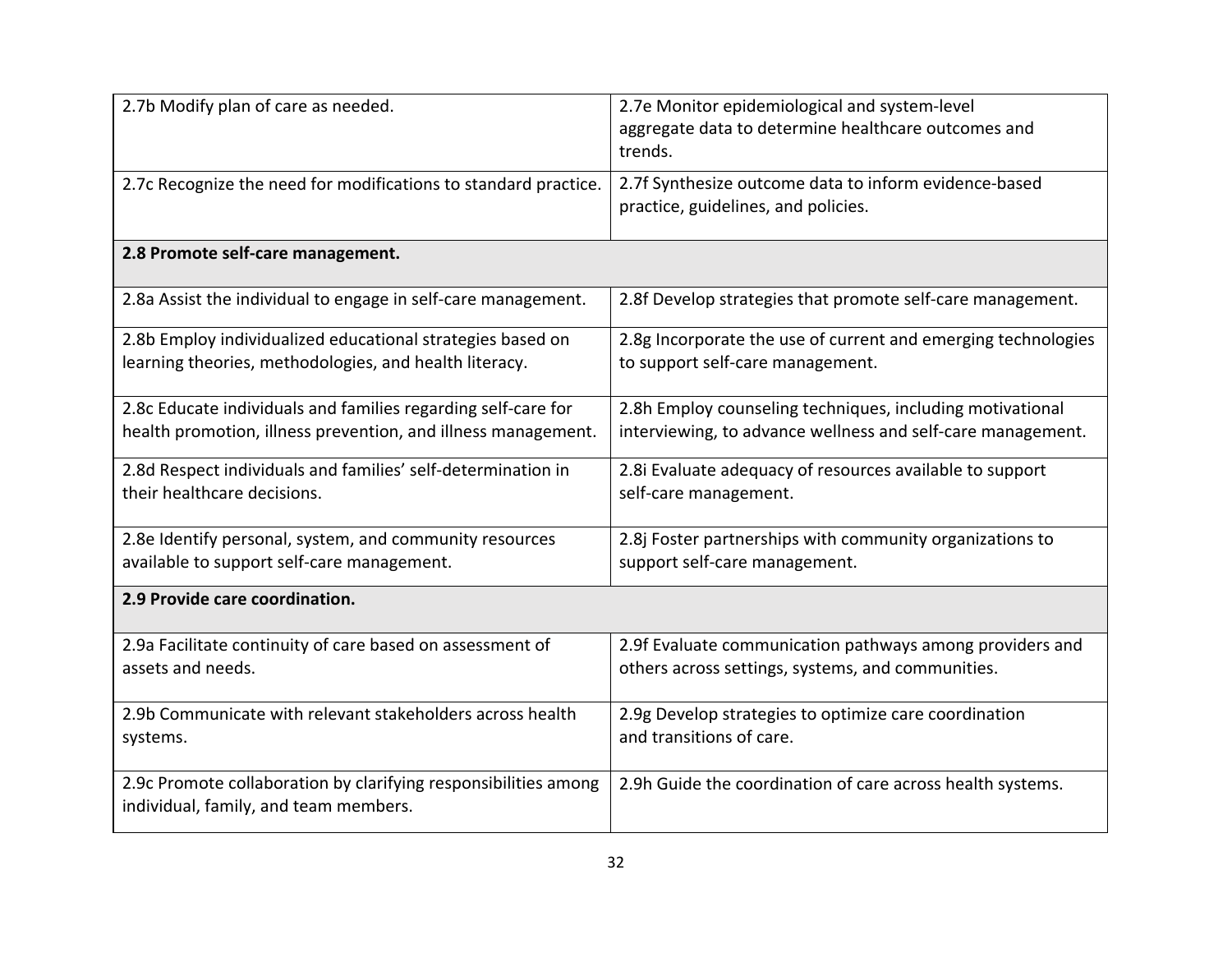| 2.9d Recognize when additional expertise and knowledge is        | 2.9 Analyze system-level and public policy influence on care |
|------------------------------------------------------------------|--------------------------------------------------------------|
| needed to manage the patient.                                    | coordination.                                                |
| 2.9e Provide coordination of care of individuals and families in | 2.9 Participate in system-level change to improve care       |
| collaboration with care team.                                    | coordination across settings.                                |

#### Domain 3: Population Health

**Descriptor:** Population health spans the healthcare delivery continuum from public health prevention to disease management of populations and describes collaborative activities with both traditional and non-traditional partnerships from affected communities, public health, industry, academia, health care, local government entities, and others for the improvement of equitable population health outcomes. (Kindig & Stoddart, 2003; Kindig, 2007; Swartout & Bishop, 2017; CDC, 2020).

**Contextual Statement:** A population is a discrete group that the nurse and others care for across settings at local, regional, national, and global levels. Population health spans the healthcare delivery continuum, including public health, acute care, ambulatory care, and long-term care. Population health also encompasses collaborative activities among stakeholders – all relevant individuals and organizations involved in care, including patients and communities themselves - for the improvement of a population's health status. The purpose of these collaborative activities, including development of interventions and policies, is to strive towards health equity and improved health for all. Diversity, equity, inclusion, and ethics must be emphasized and valued. Accountability for outcomes is shared by all, since outcomes arise from multiple factors that influence the health of a defined group. Population health includes population management through systems thinking, including health promotion and illness prevention, to achieve population health goals (Storfjell, Wehtle, Winslow, & Saunders, 2017). Nurses play a critical role in advocating for, developing, and implementing policies that impact population health globally and locally. In addition, nurses respond to crises and provide care during emergencies, disasters, epidemics, or pandemics. They play an essential role in system preparedness and ethical response initiatives. Although each type of public health emergency will likely require a unique set of competencies, preparedness for responding begins with a population health perspective and a particular focus on surveillance, prevention, and containment of factors contributing to the emergency.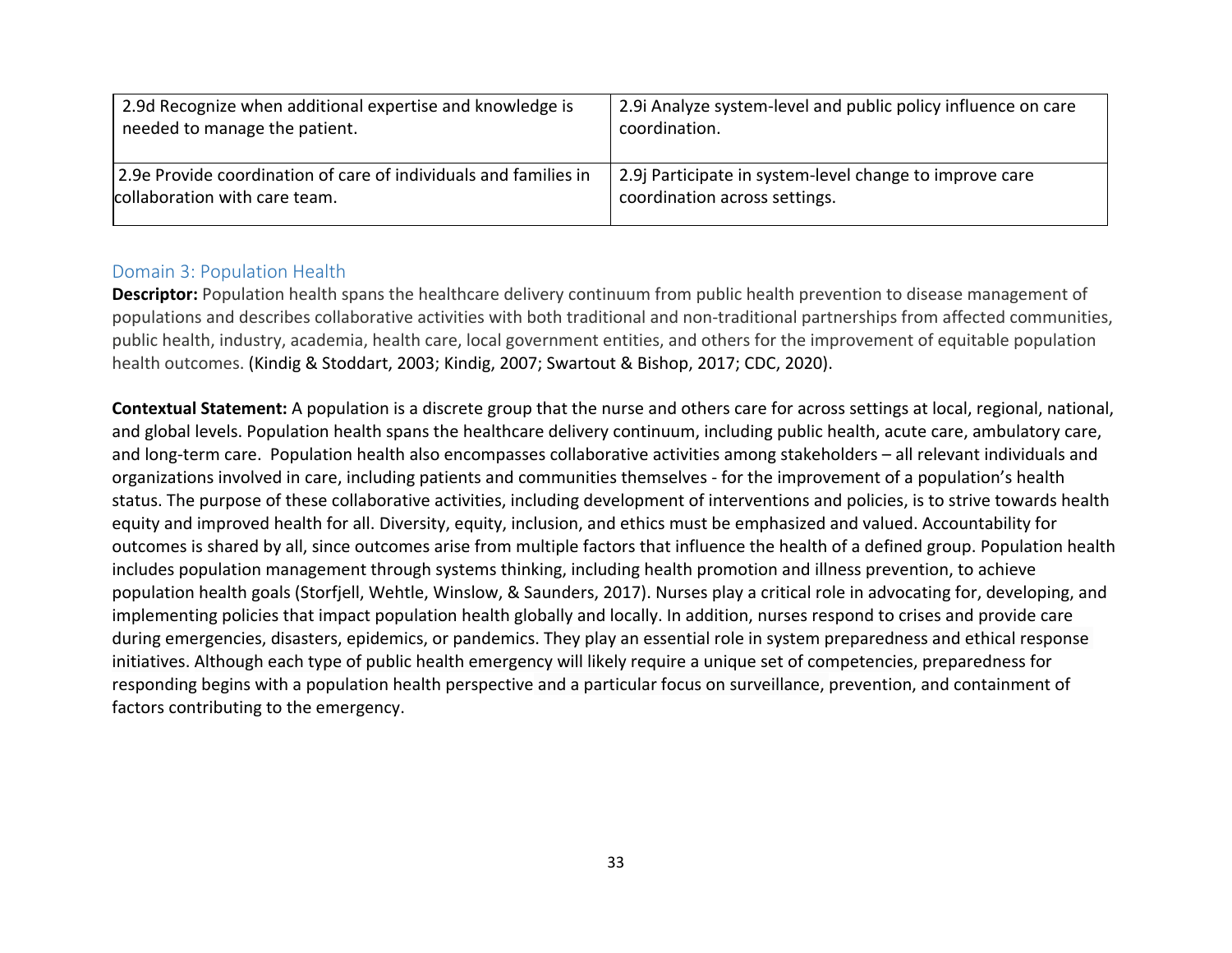| <b>Entry-Level Professional Nursing Education</b>                                                                                                  | <b>Advanced-Level Nursing Education</b>                                                                                                      |
|----------------------------------------------------------------------------------------------------------------------------------------------------|----------------------------------------------------------------------------------------------------------------------------------------------|
| 3.1 Manage population health.                                                                                                                      |                                                                                                                                              |
| 3.1a Define a target population including its functional and<br>problem-solving capabilities (anywhere in the continuum of<br>care).               | 3.1j Assess the efficacy of a system's capability to serve a target<br>sub-population's healthcare needs.                                    |
| 3.1b Assess population health data.                                                                                                                | 3.1k Analyze primary and secondary population health data for<br>multiple populations against relevant benchmarks.                           |
| 3.1c Assess the priorities of the community and/or the affected<br>clinical population.                                                            | 3.1l Use established or evolving methods to determine<br>population-focused priorities for care.                                             |
| 3.1d Compare and contrast local, regional, national, and global<br>benchmarks to identify health patterns across populations.                      | 3.1m Develop a collaborative approach with relevant<br>stakeholders to address population healthcare needs, including<br>evaluation methods. |
| 3.1 e Apply an understanding of the public health system and<br>its interfaces with clinical health care in addressing population<br>health needs. | 3.1n Collaborate with appropriate stakeholders to implement a<br>sociocultural and linguistically responsive intervention plan.              |
| 3.1f Develop an action plan to meet an identified need(s),<br>including evaluation methods.                                                        |                                                                                                                                              |
| 3.1g Participate in the implementation of sociocultural<br>and linguistically responsive interventions.                                            |                                                                                                                                              |
| 3.1h Describe general principles and practices for the<br>clinical management of populations across the age<br>continuum.                          |                                                                                                                                              |
| 3.1i Identify ethical principles to protect the health and<br>safety of diverse populations.                                                       |                                                                                                                                              |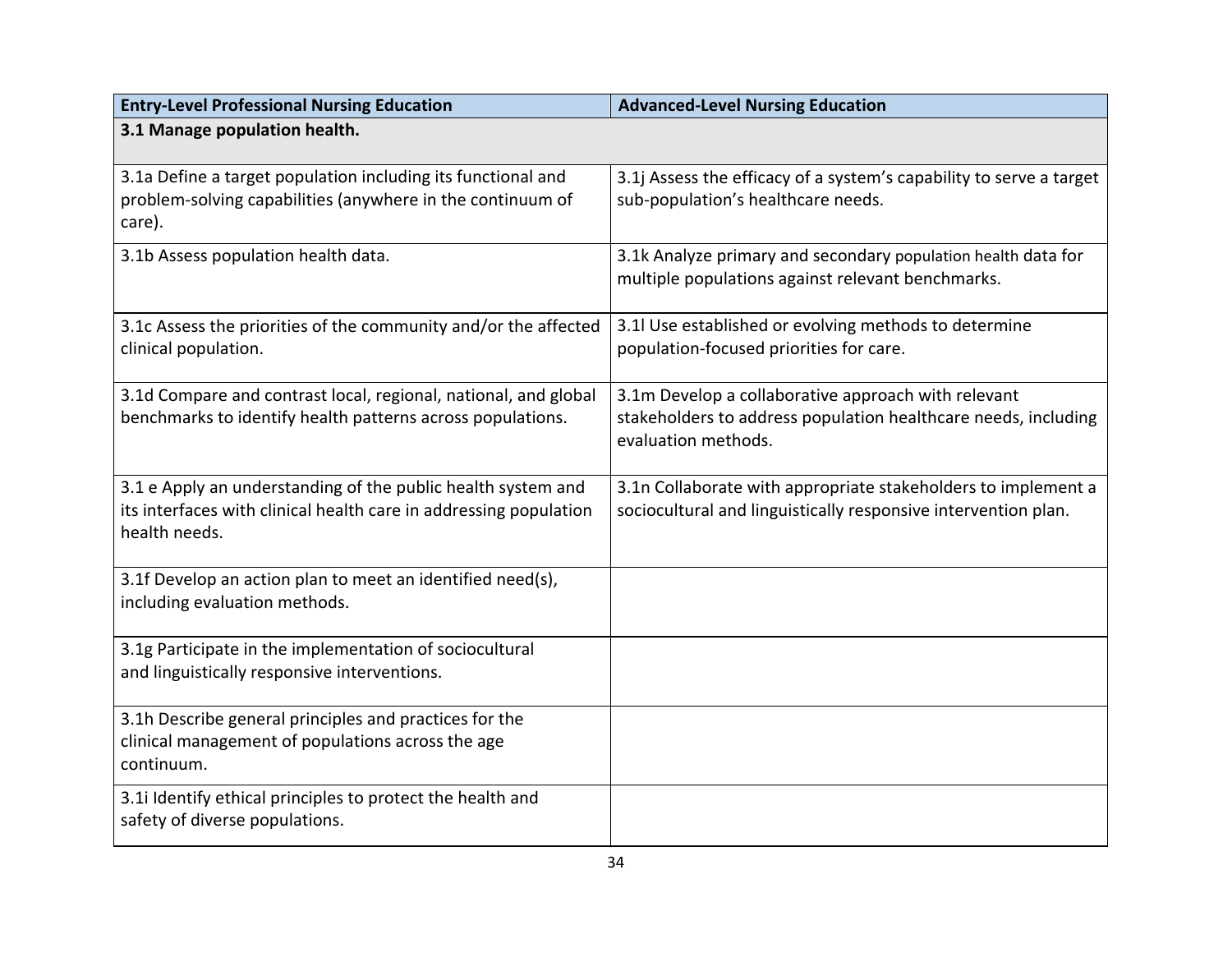| 3.2 Engage in effective partnerships.                                                                                                              |                                                                                                                        |
|----------------------------------------------------------------------------------------------------------------------------------------------------|------------------------------------------------------------------------------------------------------------------------|
| 3.2a Engage with other health professionals to address<br>population health issues.                                                                | 3.2d Ascertain collaborative opportunities for individuals<br>and organizations to improve population health.          |
| 3.2b Demonstrate effective collaboration and mutual<br>accountability with relevant stakeholders.                                                  | 3.2e Challenge biases and barriers that impact population<br>health outcomes.                                          |
| 3.2c Use culturally and linguistically responsive communication<br>strategies.                                                                     | 3.2f Evaluate the effectiveness of partnerships for achieving<br>health equity.                                        |
|                                                                                                                                                    | 3.2g Lead partnerships to improve population health outcomes.                                                          |
|                                                                                                                                                    | 3.2h Assess preparation and readiness of partners to organize<br>during natural and manmade disasters.                 |
| 3.3 Consider the socioeconomic impact of the delivery of health care.                                                                              |                                                                                                                        |
| 3.3a Describe access and equity implications of<br>proposed intervention(s).                                                                       | 3.3c Analyze cost-benefits of selected population-based<br>interventions.                                              |
| 3.3b Prioritize patient-focused and/or community action plans<br>that are safe, effective, and efficient in the context of available<br>resources. | 3.3d Collaborate with partners to secure and leverage resources<br>necessary for effective, sustainable interventions. |
|                                                                                                                                                    | 3.3e Advocate for interventions that maximize cost-effective,<br>accessible, and equitable resources for populations.  |
|                                                                                                                                                    | 3.3f Incorporate ethical principles in resource allocation in<br>achieving equitable health.                           |
| 3.4 Advance equitable population health policy.                                                                                                    |                                                                                                                        |
| 3.4a Describe policy development processes.                                                                                                        | 3.4f Identify opportunities to influence the policy process.                                                           |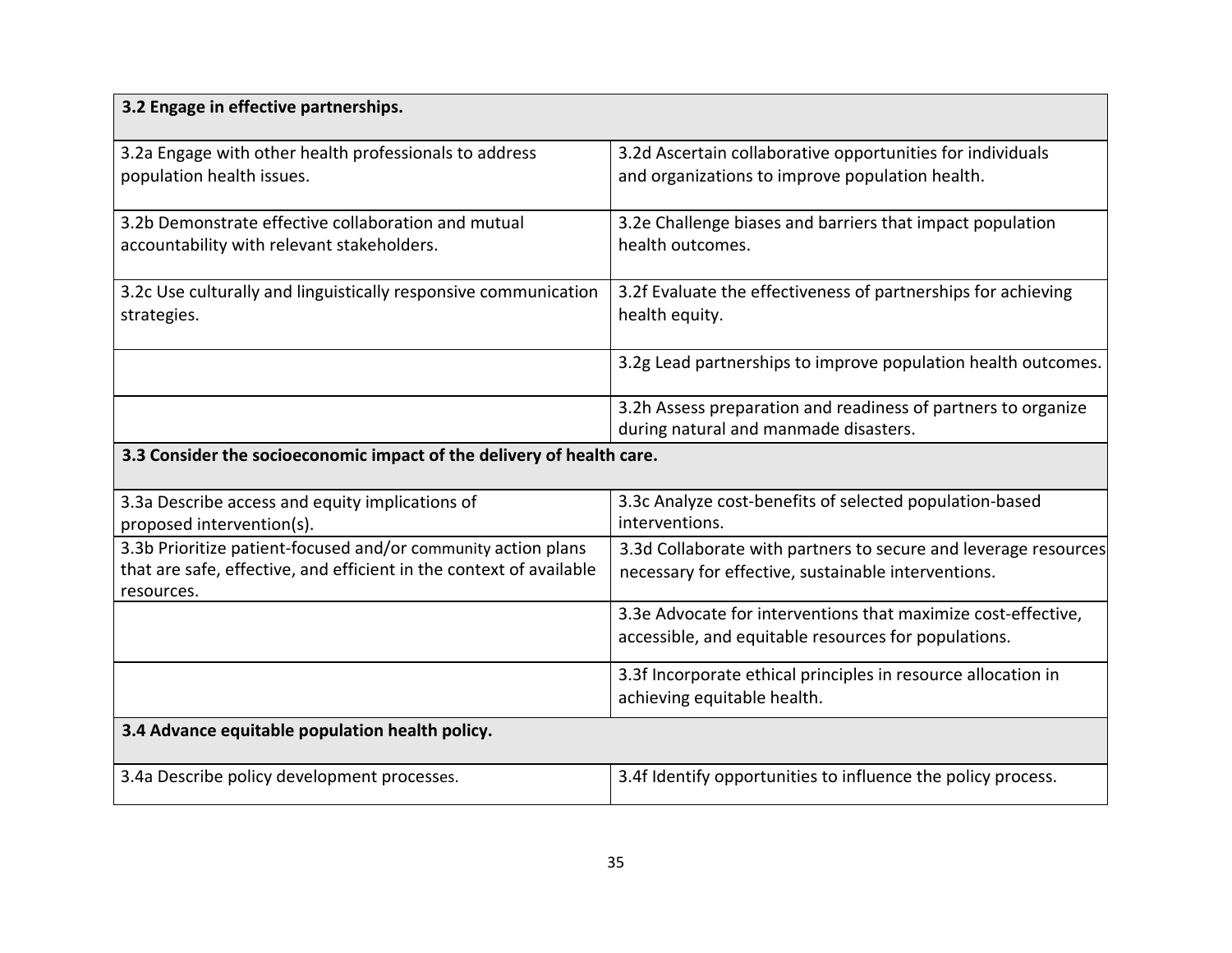| 3.4b Describe the impact of policies on population outcomes,<br>including social justice and health equity.                | 3.4g Design comprehensive advocacy strategies to support the<br>policy process.                                                                             |
|----------------------------------------------------------------------------------------------------------------------------|-------------------------------------------------------------------------------------------------------------------------------------------------------------|
| 3.4c Identify best evidence to support policy development.                                                                 | 3.4h Engage in strategies to influence policy change.                                                                                                       |
| 3.4d Propose modifications to or development of policy based<br>on population findings.                                    | 3.4i Contribute to policy development at the system, local,<br>regional, or national levels.                                                                |
| 3.4e Develop an awareness of the interconnectedness of<br>population health across borders.                                | 3.4j Assess the impact of policy changes.                                                                                                                   |
|                                                                                                                            | 3.4k Evaluate the ability of policy to address disparities and<br>inequities within segments of the population.                                             |
|                                                                                                                            | 3.4l Evaluate the risks to population health associated with<br>globalization.                                                                              |
| 3.5 Demonstrate advocacy strategies.                                                                                       |                                                                                                                                                             |
| 3.5a Articulate a need for change.                                                                                         | 3.5f Appraise advocacy priorities for a population.                                                                                                         |
| 3.5b Describe the intent of the proposed change.                                                                           | 3.5g Strategize with an interdisciplinary group and others to<br>develop effective advocacy approaches.                                                     |
| 3.5c Define stakeholders, including members of the community<br>and/or clinical populations, and their level of influence. | 3.5h Engage in relationship-building activities with stakeholders<br>at any level of influence, including system, local, state, national,<br>and/or global. |
| 3.5d Implement messaging strategies appropriate to audience<br>and stakeholders.                                           | 3.5i Demonstrate leadership skills to promote advocacy efforts<br>that include principles of social justice, diversity, equity, and<br>inclusion.           |
| 3.5e Evaluate the effectiveness of advocacy actions.                                                                       |                                                                                                                                                             |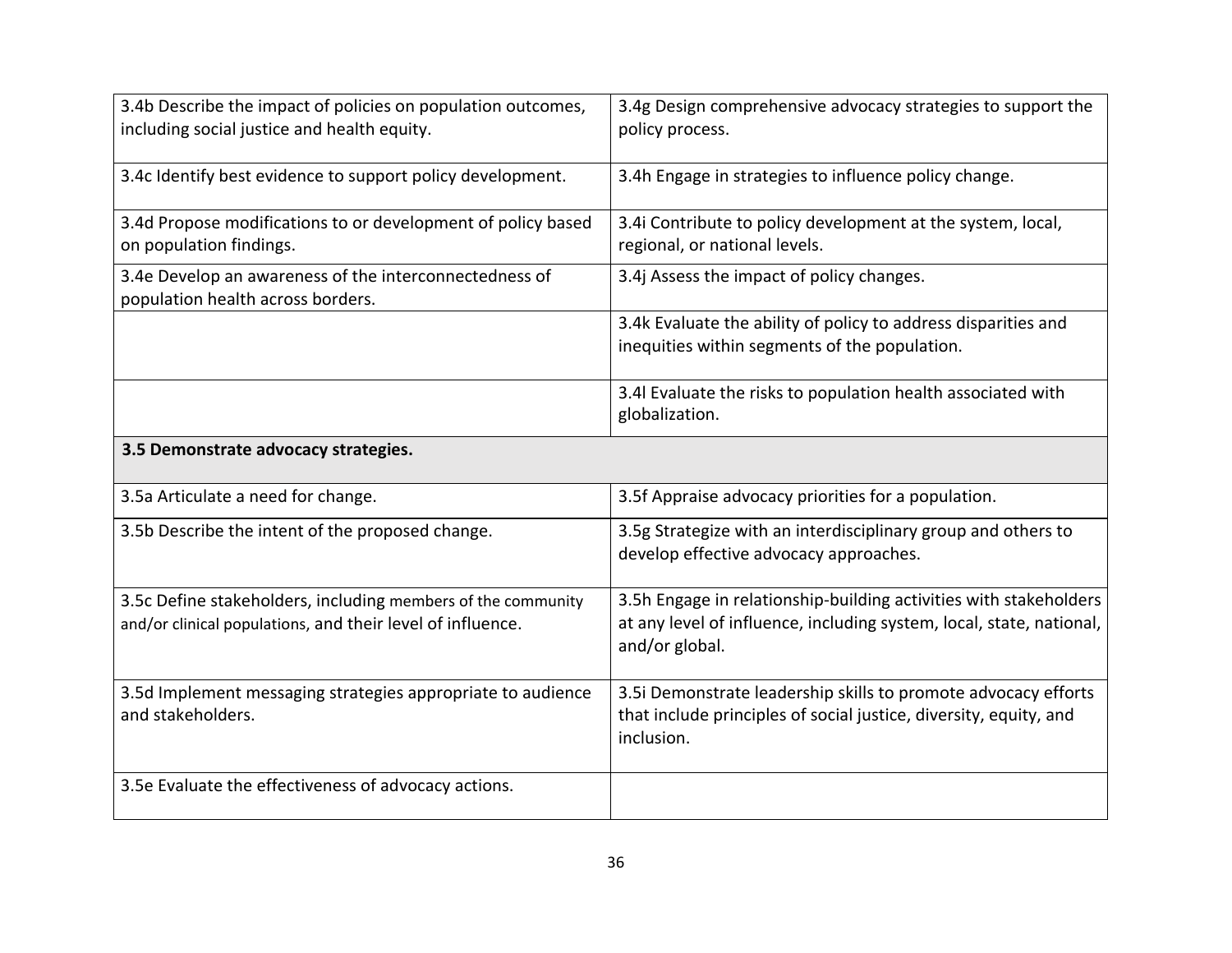| 3.6 Advance preparedness to protect population health during disasters and public health emergencies. |                                                                                                                                                                                 |
|-------------------------------------------------------------------------------------------------------|---------------------------------------------------------------------------------------------------------------------------------------------------------------------------------|
| 3.6a Identify changes in conditions that might indicate a disaster                                    | 3.6f Collaboratively initiate rapid response activities to protect                                                                                                              |
| or public health emergency.                                                                           | population health.                                                                                                                                                              |
| 3.6b Understand the impact of climate change on<br>environmental and population health.               | 3.6g Participate in ethical decision making that includes<br>diversity, equity, and inclusion in advanced preparedness<br>to protect populations.                               |
| 3.6c Describe the health and safety hazards of disasters and<br>public health emergencies.            | 3.6h Collaborate with interdisciplinary teams to lead<br>preparedness and mitigation efforts to protect population<br>health with attention to the most vulnerable populations. |
| 3.6d Describe the overarching principles and methods                                                  | 3.6i Coordinate the implementation of evidence-based infection                                                                                                                  |
| regarding personal safety measures, including personal                                                | control measures and proper use of personal protective                                                                                                                          |
| protective equipment (PPE).                                                                           | equipment.                                                                                                                                                                      |
| 3.6e Implement infection control measures and proper use                                              | 3.6j Contribute to system-level planning, decision making, and                                                                                                                  |
| of personal protective equipment.                                                                     | evaluation for disasters and public health emergencies.                                                                                                                         |

## Domain 4: Scholarship for the Nursing Discipline

**Descriptor:** The generation, synthesis, translation, application, and dissemination of nursing knowledge to improve health and transform health care (AACN, 2018).

**Contextual Statement:** Nursing scholarship informs science, enhances clinical practice, influences policy, and impacts best practices for educating nurses as clinicians, scholars, and leaders. Scholarship is inclusive of discovery, application, integration, and teaching. While not all inclusive, the scholarship of discovery includes primary empirical research, analysis of large data sets, theory development, and methodological studies. The scholarship of practice interprets, draws together, applies, and brings new insight to original research (Boyer, 1990; AACN 2018).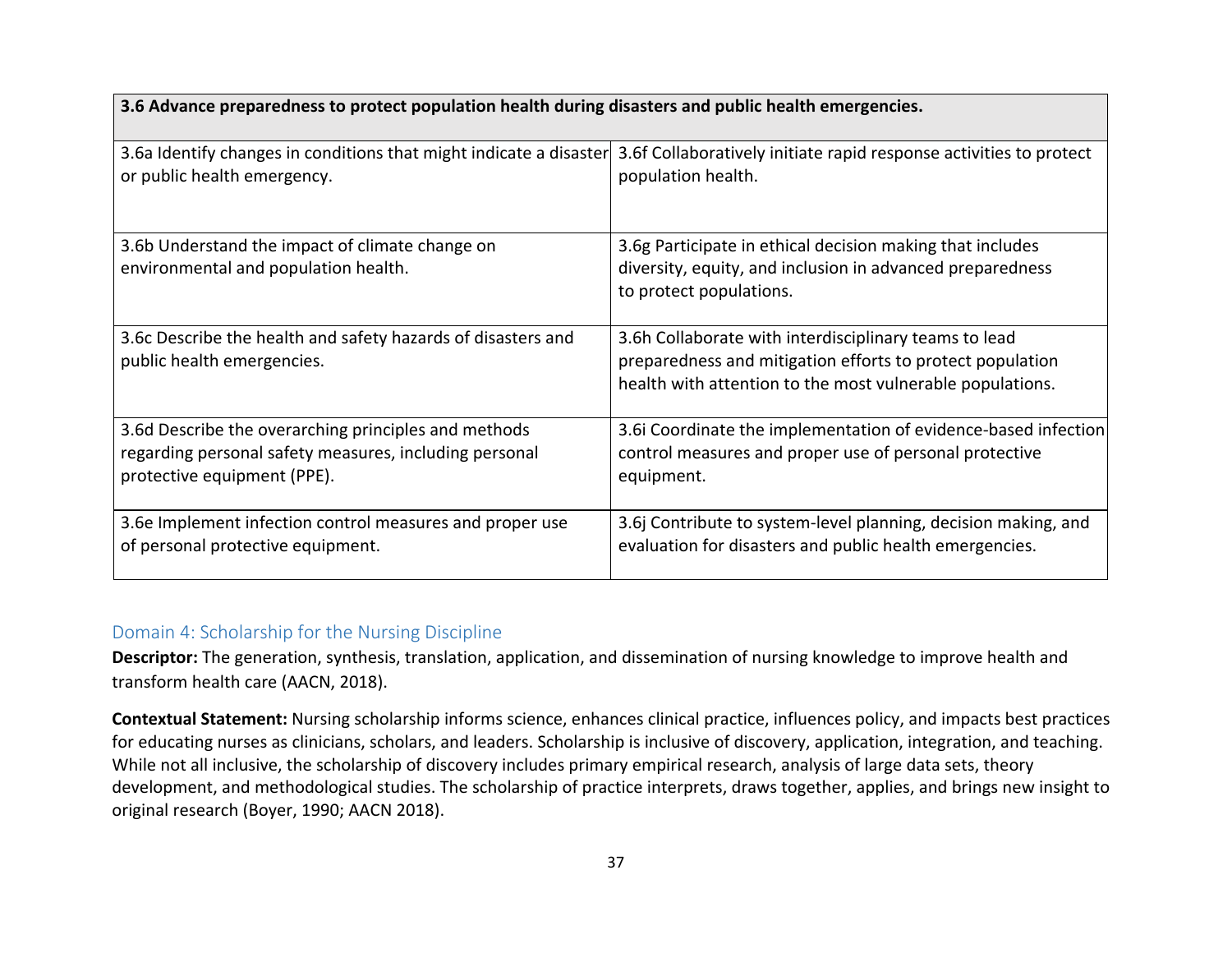Knowledge of the basic principles of the research process, including the ability to critique research and determine its applicability to nursing's body of knowledge, is critical. Ethical comportment in the conduct and dissemination of research and advocacy for human subjects are essential components of nursing's role in the process of improving health and health care. Whereas the research process is the generation of new knowledge, evidence-based practice (EBP) is the process for the application, translation, and implementation of best evidence into clinical decision-making. While evidence may emerge from research, EBP extends beyond just data to include patient preferences and values as well as clinical expertise. Nurses, as innovators and leaders within the interprofessional team, use the uniqueness of nursing in nurse-patient relationships to provide optimal care and address health inequities, structural racism, and systemic inequity.

| <b>Entry-Level Professional Nursing Education</b>             | <b>Advanced-Level Nursing Education</b>                          |
|---------------------------------------------------------------|------------------------------------------------------------------|
| 4.1 Advance the scholarship of nursing.                       |                                                                  |
|                                                               |                                                                  |
| 4.1a Demonstrate an understanding of different approaches to  | 4.1h Apply and critically evaluate advanced knowledge in a       |
| scholarly practice.                                           | defined area of nursing practice.                                |
| 4.1b Demonstrate application of different levels of evidence. | 4.1 Engage in scholarship to advance health.                     |
|                                                               |                                                                  |
| 4.1c Apply theoretical framework(s)/models in practice.       | 4.1j Discern appropriate applications of quality improvement,    |
|                                                               | research, and evaluation methodologies.                          |
|                                                               |                                                                  |
| 4.1d Demonstrate an understanding of basic elements of the    | 4.1k Collaborate to advance one's scholarship.                   |
| research process.                                             |                                                                  |
|                                                               |                                                                  |
| 4.1e Participate in scholarly inquiry as a team member.       | 4.1l Disseminate one's scholarship to diverse audiences using    |
|                                                               | a variety of approaches or modalities.                           |
| 4.1f Evaluate research.                                       | 4.1m Advocate within the interprofessional team and with         |
|                                                               | other stakeholders for the contributions of nursing scholarship. |
| 4.1g Communicate scholarly findings.                          |                                                                  |
| 4.2 Integrate best evidence into nursing practice.            |                                                                  |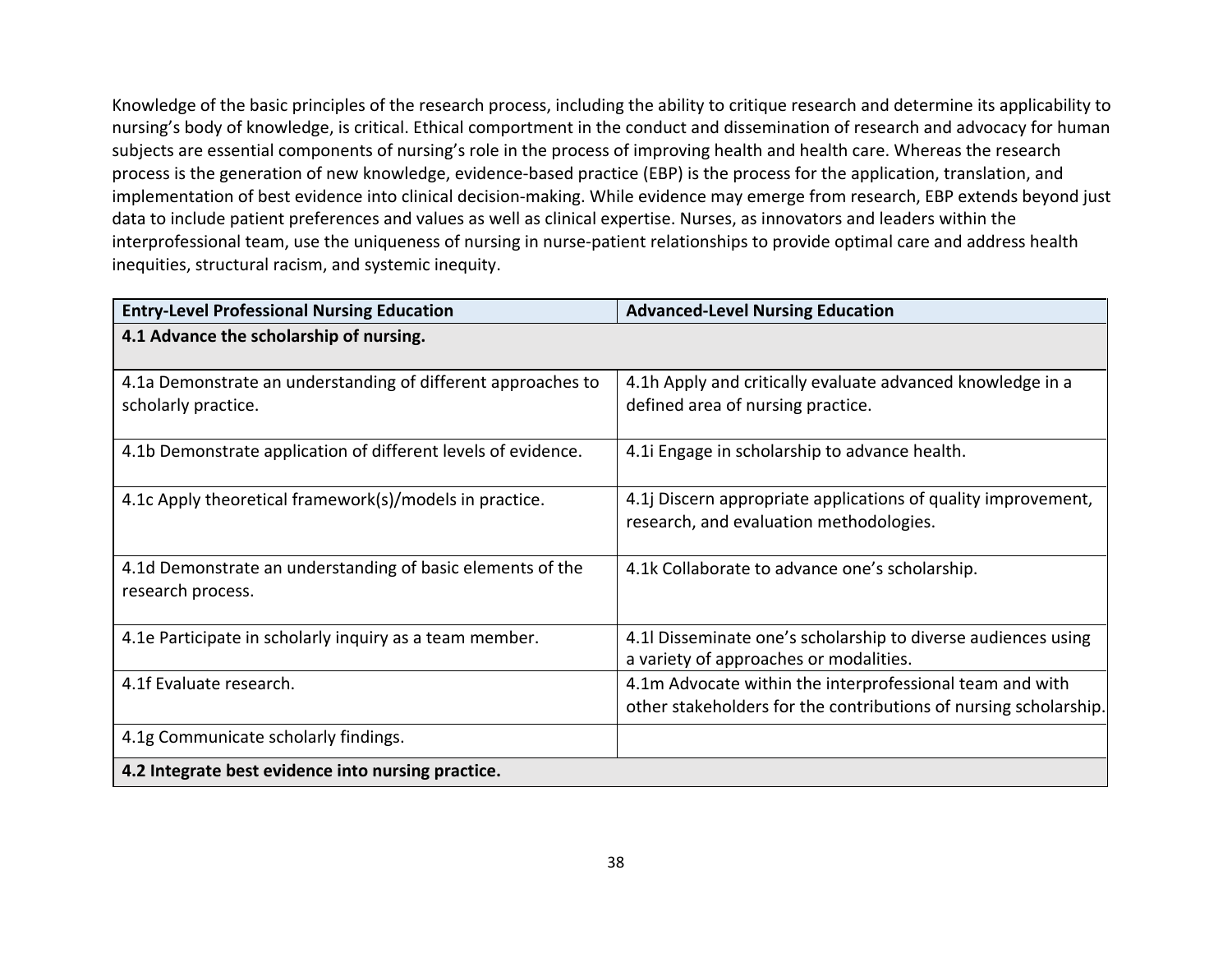| 4.2a Evaluate clinical practice to generate questions to improve<br>nursing care.                                     | 4.2f Use diverse sources of evidence to inform practice.                                                           |
|-----------------------------------------------------------------------------------------------------------------------|--------------------------------------------------------------------------------------------------------------------|
| 4.2b Evaluate appropriateness and strength of the evidence.                                                           | 4.2g Lead the translation of evidence into practice.                                                               |
| 4.2c Use best evidence in practice.                                                                                   | 4.2h Address opportunities for innovation and changes in<br>practice.                                              |
| 4.2d Participate in the implementation of a practice change to<br>improve nursing care.                               | 4.2i Collaborate in the development of new/revised policy or<br>regulation in the light of new evidence.           |
| 4.2e Participate in the evaluation of outcomes and their<br>implications for practice.                                | 4.2 j Articulate inconsistencies between practice policies and<br>best evidence.                                   |
|                                                                                                                       | 4.2k Evaluate outcomes and impact of new practices based on<br>the evidence.                                       |
| 4.3 Promote the ethical conduct of scholarly activities.                                                              |                                                                                                                    |
| 4.3a Explain the rationale for ethical research guidelines,<br>including Institutional Review Board (IRB) guidelines. | 4.3e Identify and mitigate potential risks and areas of ethical<br>concern in the conduct of scholarly activities. |
| 4.3b Demonstrate ethical behaviors in scholarly projects<br>including quality improvement and EBP initiatives.        | 4.3f Apply IRB guidelines throughout the scholarship<br>process.                                                   |
| 4.3c Advocate for the protection of participants in the conduct<br>of scholarly initiatives.                          | 4.3g Ensure the protection of participants in the conduct of<br>scholarship.                                       |
| 4.3d Recognize the impact of equity issues in research.                                                               | 4.3h Implement processes that support ethical conduct in<br>practice and scholarship.                              |
|                                                                                                                       | 4.3i Apply ethical principles to the dissemination of nursing<br>scholarship.                                      |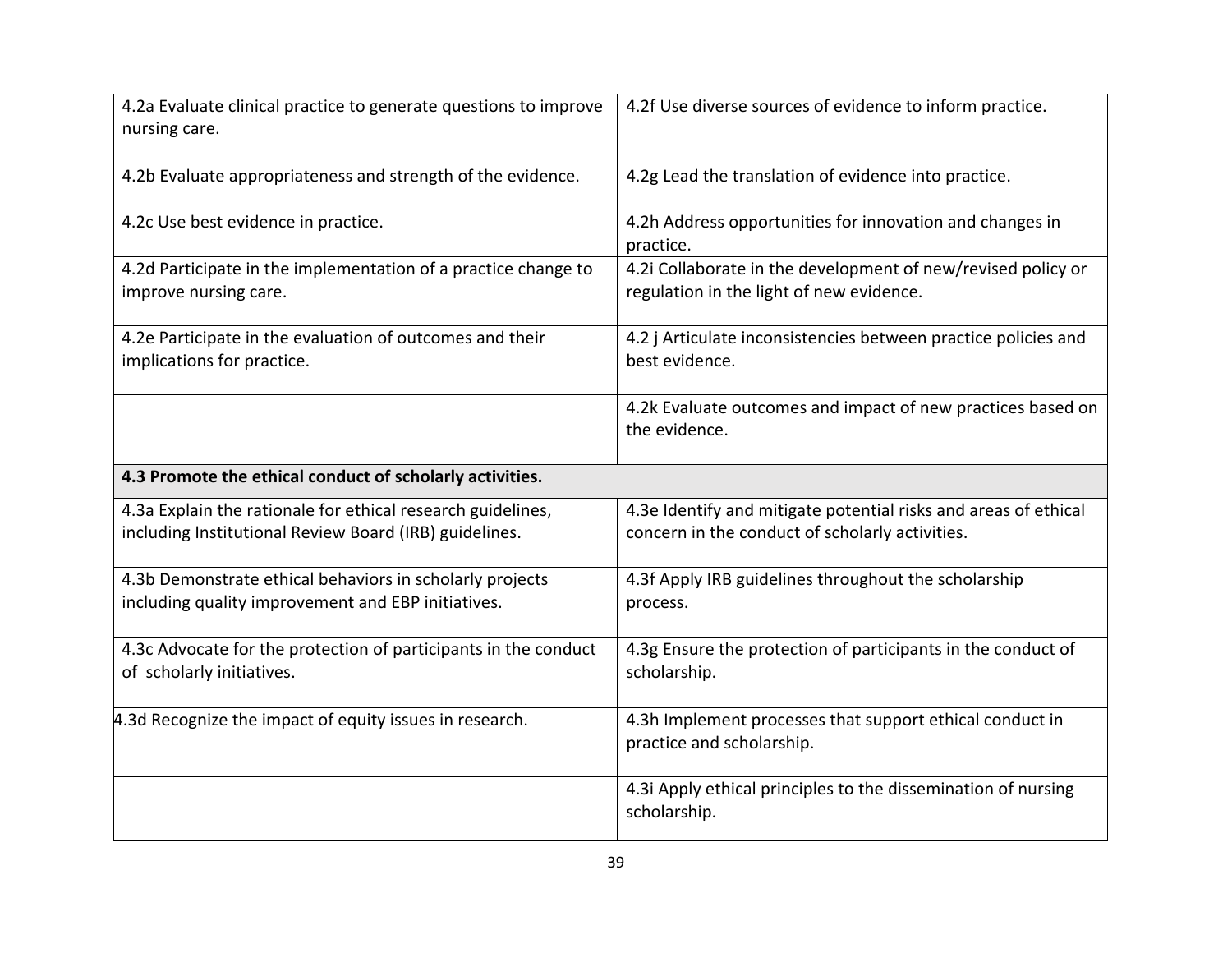## Domain 5: Quality and Safety

**Descriptor:** Employment of established and emerging principles of safety and improvement science. Quality and safety, as core values of nursing practice, enhance quality and minimize risk of harm to patients and providers through both system effectiveness and individual performance.

**Contextual Statement:** Provision of safe, quality care necessitates knowing and using established and emerging principles of safety science in care delivery. Quality and safety encompass provider and recipient safety and the recognition of synergy between the two. Quality or safety challenges are viewed primarily as the result of system failures, as opposed to the errors of an individual. In an environment fostering quality and safety, caregivers are empowered and encouraged to promote safety and take appropriate action to prevent and report adverse events and near misses. Fundamental to the provision of safe, quality care, providers of care adopt, integrate, and disseminate current practice guidelines and evidence-based interventions.

Safety is inclusive of attending to work environment hazards, such as violence, burnout, ergonomics, and chemical and biological agents; there is a synergistic relationship between employee safety and patient safety. A safe and just environment minimizes risk to both recipients and providers of care. It requires a shared commitment *to create and maintain* a physically, psychologically, secure, and just environment. Safety demands an obligation to remain non-punitive in detecting, reporting, and analyzing errors, possible exposures, and near misses when they occur.

Quality and safety are interdependent, as safety is a necessary attribute of quality care. For quality health care to exist, care must be safe, effective, timely, efficient, equitable, and person-centered. Quality care is the extent to which care services improve desired health outcomes and are consistent with patient preferences and current professional knowledge (IOM, 2001). Additionally, quality care includes collaborative [engagement with t](https://www.elationhealth.com/patient-portal/)he recipient of care in assuming responsibility for health promotion and illness treatment behaviors. Quality care both improves desired health outcomes, and prevents harm (IOM, 2001). Addressing contributors and barriers to quality and safety, at both individual and system levels, are necessary. Essentially, everyone in health care is responsible for quality care and patient safety. Nurses are uniquely positioned to lead or co-lead teams that address the improvement of quality and safety because of their knowledge and ethical code (ANA Code of Ethics, 2015). Increasing complexity of care has contributed to continued gaps in healthcare safety.

| <b>Entry-Level Professional Nursing Education</b>          | Advanced-Level Nursing Education |
|------------------------------------------------------------|----------------------------------|
| 5.1 Apply quality improvement principles in care delivery. |                                  |
|                                                            |                                  |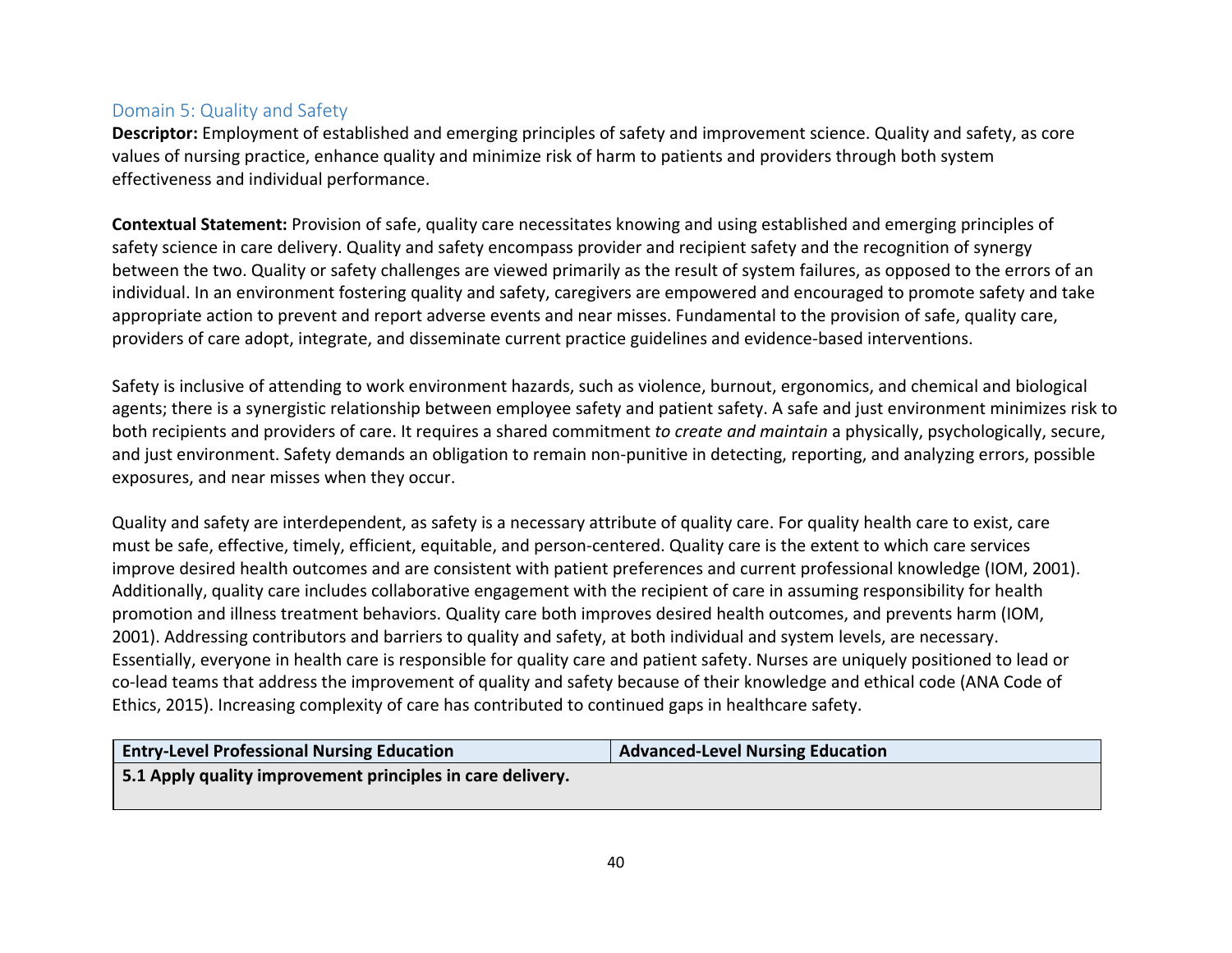| 5.1a Recognize nursing's essential role in improving healthcare<br>quality and safety.                                             | 5.1i Establish and incorporate data driven benchmarks to<br>monitor system performance.                                                |  |
|------------------------------------------------------------------------------------------------------------------------------------|----------------------------------------------------------------------------------------------------------------------------------------|--|
| 5.1b Identify sources and applications of national safety and<br>quality standards to guide nursing practice.                      | 5.1j Use national safety resources to lead team-based<br>change initiatives.                                                           |  |
| 5.1c Implement standardized, evidence-based processes for<br>care delivery.                                                        | 5.1k Integrate outcome metrics to inform change and policy<br>recommendations.                                                         |  |
| 5.1d Interpret benchmark and unit outcome data to inform<br>individual and microsystem practice.                                   | 5.1l Collaborate in analyzing organizational process<br>improvement initiatives.                                                       |  |
| 5.1e Compare quality improvement methods in the delivery of<br>patient care.                                                       | 5.1m Lead the development of a business plan for quality<br>improvement initiatives.                                                   |  |
| 5.1f Identify strategies to improve outcomes of patient care in<br>practice.                                                       | 5.1n Advocate for change related to financial policies that<br>impact the relationship between economics and quality care<br>delivery. |  |
| 5.1g Participate in the implementation of a practice change.                                                                       | 5.10 Advance quality improvement practices through<br>dissemination of outcomes.                                                       |  |
| 5.1h Develop a plan for monitoring quality improvement<br>change.                                                                  |                                                                                                                                        |  |
| 5.2 Contribute to a culture of patient safety.                                                                                     |                                                                                                                                        |  |
| 5.2a Describe the factors that create a culture of safety.                                                                         | 5.2g Evaluate the alignment of system data and comparative<br>patient safety benchmarks.                                               |  |
| 5.2b Articulate the nurse's role within an interprofessional<br>team in promoting safety and preventing errors and near<br>misses. | 5.2h Lead analysis of actual errors, near misses, and potential<br>situations that would impact safety.                                |  |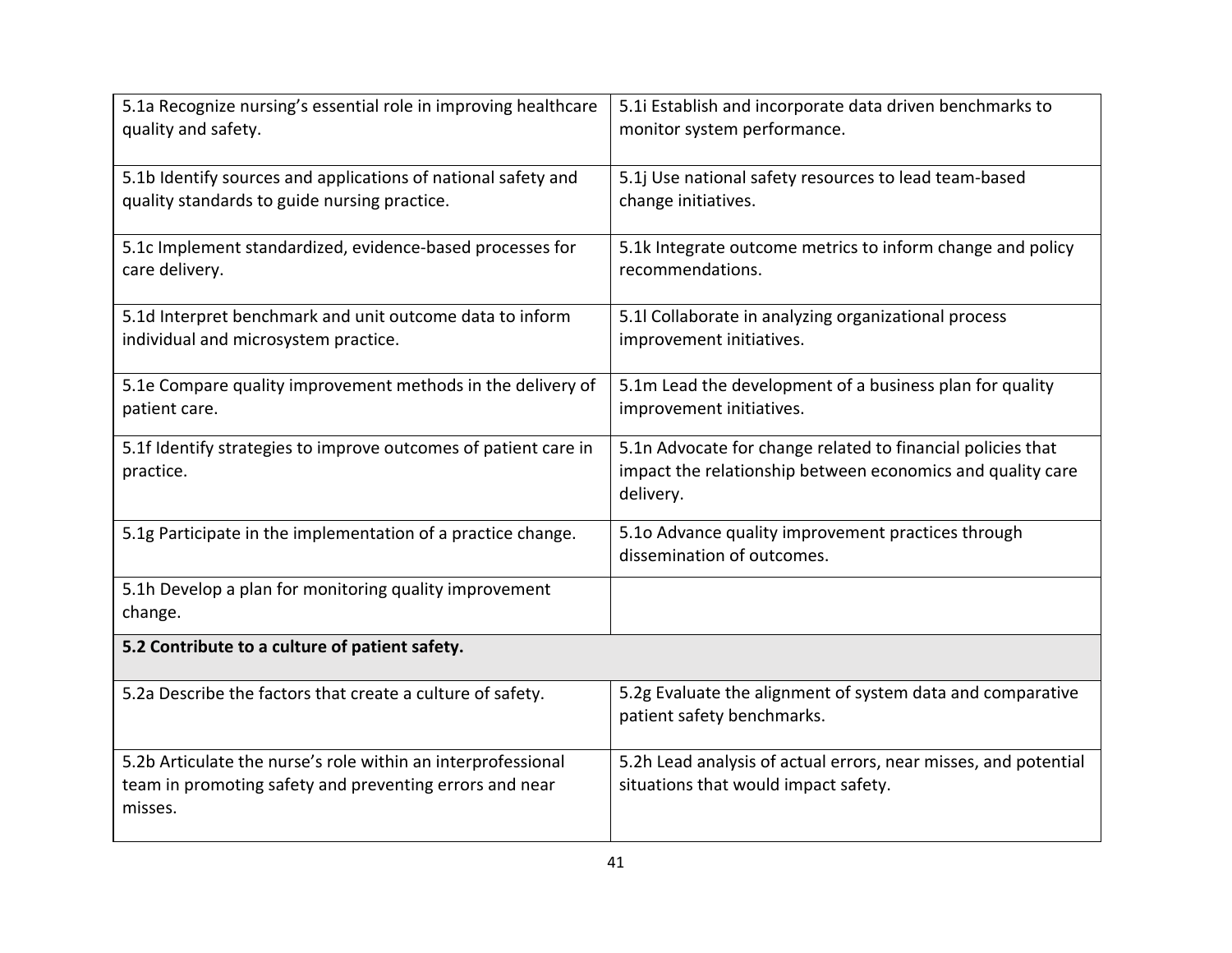| 5.2c Examine basic safety design principles to reduce risk of<br>harm.                                 | 5.2i Design evidence-based interventions to mitigate risk.                                                                           |  |
|--------------------------------------------------------------------------------------------------------|--------------------------------------------------------------------------------------------------------------------------------------|--|
| 5.2d Assume accountability for reporting unsafe conditions,<br>near misses, and errors to reduce harm. | 5.2j Evaluate emergency preparedness system-level plans to<br>protect safety.                                                        |  |
| 5.2e Describe processes used in understanding causes of error.                                         |                                                                                                                                      |  |
| 5.2f Use national patient safety resources, initiatives, and<br>regulations at the point of care.      |                                                                                                                                      |  |
| 5.3 Contribute to a culture of provider and work environment safety.                                   |                                                                                                                                      |  |
| 5.3a Identify actual and potential level of risks to providers<br>within the workplace.                | 5.3e Advocate for structures, policies, and processes that<br>promote a culture of safety and prevent workplace risks and<br>injury. |  |
| 5.3b Recognize how to prevent workplace violence and injury.                                           | 5.3f Foster a just culture reflecting civility and respect.                                                                          |  |
| 5.3c Promote policies for prevention of violence and risk<br>mitigation.                               | 5.3g Create a safe and transparent culture for reporting<br>incidents.                                                               |  |
| 5.3d Recognize one's role in sustaining a just culture<br>reflecting civility and respect.             | 5.3h Role model and lead well-being and resiliency for self and<br>team.                                                             |  |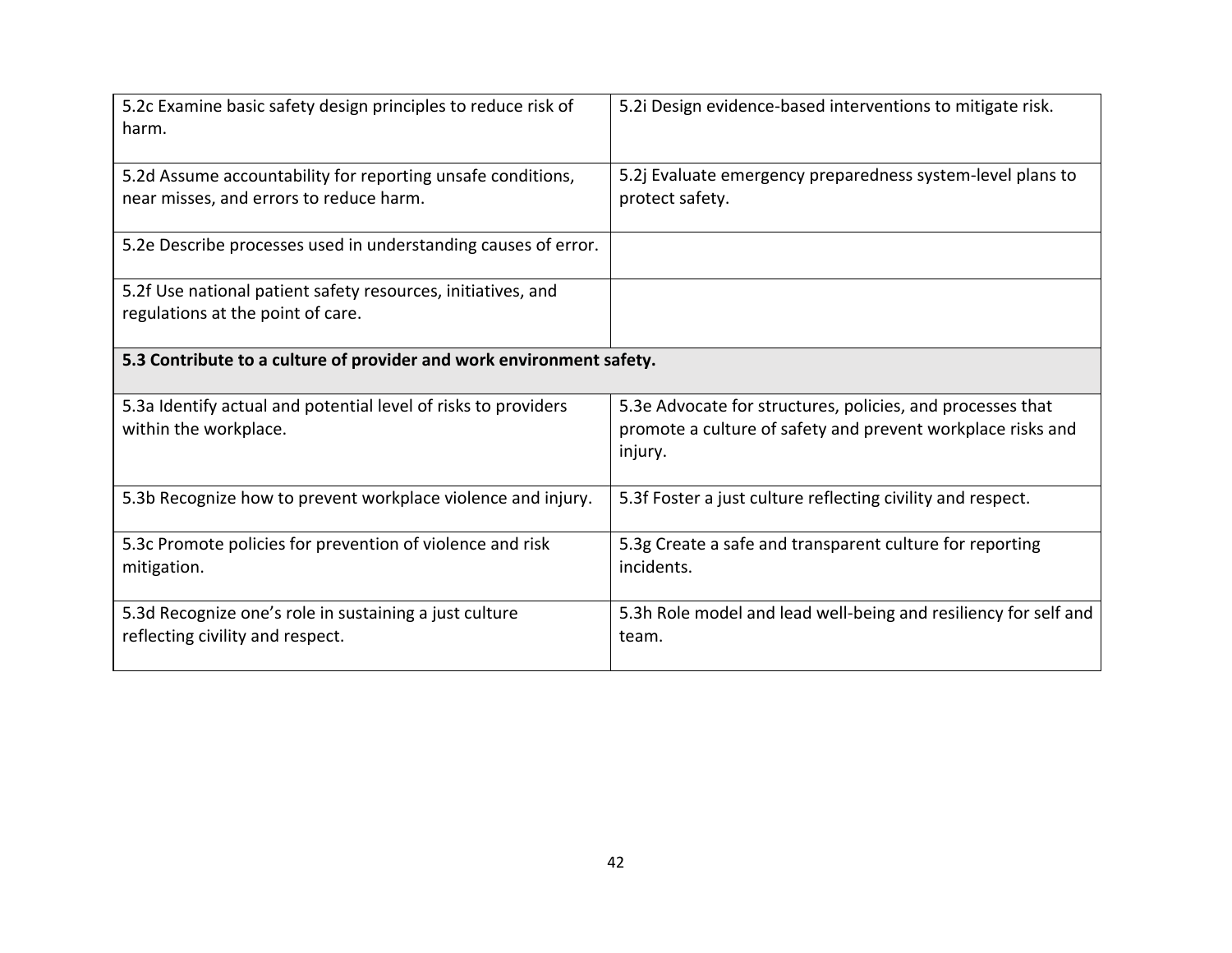## Domain 6: Interprofessional Partnerships

**Descriptor:** Intentional collaboration across professions and with care team members, patients, families, communities, and other stakeholders to optimize care, enhance the healthcare experience, and strengthen outcomes.

**Contextual Statement:** Professional partnerships which include interprofessional, intraprofessional, and paraprofessional partnerships, build on a consistent demonstration of core professional values (altruism, excellence, caring, ethics, respect, communication, and shared accountability) in the provision of team-based, person-centered care. Nursing knowledge and expertise uniquely contributes to the intentional work within teams and in concert with patient, family, and community preferences and goals. Interprofessional partnerships require a coordinated, integrated, and collaborative implementation of the unique knowledge, beliefs, and skills of the full team for the end purpose of optimized care delivery. Effective collaboration requires an understanding of team dynamics and an ability to work effectively in care-oriented teams. Leadership of the team varies depending on needs of the individual, community, population, and context of care.

| <b>Entry-Level Professional Nursing Education</b>                                             | <b>Advanced-Level Nursing Education</b>                                                                                                                   |
|-----------------------------------------------------------------------------------------------|-----------------------------------------------------------------------------------------------------------------------------------------------------------|
| 6.1 Communicate in a manner that facilitates a partnership approach to quality care delivery. |                                                                                                                                                           |
|                                                                                               |                                                                                                                                                           |
| 6.1a Communicate the nurse's roles and responsibilities clearly.                              | 6.1g Evaluate effectiveness of interprofessional communication<br>tools and techniques to support and improve the efficacy of<br>team-based interactions. |
| 6.1b Use various communication tools and techniques                                           | 6.1h Facilitate improvements in interprofessional                                                                                                         |
| effectively.                                                                                  | communications of individual information (e.g. EHR).                                                                                                      |
| 6.1c Elicit the perspectives of team members to inform person-                                | 6.1 Role model respect for diversity, equity, and inclusion in                                                                                            |
| centered care decision making.                                                                | team-based communications.                                                                                                                                |
| 6.1d Articulate impact of diversity, equity, and inclusion on                                 | 6.1 Communicate nursing's unique disciplinary knowledge to                                                                                                |
| team-based communications.                                                                    | strengthen interprofessional partnerships.                                                                                                                |
| 6.1e Communicate individual information in a professional,<br>accurate, and timely manner.    | 6.1k Provide expert consultation for other members of the<br>healthcare team in one's area of practice.                                                   |
| 6.1f Communicate as informed by legal, regulatory, and policy<br>guidelines.                  | 6.1l Demonstrate capacity to resolve interprofessional conflict.                                                                                          |
|                                                                                               |                                                                                                                                                           |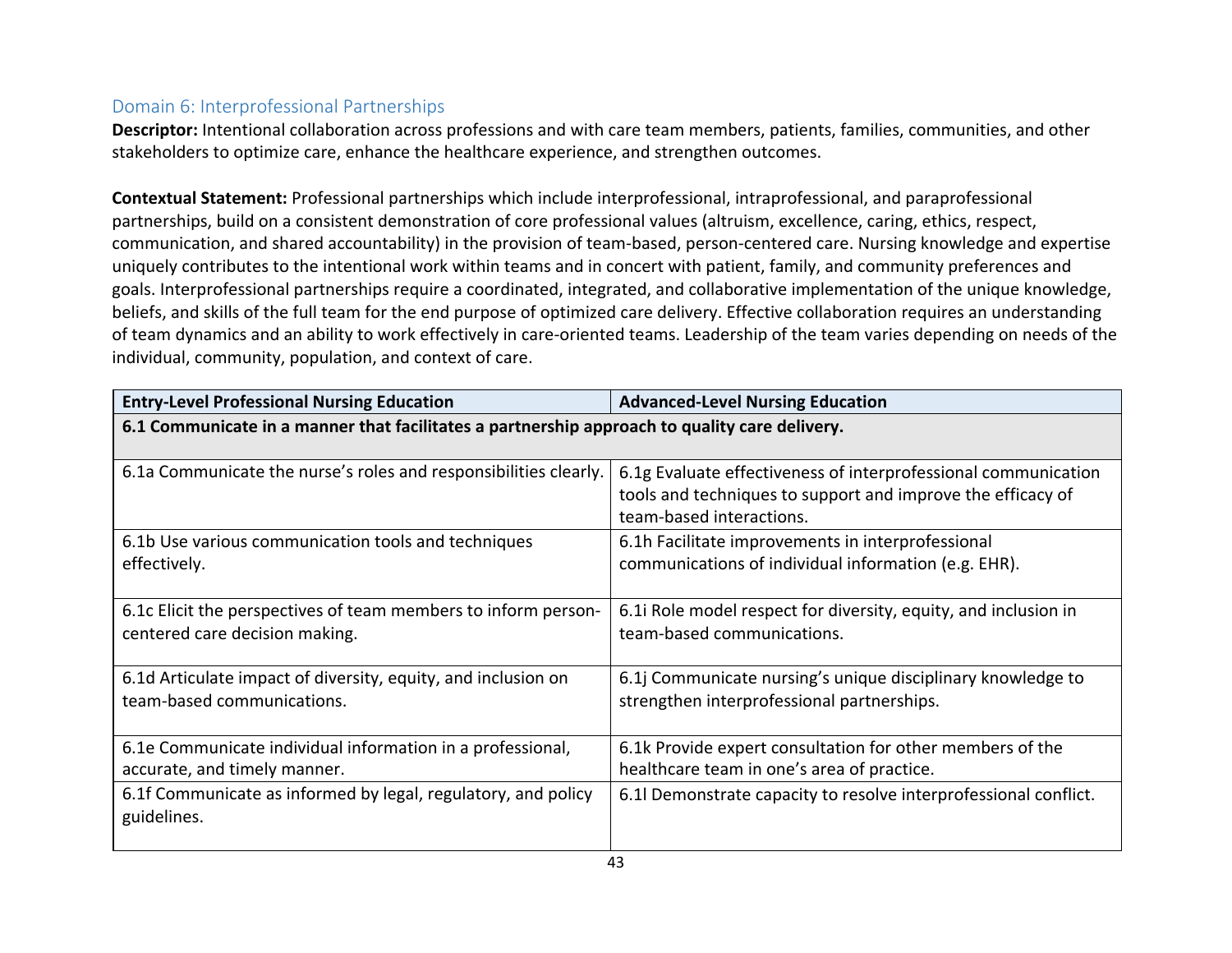| 6.2 Perform effectively in different team roles, using principles and values of team dynamics.                                        |                                                                                                       |  |
|---------------------------------------------------------------------------------------------------------------------------------------|-------------------------------------------------------------------------------------------------------|--|
| 6.2a Apply principles of team dynamics, including team roles,<br>to facilitate effective team functioning.                            | 6.2g Integrate evidence-based strategies and processes to<br>improve team effectiveness and outcomes. |  |
| 6.2b Delegate work to team members based on their roles and<br>competency.                                                            | 6.2h Evaluate the impact of team dynamics and performance on<br>desired outcomes.                     |  |
| 6.2c Engage in the work of the team as appropriate to one's<br>scope of practice and competency.                                      | 6.2i Reflect on how one's role and expertise influences team<br>performance.                          |  |
| 6.2d Recognize how one's uniqueness (as a person and a<br>nurse) contributes to effective interprofessional working<br>relationships. | 6.2j Foster positive team dynamics to strengthen desired<br>outcomes.                                 |  |
| 6.2e Apply principles of team leadership and management.<br>performance to improve quality and assure safety.                         |                                                                                                       |  |
| 6.2f Evaluate performance of individual and team to improve<br>quality and promote safety.                                            |                                                                                                       |  |
| 6.3 Use knowledge of nursing and other professions to address healthcare needs.                                                       |                                                                                                       |  |
| 6.3a Integrate the roles and responsibilities of healthcare<br>professionals through interprofessional collaborative practice.        | 6.3d Direct interprofessional activities and initiatives.                                             |  |
| 6.3b Leverage roles and abilities of team members to optimize<br>care.                                                                |                                                                                                       |  |
| 6.3c Communicate with team members to clarify<br>responsibilities in executing plan of care.                                          |                                                                                                       |  |
| 6.4 Work with other professions to maintain a climate of mutual learning, respect, and shared values.                                 |                                                                                                       |  |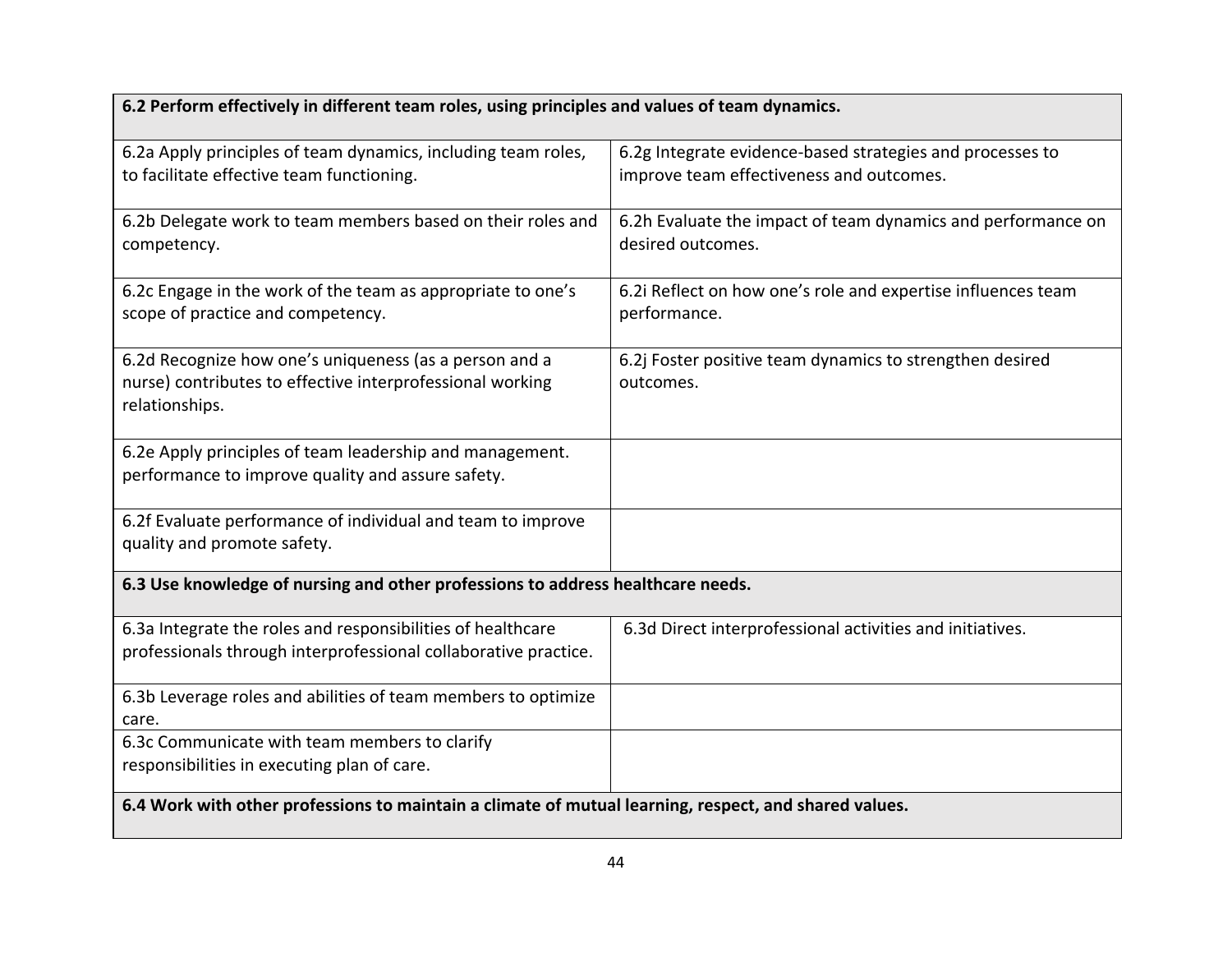| 6.4a Demonstrate an awareness of one's biases and how they<br>may affect mutual respect and communication with team<br>members.               | 6.4e Practice self-assessment to mitigate conscious and<br>implicit biases toward other team members.                                     |
|-----------------------------------------------------------------------------------------------------------------------------------------------|-------------------------------------------------------------------------------------------------------------------------------------------|
| 6.4b Demonstrate respect for the perspectives and<br>experiences of other professions.                                                        | 6.4f Foster an environment that supports the constructive<br>sharing of multiple perspectives and enhances interprofessional<br>learning. |
| 6.4c Engage in constructive communication to facilitate conflict<br>management.                                                               | 6.4g Integrate diversity, equity, and inclusion into team practices.                                                                      |
| 6.4d Collaborate with interprofessional team members to<br>establish mutual healthcare goals for individuals,<br>communities, or populations. | 6.4h Manage disagreements, conflicts, and challenging<br>conversations among team members.                                                |
|                                                                                                                                               | 6.4i Promote an environment that advances interprofessional<br>learning.                                                                  |

#### Domain 7: Systems-Based Practice

**Descriptor:** Responding to and leading within complex systems of health care. Nurses effectively and proactively coordinate resources to provide safe, quality, and equitable care to diverse populations.

**Contextual Statement:** Using evidence-based methodologies, nurses lead innovative solutions to address complex health problems and ensure optimal care. Understanding of systems-based practice is foundational to the delivery of quality care and incorporates key concepts of organizational structure, including relationships among macro-, meso-, and microsystems across healthcare settings. Knowledge of financial and payment models relative to reimbursement and healthcare costs is essential. In addition, the impact of local, regional, national, and global structures, systems, and regulations on individuals and diverse populations must be considered when evaluating patient outcomes. As change agents and leaders, nurses possess the intellectual capacity to be agile in response to continually evolving healthcare systems, to address structural racism and other forms of discrimination, and to advocate for the needs of diverse populations. Systems-based practice is predicated on an ethical practice environment where professional and organizational values are aligned, and structures and processes enable ethical practice by all members of the institution.

Integrated healthcare systems are highly complex, and gaps or failures in service and delivery can cause ineffective, harmful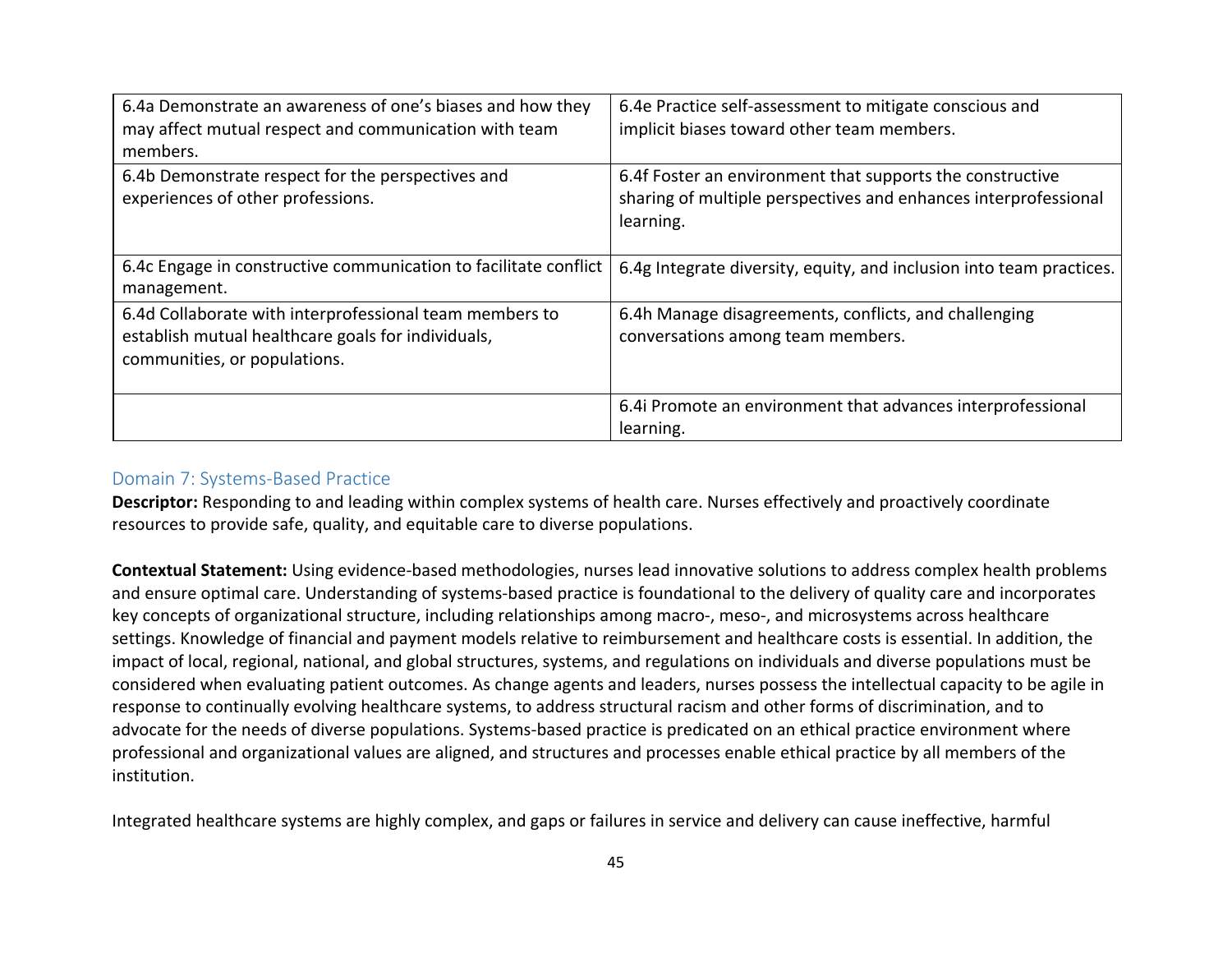outcomes. These outcomes also span individual through global networks. Cognitive shifting from focused to big picture is a crucial skill set. Similarly, the ability for nurses to predict change, employ improvement strategies, and exercise fiscal prudence are critical skills. System awareness, innovation, and design also are needed to address such issues as structural racism and systemic inequity.

| <b>Entry-Level Professional Nursing Education</b>                                                               | <b>Advanced-Level Nursing Education</b>                                                                              |  |
|-----------------------------------------------------------------------------------------------------------------|----------------------------------------------------------------------------------------------------------------------|--|
| 7.1 Apply knowledge of systems to work effectively across the continuum of care.                                |                                                                                                                      |  |
| 7.1a Describe organizational structure, mission, vision,<br>philosophy, and values.                             | 7.1e Participate in organizational strategic planning.                                                               |  |
| 7.1b Explain the relationships of macrosystems, mesosystems,<br>and microsystems.                               | 7.1f Participate in system-wide initiatives that improve care<br>delivery and/or outcomes.                           |  |
| 7.1c Differentiate between various healthcare delivery<br>environments across the continuum of care.            | 7.1g Analyze system-wide processes to optimize outcomes.                                                             |  |
| 7.1d Recognize internal and external system processes that<br>impact care coordination and transition of care.  | 7.1h Design policies to impact health equity and structural<br>racism within systems, communities, and populations.  |  |
| 7.2 Incorporate consideration of cost-effectiveness of care.                                                    |                                                                                                                      |  |
| 7.2a Describe the financial and payment models of health care.                                                  | 7.2g Analyze relevant internal and external factors that drive<br>healthcare costs and reimbursement.                |  |
| 7.2b Recognize the impact of health disparities and social<br>determinants of health on care outcomes.          | 7.2h Design practices that enhance value, access, quality, and<br>cost-effectiveness.                                |  |
| 7.2c Describe the impact of healthcare cost and payment<br>models on the delivery, access, and quality of care. | 7.2i Advocate for healthcare economic policies and regulations<br>to enhance value, quality, and cost-effectiveness. |  |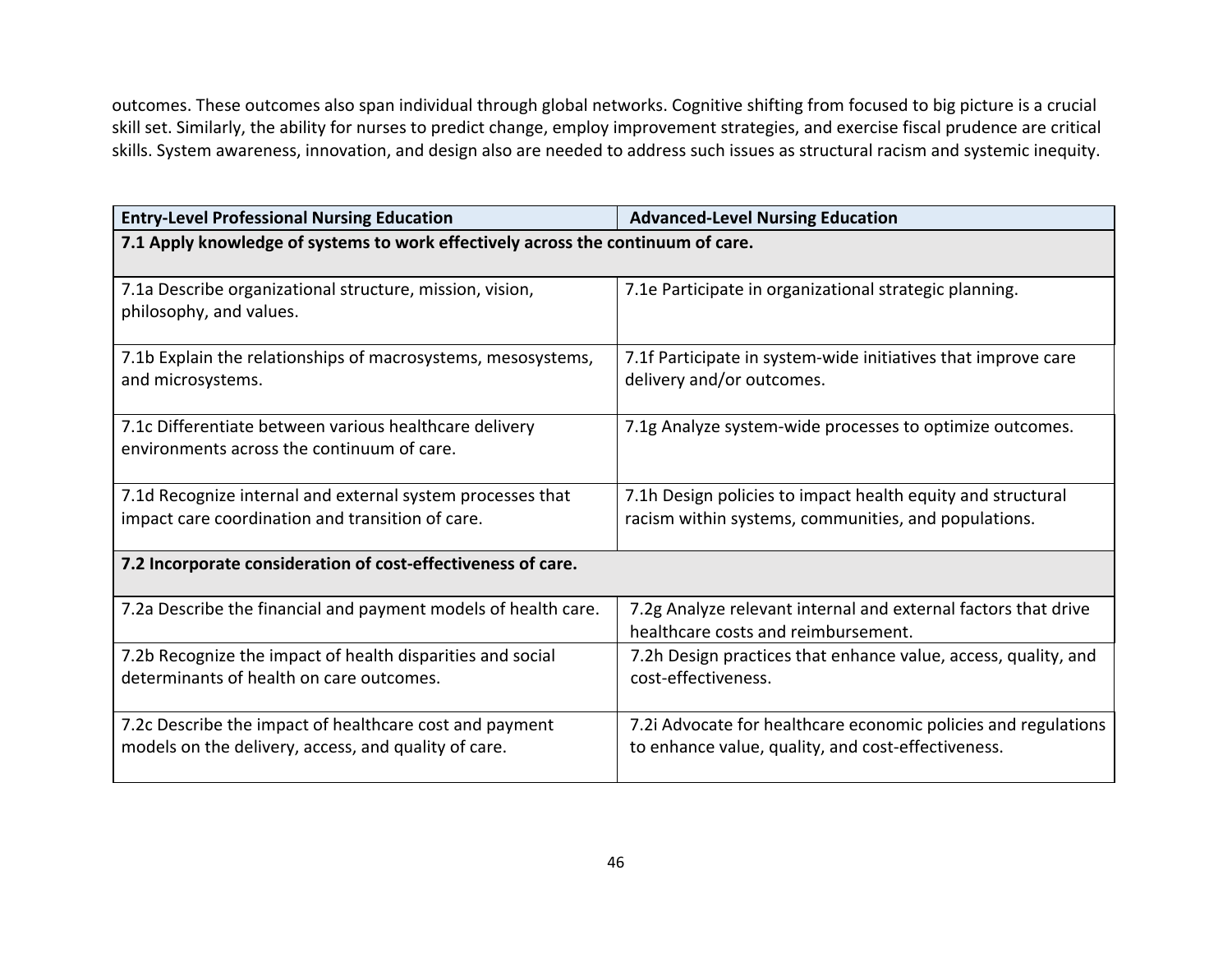| 7.2d Explain the relationship of policy, regulatory<br>requirements, and economics on care outcomes.<br>7.2e Incorporate considerations of efficiency, value, and cost in<br>providing care. | 7.2j Formulate, document, and disseminate the return<br>on investment for improvement initiatives<br>collaboratively with an interdisciplinary team.<br>7.2k Recommend system-wide strategies that improve cost-<br>effectiveness considering structure, leadership, and workforce<br>needs. |
|----------------------------------------------------------------------------------------------------------------------------------------------------------------------------------------------|----------------------------------------------------------------------------------------------------------------------------------------------------------------------------------------------------------------------------------------------------------------------------------------------|
| 7.2f Identify the impact of differing system structures,<br>leadership, and workforce needs on care outcomes.                                                                                | 7.2I Evaluate health policies based on an ethical framework<br>considering cost-effectiveness, health equity, and care<br>outcomes.                                                                                                                                                          |
| 7.3 Optimize system effectiveness through application of innovation and evidence-based practice.                                                                                             |                                                                                                                                                                                                                                                                                              |
| 7.3a Demonstrate a systematic approach for decision-making.                                                                                                                                  | 7.3e Apply innovative and evidence-based strategies focusing<br>on system preparedness and capabilities.                                                                                                                                                                                     |
| 7.3b Use reported performance metrics to compare/monitor<br>outcomes.                                                                                                                        | 7.3f Design system improvement strategies based on<br>performance data and metrics.                                                                                                                                                                                                          |
| 7.3c Participate in evaluating system effectiveness.                                                                                                                                         | 7.3g Manage change to sustain system effectiveness.                                                                                                                                                                                                                                          |
| 7.3d Recognize internal and external system processes and<br>structures that perpetuate racism and other forms of<br>discrimination within health care.                                      | 7.3h Design system improvement strategies that address<br>internal and external system processes and structures that<br>perpetuate structural racism and other forms of discrimination<br>in healthcare systems.                                                                             |

## Domain 8: Informatics and Healthcare Technologies

**Descriptor:** Information and communication technologies and informatics processes are used to provide care, gather data, form information to drive decision making, and support professionals as they expand knowledge and wisdom for practice. Informatics processes and technologies are used to manage and improve the delivery of safe, high-quality, and efficient healthcare services in accordance with best practice and professional and regulatory standards.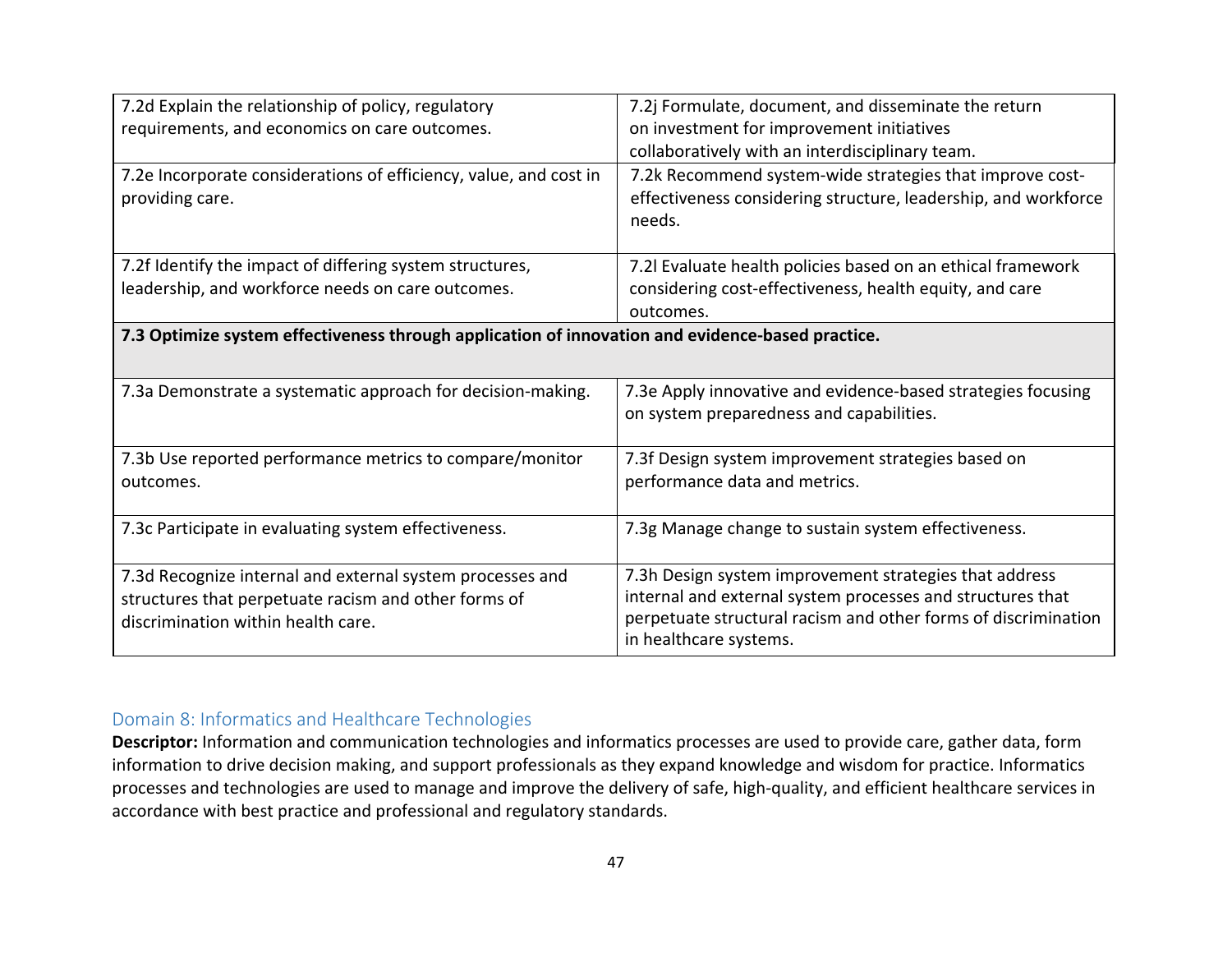**Contextual Statement:** Healthcare professionals interact with patients, families, communities, and populations in technology-rich environments. Nurses, as essential members of the healthcare team, use information and communication technologies and informatics tools in their direct and indirect care roles. The technologies, the locations in which they are used, the users interacting with the technology, the communication occurring, and the work being done all impact the data collected, information formed, decisions made, and the knowledge generated. Additionally, the utilization of information and communication technologies in healthcare settings changes how people, processes, and policies interact. Using these tools in the provision of care has both shortand long-term consequences for the quality of care, efficiency of communications, and connections between team members, patients, and consumers. It is essential that nurses at all levels understand their role and the value of their input in health information technology analysis, planning, implementation, and evaluation. With the prevalence of patient-focused health information technologies, all nurses have a responsibility to advocate for equitable access and assist patients and consumers to optimally use these tools to engage in care, improve health, and manage health conditions.

| <b>Entry-Level Professional Nursing Education</b>                                                                                      | <b>Advanced-Level Nursing Education</b>                                                                                                                                     |
|----------------------------------------------------------------------------------------------------------------------------------------|-----------------------------------------------------------------------------------------------------------------------------------------------------------------------------|
| 8.1 Describe the various information and communication technology tools used in the care of patients, communities, and<br>populations. |                                                                                                                                                                             |
| 8.1a Identify the variety of information and communication<br>technologies used in care settings.                                      | 8.1g Identify best evidence and practices for the application<br>of information and communication technologies to support<br>care.                                          |
| 8.1b Identify the basic concepts of electronic health, mobile<br>health, and telehealth systems for enabling patient care.             | 8.1h Evaluate the unintended consequences of information<br>and communication technologies on care processes,<br>communications, and information flow across care settings. |
| 8.1c Effectively use electronic communication tools.                                                                                   | 8.1i Propose a plan to influence the selection and<br>implementation of new information and communication<br>technologies.                                                  |
| 8.1d Describe the appropriate use of multimedia applications in<br>health care.                                                        | 8.1j Explore the fiscal impact of information and<br>communication technologies on health care.                                                                             |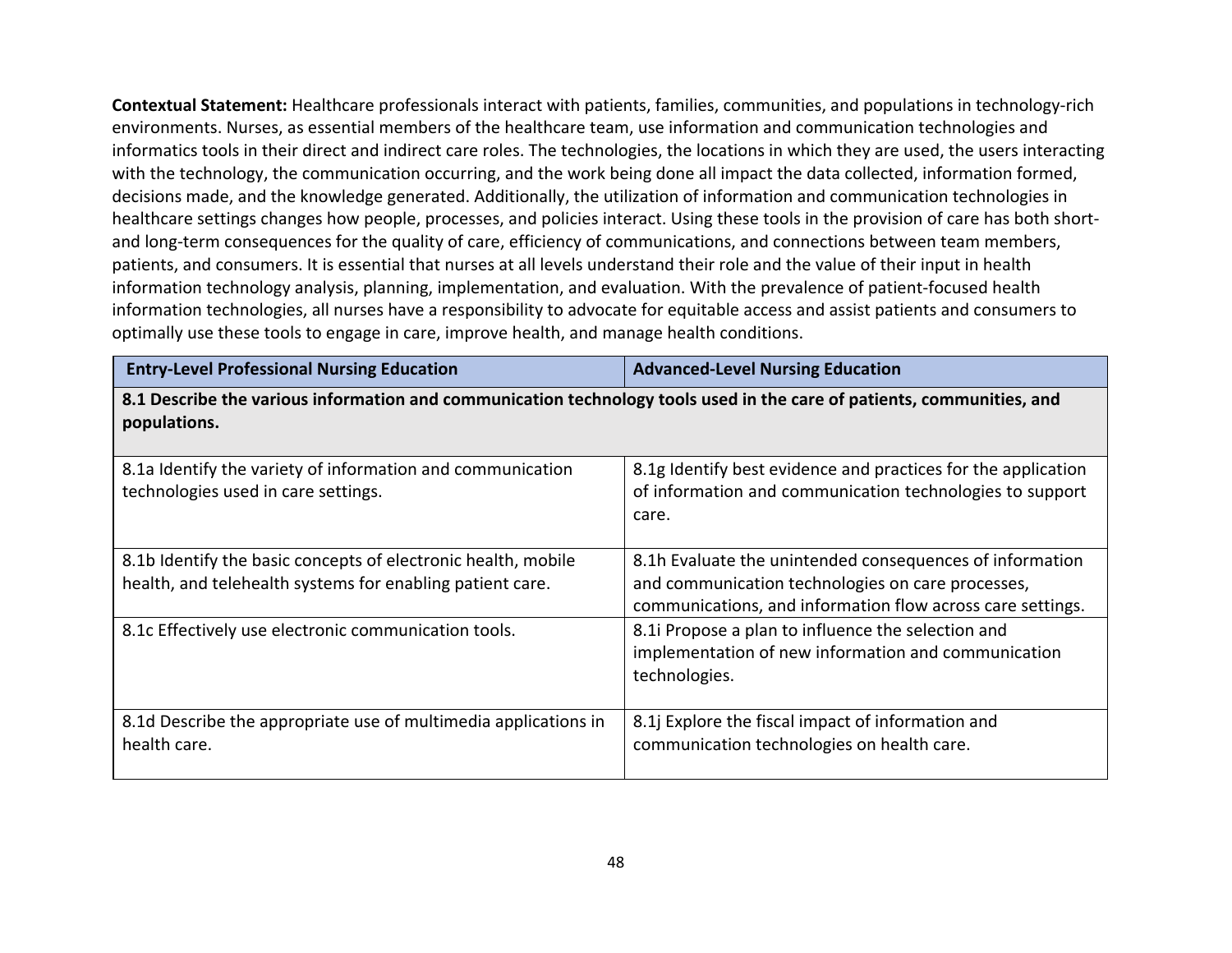| 8.1e Demonstrate best practice use of social networking<br>applications.                                                                                      | 8.1k Identify the impact of information and communication<br>technologies on workflow processes and healthcare<br>outcomes.              |
|---------------------------------------------------------------------------------------------------------------------------------------------------------------|------------------------------------------------------------------------------------------------------------------------------------------|
| 8.1f Explain the importance of nursing engagement in the<br>planning and selection of healthcare technologies.                                                |                                                                                                                                          |
| 8.2 Use information and communication technology to gather data, create information, and generate knowledge.                                                  |                                                                                                                                          |
| 8.2a Enter accurate data when chronicling care.                                                                                                               | 8.2f Generate information and knowledge from health<br>information technology databases.                                                 |
| 8.2b Explain how data entered on one patient impacts public and<br>population health data.                                                                    | 8.2g Evaluate the use of communication technology to<br>improve consumer health information literacy.                                    |
| 8.2c Use appropriate data when planning care.                                                                                                                 | 8.2h Use standardized data to evaluate decision-making and<br>outcomes across all systems levels.                                        |
| 8.2d Demonstrate the appropriate use of health information<br>literacy assessments and improvement strategies.                                                | 8.2i Clarify how the collection of standardized data advances<br>the practice, understanding, and value of nursing and<br>supports care. |
| 8.2e Describe the importance of standardized nursing data to<br>reflect the unique contribution of nursing practice.                                          | 8.2j Interpret primary and secondary data and other<br>information to support care.                                                      |
| 8.3 Use information and communication technologies and informatics processes to deliver safe nursing care to diverse<br>populations in a variety of settings. |                                                                                                                                          |
| 8.3a Demonstrate appropriate use of information and<br>communication technologies.                                                                            | 8.3g Evaluate the use of information and communication<br>technology to address needs, gaps, and inefficiencies in care.                 |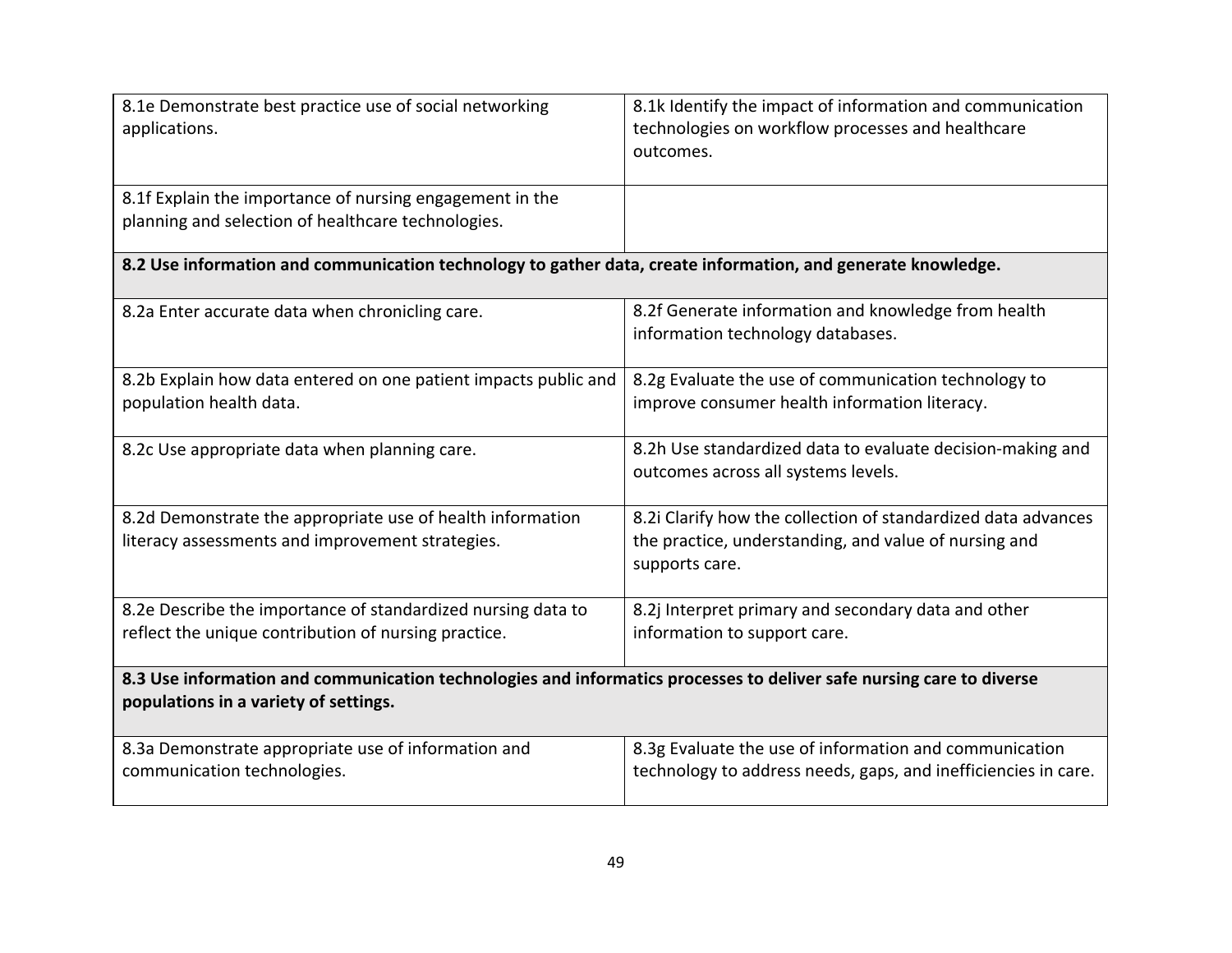| 8.3b Evaluate how decision support tools impact clinical<br>judgment and safe patient care.                                                                                                                | 8.3h Formulate a plan to influence decision-making processes<br>for selecting, implementing, and evaluating support tools.                        |
|------------------------------------------------------------------------------------------------------------------------------------------------------------------------------------------------------------|---------------------------------------------------------------------------------------------------------------------------------------------------|
| 8.3c Use information and communication technology in a<br>manner that supports the nurse-patient relationship.                                                                                             | 8.3i Appraise the role of information and communication<br>technologies in engaging the patient and supporting the<br>nurse-patient relationship. |
| 8.3d Examine how emerging technologies influence healthcare<br>delivery and clinical decision making.                                                                                                      | 8.3j Evaluate the potential uses and impact of emerging<br>technologies in health care.                                                           |
| 8.3e Identify impact of information and communication<br>technology on quality and safety of care.                                                                                                         | 8.3k Pose strategies to reduce inequities in digital access to<br>data and information.                                                           |
| 8.3f Identify the importance of reporting system processes and<br>functional issues (error messages, mis-directions, device<br>malfunctions, etc.) according to organizational policies and<br>procedures. |                                                                                                                                                   |
| 8.4 Use information and communication technology to support documentation of care and communication among providers,<br>patients, and all system levels.                                                   |                                                                                                                                                   |
| 8.4a Explain the role of communication technology in enhancing<br>clinical information flows.                                                                                                              | 8.4e Assess best practices for the use of advanced<br>information and communication technologies to support<br>patient and team communications.   |
| 8.4b Describe how information and communication technology<br>tools support patient and team communications.                                                                                               | 8.4f Employ electronic health, mobile health, and telehealth<br>systems to enable quality, ethical, and efficient patient<br>care.                |
| 8.4c Identify the basic concepts of electronic health, mobile<br>health, and telehealth systems in enabling patient care.                                                                                  | 8.4g Evaluate the impact of health information exchange,<br>interoperability, and integration to support patient-centered<br>care.                |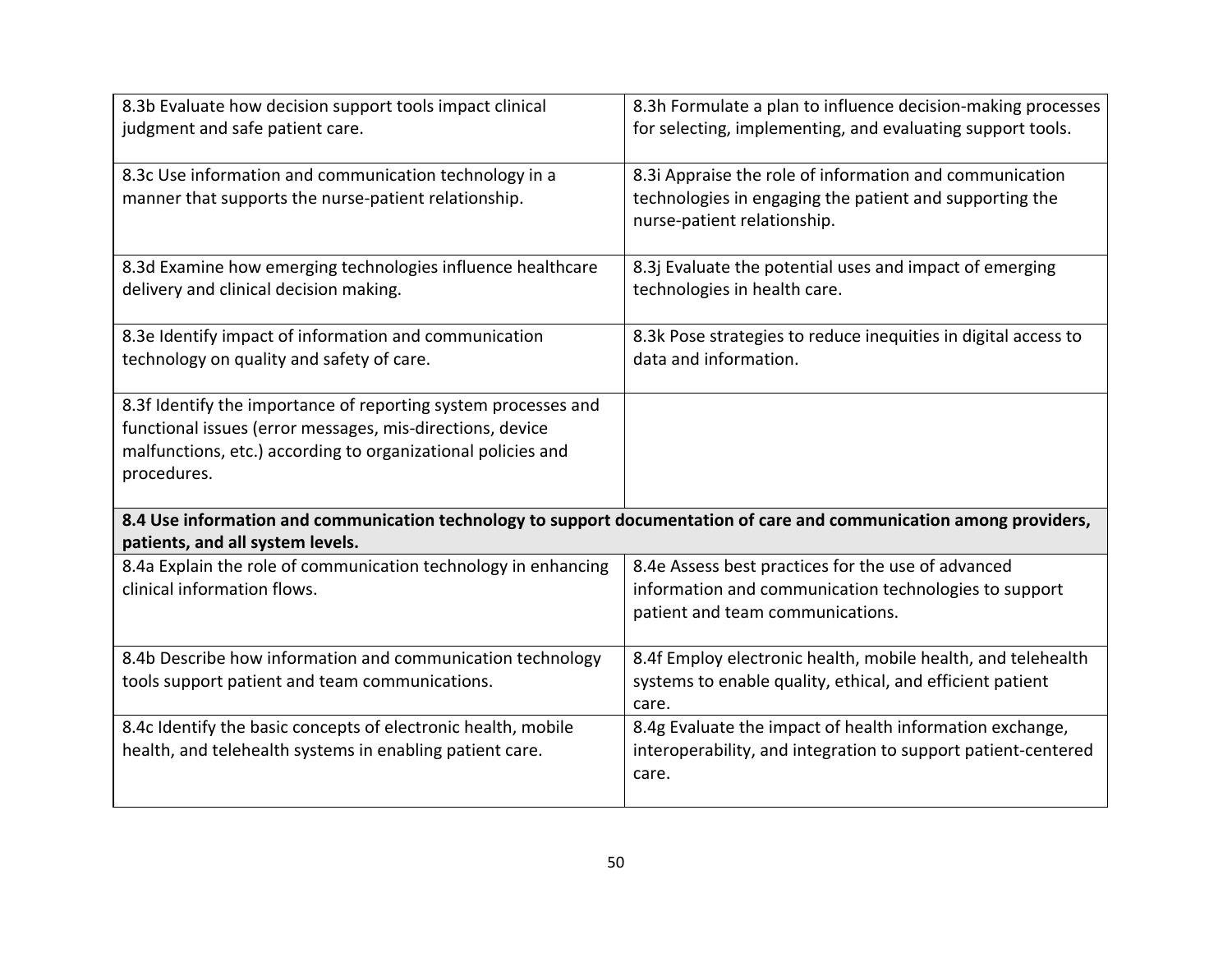| 8.4d Explain the impact of health information exchange,<br>interoperability, and integration on health care.                                                                     |                                                                                                                         |
|----------------------------------------------------------------------------------------------------------------------------------------------------------------------------------|-------------------------------------------------------------------------------------------------------------------------|
| 8.5 Use information and communication technologies in accordance with ethical, legal, professional, and regulatory standards,<br>and workplace policies in the delivery of care. |                                                                                                                         |
| 8.5a Identify common risks associated with using information<br>and communication technology.                                                                                    | 8.5g Apply risk mitigation and security strategies to reduce<br>misuse of information and communication technology.     |
| 8.5b Demonstrate ethical use of social networking applications.                                                                                                                  | 8.5h Assess potential ethical and legal issues associated with<br>the use of information and communication technology.  |
| 8.5c Comply with legal and regulatory requirements while using<br>communication and information technologies.                                                                    | 8.5i Recommend strategies to protect health information<br>when using communication and information technology.         |
| 8.5d Educate patients on their rights to access, review, and<br>correct personal data and medical records.                                                                       | 8.5j Promote patient engagement with their personal health<br>data.                                                     |
| 8.5e Discuss how clinical judgment and critical thinking must<br>prevail in the presence of information and communication<br>technologies.                                       | 8.5k Advocate for policies and regulations that support the<br>appropriate use of technologies impacting health care.   |
| 8.5f Deliver care using remote technology.                                                                                                                                       | 8.5I Analyze the impact of federal and state policies and<br>regulation on health data and technology in care settings. |

### Domain 9: Professionalism

**Descriptor:** Formation and cultivation of a sustainable professional identity, including accountability, perspective, collaborative disposition, and comportment, that reflects nursing's characteristics and values.

**Contextual Statement:** Professionalism encompasses the development of a nursing identity embracing the values of integrity, altruism, inclusivity, compassion, courage, humility, advocacy, caring, autonomy, humanity, and social justice. Professional identity formation necessitates the development of emotional intelligence to promote social good, engage in social justice, and demonstrate ethical comportment, moral courage, and assertiveness in decision making and actions. Nursing professionalism is a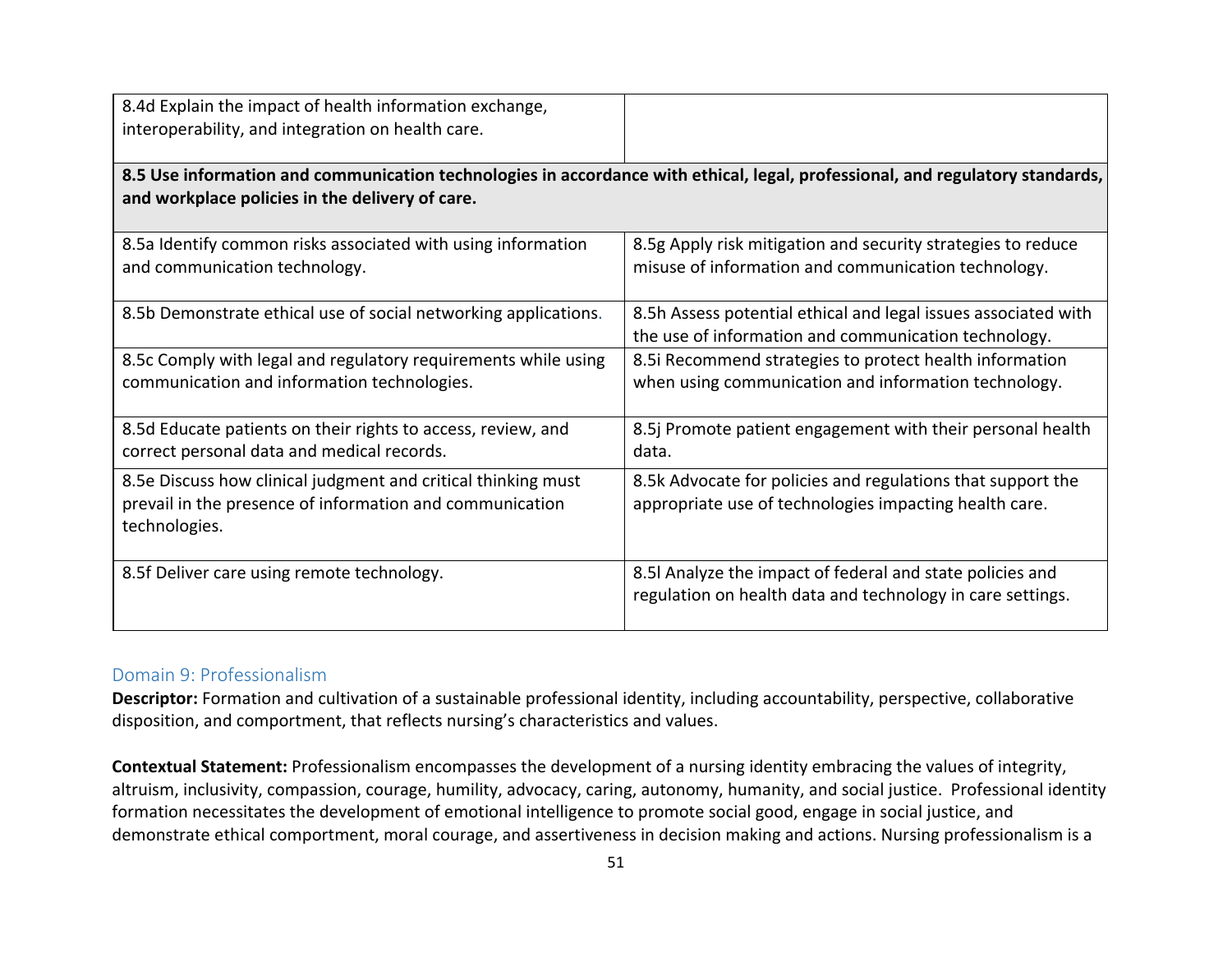continuous process of socialization that requires the nurse to give back to the profession through the mentorship and development of others.

Professional identity, influenced by one's personal identity and unique background, is formed throughout one's education and career. Nursing identity flourishes through engagement and reflection in multiple experiences that is defined by differing perspectives and voices. As a result, nurses embrace the history, characteristics, and values of the discipline and think, act, and feel like a nurse. Professional identity formation is not a linear process but rather one that responds to challenges and matures through professional experiences as one develops confidence as a nurse.

| <b>Entry-Level Professional Nursing Education</b>                                                    | <b>Advanced-Level Nursing Education</b>                          |
|------------------------------------------------------------------------------------------------------|------------------------------------------------------------------|
| 9.1 Demonstrate an ethical comportment in one's practice reflective of nursing's mission to society. |                                                                  |
|                                                                                                      |                                                                  |
| 9.1a Apply principles of professional nursing ethics and human                                       | 9.1h Analyze current policies and practices in the context of an |
| rights in patient care and professional situations.                                                  | ethical framework.                                               |
| 9.1b Reflect on one's actions and their consequences.                                                | 9.1 Model ethical behaviors in practice and leadership roles.    |
| 9.1c Demonstrate ethical behaviors in practice.                                                      | 9.1j Suggest solutions when unethical behaviors are observed.    |
| 9.1d Change behavior based on self and situational                                                   | 9.1k Assume accountability for working to resolve                |
| awareness.                                                                                           | ethical dilemmas.                                                |
|                                                                                                      |                                                                  |
| 9.1e Report unethical behaviors when observed.                                                       |                                                                  |
| 9.1f Safeguard privacy, confidentiality, and autonomy in all                                         |                                                                  |
| interactions.                                                                                        |                                                                  |
|                                                                                                      |                                                                  |
| 9.1g Advocate for the individual's right to self-determination.                                      |                                                                  |
| 9.2 Employ participatory approach to nursing care.                                                   |                                                                  |
|                                                                                                      |                                                                  |
| 9.2a Employ the use of intentional presence to facilitate shared                                     | 9.2h Foster opportunities for intentional presence in practice.  |
| meaning of the experience between nurse and recipient of care.                                       |                                                                  |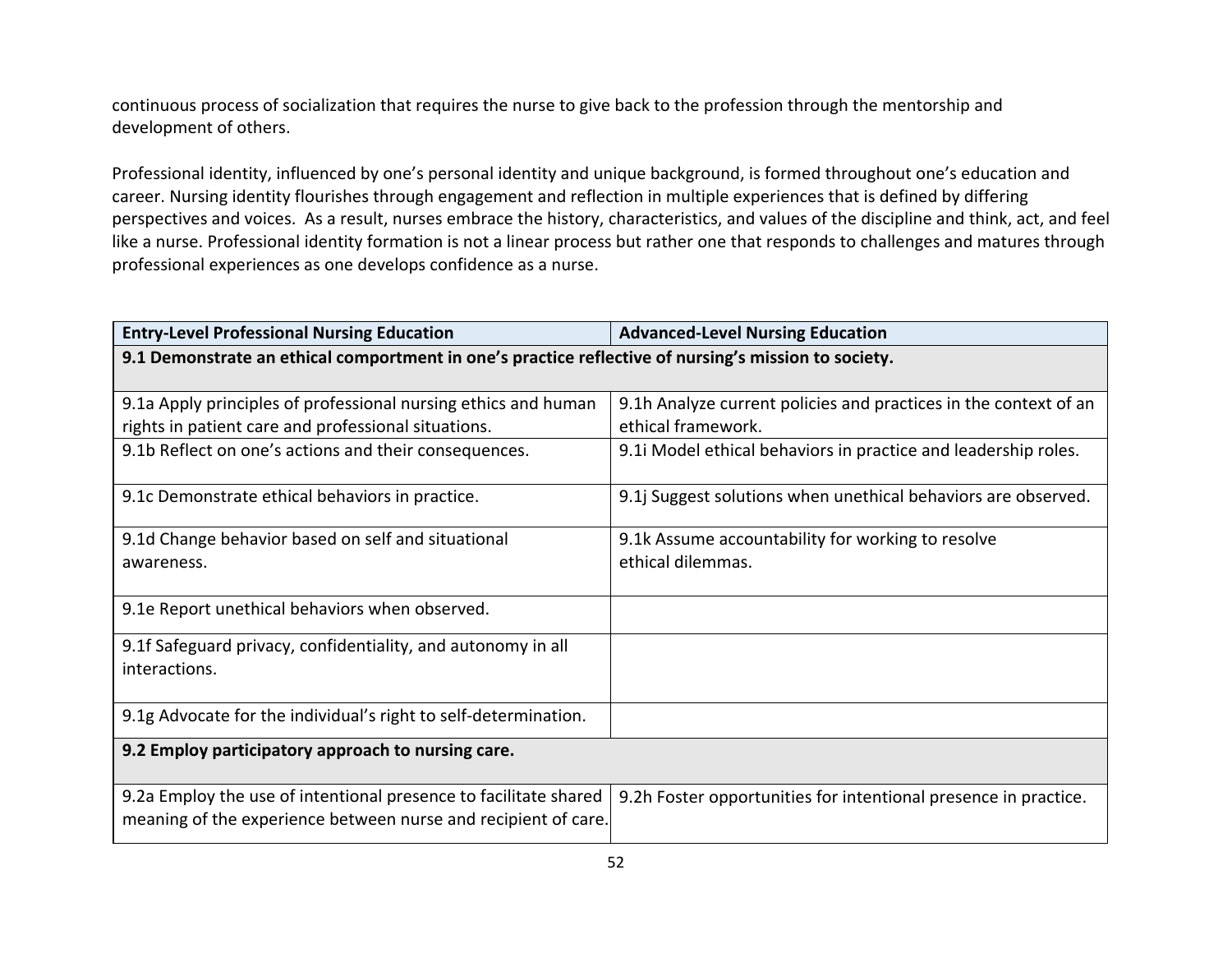| 9.2b Facilitate health and healing through compassionate<br>caring.                                            | 9.2i Identify innovative and evidence-based practices<br>that promote person-centered care.               |
|----------------------------------------------------------------------------------------------------------------|-----------------------------------------------------------------------------------------------------------|
| 9.2c Demonstrate empathy to the individual's life experience.                                                  | 9.2j Advocate for practices that advance diversity, equity,<br>and inclusion.                             |
| 9.2d Advocate for practices that advance diversity, equity,<br>and inclusion.                                  | 9.2k Model professional expectations for therapeutic<br>relationships.                                    |
| 9.2e Demonstrate cultural sensitivity and humility in practice.                                                | 9.2l Facilitate communication that promotes a participatory<br>approach.                                  |
| 9.2f Apply principles of therapeutic relationships and<br>professional boundaries.                             |                                                                                                           |
| 9.2g Communicate in a professional manner.                                                                     |                                                                                                           |
| 9.3 Demonstrate accountability to the individual, society, and the profession.                                 |                                                                                                           |
| 9.3a Engage in advocacy that promotes the best interest of the<br>individual, community, and profession.       | 9.3i Advocate for nursing's professional responsibility for<br>ensuring optimal care outcomes             |
| 9.3b Demonstrate the moral courage to report concerns<br>related to actual or potential hazards and/or errors. | 9.3j Demonstrate leadership skills when participating in<br>professional activities and/or organizations. |
| 9.3c Demonstrate professional and personal honesty and<br>integrity.                                           | 9.3k Address actual or potential hazards and/or errors.                                                   |
| 9.3d Take responsibility for one's roles, decisions, obligations,<br>Actions, and care outcomes.               | 9.3l Foster a practice environment that promotes<br>accountability for care outcomes.                     |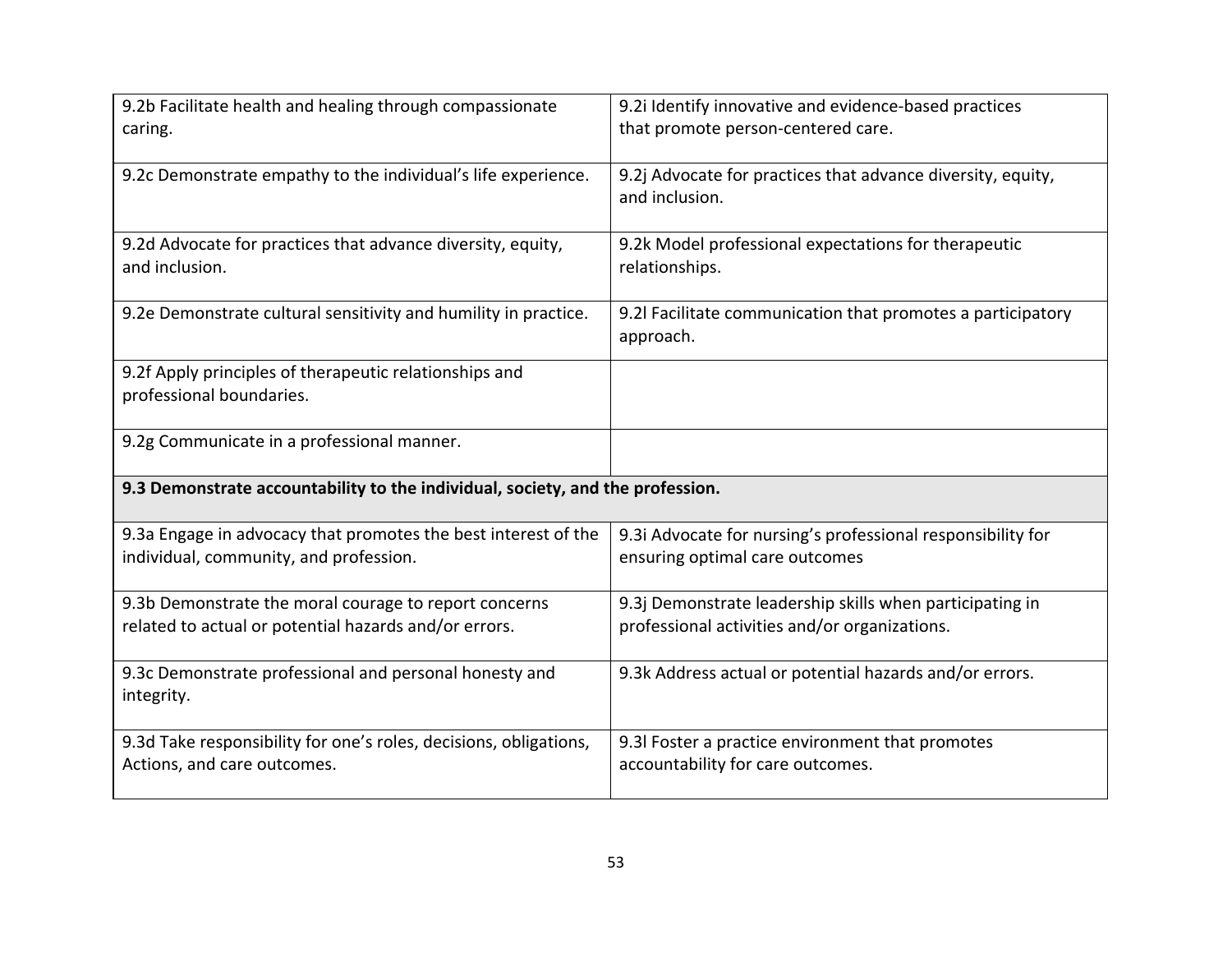| 9.3e Engage in professional activities and/or organizations.                                                      | 9.3m Advocate for policies/practices that promote social<br>justice and health equity.                                                             |
|-------------------------------------------------------------------------------------------------------------------|----------------------------------------------------------------------------------------------------------------------------------------------------|
| 9.3f Demonstrate adherence to a culture of civility.                                                              | 9.3n Foster strategies that promote a culture of civility across a<br>variety of settings.                                                         |
| 9.3g Advocate for social justice and health equity, including<br>addressing the health of vulnerable populations. | 9.30 Lead in the development of opportunities for professional<br>and interprofessional activities.                                                |
| 9.3h Engage in peer evaluation.                                                                                   |                                                                                                                                                    |
| 9.4 Comply with relevant laws, policies, and regulations.                                                         |                                                                                                                                                    |
| 9.4a Advocate for policies that promote health and prevent<br>harm.                                               | 9.4d Advocate for polices that enable nurses to practice to the<br>full extent of their education.                                                 |
| 9.4b Adhere to the registered nurse scope and standards of<br>practice.                                           | 9.4e Assess the interaction between regulatory agency<br>requirements and quality, fiscal, and value-based indicators.                             |
| 9.4c Adhere to regulatory requirements and workplace policies<br>consistent with one's educational preparation.   | 9.4f Evaluate the effect of legal and regulatory policies on<br>nursing practice and healthcare outcomes.                                          |
|                                                                                                                   | 9.4g Analyze efforts to change legal and regulatory policies<br>that improve nursing practice and health outcomes.                                 |
|                                                                                                                   | 9.4h Participate in the implementation of policies and<br>regulations to improve the professional practice environment<br>and healthcare outcomes. |
| 9.5 Demonstrate the professional identity of nursing.                                                             |                                                                                                                                                    |
| 9.5a Describe nursing's professional identity and contributions<br>to the healthcare team.                        | 9.5f Articulate nursing's unique professional identity to other<br>interprofessional team members and the public.                                  |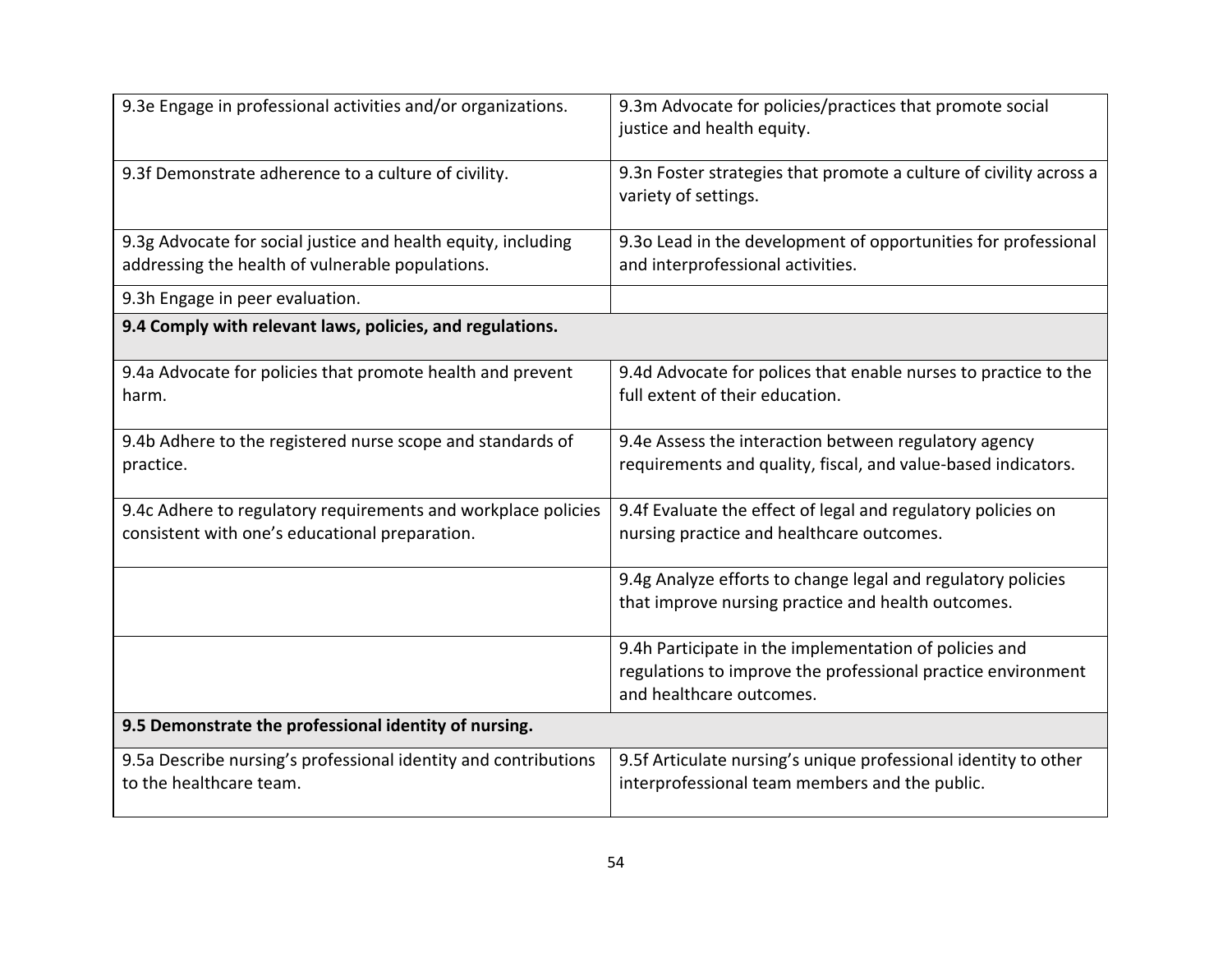| 9.5b Demonstrate the core values of professional nursing<br>identity.                                   | 9.5g Evaluate practice environment to ensure that nursing core<br>values are demonstrated.                             |
|---------------------------------------------------------------------------------------------------------|------------------------------------------------------------------------------------------------------------------------|
| 9.5c Demonstrate sensitivity to the values of others.                                                   | 9.5h Identify opportunities to lead with moral courage to<br>influence team decision-making.                           |
| 9.5d Demonstrate ethical comportment and moral courage in<br>decision making and actions.               | 9.5i Engage in professional organizations that reflect nursing's<br>values and identity.                               |
| 9.5e Demonstrate emotional intelligence.                                                                |                                                                                                                        |
| 9.6 Integrate diversity, equity, and inclusion as core to one's professional identity.                  |                                                                                                                        |
| 9.6a Demonstrate respect for diverse individual differences and<br>diverse communities and populations  | 9.6d Model respect for diversity, equity, and inclusion for all<br>team members.                                       |
| 9.6b Demonstrate awareness of personal and professional<br>values and conscious and unconscious biases. | 9.6e Critique one's personal and professional practices in the<br>context of nursing's core values.                    |
| 9.6c Integrate core principles of social justice and human rights<br>into practice.                     | 9.6f Analyze the impact of structural and cultural influences on<br>nursing's professional identity.                   |
|                                                                                                         | 9.6g Ensure that care provided by self and others is reflective of<br>nursing's core values.                           |
|                                                                                                         | 9.6h Structure the practice environment to facilitate care that<br>is culturally and linguistically appropriate.       |
|                                                                                                         | 9.6i Ensure self and others are accountable in upholding<br>moral, legal, and humanistic principles related to health. |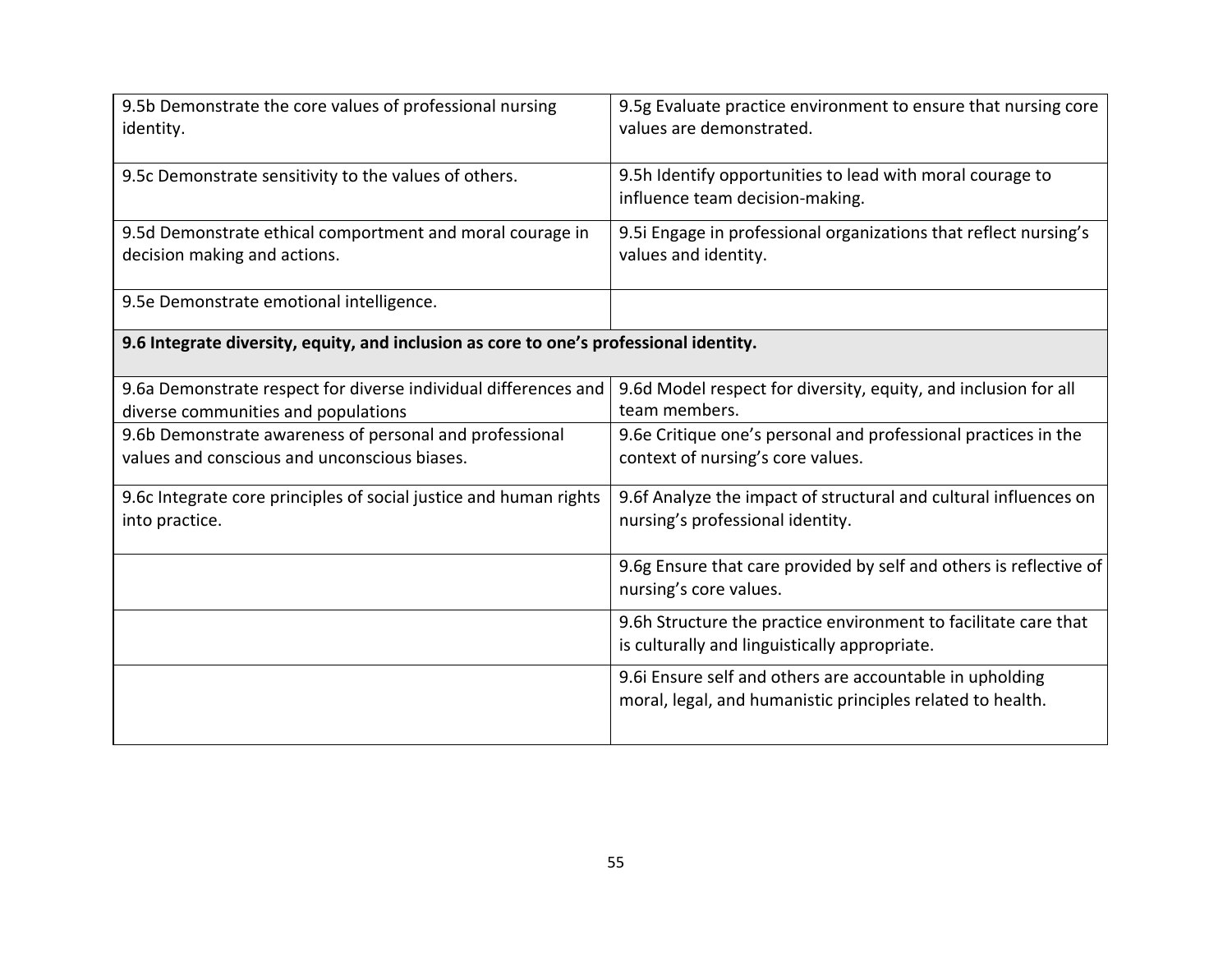#### Domain 10: Personal, Professional, and Leadership Development

**Descriptor**: Participation in activities and self-reflection that fosters personal health, resilience, and well-being; contributes to lifelong learning; and supports the acquisition of nursing expertise and the assertion of leadership.

**Contextual Statement:** Competency in personal, professional, and leadership development encompasses three areas: 1) development of the nurse as an individual who is resilient, agile, and capable of adapting to ambiguity and change; 2) development of the nurse as a professional responsible for lifelong learning and ongoing self-reflection; and 3) development of the nurse as a leader proficient in asserting control, influence, and power in professional and personal contexts, which includes advocacy for patients and the nursing profession as leaders within the healthcare arena. Development of these dimensions requires a commitment to personal growth, sustained expansion of professional knowledge and expertise, and determined leadership practice in a variety of contexts.

Graduates must develop attributes and skills critical to the viability of the profession and practice environments. The aim is to promote diversity and retention in the profession, self-awareness, avoidance of stress-induced emotional and mental exhaustion, and re-direction of energy from negative perceptions to positive influence through leadership opportunities.

| <b>Entry-Level Professional Nursing Education</b>                                        | <b>Advanced-Level Nursing Education</b>                     |  |
|------------------------------------------------------------------------------------------|-------------------------------------------------------------|--|
| 10.1 Demonstrate a commitment to personal health and well-being.                         |                                                             |  |
| 10.1a Demonstrate healthy, self-care behaviors that                                      | 10.1c Contribute to an environment that promotes self-care, |  |
| promote wellness and resiliency.                                                         | personal health, and well-being.                            |  |
| 10.1b Manage conflict between personal and professional                                  | 10.1d Evaluate the workplace environment to determine       |  |
| responsibilities.                                                                        | level of health and well-being.                             |  |
| 10.2 Demonstrate a spirit of inquiry that fosters flexibility and professional maturity. |                                                             |  |
| 10.2a Engage in guided and spontaneous reflection of one's                               | 10.2g Demonstrate cognitive flexibility in managing change  |  |
| practice.                                                                                | within complex environments.                                |  |
| 10.2b Integrate comprehensive feedback to improve                                        | 10.2h Mentor others in the development of their             |  |
| performance.                                                                             | professional growth and accountability.                     |  |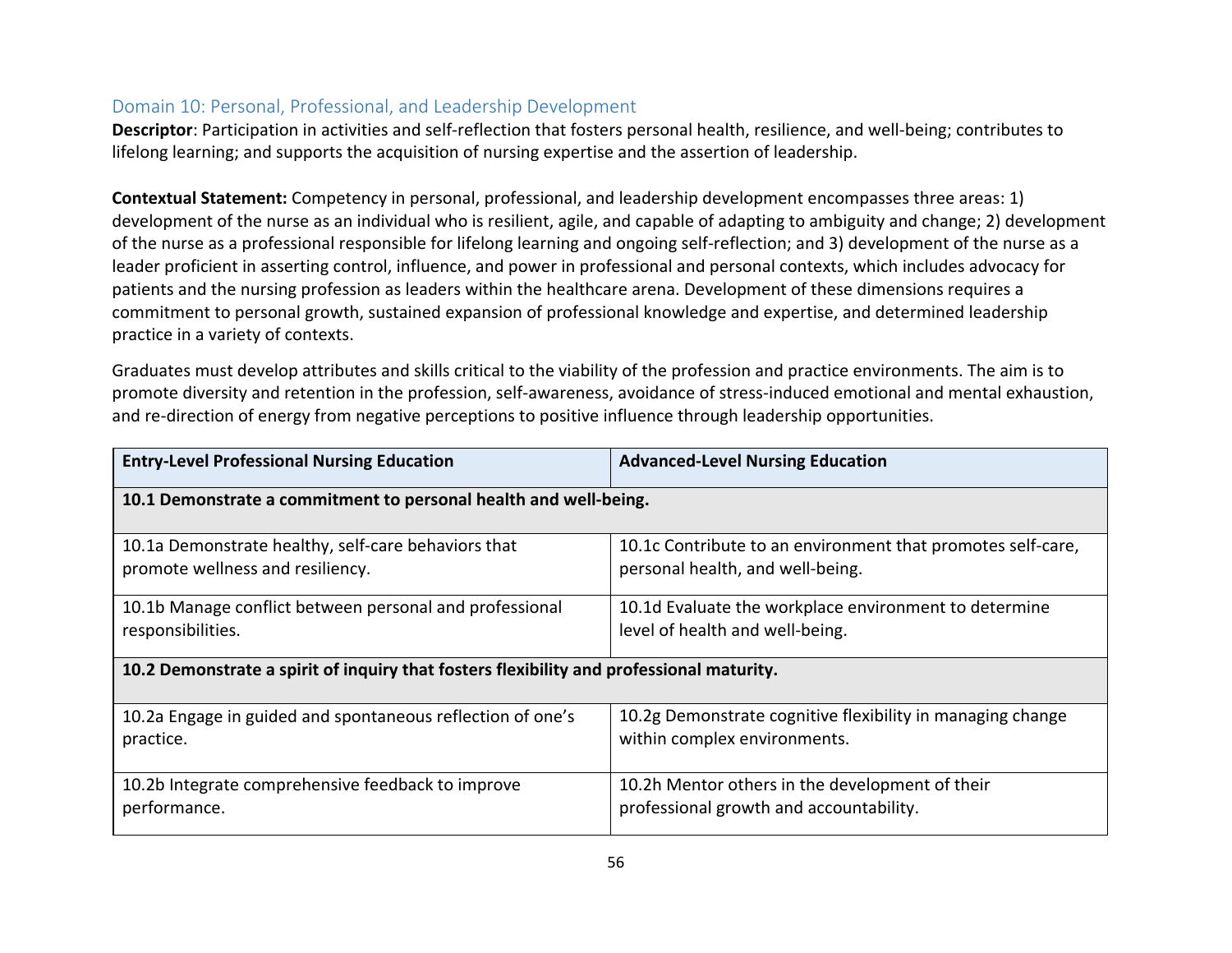| 10.2c Commit to personal and professional development.                                                                           | 10.2i Foster activities that support a culture of lifelong<br>learning.                                                                       |
|----------------------------------------------------------------------------------------------------------------------------------|-----------------------------------------------------------------------------------------------------------------------------------------------|
| 10.2d Expand personal knowledge to inform clinical<br>judgment.                                                                  | 10.2j Expand leadership skills through professional<br>service.                                                                               |
| 10.2e Identify role models and mentors to support<br>professional growth.                                                        |                                                                                                                                               |
| 10.2f Participate in ongoing activities that embrace<br>principles of diversity, equity, inclusion, and anti-<br>discrimination. |                                                                                                                                               |
| 10.3 Develop capacity for leadership.                                                                                            |                                                                                                                                               |
| 10.3a Compare and contrast leadership principles and<br>theories.                                                                | 10.3j Provide leadership to advance the nursing profession.                                                                                   |
| 10.3b Formulate a personal leadership style.                                                                                     | 10.3k Influence intentional change guided by<br>leadership principles and theories.                                                           |
| 10.3c Demonstrate leadership behaviors in professional<br>situations.                                                            | 10.3l Evaluate the outcomes of intentional change.                                                                                            |
| 10.3d Demonstrate self-efficacy consistent with one's<br>professional development.                                               | 10.3m Evaluate strategies/methods for peer review.                                                                                            |
| 10.3e Use appropriate resources when dealing with ambiguity.                                                                     | 10.3n Participate in the evaluation of other members of<br>the care team.                                                                     |
| 10.3f Modify one's own leadership behaviors based on guided<br>self-reflection.                                                  | 10.30 Demonstrate leadership skills in times of uncertainty<br>and crisis.                                                                    |
| 10.3g Demonstrate self-awareness of one's own implicit biases<br>and their relationship to one's culture and environment.        | 10.3p Advocate for the promotion of social justice and<br>eradication of structural racism and systematic inequity in<br>nursing and society. |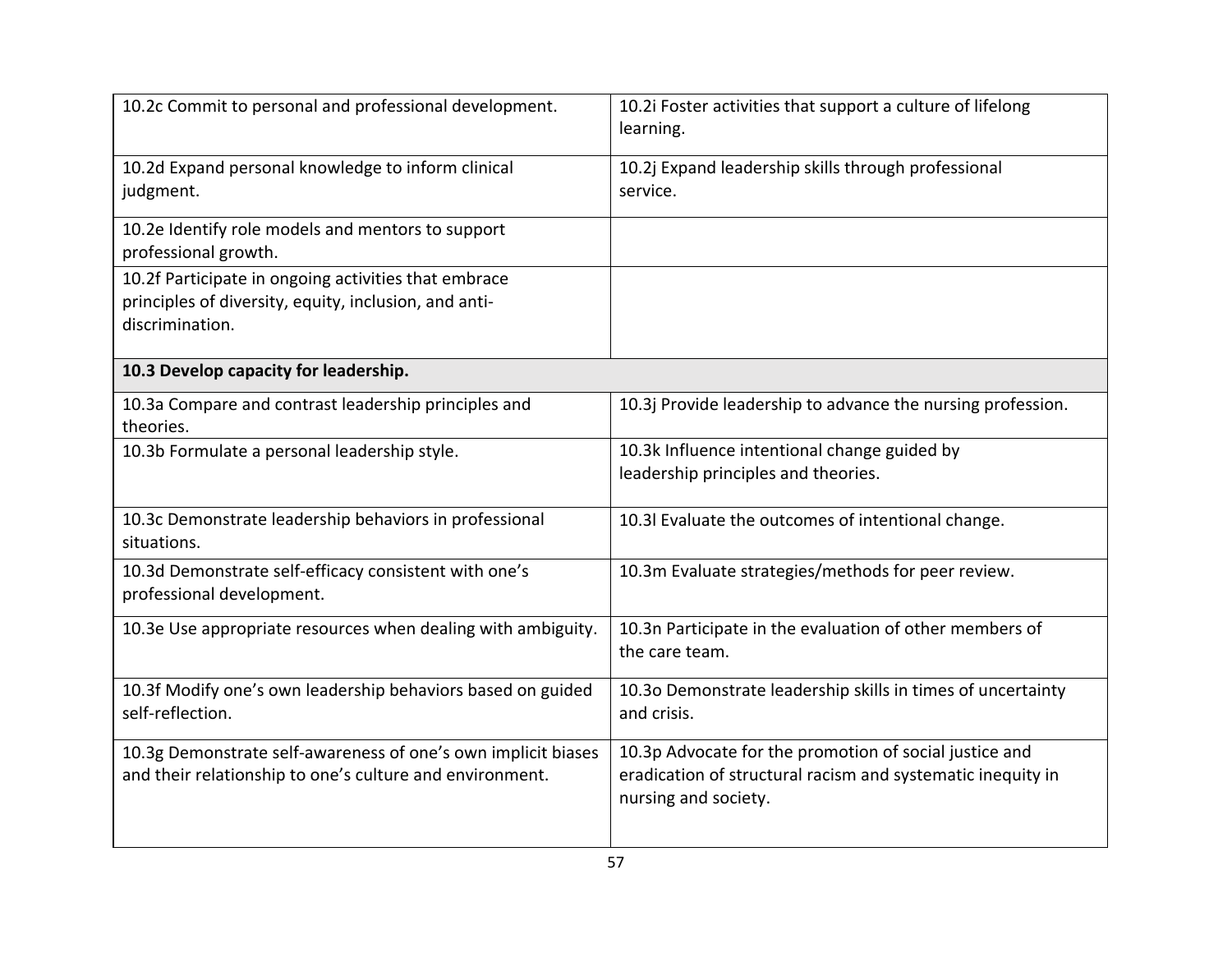| 10.3h Communicate a consistent image of the nurse as a leader.                                        | 10.3q Advocate for the nursing profession in a manner<br>that is consistent, positive, relevant, accurate, and<br>distinctive. |
|-------------------------------------------------------------------------------------------------------|--------------------------------------------------------------------------------------------------------------------------------|
| 10.3 Recognize the importance of nursing's contributions as<br>leaders in practice and policy issues. |                                                                                                                                |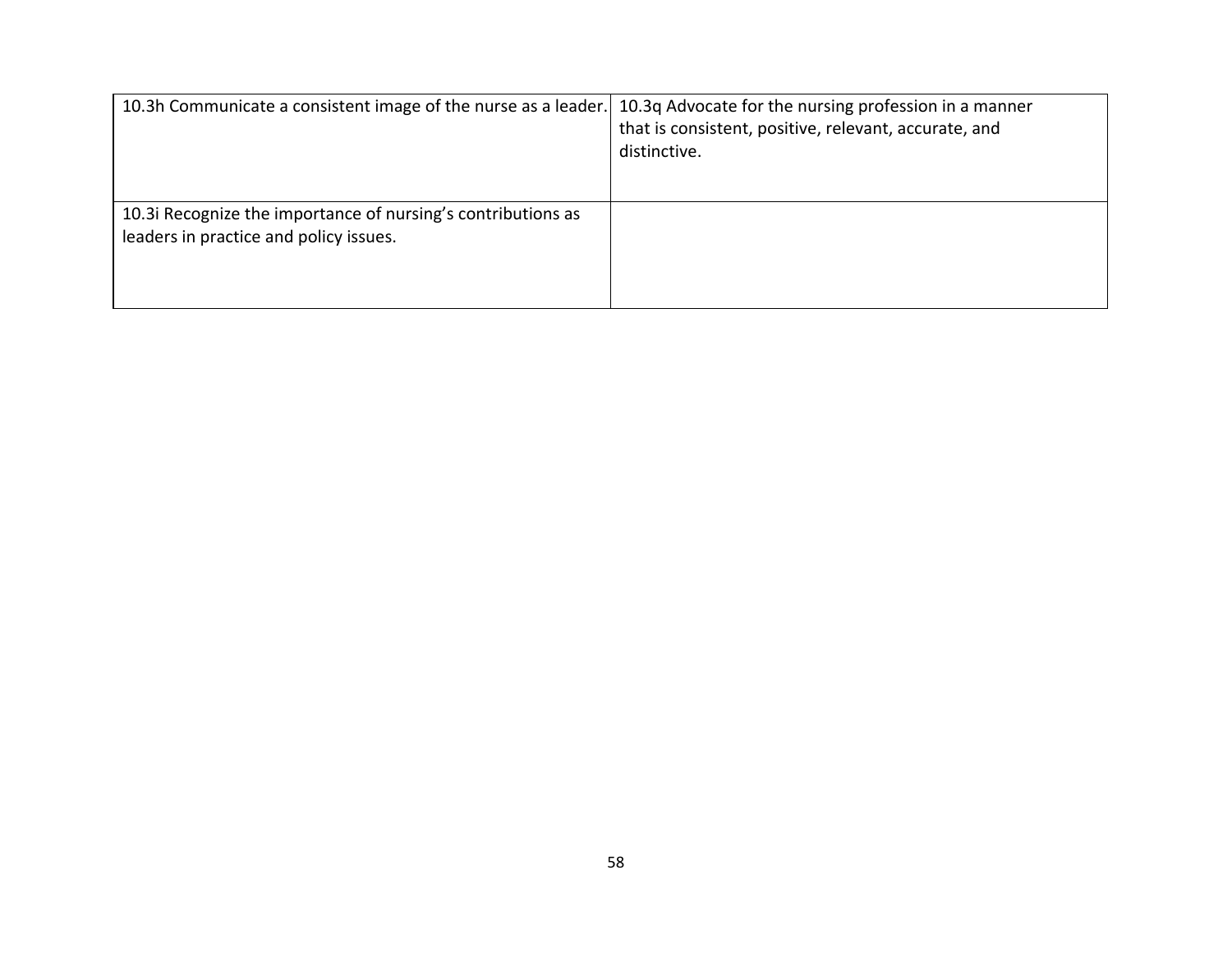# **Glossary**

- **Accountability:** Obligation or willingness to accept responsibility or to account for one's actions.
- **Advanced nursing practice role:** One of the four Advanced Practice Registered Nurse (APRN) roles - certified registered nurse anesthetist, certified nursemidwife, certified clinical nurse specialist, and certified nurse practitioner.
- **Advanced nursing practice specialty:** See Specialty.
- **Advanced Practice Registered Nurse (APRN):** Designation given to one of four nursing roles: certified registered nurse anesthetists, certified nurse-midwives, certified clinical nurse specialists, and certified nurse practitioners. An APRN is a nurse who has 1.) completed an accredited graduate-level education program preparing him/her for one of the four recognized APRN roles; 2.) passed a national certification examination that measures APRN role and populationfocused competencies and who maintains continued competence as evidenced by recertification in the role and population through the national certification program; 3.) acquired advanced clinical knowledge and skills preparing him/her to provide direct care to patients, as well as a component of indirect care; 4.) built on the competencies of registered nurses by demonstrating a greater depth and breadth of knowledge, a greater synthesis of data, increased complexity of skills and interventions, and greater role autonomy; 5.) been educationally prepared to assume responsibility and accountability for health promotion and/or maintenance as well as the assessment, diagnosis, and management of patient problems, which includes the use and prescription of pharmacologic and non-pharmacologic interventions; 6.) clinical experience of sufficient depth and breadth to reflect the intended license; and 7.) obtained a license to practice in one of the four APRN roles (APRN Consensus Work Group & NCSBN APRN Advisory Committee, 2008).
- **APRN Core**: APRN education programs include at a minimum, three separate comprehensive graduate-level courses in: Advanced physiology and pathophysiology, which includes general principles that apply across the lifespan; Advanced health assessment, which includes assessment of all human systems, advanced assessment techniques, concepts and approaches; and Advanced pharmacology, which includes pharmacodynamics, pharmacokinetics and pharmacotherapeutics of all broad categories of agents (APRN Consensus Work Group & NCSBN APRN Advisory Committee, 2008).
- **[Advocacy:](https://www.merriam-webster.com/dictionary/advocacy)** The act or process of supporting a cause or proposal: the act or process of advocating. Advocacy is a pillar of nursing. Nurses instinctively advocate for their patients, in their workplaces, and in their communities; but legislative and political advocacy is equally important to advancing patient care.
- **[Analytic approach](https://dictionary.apa.org/analytic-approach)**: Any method based on breaking down a complex process into its parts so as to better understand the whole.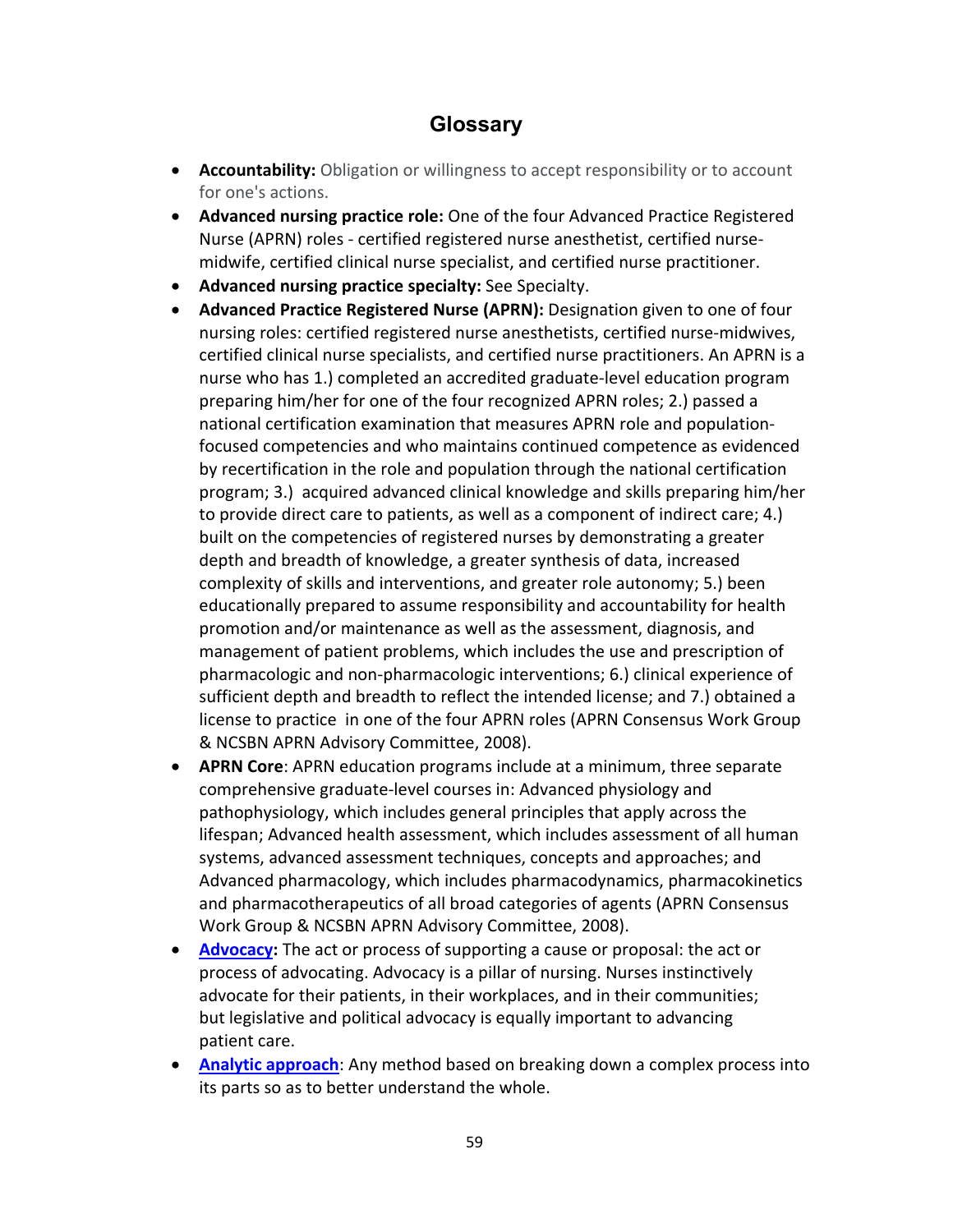- **Authentic or intentional presence**: Being fully present in the moment This extends to possessing an awareness of when you drift and how to intentionally bring yourself back to the interaction (Altman, 2014).
- **Care:** A focused attention on, and when possible, engagement with a patient to determine a person's particular needs and the use of clinical judgment to meet those needs (Grace, 2018).
- **Care outcomes:** Harris (1991) defined outcomes as the end points of care, substantial changes in the health condition of a patient, and changes in patient behavior caused by medical interventions. Given these definitions, outcomes related to clinical practice are any change that resulted from health care.
- **Caring relationship:** Caring constitutes the essence of what it is to be human, having a profound effect on well-being and recovery, being at ease, and being healed. When hospitality is received, patients feel a connection, they begin to trust, and their healing begins.
- **Clinical immersion**: A brief, structured, intense nursing practicum where the entire focus is in a particular clinical setting without the distraction of other academic classes (Tratnack, et al., 2011).
- **[Clinical judgment:](https://www.ncsbn.org/NCLEX_Next_Winter18_Eng_05.pdf)** The skill of recognizing cues regarding a clinical situation, generating and weighing hypotheses, taking action, and evaluating outcomes for the purpose of arriving at a satisfactory clinical outcome. Clinical judgment is the observed outcome of two unobserved underlying mental processes, critical thinking and decision making (NCSBN, 2018).
- **Clinical reasoning:** Thought processes that allow healthcare providers to arrive at a conclusion.
- **[Cognitive flexibility:](https://www.sciencedirect.com/topics/neuroscience/cognitive-flexibility)** A critical executive function involving the ability to adapt behaviors in response to changes in the environment. Cognitive flexibility generally refers to the ability to adapt flexibly to a constantly changing environment.
- **Complex systems:** Systems whose behavior is intrinsically difficult to model due to the dependencies, competitions, relationships, or other types of interactions between their parts or between a given system and its environment. Complex systems have distinct properties that arise from these relationships, such as nonlinearity, emergence, spontaneous order, adaptation, and feedback loops, among others.
- **Competence:** The array of abilities (knowledge, skills, and attitudes) across multiple domains or aspects of performance in a certain context. Competence is multi-dimensional and dynamic (Frank, Snell, Cate, et al., 2010).
- **Competency:** An observable ability of a health professional, integrating multiple components such as knowledge, skills, values, and attitudes. Since competencies are observable, they can be measured and assessed to ensure their acquisition (Frank, Snell, Cate, et al., 2010).
- **Competency framework:** An organized and structured representation of a set of interrelated and purposeful competencies (Englander, et al., 2013, p. 1089).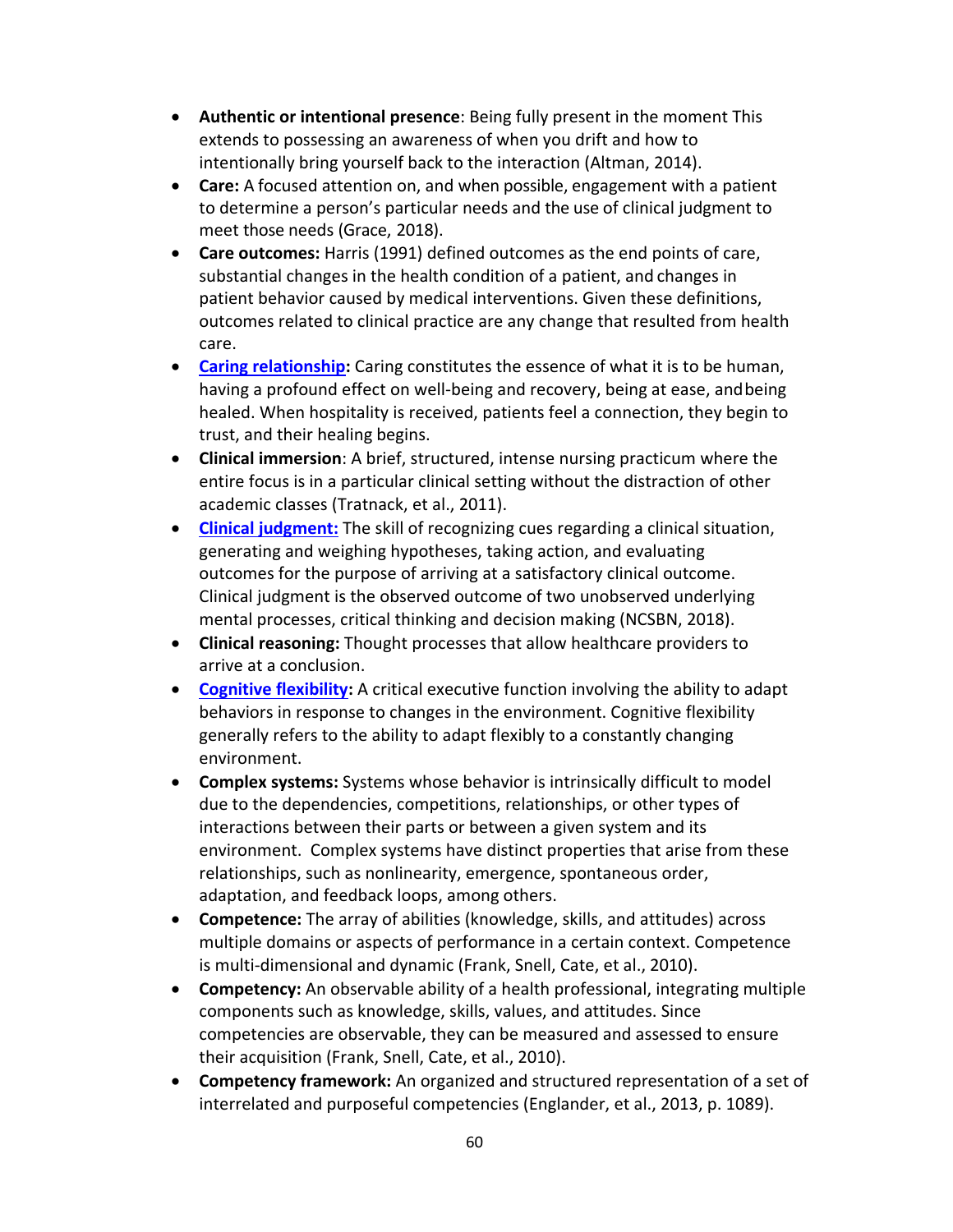- **Competency list:** The delineation of the specific competencies within a competency framework (Englander, et al., 2013, p.1089).
- **Concepts:** A concept is an organizing idea or mental construct represented by common attributes. Rodgers (1989, p. 332) describes concepts as "an abstraction that is expressed in some form."
- **[Core values:](file:///C:%5CUsers%5CJStanley%5CAppData%5CLocal%5CMicrosoft%5CWindows%5CINetCache%5CContent.Outlook%5CRD1PU24C%5CFahrenwald,%20N.%20L.,%20Bassett,%20S.%20D.,%20Tschetter,%20L.,%20Carson,%20P.%20P.,%20White,%20L.,%20&%20Winterboer,%20V.%20J.%20(2005).%20Teaching%20core%20nursing%20values.%20Journal%20of%20professional%20nursing%20:%20official%20journal%20of%20the%20American%20Association%20of%20Colleges%20of%20Nursing,%2021(1),%2046%E2%80%9351.%20https:%5Cdoi.org%5C10.1016%5Cj.profnurs.2004.11.001)** In nursing, **c**ore nursing values include human dignity, integrity, autonomy, altruism, and social justice.
- **Core disciplinary knowledge:** The intellectual structures within which the discipline delineates its unique focus of vision and social mandate. AACN has identified core disciplinary knowledge as having three components: historic and philosophic foundations to the development of nursing knowledge; existing and evolving substantive nursing knowledge; and methods and processes of theory/knowledge development (AACN, 2002, p. 289).
- **[Cost effectiveness](https://www.cdc.gov/policy/polaris/economics/cost-effectiveness.html)**: A way to examine both the costs and health outcomes of one or more interventions; it compares one intervention to another (or the status quo) by estimating how much it costs to gain a unit of a health outcome, like a life year gained or a death prevented.
- **[Critical thinking:](https://www.ncsbn.org/NCLEX_Next_Winter18_Eng_05.pdf)** The skill of using logic and reasoning to identify the strengths and weaknesses of alternative healthcare solutions, conclusions, or approaches to clinical or practice problems.
- **Cultural awareness:** The deliberate self-examination and in-depth exploration of one's biases, stereotypes, prejudices, assumptions, and "isms" that one holds regarding individuals and groups who are different from them (Campinha-Bacote, 1998).
- **[Cultural competence:](https://npin.cdc.gov/pages/cultural-competence#what)** The ability to effectively work within the client's cultural context. Structural competence is recognition of the economic and political conditions that produce health inequalities in the first place. It is the ability to understand how institutions, markets, or healthcare delivery systems shape symptom presentations and to mobilize for correction of health and wealth inequalities in society (Drevdahl, 2018; Metzl et al., 2018; Metzl et al., 2020).
- **Cultural and linguistic competence**: A set of congruent behaviors, attitudes, and policies that come together in a system, agency, or among professionals that enables effective work in cross-cultural situations. 'Culture' refers to integrated patterns of human behavior that include the language, thoughts, communications, actions, customs, beliefs, values, and institutions of racial, ethnic, religious, or social groups. 'Competence' implies having the capacity to function effectively as an individual and anorganization within the context of the cultural beliefs, behaviors, and needs presented by consumers and their communities (Cross, et al., 1989). Cultural competence is a developmental process that evolves over an extended period.
- **[Culturally sensitive:](https://www.ncbi.nlm.nih.gov/pmc/articles/PMC3092156/)** "The ability to be appropriately responsive to the attitudes, feelings, orcircumstances of groups of people that share a common and distinctive racial, national, religious, linguistic, or cultural heritage" (DHHS, OMH, 2001, p. 131).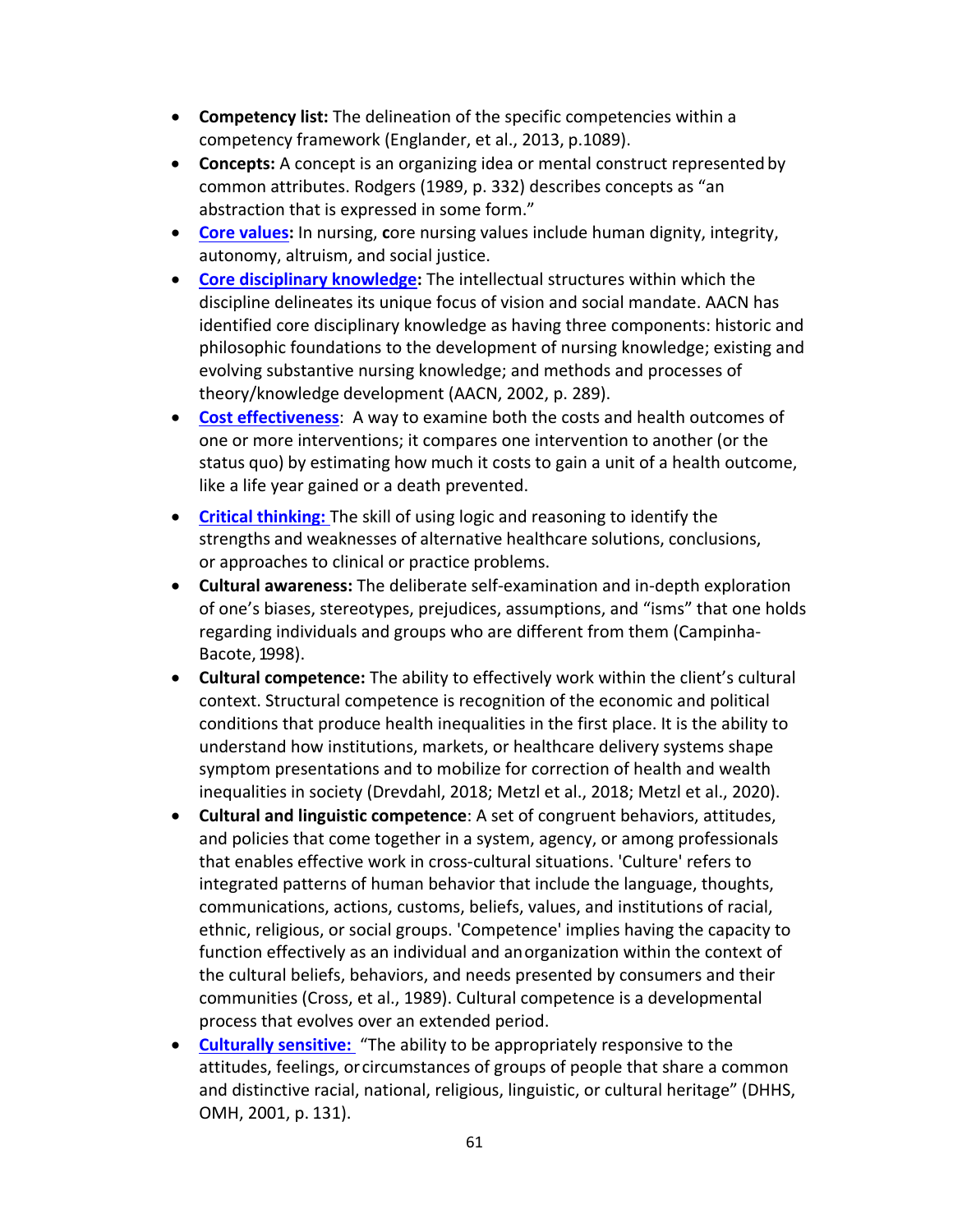- **[Cultural humility:](file:///C:%5CUsers%5CJStanley%5CAppData%5CLocal%5CMicrosoft%5CWindows%5CINetCache%5CContent.Outlook%5CRD1PU24C%5CTervalon,%20M.,%20&%20Murray-Garc%C3%ADa,%20J.%20(1998).%20Cultural%20humility%20versus%20cultural%20competence:%20a%20critical%20distinction%20in%20defining%20physician%20training%20outcomes%20in%20multicultural%20education.%20Journal%20of%20health%20care%20for%20the%20poor%20and%20underserved,%209(2),%20117%E2%80%93125.%20https:%5Cdoi.org%5C10.1353%5Chpu.2010.0233)** A lifelong process of self-reflection and self-critique whereby the individual not only learns about another's culture, but also examines her/his own beliefs and cultural identities**.**
- **Determinants of health:** The range of personal, social, economic, and environmental factors that interrelate to determine individual and population health. These factors include policymaking, social factors, health services, individual behaviors, and biology and genetics. Determinants of health reach beyond the boundaries of traditional health care and public health sectors. Sectors such as education, housing, transportation, agriculture, and environment can be important allies in improving population health *(Healthy People 2020).*
- **Diagnose:** To identify the nature of an illness or other problem by examination of the symptoms.
- **[Diversity:](https://www.aacnnursing.org/Portals/42/News/Position-Statements/Diversity-Inclusion.pdf)** A broad range of individual, population, and social characteristics, including but not limited to age; sex; race; ethnicity; sexual orientation; gender identity; family structures; geographic locations; national origin; immigrants and refugees; language; any impairment that substantially limits a major life activity; religious beliefs; and socioeconomic status. Inclusion represents environmental and organizational cultures in which faculty, students, staff, and administrators with diverse characteristics thrive. Inclusive environments require intentionality and embrace differences, not merely tolerate them. Everyone works to ensure the perspectives and experiences of others are invited, welcomed, acknowledged, and respected in inclusive environments.
- **Domains of competence:** Broad distinguishable areas of competence that in the aggregate constitute a general descriptive framework for a profession (Englander, et al., 2013, p. 1089).
- **Emotional intelligence:** The ability to perceive, appraise and express emotion, access and process emotional information, generate feelings, understand emotional knowledge and regulate emotions for emotional and intellectual growth (Mayer, et al, 1997, p. 10). Emotional intelligence, like academic intelligence, can be learned, increases with age, and is predictive of how emotional processing contributes to success in life (Mayer et al., 2004).
- **[Equity:](https://www.aacnnursing.org/Portals/42/News/Position-Statements/Diversity-Inclusion.pdf)** The ability to recognize the differences in the resources or knowledge needed to allow individuals to fully participate in society, including access to higher education, with the goal of overcoming obstacles to ensure fairness (Kranich, 2001). To have equitable systems, all people should be treated fairly, unhampered by artificial barriers, stereotypes, or prejudices (Cooper, 2016).
- **Ethical comportment:** The way in which nurses embody the ability to relate to others respectfully and responsively (Benner, 2009. Ethical comportment consists of four critical attributes: 1) embodiment, 2) skilled relational knowhow, 3) caring, and 4) salience (Hardin, 2018).
- **Ethical competence**: The ability to recognize an ethical situation/issue (awareness/sensitivity), the ability to determine a justifiable action (reflection/decision-making), and have the motivation, knowledge, and skills to implement a decision (comportment and action) (ANA Scope & Standards, 2021).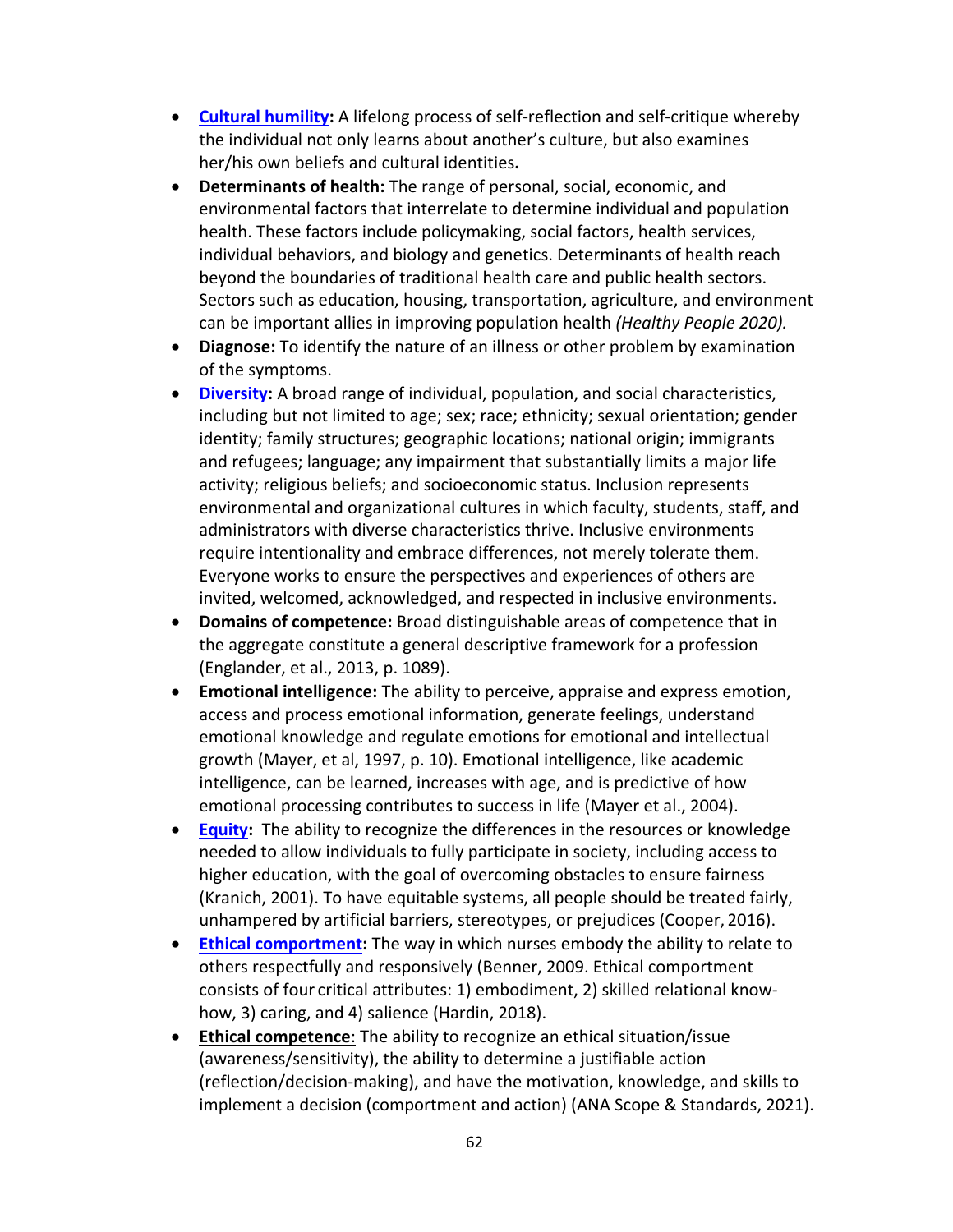- **[Evidence-based practice:](https://www.nurse.com/evidence-based-practice)** A conscientious, problem-solving approach to clinical practice that incorporates the best evidence from well-designed studies, patient values and preferences, and a clinician's expertise in making decisions regarding a patient's care. Being knowledgeable about evidence-based practice and levels of evidence is important for clinicians to be confident about how much emphasis they should place on a study, report, practice alert or practice guideline when making decisions about a patient's care.
- **[Family](https://weddingmechanic.wordpress.com/2008/08/14/marriage-and-contemporary-family/)**: An individual's closest support structure that is inclusive of birth family, single parent families, blended families, stepfamilies, and homosexual families to name a few. The concept of the contemporary family has evolved into a fluid ideology that is constantly shifting and changing throughout society.
- **Health disparities:** "A particular type of health difference that is closely linked with economic, social, or environmental disadvantage. Health disparities adversely affect groups of people who have systematically experienced greater social or economic obstacles to health based on their racial or ethnic group, religion, socioeconomic status, gender, age, or mental health; cognitive, sensory, or physical disability; sexual orientation or gender identity; geographic location; or other characteristics historically linked to discrimination or exclusion" (US Department of Health and Human Services (2010).
- **Health equity**: When every person has an opportunity to attain his or her full health potential" and no one is "disadvantaged from achieving this potential because of social position or other socially determined circumstances (National Academies of Sciences, Engineering, and Medicine, 2017). Health inequities are reflected in differences in length of life; quality of life; rates of disease, disability, and death; severity of disease; and access to treatment.
- **[Health inequity:](https://www.cdc.gov/chronicdisease/healthequity/index.htm)** The distribution and allocation of power and resources differentially, which manifest in unequal social, economic, and environmental conditions (National Academies of Sciences, Engineering, and Medicine, 2017).
- **Health Information Technology (HIT)**: The electronic systems healthcare professionals and patients use to store, share, and analyze health information. HIT consists of many types of applications such as Electronic Health Records, personal health records, electronic prescribing, mobile applications, social networks, monitors, wearables, nanotechnology, genomics, and robotics (Office of the National Coordinator for Health Information Technology [ONC], 2018).
- **Healthcare team:** The collective of individuals who contribute to the care and treatment of an individual, family, group, or population.
- **[Healthy lifestyle:](https://apps.who.int/iris/handle/10665/108180)** A way of living that lowers the risk ofbeing seriously ill or dying early. Scientific studies have identified certain types of behavior that contribute to the development of noncommunicable diseases and early death. Health is not only just about avoiding disease. It involves physical, mental and social wellbeing.
- **Holistic [admissions](https://www.aacnnursing.org/Diversity-Inclusion/Holistic-Admissions) review:** An admissions strategy that assesses an applicant's unique experiences alongside traditional measures of academic achievement, such as grades and test scores. This process is used to help schools consider a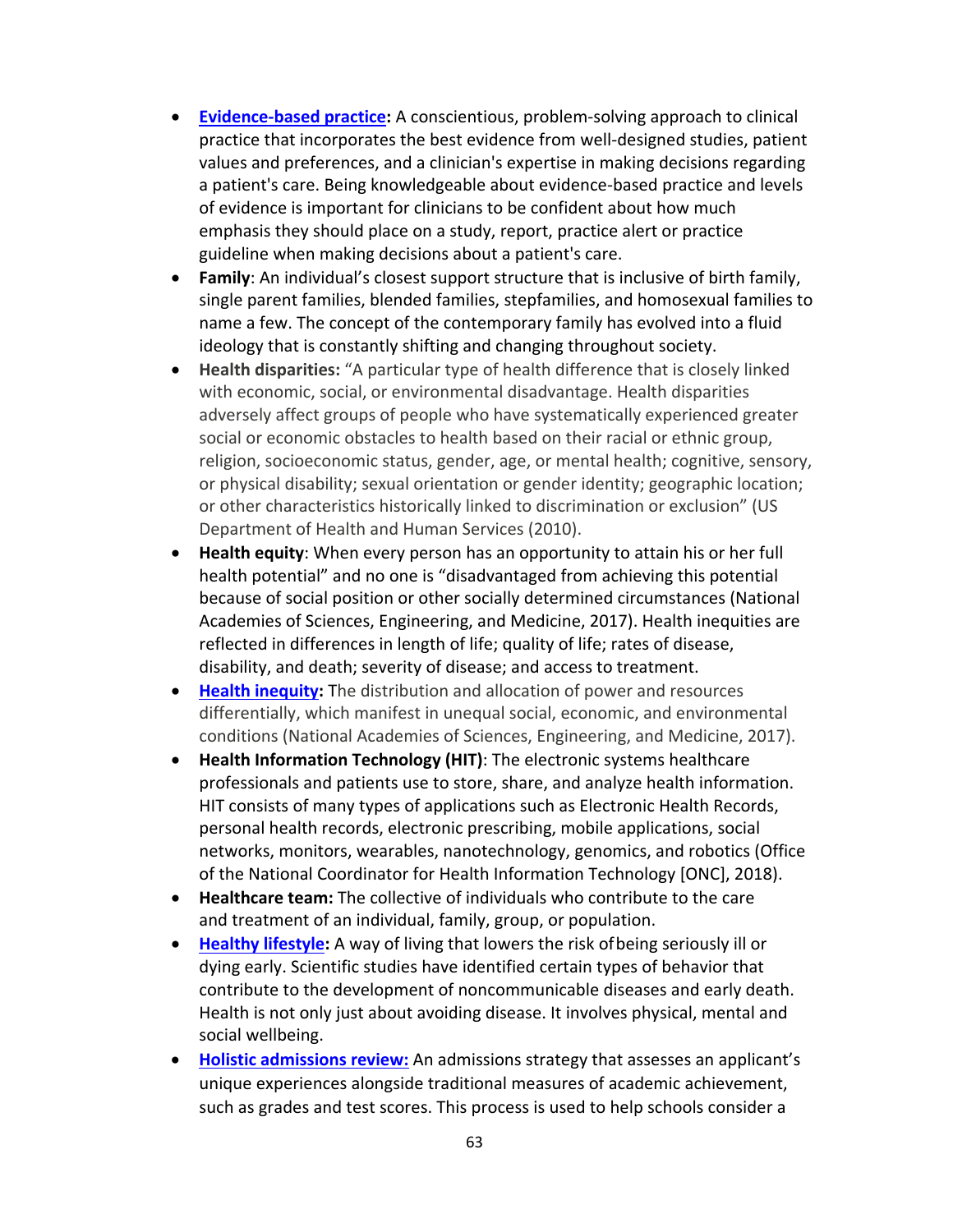broad range of factors reflecting the applicant's academic readiness, contribution to the incoming class, and potential for success both in school and later as a professional.

- **[Holistic nursing:](https://www.ahna.org/About-Us/What-is-Holistic-Nursing)** "All nursing practice that has healing the whole person as its goal" (American Holistic Nurses' Association, 1998).
- **[Implicit, explicit, and unconscious biases:](https://www.dictionary.com/browse/implicit-bias)** The tendency to process information based on unconscious associations and feelings, even when these are contrary to one's conscious or declared beliefs (Metzl, et al. 2018, 2020).
- **[Inclusive environments:](https://www.aacnnursing.org/Portals/42/News/Position-Statements/Diversity-Inclusion.pdf)** Environmental and organizational cultures in which faculty, students, staff, and administrators with diverse characteristics thrive. Inclusive environments require intentionality and embrace differences, not merely tolerate them. Everyone works to ensure the perspectives and experiences of others are invited, welcomed, acknowledged, and respected.
- **[Inequities:](https://www.collinsdictionary.com/us/dictionary/english/inequities)** Characterized by a lack of equity, injustice, unfairness.
- **Informatics**: The intersection between the work of stakeholders across the health and healthcare delivery system who seek to improve outcomes, lower costs, increase safety and promote the use of high-quality services. It is frequently confused with data science, big data, health information management and data analytics, informatics is the overarching field of study that pulls all these subdomains into one discipline focused on improving health and healthcare. Emerging topics like artificial intelligence and machine learning are incorporating in the field of informatics (AMIA, 2021).
- **[Information and Communications Technologies \(ICT\):](https://techterms.com/definition/ict)** Technologies that provide access to information through telecommunications, including the internet, telephones, cell phones, wireless signals, networks, satellite systems, telehealth/telenursing, and video conferencing.
- **[Innovation:](https://www.ideatovalue.com/inno/nickskillicorn/2016/03/innovation-15-experts-share-innovation-definition/)** A great idea to develop and deliver new or improved health policies, systems, products and technologies, and services and delivery methods that improve people's health (WHO Health Innovation Group, 2021).
- **[Integration:](https://www.nursing.columbia.edu/courses/integration-nursing-practice-nurs5490m)** An experience designed to provide the student with an opportunity to synthesize the knowledge and skillsacquired during previous and current coursework and learning experiences.
- **[Intentional change](https://citeseerx.ist.psu.edu/viewdoc/download?doi=10.1.1.465.3613&rep=rep1&type=pdf) theory:** The essential components and processes of desirable, sustainable change in one's behavior, thoughts, feelings, and perceptions. The "change" maybe in a person's actions, habits, competencies, or aspirations as well as in the way one feels in certain situations or around certain people. The change may impact how one looks at events at work or in life. The change is "desired" in that person wishes it so or would like to occur and is "sustainable" in that it endures and lasts a relatively long time (Boyatzis, 2006).
- **Interdisciplinary:** Refers to a group of healthcare providers with various areas of expertise who work together toward the goals of their clients.
- **[Interoperability:](https://www.himss.org/resources/interoperability-healthcare)** The ability of different information systems, devices, and applications (systems) to access, exchange, integrate, and cooperatively use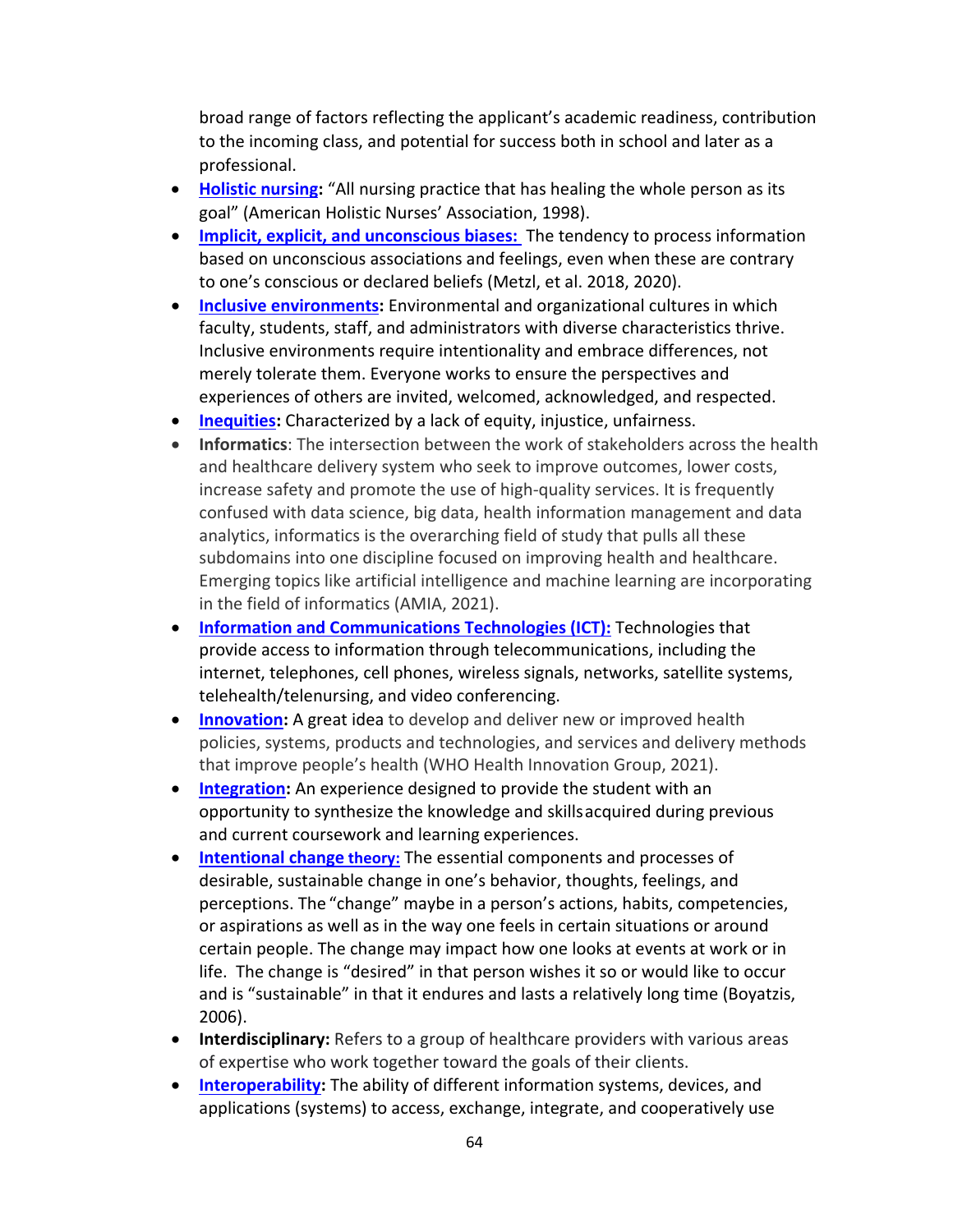data in a coordinated manner, within and across organizational, regional, and national boundaries to provide timely and seamless portability of information and optimize the health of individuals and populations globally. Health data exchange architectures, application interfaces, and standards enable data to be accessed and shared appropriately and securely across the complete spectrum of care, within all applicable settings and with relevant stakeholders, including the individual.

- **[Interprofessional:](https://www.merriam-webster.com/dictionary/interprofessional)** Engagement involving two or more professions or professionals.
- **[Interprofessional team:](https://www.myamericannurse.com/creating-high-performance-interprofessional-teams/)** The cooperation, coordination, and collaboration expected among members of different professions indelivering patientcentered care collectively.
- **[Just culture:](https://www.ncbi.nlm.nih.gov/pmc/articles/PMC3776518/)** Balances the need for an open and honest reporting environment with a quality learning environment and culture. All individuals within this environment are held responsible for the quality of their choices. Just culture requires a change in focus from errors and outcomes to system design and management of the behavioral choices of all employees.
- **[Lifelong learning:](https://www.dictionary.com/browse/lifelong-learning) T**he provision or use of both formal and informal learning opportunities throughout one's life to foster the continuous development and improvement of the knowledge and skills needed for employment and personal fulfillment.
- **Macrosystem**: The highest system level represents the whole of the organization and is led by senior leaders such as the CEO, chief operations officer (COO), chief nursing officer (CNO), and chief information officer (CIO) and is guided by a board of trustees (Nelson, et al., 2007).
- **[Managing disease:](https://www.amcp.org/about/managed-care-pharmacy-101/concepts-managed-care-pharmacy/disease-management)** To improve the health of persons with chronic conditions and reduce associated costs from avoidable complications by identifying and treating chronic conditions more quickly and more effectively, thus slowing the progression of diseases.
- **Mesosystem:** The interrelated units and clinical leadership that provide care to certain populations (McKinley, et al., 2008).
- **Microsystem:** Small, functional frontline units that provide the most health care to most people (Nelson et al., 2007, p.3). A clinical microsystem is a small group of people who work together on a regular basis to provide care to discrete subpopulations of patients. These units have clinical and business aims, linked processes, and a shared information environment, and focus on producing performance outcomes. Microsystems are complex adaptive systems, and as such they must do the primary work associated with core aims, meet the needs of internal staff, and maintain themselves over time as clinical units (Nelson, et al., 2002).
- **Mitigation:** The action of reducing the severity, seriousness, or painfulness of something.
- **[Mobile health \(mHealth\):](https://www.who.int/goe/publications/goe_mhealth_web.pdf)** The use of mobile and wireless technologies to support the achievement of health objectives. The expanding use of mobile health is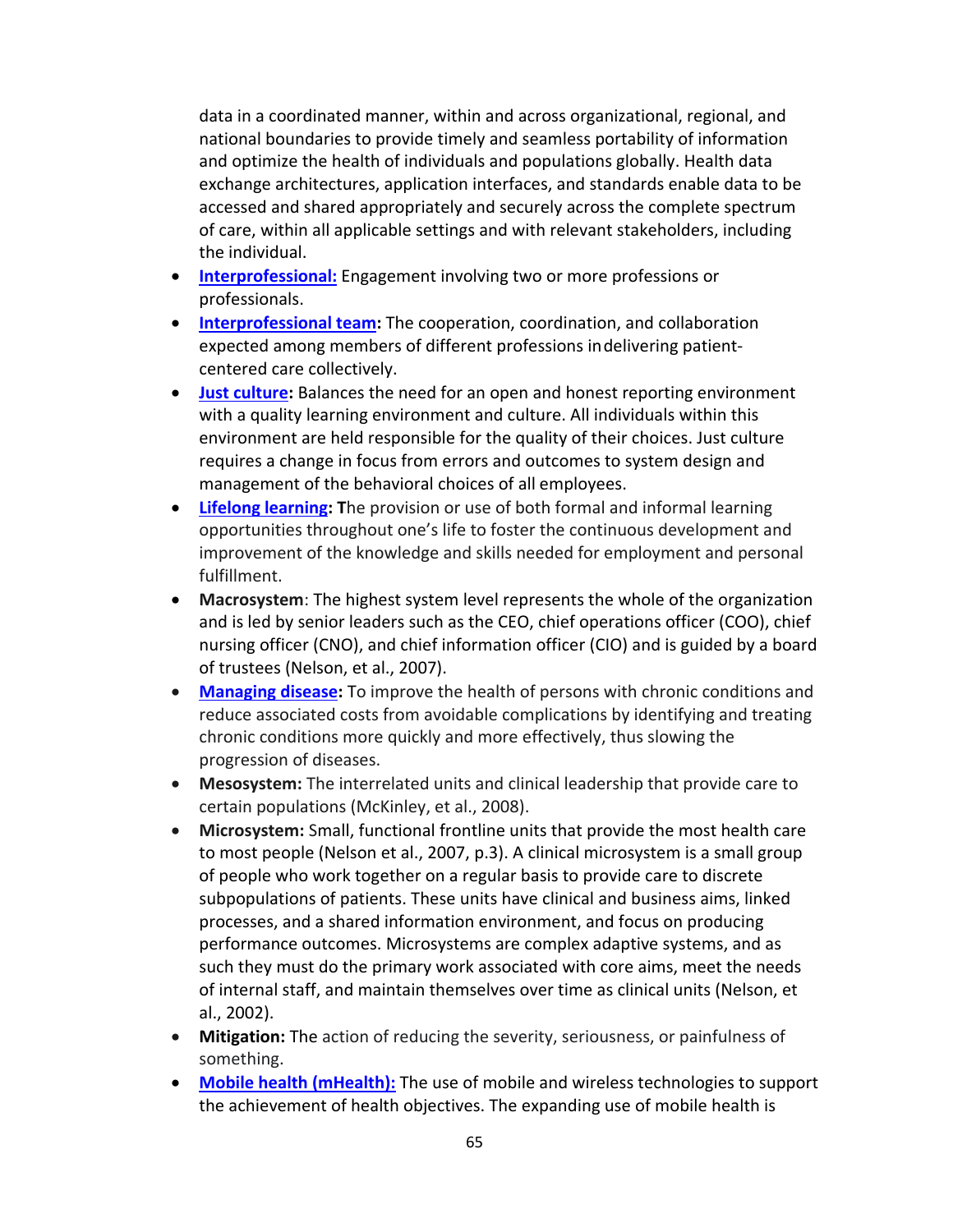driven rapid advances in mobile technologies and applications, a rise in new opportunities for the integration of mobile health into existing eHealth services, and the continued growth in coverage of mobile cellular networks.

- **[Moral courage](https://ojin.nursingworld.org/MainMenuCategories/EthicsStandards/Resources/Courage-and-Distress/Moral-Courage-and-Risk.html#Defined)**: The willingness of individuals to take hold of, and fully support, ethical responsibilities essential to professional values (Day, 2007).This highly esteemed trait is displayed by individuals, who, despite adversity and personal risk, decide to act upon their ethical values to help others during difficult ethical dilemmas. Moral courage entails doing the right thing, even when others choose less ethical behavior, which may include taking no action at all (Lachman, 2009; 2007a; 2007b; Sekerka & Bagozzi, 2007).
- **[Moral ethical behaviors:](https://ethicsunwrapped.utexas.edu/glossary/morals)** Prevailing standards of behavior used to judge right and wrong.
- **[Nurse sensitive indicators:](https://www.americansentinel.edu/blog/2011/11/02/what-are-nursing-sensitive-quality-indicators-anyway/)** Reflect three aspects of nursing care: structure, process, and outcomes. Structural indicators include the supply of nursing staff, the skill level of nursing staff, and the education and certification levels of nursing staff. Process indicators measure methods of patient assessment and nursing interventions. Nursing job satisfaction is also considered a process indicator. Outcome indicators reflect patient outcomes that depend on the quantity or quality of nursing care (e.g., pressure ulcers and falls).
- **[Nursing informatics:](https://www.himss.org/resources/what-nursing-informatics)** The specialty that integrates nursing science with multiple information and analytical sciences to identify, define, manage, and communicate data, information, knowledge, and wisdom in nursing practice (HIMSS, 2021).
- **[Participatory approach](https://www.unicef-irc.org/KM/IE/impact_5.php)**: Calls for involving stakeholders, particularly the participants in a program or those affected by a given policy, in specific aspects of the evaluation process. The approach covers a wide range of different types of participation, and stakeholders can be involved at any stage of the impact evaluation process, including its design, data collection, analysis, reporting, and managing a study.
- **[Partnerships:](https://www.merriam-webster.com/dictionary/partnership)** Close cooperation between parties having specified and joint rights and responsibilities.
- **Patient:** The recipient of a healthcare service or intervention at the individual, family, community, or aggregate level. Patients may function in independent, interdependent, or dependent roles, and may seek or receive nursing interventions related to disease prevention, health promotion, or health maintenance, as well as illness and end-of-life care (AACN, 2006).
- **[Person-Centered Care:](https://guidewaycare.com/what-is-person-centered-care-and-how-can-it-improve-healthcare/)** "Empowering people to take charge of their own health rather than being passive recipients of services." (WHO, 2021). This care strategy is based on the belief that patient views, input, and experiences can help improve overall health outcomes.
- **Point of Care:** Where care is delivered, including in diverse settings where individuals live, learn, work, play, and worship.
- **[Population:](https://www.health.state.mn.us/communities/practice/ta/phnconsultants/docs/0303phn_popbasedpractice.pdf)** A collection of individuals who have one or more personal or environmental characteristics in common.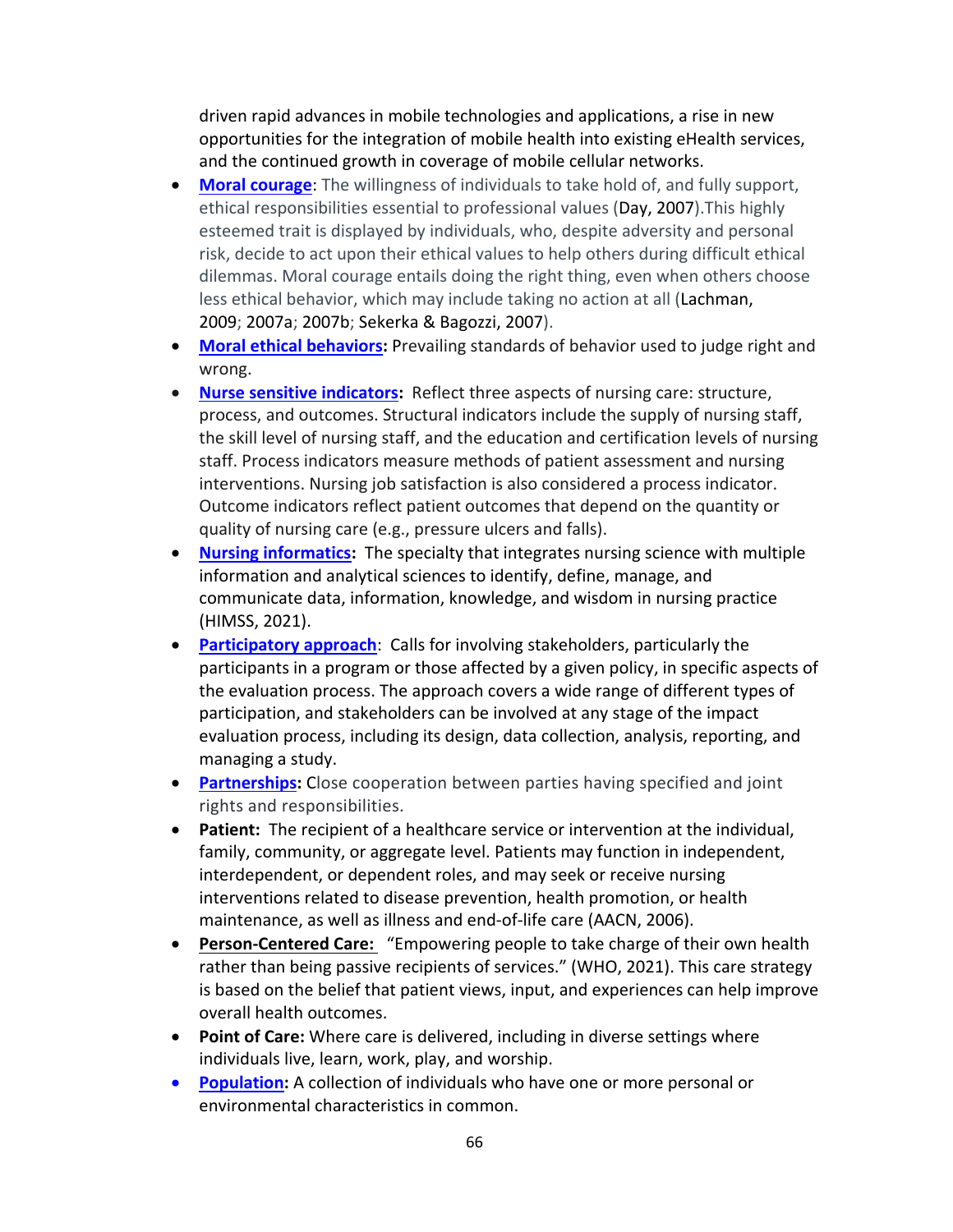• **Practice:** Any form of nursing intervention that influences healthcare outcomes for individuals or populations, including the direct care of individual patients, management of care for individuals and populations, administration of nursing and healthcare organizations, and the development and implementation of health policy (AACN, 2004). Practice includes both direct and indirect care experiences (defined below).

#### **Direct Care/ Indirect Care:**

- o Direct care refers to a professional encounter between a nurse and an actual individual or family, either face to face or virtual, that is intended to achieve specific health goals or achieve selected health outcomes. Direct care may be provided in a wide range of settings, including acute and critical care, long term care, home health, community-based settings, and telehealth. (AACN, 2004, 2006; Suby, 2009; Upenieks, Akhavan, Kotlerman et al., 2007).
- o Indirect care refers to nursing decisions, actions, or interventions that are provided through or on behalf of individuals, families, or groups. These decisions or interventions create the conditions under which nursing care or selfcare may occur. Nurses might use administrative decisions, population or aggregate health planning, or policy development to affect health outcomes in this way. Nurses who function in administrative capacities are responsible for direct care provided by other nurses. Their administrative decisions create the conditions under which direct care is provided. Public health nurses organize care for populations or aggregates to create the conditions under which improved health outcomes are more likely to occur. Health policies create broad scale conditions for delivery of nursing and health care (AACN, 2004, 2006; Suby, 2009; Upenieks, et al., 2007).
- **[Preparedness:](https://www.phe.gov/about/aspr/Pages/default.aspx)** The readiness of the nation's medical and public health infrastructure to respond to and recover from disasters and public health emergencies. Preparedness requires collaboration with hospitals, healthcare coalitions, biotech firms, community members, state, local, tribal, and territorial governments, and other partners across the country to improve readiness and response capabilities.
- **[Primary and secondary data:](https://communitymedicine4all.com/2013/01/07/types-of-data-primary-and-secondary-data/)** Primary data is collected by an investigator for a specific purpose. Secondary data is collected by someone else for another purpose (but being utilized by the investigator for another purpose).
- **[Profession:](https://www.merriam-webster.com/dictionary/profession)** An occupation (e.g., nursing, medicine, law, teaching) that is not mechanical or agricultural and requires special education.
- **[Professional agility](https://www.dictionary.com/browse/agility)**: The power to move quickly and easily; the ability to think and draw conclusions quickly drawing on intellectual acuity.
- **[Professional development:](https://www.ncbi.nlm.nih.gov/books/NBK531482/)** Taking purposeful action to engage in structured activities to advance career development, education, leadership, program management, and/or compliance initiatives.
- **Professional identity**: The representation of self, achieved in stages over time during which the characteristics, values, and norms of a profession are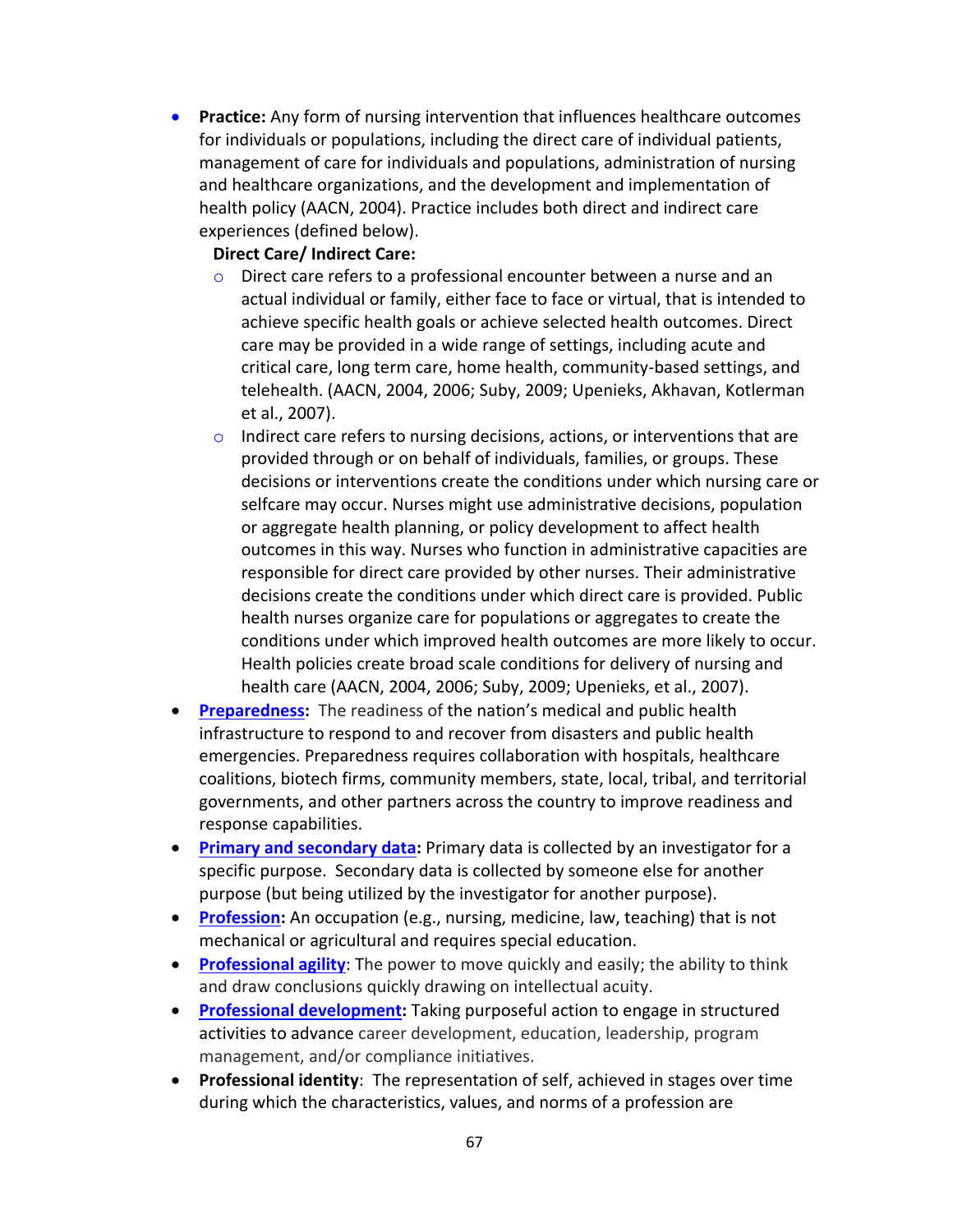internalized, resulting in an individual thinking, acting, and feeling like a member of the profession (Cruess et al., 2014).

- **Quality Improvement (QI):** A process that uses data to monitor the outcomes of care processes. QI uses improvement methods to design and test changes to continuously improve the quality and safety of health care systems (Cronenwett et al., 2007).
- **Resilience:** The ability to survive and thrive in the face of adversity. Resilience can be developed and internalized as a measure to improve retention and reduce burnout. Building positive relationships, maintaining positivity, developing emotional insight, creating work-life balance, and reflecting on successes and challenges are effective strategies for resilience building.
- **[Response and recovery in an emergency/disaster:](https://training.fema.gov/emiweb/downloads/is10_unit3.doc) I**dentifying resources and expertise in advance and planning how these can be used in a disaster. Preparedness, however, is only one phase of emergency management. There are four phases of emergency management: mitigation, preparedness, response, and recovery.
- **[Responsibility:](https://www.dictionary.com/browse/responsibility?s=ts)** The state or fact of being responsible, answerable, or accountable for something within one's power, control, or management.
- **[Return on investment](https://www.investopedia.com/terms/r/returnoninvestment.asp) (ROI):** A performance measure used to evaluate the efficiency of an investment or compare the efficiency of a number of different investments. ROI seeks to directly measure the amount of return on a particular investment, relative to the investment's cost. To calculate ROI, the benefit (or return) of an investment is divided by the cost of the investment. The result is expressed as a percentage or a ratio.
- **[Risk assessment:](https://www.ready.gov/risk-assessment)** A process to identify potential hazards and analyze what could happen if a hazard occurs. To assess risk, organizations often consider possible scenarios that could unfold and what the potential impacts may be.
- **[Scholarship:](https://www.aacnnursing.org/Portals/42/News/Position-Statements/Defining-Scholarship.pdf)** The generation, synthesis, translation, application, and dissemination of knowledge that aims to improve health and transform health care. Scholarship is the communication of knowledge generated through multiple forms of inquiry that inform clinical practice, nursing education, policy, and healthcare delivery. Scholarship is inclusive of discovery, integration, application, and teaching (Boyer, 1990). The hallmark attribute of scholarship is the cumulative impact of the scholar's work on the field of nursing and health care.
- **[Self-care:](https://www.dictionary.com/browse/self-care?s=t)** The act of attending to one's physical or mental health, generally without medical or other professional consultation.
- **Self-management:** The management of or by oneself; the taking of responsibility for one's own behavior and well-being.
- **Service:** is the action of helping or doing work for someone.
- **Simulation:** A technique that creates a situation or environment to allow persons to experience a representation of a real event for the purpose of practice, learning, evaluation, testing, or to gain understanding of systems or human actions (AHRQ, 2020).
- **Social Determinants of Health**: See Determinants of Health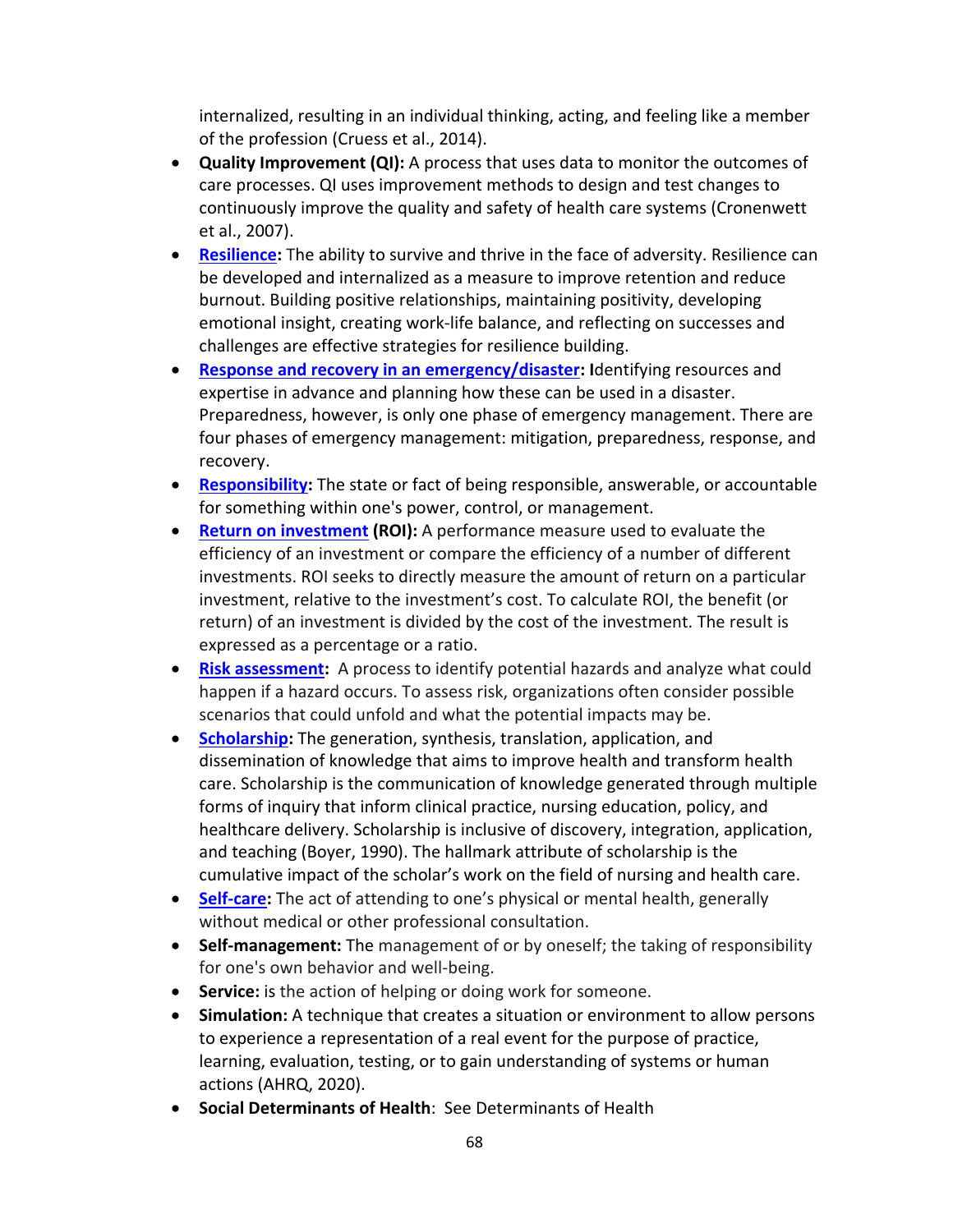- **Social Justice:** The expectation that everyone deserves equal economic, political, and social rights and opportunities. Equity, access, participation, and human rights are four principles of social justice including to ensure fair distribution of available resources across society, to ensure all people have access to goods and services regardless of age, gender, race, ethnicity etc.; to enable people to participate in decisions that affect their lives, and to protect individual liberties to information about circumstances and decisions affecting them and to appeal decisions believed to be unfair (Morgaine, 2014; Nemetchek, 2019).
- **Social Responsibility:** An ethical theory in which individuals are accountable for fulfilling their civic duty, and the actions of an individual must benefit the whole of society. This typically involves a balance between economic growth and the welfare of society and the environment. (Pachchamama Alliance, 2021)
- **Specialty:** The pursuit, area of study, or skill to which someone has devoted much time and effort and in which they are expert. Nursing specialization involves focusing on nursing practice in an identified specific area within the discipline of professional nursing. A defined specialty scope of practice statement and standards of professional practice, with accompanying competencies, are unique to each nursing specialty. These documents help assure continued understanding and recognition of nursing's diverse professional contributions (Finnell, et al, 2015).
	- o **Advanced nursing practice specialties:** Currently, advanced nursing practice specialties include informatics, administration/practice leadership, public health/population health, and health policy. Specialties may evolve over time to address future healthcare needs.
- **[Spheres of Care:](https://nam.edu/workforce-for-21st-century-health-and-health-care-a-vital-direction-for-health-and-health-care/)** Encompass the healthcare needs of individuals, families, populations, and the care/services required to address these needs and promote desired health outcomes. In this document, four spheres of care are delineated 1) disease prevention/promotion of health and well-being, which includes the promotion of physical and mental health in all patients as well as management of minor acute and intermittent care needs of generally healthy patients; 2) chronic disease care, which includes management of chronic diseases and prevention of negative sequelae; 3) regenerative or restorative care, which includes critical/trauma care, complex acute care, acute exacerbations of chronic conditions, and treatment of physiologically unstable patients that generally requires care in a mega-acute care institution; and, 4) hospice/palliative/supportive care which includes end-of-life care as well as palliative and supportive care for individuals requiring extended care or those with complex, chronic disease states or those requiring rehabilitative care (Lipstein, et al, 2016; AACN, 2019).
- **[Standardized data:](https://statisticsbyjim.com/glossary/standardization/#:%7E:text=In%20statistics%2C%20standardization%20is%20the,standard%20deviation%20for%20a%20variable.)** The process of ensuring that one data set can be compared to other data sets. In statistics, standardized data is the process of putting different variables on the same scale. This process allows one to compare scores between different types of variables.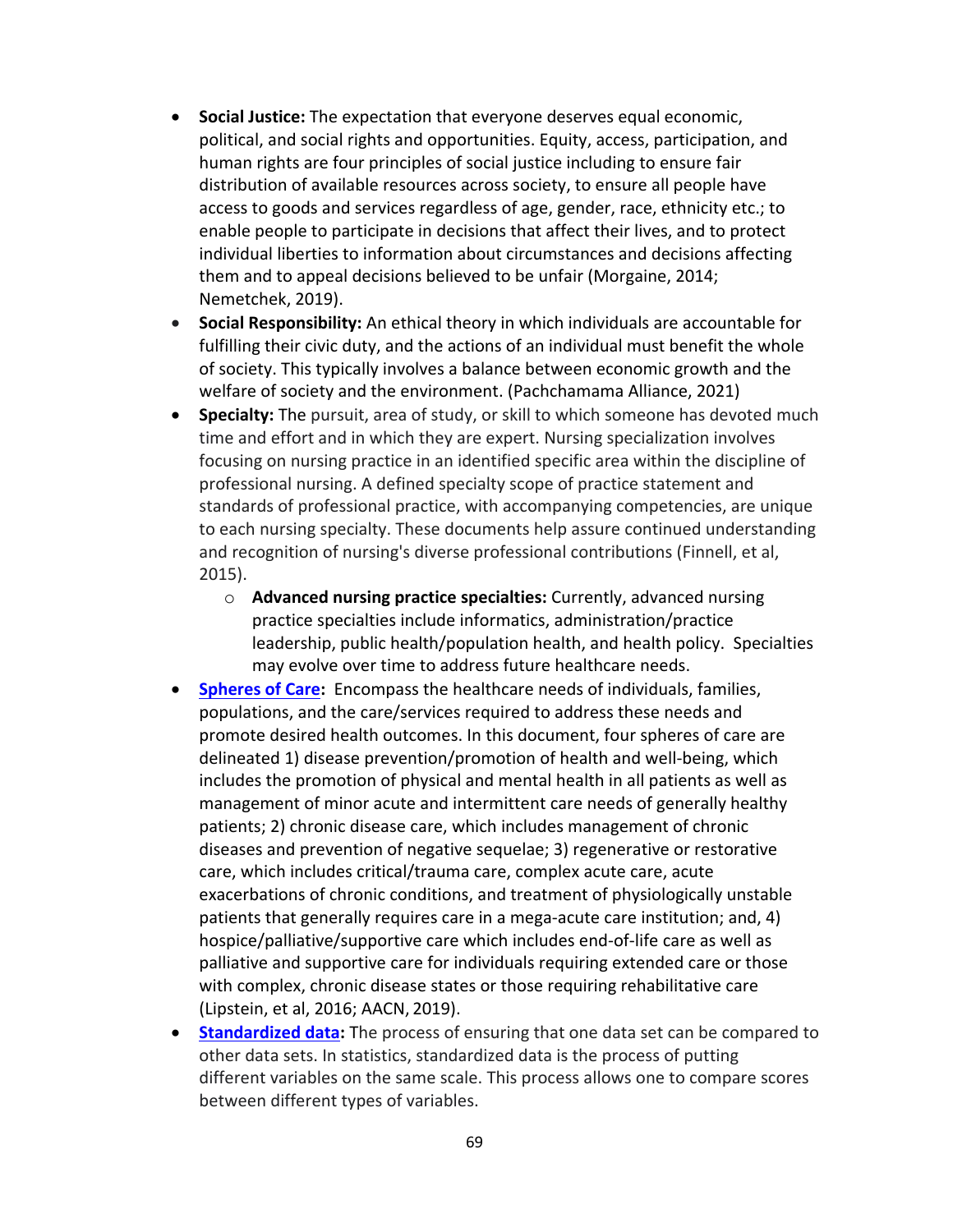- **[Stress management:](https://www.mayoclinic.org/tests-procedures/stress-management/about/pac-20384898)** A range of strategies to help one better deal with stress and difficulty (adversity). Managing stress can help an individual lead a more balanced, healthier life. Stress is an automatic physical, mental and emotional response to a challenging event. Stress management approaches include learning skills such as problem-solving, prioritizing tasks, and time management to enhance the ability to cope with adversity.
- **[Structural racism:](https://www.aspeninstitute.org/blog-posts/structural-racism-definition/)** A complex system of conferring social benefits in some groups and imposing burdens on others resulting in segregation, poverty, and denial of opportunity for people of color. Structural racism comprises cultural beliefs, historical legacies, and institutions, policies within and among public and private organizations that interweave to create drastic racial disparities in life outcomes (Wiecek, 2011).
- **[Support care:](https://www.medicinenet.com/supportive_care/definition.htm)** Treatment given to prevent, control, or relieve complications and side effects and to improve the patient's comfort and quality of life.
- **[System decision:](https://www.investopedia.com/terms/d/decision-support-system.asp)** A computerized program used to support determinations, judgments, and courses of action in an organization or a business. A system decision sifts through and analyzes massive amounts of data, compiling comprehensive information that can be used to solve problems and in decisionmaking.
- **Systemic inequity:** A condition where one category of people is attributed an unequal status in relation to other categories of people. This relationship is perpetuated and reinforced by a confluence of unequal relations in roles, functions, decisions, rights, and opportunities.
- **Systemic racism (also known as institutionalized racism:** Terms similar to structural racism which focuses more on the historical, cultural and social psychological aspects of the currently racialized society. The term institutional racism may be used to differentiate "access to the goods, services, and opportunities of society by race. Institutionalized racism is normative, sometimes legalized, and often manifests as inherited disadvantage. It is structural, having been codified in our institutions of custom, practice, and law, so there is no identifiable perpetrator. Institutionalized racism is often evident as inaction in the face of need" (Jones, 2000).
- **[Systems](https://www.dictionary.com/browse/system?s=t)**: A set of elements or components working together as parts of a mechanism or an interconnecting network.
- **[Systems-based practice:](https://www.ncbi.nlm.nih.gov/books/NBK43731/)** An analytic tool and a way of viewing the world, which can make caregiving and change efforts more successful. The focus is on understanding the interdependencies of a system or series of systems and the changes identified to improve care that can be made and measured in the system.
- **Team-based care:** The provision of health services to individuals, families, and/or their communities by at least two health providers who work collaboratively with patients and their caregivers—to the extent preferred by each patient—to accomplish shared goals within and across settings to achieve coordinated, highquality care (Naylor, 2010; NAM, 2012; AANP, 2020).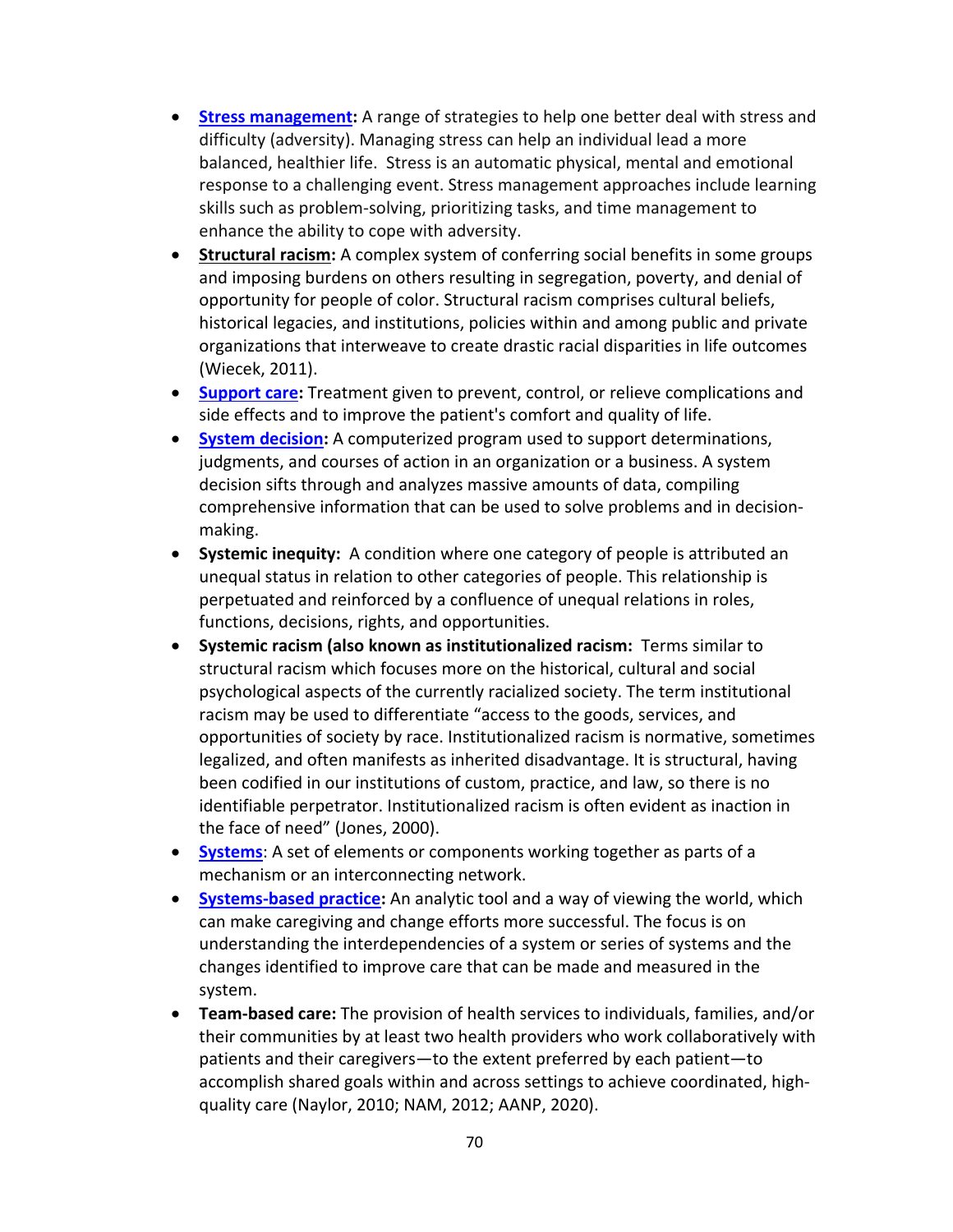- **[Telehealth systems](https://www.ncbi.nlm.nih.gov/books/NBK459384/#:%7E:text=Telehealth%20is%20the%20use%20of,%2C%20monitoring%2C%20and%20medical%20care.)**: The use of a technology-based virtual platform to deliver various aspects of health information, prevention, monitoring, and medical care.
- **[Translation:](https://ncats.nih.gov/translation/spectrum)** The process of turning observations in the laboratory, clinic, and community into interventions that improve the health of individuals and the public — from diagnostics and therapeutics to medical procedures and behavioral changes.
- **[Translational science:](https://ncats.nih.gov/training-education/skills)** The field of investigation focused on understanding the scientific and operational principles underlying each step of the translational process. Translational scientists are innovative and collaborative, searching for ways to break down barriers in the translation process and ultimately deliver more treatments to more patients more quickly.
- **[Wellness and well-being:](https://www.nccih.nih.gov/health/wellness-and-well-being#:%7E:text=Wellness%20has%20several%20dimensions%2C%20including,healthy%20foods%2C%20and%20sleep).)** A state of being marked by emotional stability (e.g., coping effectively with life and creating satisfying relationships) and physical health (e.g., recognizing the need for physical activity, healthy foods, and sleep).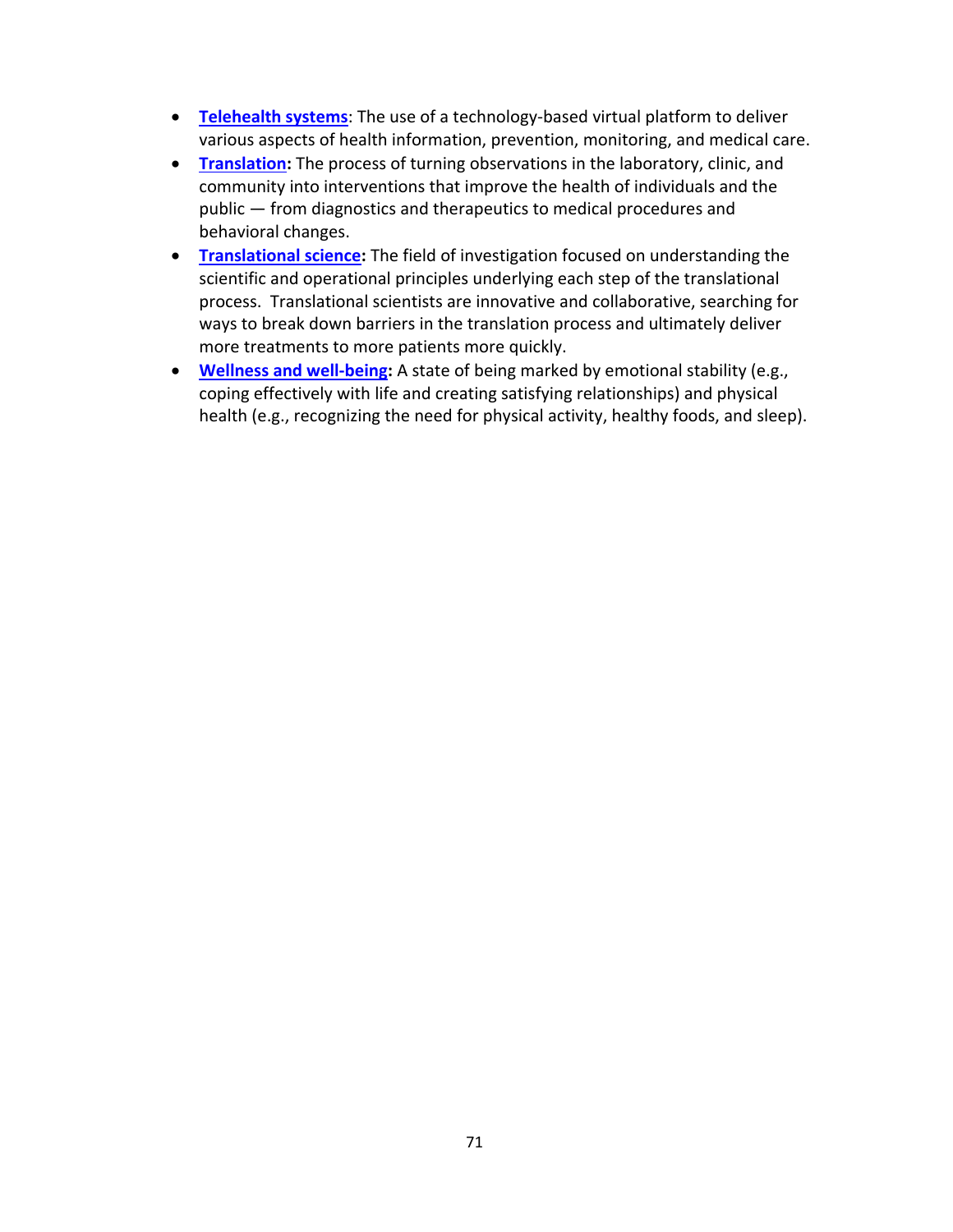## **Reference List**

Adler-Milstein, J., Sinaiko, A. (2019). *Health Affairs Blog*. Will patients be better consumers when they can access their health data? [https://www.healthaffairs.org/do/10.1377/hblog20190307.661798/full/.](https://www.healthaffairs.org/do/10.1377/hblog20190307.661798/full/)

Agency for Healthcare Research and Quality (AHRQ). (2020). Healthcare Simulation Dictionary 2<sup>nd</sup> edition. [https://www.ahrq.gov/sites/default/files/wysiwyg/patient](https://www.ahrq.gov/sites/default/files/wysiwyg/patient-safety/resources/simulation/sim-dictionary-2nd.pdf)[safety/resources/simulation/sim-dictionary-2nd.pdf.](https://www.ahrq.gov/sites/default/files/wysiwyg/patient-safety/resources/simulation/sim-dictionary-2nd.pdf)

Altman, G. (2014). *A formula for more authentic presence* [https://mindful](https://mindful-matters.net/2014/06/24/a-formula-for-more-authentic-presence-2/)[matters.net/2014/06/24/a-formula-for-more-authentic-presence-2/.](https://mindful-matters.net/2014/06/24/a-formula-for-more-authentic-presence-2/)

American Association of Colleges of Nursing. (2004). *Position statement on the practice doctorate in nursing*. [https://www.aacnnursing.org/Portals/42/News/Position-](https://www.aacnnursing.org/Portals/42/News/Position-Statements/DNP.pdf)[Statements/DNP.pdf.](https://www.aacnnursing.org/Portals/42/News/Position-Statements/DNP.pdf)

American Association of Colleges of Nursing. (2006). The essentials of doctoral education for advanced nursing practice. [https://www.aacnnursing.org/Portals/42/Publications/DNPEssentials.pdf.](https://www.aacnnursing.org/Portals/42/Publications/DNPEssentials.pdf)

American Association of Colleges of Nursing. (2008). The essentials of baccalaureate education for professional nursing practice. [https://www.aacnnursing.org/Portals/42/Publications/BaccEssentials08.pdf.](https://www.aacnnursing.org/Portals/42/Publications/BaccEssentials08.pdf)

American Association of Colleges of Nursing. (2016). *Advancing healthcare transformation: A new era for academic nursing. [https://www.aacnnursing.org/Portals/42/Publications/AACN-New-Era-Report.pdf.](https://www.aacnnursing.org/Portals/42/Publications/AACN-New-Era-Report.pdf)* 

American Association of Colleges of Nursing. (2017). *Diversity, equity, and inclusion in academic nursing.* Position statement. [https://www.aacnnursing.org/News-](https://www.aacnnursing.org/News-Information/Position-Statements-White-Papers/Diversity)[Information/Position-Statements-White-Papers/Diversity.](https://www.aacnnursing.org/News-Information/Position-Statements-White-Papers/Diversity)

American Association of Colleges of Nursing. (2018). *Defining scholarship for nursing.*  Position statement. [https://www.aacnnursing.org/News-Information/Position-Statements-](https://www.aacnnursing.org/News-Information/Position-Statements-White-Papers/Defining-Scholarship-Nursing)[White-Papers/Defining-Scholarship-Nursing.](https://www.aacnnursing.org/News-Information/Position-Statements-White-Papers/Defining-Scholarship-Nursing)

American Association of Colleges of Nursing. (2019). *AACN's vision for academic nursing*. White paper. [https://www.aacnnursing.org/Portals/42/News/White-](https://www.aacnnursing.org/Portals/42/News/White-Papers/Vision-Academic-Nursing.pdf)[Papers/Vision-Academic-Nursing.pdf.](https://www.aacnnursing.org/Portals/42/News/White-Papers/Vision-Academic-Nursing.pdf)

American Association of Colleges of Nursing. (2020). *Promising Practices in Holistic Admissions Review: Implementation in Academic Nursing*. White paper. [https://www.aacnnursing.org/Portals/42/News/White-Papers/AACN-White-](https://www.aacnnursing.org/Portals/42/News/White-Papers/AACN-White-Paper-Promising-Practices-in-Holistic-Admissions-Review-December-2020.pdf)[Paper-Promising-Practices-in-Holistic-Admissions-Review-December-2020.pdf.](https://www.aacnnursing.org/Portals/42/News/White-Papers/AACN-White-Paper-Promising-Practices-in-Holistic-Admissions-Review-December-2020.pdf)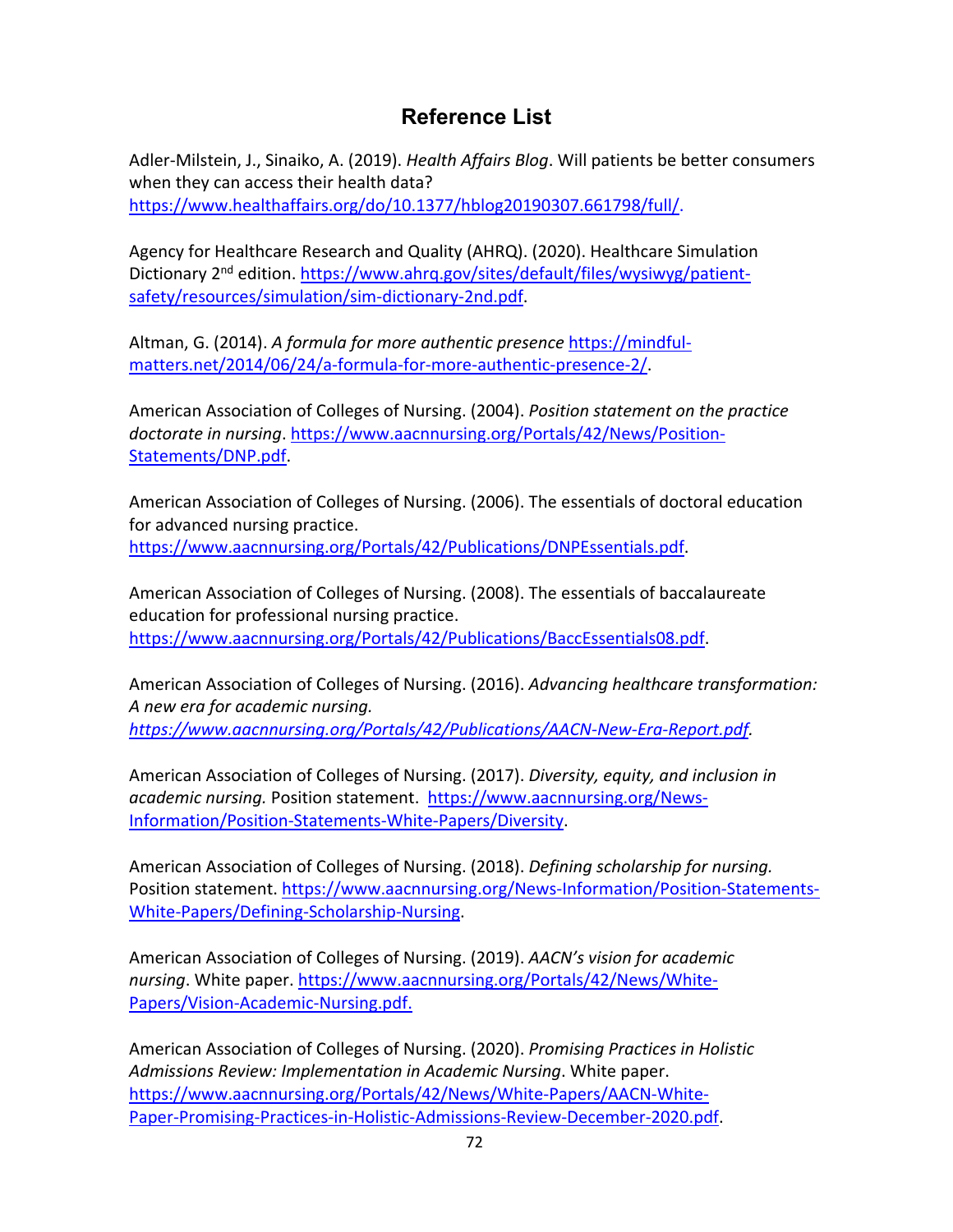American Association of Nurse Anesthetists. (2018). *Code of ethics*. [https://www.aana.com/docs/default-source/practice-aana-com-web-documents-](https://www.aana.com/docs/default-source/practice-aana-com-web-documents-(all)/code-of-ethics-for-the-crna.pdf?sfvrsn=d70049b1_6) [\(all\)/code-of-ethics-for-the-crna.pdf?sfvrsn=d70049b1\\_6.](https://www.aana.com/docs/default-source/practice-aana-com-web-documents-(all)/code-of-ethics-for-the-crna.pdf?sfvrsn=d70049b1_6)

American Association of Nurse Practitioners. (2020). Position Statement: Teambased Care. [https://storage.aanp.org/www/documents/advocacy/position](https://storage.aanp.org/www/documents/advocacy/position-papers/Team-based-Care.pdf)[papers/Team-based-Care.pdf.](https://storage.aanp.org/www/documents/advocacy/position-papers/Team-based-Care.pdf)

American College of Nurse Midwives. (2015). *Code of ethics*. [https://www.midwife.org/ACNM/files/ACNMLibraryData/UPLOADFILENAME/000](https://www.midwife.org/ACNM/files/ACNMLibraryData/UPLOADFILENAME/000000000048/Code-of-Ethics.pdf) [000000048/Code-of-Ethics.pdf.](https://www.midwife.org/ACNM/files/ACNMLibraryData/UPLOADFILENAME/000000000048/Code-of-Ethics.pdf)

American Holistic Nurses Association. (1998). What is holistic nursing? [https://www.ahna.org/About-Us/What-is-Holistic-](https://www.ahna.org/About-Us/What-is-Holistic-Nursing#:%7E:text=Holistic%20Nursing%20is%20defined%20as,Nurses)[Nursing#:~:text=Holistic%20Nursing%20is%20defined%20as,Nurses'%20Associati](https://www.ahna.org/About-Us/What-is-Holistic-Nursing#:%7E:text=Holistic%20Nursing%20is%20defined%20as,Nurses) [on%2C%201998\)](https://www.ahna.org/About-Us/What-is-Holistic-Nursing#:%7E:text=Holistic%20Nursing%20is%20defined%20as,Nurses).

American Medical Informatics Association. (2021). Discovering health insights. Accelerating healthcare transformation. Why informatics? [https://www.amia.org/why-informatics.](https://www.amia.org/why-informatics)

American Nurses Association. (2015). *Code of ethics for nurses with interpretive statements*. [https://www.nursingworld.org/practice-policy/nursing](https://www.nursingworld.org/practice-policy/nursing-excellence/ethics/code-of-ethics-for-nurses/)[excellence/ethics/code-of-ethics-for-nurses/.](https://www.nursingworld.org/practice-policy/nursing-excellence/ethics/code-of-ethics-for-nurses/)

APRN Consensus Work Group & National Council of State Boards of Nursing APRN Advisory Committee. (2008). Consensus Model for APRN Regulation: Licensure, Accreditation, Certification, Education.

[https://www.aacnnursing.org/Portals/42/AcademicNursing/pdf/APRNReport.pdf.](https://www.aacnnursing.org/Portals/42/AcademicNursing/pdf/APRNReport.pdf)

Barber P. H., Hayes, T. B., Johnson, T. L., Marquez-Magana, L., & 10,234 signatories (2020). Systemic racism in higher education. *Science, 369(6510), 1440-1441.*

Benner, P., Benner, P. E., Tanner, C. A., Chesla, C. A. (2009). *Expertise in nursing practice: Caring, clinical judgment, and ethics*. Springer Publishing Company.

Bloomberg. (2019). When addressing the Abilities community, words matter and people come first. [https://www.bloomberg.com/company/stories/when-addressing-the-abilities](https://www.bloomberg.com/company/stories/when-addressing-the-abilities-community-words-matter-and-people-come-first/)[community-words-matter-and-people-come-first/.](https://www.bloomberg.com/company/stories/when-addressing-the-abilities-community-words-matter-and-people-come-first/)

Bowles, J.R., Adams, J.M., Batchelor, J., Zimmerman, D., Pappas, S. (2018). The role of the nurse leader in advancing the Quadruple Aim. *Nurse Leader,* 16(4)*,* 244-248.

Boyatzis, R.E. (2006). An overview of intentional change from a complexity perspective. *Journal of Management Development*, 25(7), 607-623.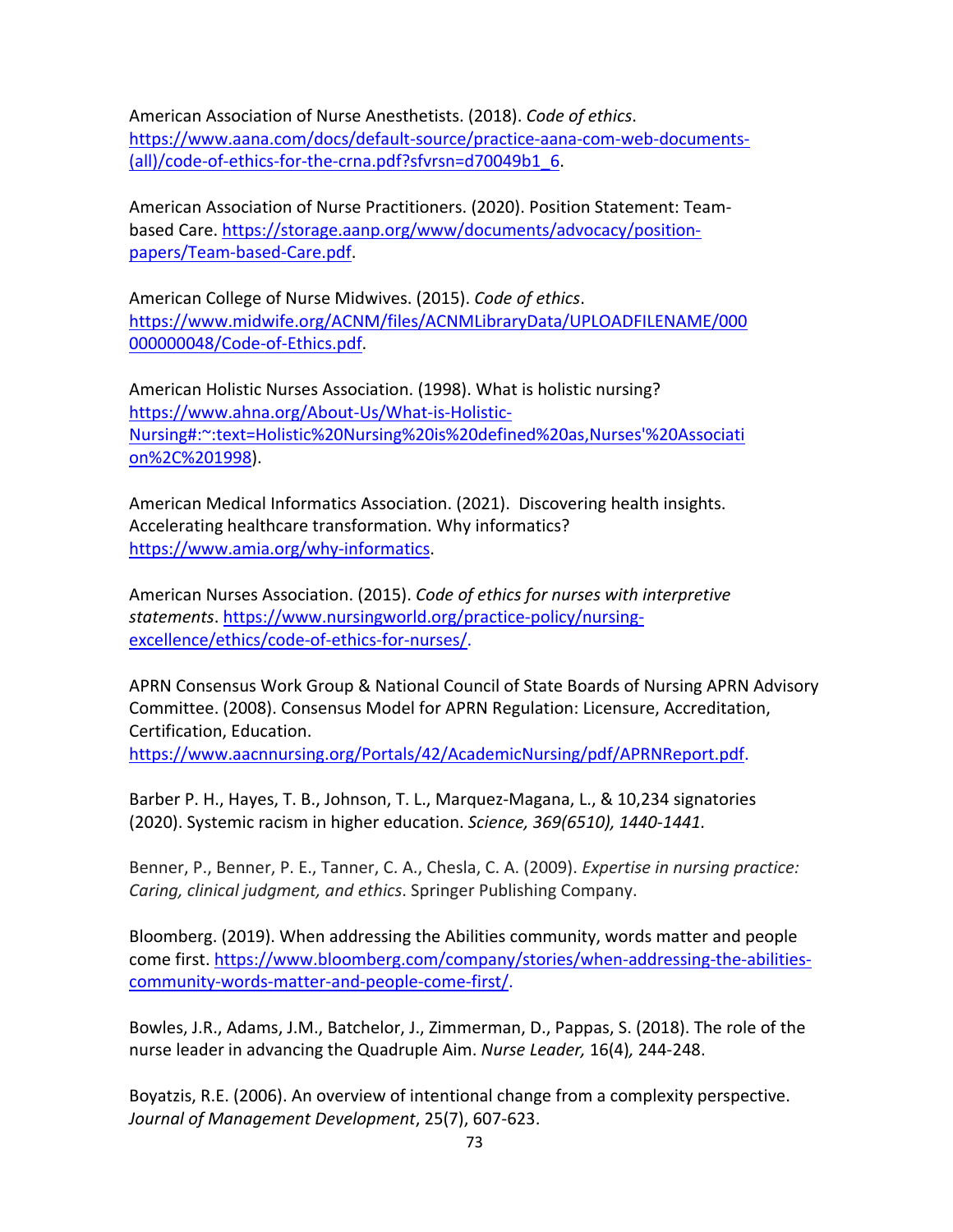Boyer, E. (1990) Scholarship reconsidered: Priorities of the professoriate. Carnegie Foundation for the Advancement of Teaching. San Francisco, CA: Jossey-Bass.

Campinha-Bacote, J. (1998). *The process of cultural competence in the delivery of healthcare services.* (4th ed.). Cincinnati, OH: Transcultural C.A.R.E Associates.

Centers for Disease Control. (2020) Population health. [https://www.cdc.gov/pophealthtraining/whatis.html.](https://www.cdc.gov/pophealthtraining/whatis.html)

Chinn, P., & Kramer, M. (1983). Theory and nursing: A systematic approach. *Research in Nursing & Health, 23(2)*, 73-74.

Chinn, P., & Kramer, M. (2018). *Knowledge Development in Nursing: Theory and Process, 10th ed*. St. Louis: Elsevier.

Chinn, P.L. (2019). Keynote Address: The discipline of Nursing: Moving Forward Boldly. Presented at "Nursing Theory: A 50 Year Perspective, Past and Future," Case Western Reserve University Frances Payne Bolton School of Nursing. Retrieved from <https://nursology.net/2019-03-21-case-keynote/>

Cooper, C. L. (2016). *The Blackwell Encyclopedia of Management*. Blackwell Publishing, Blackwell Reference Online. Accessed at http://www.blackwellreference.com/public/book.html?id=g9780631233176\_9780631233 176.

Cronenwett, L., Sherwood, G., Barnsteiner, J., Mitchell, P., Sullivan, D.T., & Warren, J. (2007). Quality and safety education for nurses. *Nursing Outlook*, 55(3), 122-131.

Cross, T. L, Bazron, B.J., Dennis, K.W., Isaacs, M.R. (1989). Towards a culturally competent system of care: A monograph on effective services for minority children who are severely emotionally disturbed. National Institute of Mental Health, Child and Adolescent Service System Program (CASSP). [https://files.eric.ed.gov/fulltext/ED330171.pdf.](https://files.eric.ed.gov/fulltext/ED330171.pdf)

Cruess, R. L., Cruess, S. R., Boudreau, J. D., Snell, L., & Steinert, Y. (2014). Reframing medical education to support professional identity formation. *Academic Medicine*, *89*(11), 1446-1451.

Currier, J. (2019). NGN Talks: Episode 6 Clinical Judgement Model. National Council of State Boards of Nursing.

D'Antonio, P., Connolly, C., Wall, B. M., Whelan, J. C., Fairman, J. (2010). Histories of nursing: The power and the possibilities. *Nursing Outlook. 58*, 207-213. Donaldson, S., & Crowley, D. (1978). The discipline of nursing. *Nursing Outlook,* 26(2), 113- 20.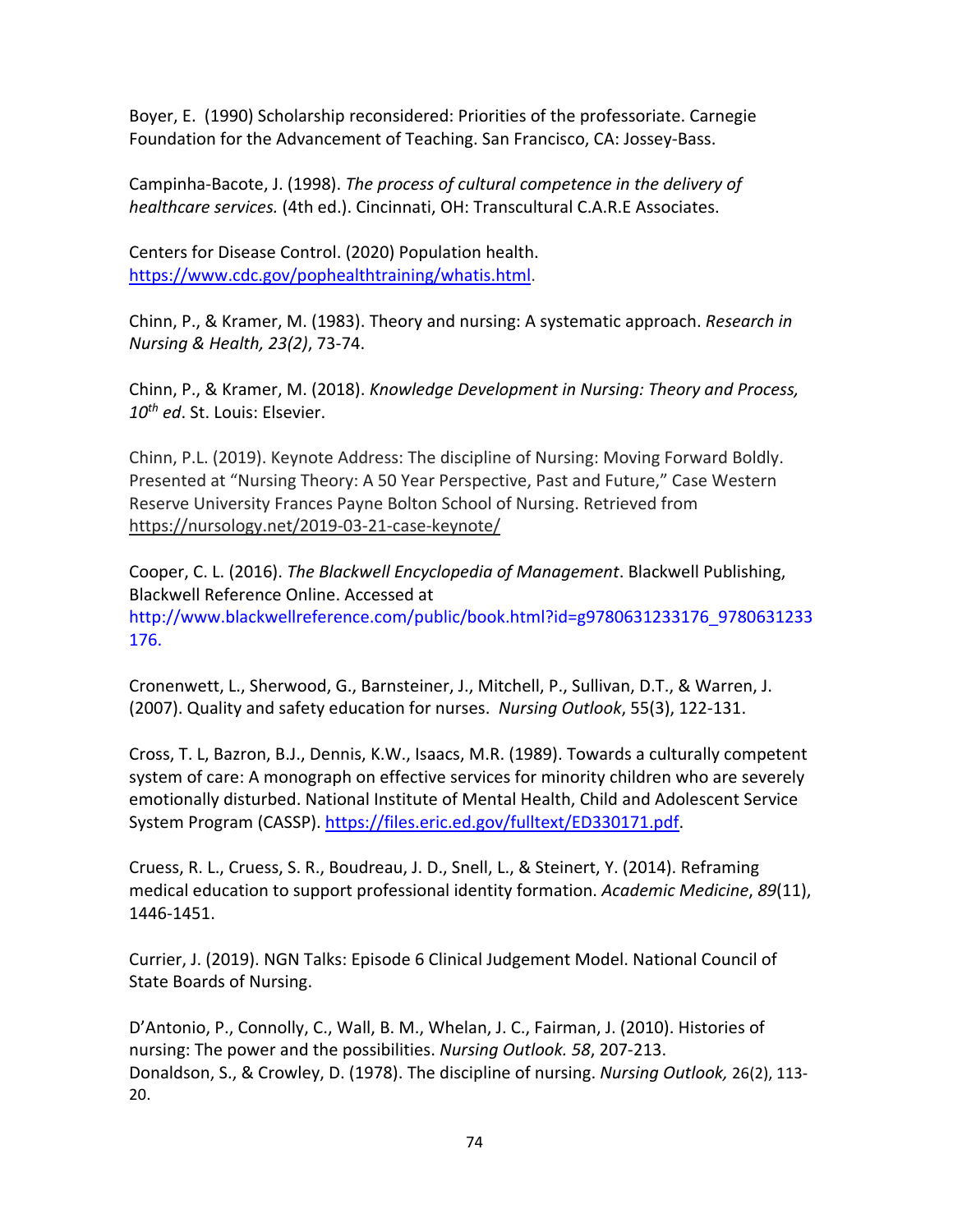Day, L. (2007). Courage as a virtue necessary to good nursing practice. *American Journal of Critical Care,* 16(6), 613 – 616.

Dentzer, S. (2013). Rx for the 'blockbuster drug' of patient engagement, *Health Affairs*, 32(2), 202. DOI: 10.1377/hlthaff.2013.0037

Department of Labor. (2015) (TEGL 15-10) Training and Guidance Labor Letter 15- 10. Retrieved from [https://ows.doleta.gov/dmstree/tegl/tegl2k10/tegl\\_30-10.pdf.](https://ows.doleta.gov/dmstree/tegl/tegl2k10/tegl_30-10.pdf)

Drevdahl, D. (2018). Culture shifts: From cultural to structural theorizing in nursing. *Nursing Research,* 67(2), 146-160.

Dunphy, L. (2015). Florence Nightingale's legacy of caring and its applications. In: Smith M, Parker, M. eds. *Nursing Theories and Nursing Practice*. 4 ed. Philadelphia, PA: FA Davis.

Educause, (2018). *Badging*. [https://www.educause.edu/badging.](https://www.educause.edu/badging)

Englander, R., Cameron, T., Ballard, A., Dodge, J., Bull, J., & Aschenbrener, C. (2013). Toward a common taxonomy of competency domains for the health professions and competencies for physicians. *Academic Medicine, 88*(8), 1088-1094. <https://www.aacnnursing.org/Portals/42/Downloads/Essentials/Englander-2013.pdf>

Fact Sheet: *Social Justice and health – CheckUp Australia*. (2013). Retrieved from [www.checkup.org.au.](http://www.checkup.org.au/)

Fawcett, J. (1984). The metaparadigm of nursing: Present status and future refinements for theory development. *Journal of Nursing Scholarship,* 16(3), 84-87*.* 

Finnell, D. S., Thomas, E.L., Nehring, W, M., McLoughlin, K., Bickford, C. J. (2015) Best practices for developing specialty nursing scope and standards of practice. *National Library of Medicine Online Journal Issues for Nursing,* 20(2). [https://pubmed.ncbi.nlm.nih.gov/26882420/.](https://pubmed.ncbi.nlm.nih.gov/26882420/)

Fowler, S.M., Knowlton, M.C., & Putnam, A.W. (2018). Reforming the undergraduate nursing clinical curriculum through clinical immersion: A literature review. *Nurse Education in Practice,* 31(1), 68-76.

Frank, J. R., Snell, L. S., Cate, O. T., Holmboe, E. S., Carraccio, C., Swing, S. R., Harris, P., Glasgow, N. J., Campbell, C., Dath, D., Harden, R. M., Iobst, W., Long, D. M., Mungroo, R., Richardson, D. L., Sherbino, J., Silver, I., Taber, S., Talbot, M., & Harris, K. A. (2010). Competency-based medical education: theory to practice. *Medical Teacher*, *32*(8), 638– 645.

Gaffney, T. (2015). Four important trends shaping tomorrow's workforce. *American Nurse Today,* 10(9), 15-16.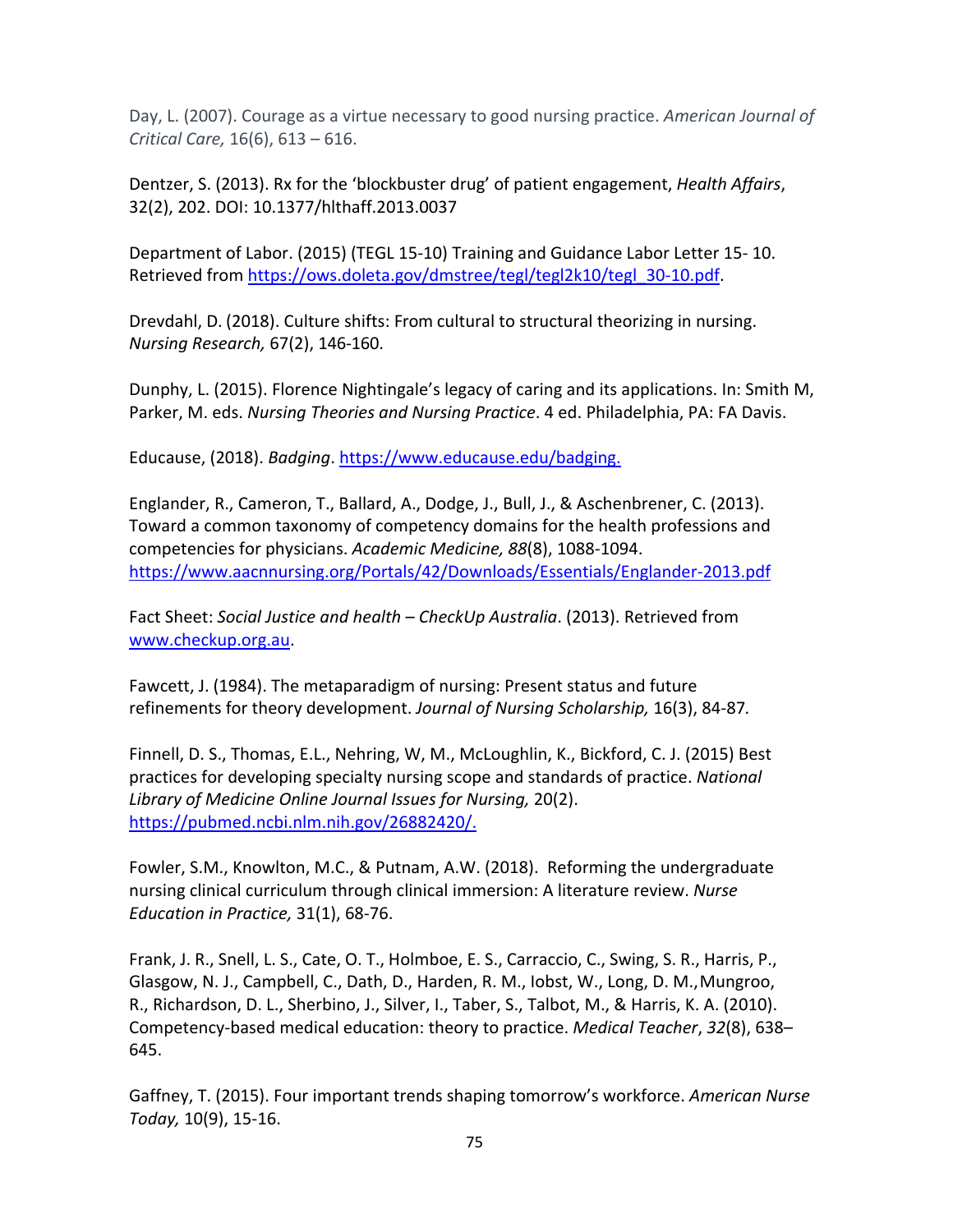Green, C. (2018). A philosophical model of the nature of nursing. *Nursing Research*, 67(2), 93-98.

Gunn, I.P. (1991). The history of nurse anesthesia education: Highlights and influences. *AANA Journal,* 59(1), 53-61.

Hardin, J. (2018). Everyday ethical comportment: An evolutionary concept analysis. *Journal of Nursing Education*, 57(8), 460-468.

Haydon, J. K., Smiley, R. A., Alexander, M., Kardong-Edgren, S., & Jeffries, P. R. (2014). The NCSBN national simulation study: A longitudinal randomized, controlled study replacing clinical hours with simulation in prelicensure nursing education. *Journal of Nursing Regulation, 5*(2), Supplement: S1-S64.

Health Information Management Systems Society. (2021) What is informatics? [https://www.himss.org/resources/what-nursing-informatics.](https://www.himss.org/resources/what-nursing-informatics)

Hermann, M. (2004). Linking liberal & professional learning in nursing education. *Liberal Education*, 90(4), 42-47.

Institute of Medicine. (2001). *Crossing the quality chasm: A new health system for the 21st century*. Washington, DC: National Academy Press.

International Council of Nurses. (2012). *ICN Code of Ethics for Nurses*. [https://www.icn.ch/sites/default/files/inline](https://www.icn.ch/sites/default/files/inline-files/2012_ICN_Codeofethicsfornurses_%20eng.pdf)files/2012 ICN Codeofethicsfornurses %20eng.pdf.

Jairath, N. N., Peden-McAlpine, C. J., Sullivan, M. C., Vessey, J. A., & Henly, S. J. (2018). Theory and theorizing in nursing science: Commentary from the Nursing Research special issue editorial team. *Nursing Research, 67*(2), 188–195.

Jones, C. P. (2000). Levels of racism: A theoretic framework and a gardener's tale. *American Journal of Public Health,* 90(8), 1212-1215.

Josiah Macy Foundation. (2016). *Conference summary: Registered nurses: Partners in transforming primary care.* [https://macyfoundation.org/publications/conference-summary-registered-nurses](https://macyfoundation.org/publications/conference-summary-registered-nurses-)[partners-in-transforming-primary-care](https://macyfoundation.org/publications/conference-summary-registered-nurses-partners-in-transforming-primary-care)

Josiah Macy Foundation. (2017). *Achieving competency-based time-variable health professions education*. Recommendations from the Macy Foundation Conference, Atlanta, GA, June 14-17, 2017.

Keeling, A., Hehman, M., & Kirschgessner, J. (2017). *History of Professional Nursing in the United States.* Springer Publishing.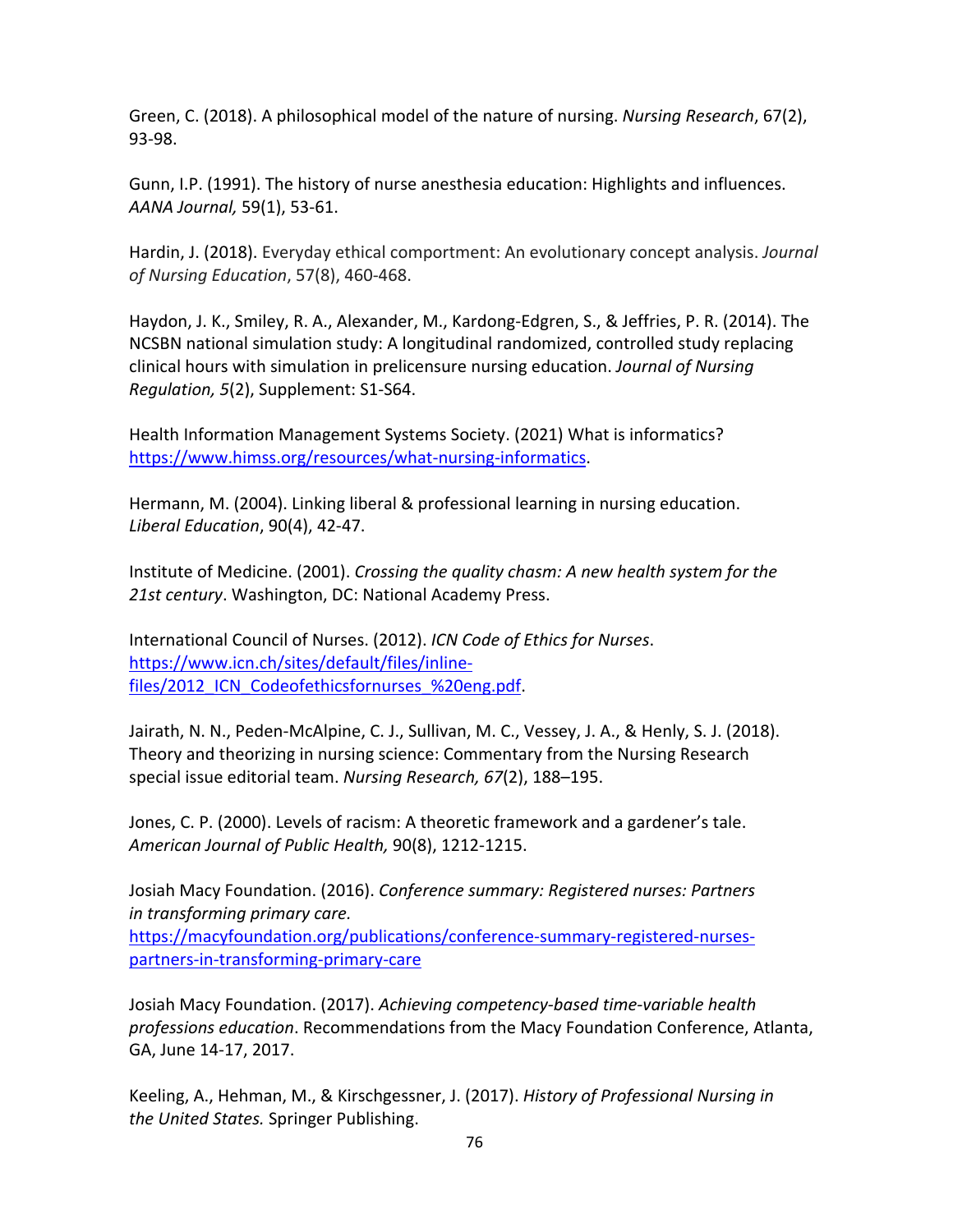Keller, T., & Ridenour, N. (2021). Ethics. In Giddens, J. (ed). *Concepts for Nursing Practice*, St. Louis: Elsevier.

Kindig, D. & Stoddart, G. (2003). What is population health? *American Journal of Public Health*, 93(3), 380-383.

Kindig, D. (2007). Understanding population health terminology. *The Milbank Quarterly*, 85(1), 139-161.

Kranich, N. (2001). Equality and equity of access: What's the difference? *Libraries and [Democracy,](https://ala.on.worldcat.org/oclc/46473866)* Chicago, IL: American Library Association, 2001: 15-27. For th[e ALA Intellectual Freedom](http://www.ala.org/groups/committees/ala/ala-if) Committee. [http://www.ala.org/advocacy/intfreedom/equalityequity.](http://www.ala.org/advocacy/intfreedom/equalityequity)

Lachman, V. (2007a). Moral courage: A virtue in need of development? *MEDSURG Nursing,*  16(2), 131-133.

Lachman, V. (2007b). Moral courage in action: Case studies. *MEDSURG Nursing,* 16(4), 275- 277.

Lachman, V. (2009). *Ethical Challenges in Healthcare - Developing Your Moral Compass.* New York: Springer Publishing Company.

Lawrence, K., Keleher, T. (2004). *Structural racism*. Race and public policy conference. Retrieved from [www.ywcagreaterbaltimore.org/images/structural%20racism.pdf.](http://www.ywcagreaterbaltimore.org/images/structural%20racism.pdf)

Leininger, M. (1978). Changing foci in American nursing education: Primary and transcultural nursing care. *Journal of Advanced Nursing,* 3(2), 155-166.

Lipstein, S. H, Kellermann, A. L., Berkowitz, B., Phillips, R., Sklar, D., Steele, G. D., & Thibault, G. E. (September 2016). *Workforce for 21st century health and health care: A vital direction for health and health care*. National Academies of Medicine. [https://nam.edu/wp-content/uploads/2016/09/Workforce-for-21st-Century-Health](https://nam.edu/wp-content/uploads/2016/09/Workforce-for-21st-Century-Health-andHealth-Care.pdf)[andHealth-Care.pdf](https://nam.edu/wp-content/uploads/2016/09/Workforce-for-21st-Century-Health-andHealth-Care.pdf)

Manetti, W. (2019). Sound clinical judgment in nursing: A concept analysis. *Nursing Forum,* 54(1), 102-110.

Mayer, J.D., & Salovey, P. (1997). What is emotional intelligence? In: Salovey, P., Sluyter, D.J. (Eds.), *What is Emotional Intelligence?* Basic Books, New York.

Mayer, J.D., Salovey, P., & Caruso, D., (2004). Emotional intelligence, theory, findings and implications. *Psychological Inquiry,* 15, 197–215.

McKinley, K.E., Berry, S.A., Laam, L.A., Doll, M.C., Brin, K.P., Bothe, A., Jr., Godfrey,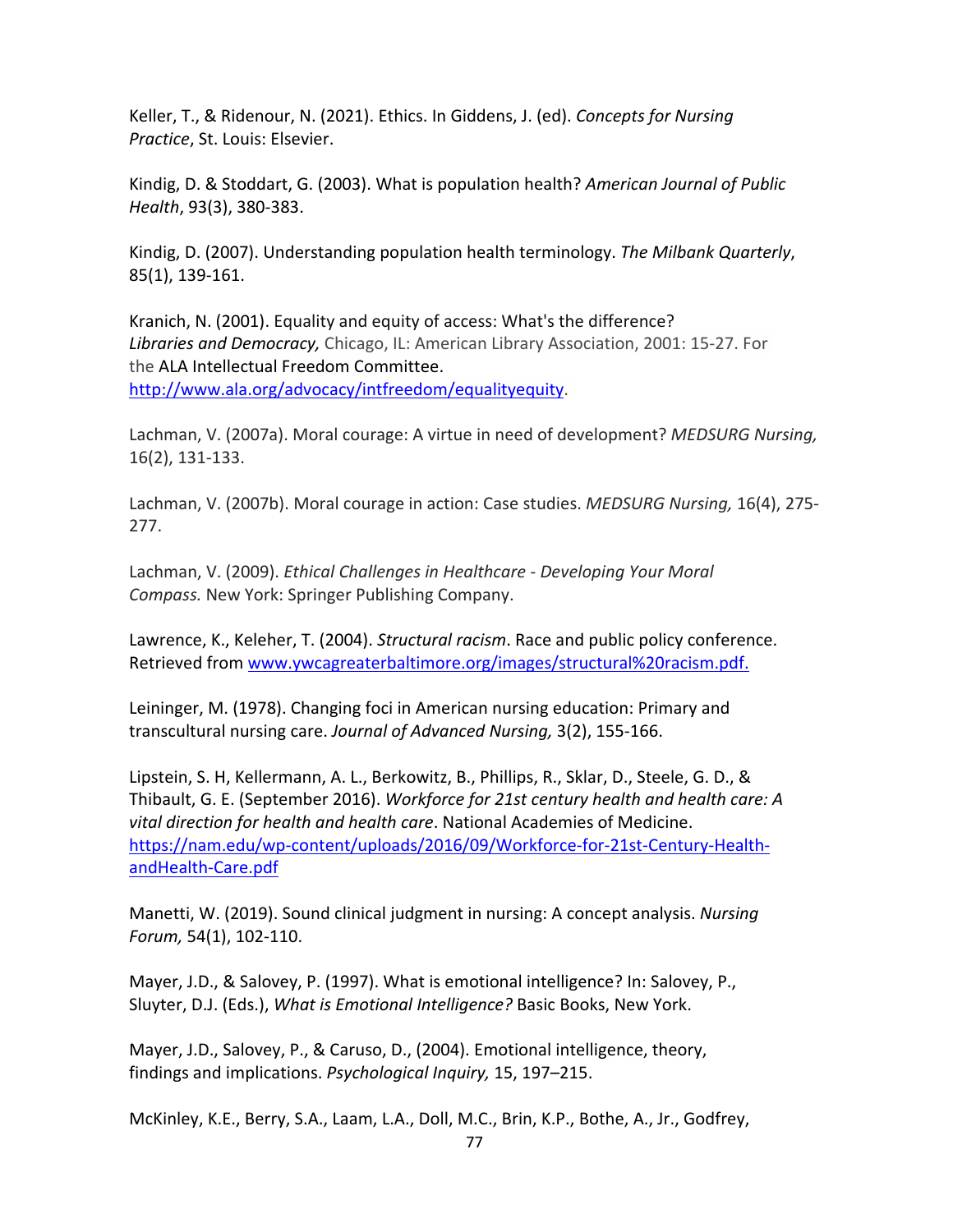M.M., Nelson, E.C., Batalden, P.B. (2008). Clinical microsystems, Part 4 – Building innovative population specific mesosystems. *Journal on Quality Improvement,*  34(11), 655-663.

MedBiquitous Performance Framework Working Group--Definitions. Retrieved from [http://groups.medbiq.org/medbiq/display/CWG/Performance+Framework+-+](http://groups.medbiq.org/medbiq/display/CWG/Performance+Framework+-)

Meleis, A. (2018). *Theoretical nursing: Development and progress. 6th ed.* Philadelphia: Wolters Kluwer.

Melnyk, B., Fineout-Overhold, E., Stillwell, S. B., & Williamson, K. M. (2010). Evidencebased practice: Step by step: Igniting a spirit of inquiry. *American Journal of Nursing*, 109(11), 49-52.

Metzl, J., Petty, J., & Olowojoba, O. (2018). Using a structural competency framework to teach structural racism in pre-health education. *Social Science and Medicine,* 199, 198- 201. [https://www.sciencedirect.com/science/article/pii/](https://www.sciencedirect.com/science/article/pii/S0277953617303982?via%3Dihub) [S0277953617303982?via%3Dihub](https://www.sciencedirect.com/science/article/pii/S0277953617303982?via%3Dihub)

Metzl, J., Maybank, A., & De Maio, F. (2020). Responding to the Covid-19 pandemic: The need for a structurally competent healthcare system. *JAMA,* 324(3), 231-232. [https://jamanetwork.com/journals/jama/fullarticle/](https://jamanetwork.com/journals/jama/fullarticle/2767027) [2767027](https://jamanetwork.com/journals/jama/fullarticle/2767027)

Morgaine, K. (2014). Conceptualizing social justice in social work: The social work 'too bogged down in the trees?" *Journal of Social Justice*, 4(1).

Murray, S., & Tuqiri, K. A. (2020). The heart of caring – understanding compassionate care through storytelling. *International Practice Development Journal*, 10(1), 4.

National Academies of Medicine. (2012). Core Principles and values of effective teambased health care: Discussion paper.

[https://doi.org/10.19043/ipdj.101.004https://nam.edu/perspectives-2012-core-principles](https://doi.org/10.19043/ipdj.101.004https:/nam.edu/perspectives-2012-core-principles-values-of-effective-team-based-health-care/)[values-of-effective-team-based-health-care/](https://doi.org/10.19043/ipdj.101.004https:/nam.edu/perspectives-2012-core-principles-values-of-effective-team-based-health-care/) **.** 

National Academies of Sciences, Engineering, and Medicine. (2017). *Communities in action: Pathways to health equity*. Washington, DC: The National Academies Press.

National Council State Boards of Nursing. (2018). Summary of the strategic practice analysis. Retrieved from [https://www.ncsbn.org/NCLEX\\_Next\\_Winter18\\_Eng\\_05.pdf](https://www.ncsbn.org/NCLEX_Next_Winter18_Eng_05.pdf)

Naylor, M. D., K. D. Coburn, E. T. Kurtzman, et al. (2010). Inter-professional team-based primary care for chronically ill adults: state of the science. Unpublished white paper presented at the ABIM Foundation meeting to Advance Team-Based Care for the Chronically Ill in Ambulatory Settings. Philadelphia, PA; March 24-25, 2010.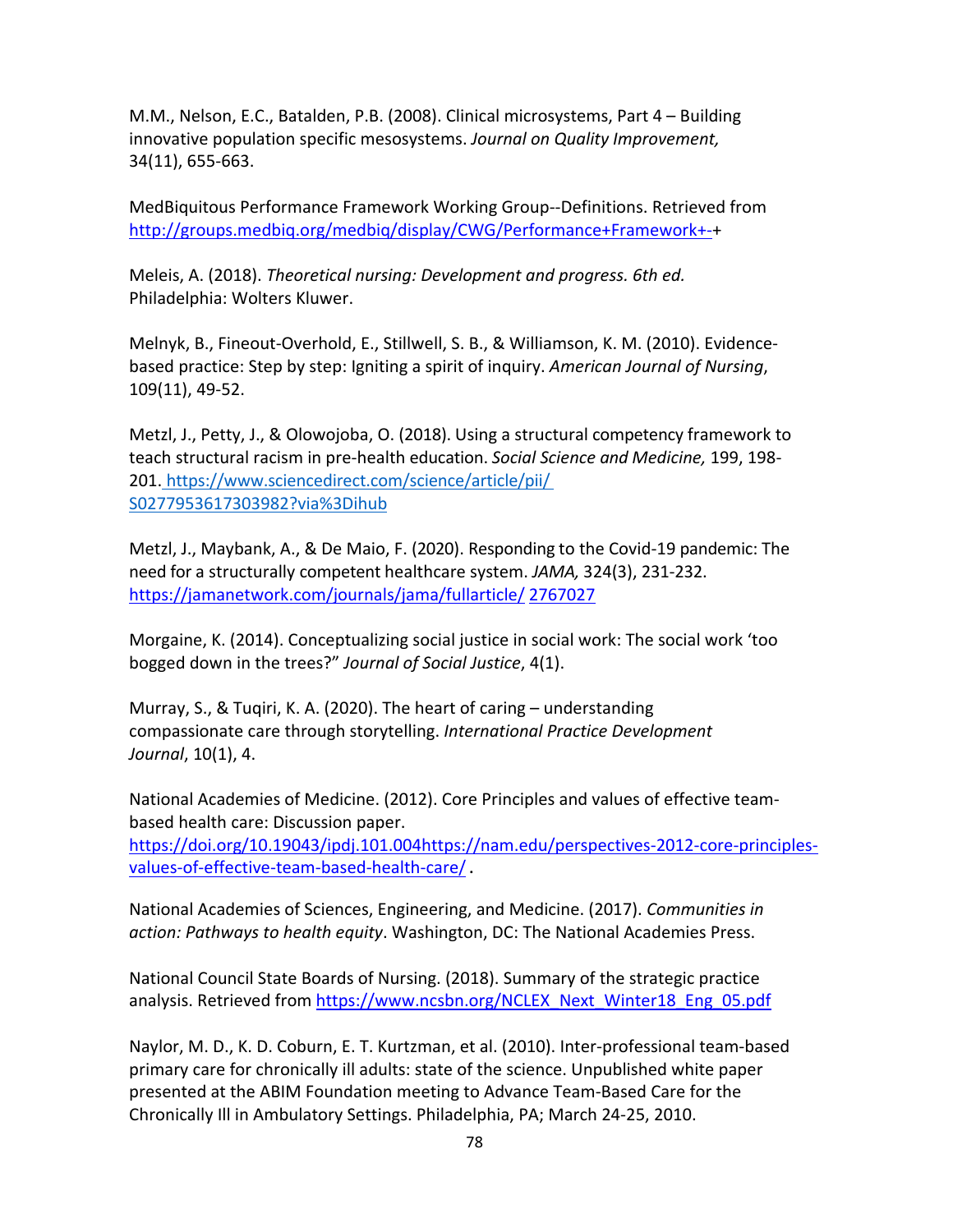Nelson, E.C., Batalden, PB., & Godfrey, M.M. (2007). *Quality by design: a clinical microsystems approach.* San Francisco: Jossey Bass.

Nelson, E.C., Batalden, P.B., Huber, T.P., Mohr, J.J., Godfrey, M.M., Headrick, L.A., Wasson, J.H. (2002). Microsystems in health care: Part I-Learning from highperforming front-line clinical units. *Journal on Quality Improvement,* 28(9), 472- 493.

Nemetchek, B. (2019). A concept analysis of social justice in global health. *Nursing Outlook,* 67, 244-251.

Newman, M. (1991). The focus of the discipline of nursing. *Advances in Nursing Science,*  14(1), 1-6.

Newman, M., Smith, M., Pharris, M, & Jones. D. (2008). The focus of the discipline revisited. *Advances in Nursing Science,* 31(1), E16-E27.

Nursing Mutual Aid. (2020) Personal communication, December 2020.

Office of the National Coordinator for Health Information Technology [ONC], (2018). Definition of healthcare technology.

[https://search.usa.gov/search?utf8=%E2%9C%93&affiliate=www.healthit.gov&query=Def](https://search.usa.gov/search?utf8=%E2%9C%93&affiliate=www.healthit.gov&query=Definition+of+Health+Information+Technology) [inition+of+Health+Information+Technology.](https://search.usa.gov/search?utf8=%E2%9C%93&affiliate=www.healthit.gov&query=Definition+of+Health+Information+Technology)

Olson, A., Rencic, J., Cosby, K., Rusz, D., Papa, F., Croskerry, P., Zierler, B., Harkless, G., Giuliano, M., Schoenbaum, S., Colford, C., Cahill, M., Gerstner, L., Grice, G., & Graber, M. (2019). *Diagnosis* 6*(4)*. Competencies for improving diagnosis: An interprofessional framework for education and training in health care. https://www.degruyter.com/view/journals/dx/6/4/article-p335.xml

Pachamama Alliance. (2021). Responsibility and ethics, who is responsible. Accessed at https://www.pachamama.org/social-justice/social-responsibility-and-ethics.

Plack, M., Goldman, E., Scott, A., Pintz, C., Herrmann, D., Kline, K., Thompson, T., & Brundage, S. (2018). Systems thinking and systems-based practice across the health professions: An inquiry into definitions, teaching practices, and assessment. *Teaching and Learning in Medicine*, 30(3), 242-254.

Rogers, M.E. (1970). *An Introduction to the Theoretical Basis of Nursing*. Philadelphia: F.A. Davis.

Roy, C., & Jones, D. A. (2007). Nursing Knowledge Development and Clinical Practice, *Nursing Philosophy*, 9(4), 279-80.

Sand-Jecklin, K., & Sherman, J. (2014). A quantitative assessment of patient and nurse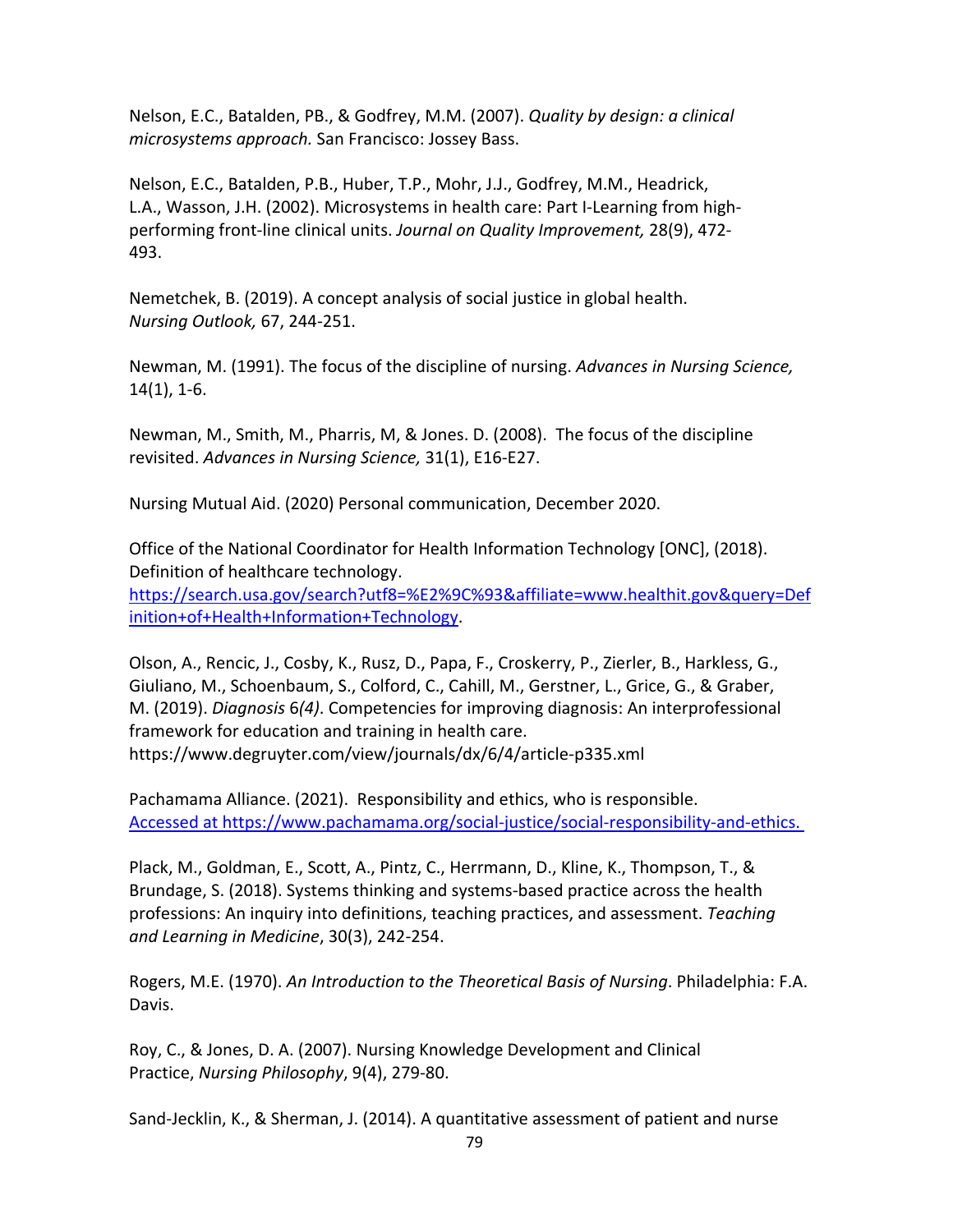outcomes of bedside nursing report implementation. *Journal of Clinical Nursing,* 23(19- 20)*,* 2854-2863.

Sekerka, L.E., & Bagozzi, R.P. (2007). Moral courage in the workplace: Moving to and from the desire and decision to act. *Business Ethics,* 16(2), 132 – 148.

Sherman, R. (2014). The patient engagement imperative. *American Nurse,* 9(2), 1-4.

Smith, M., & McCarthy, M. P. (2010). Disciplinary knowledge in nursing education: Going beyond the blueprints. *Nursing Outlook*, 58, 44-51.

Smith, M., & Parker, M. (2010). *Nursing theories and nursing practice, 3rd ed*. Philadelphia: F.A. Davis.

Smith, M. (2019). Regenerating nursing's disciplinary perspective. *Advances in Nursing Science,* 42(1), 3-16.

Storfjell, J., Wehtje Winslow, B., & Saunders, J. (2017). *Catalysts for change: Harnessing the power of nurses to build population health in the 21st Century*. Robert Wood Johnson Foundation White Paper. [https://www.rwjf.org/en/library/research/2017/09/catalysts](https://www.rwjf.org/en/library/research/2017/09/catalysts-for-change--harnessing-the-power-of-nurses-to-build-population-health.html)[for-change--harnessing-](https://www.rwjf.org/en/library/research/2017/09/catalysts-for-change--harnessing-the-power-of-nurses-to-build-population-health.html) [the-power-of-nurses-to-build-population-health.html](https://www.rwjf.org/en/library/research/2017/09/catalysts-for-change--harnessing-the-power-of-nurses-to-build-population-health.html)

Suby, C. (2009). Indirect care: The measure of how we support our staff. *Creative Nursing*, 15(2), 98-103.

Swartout, M., & Bishop, M. A. (2017). Population health management: Review of concepts and definitions. *American Journal of Health-System Pharmacists*, 74(18), 1405-1411.

Thorne, S. (2014). What constitutes core disciplinary knowledge? *Nursing Inquiry, 21*(1)*,* 1-2.

Tobbell, D. (2018). Nursing's boundary work: Theory development and the making of nursing science, ca. 1950-1980. *Nursing Research,* 67(2), 63-73.

Tratnack, S.A., O'Neill, C.M., Graham, P. (2011). Immersion experiences in undergraduate nursing psychiatric mental health nursing. *Journal of Nursing Education,* 50(9), 532-535.

Tubbs, J. B. (2009). *A handbook of bioethics terms*. Washington DC: Georgetown University Press.

Upenieks, V.V., Akhavan, J., Kotlerman, J., Esser, J., & Ngo, M.J. (2007). Valueadded care: A new way of assessing staffing ratios and workload variability. *Journal of Nursing Administration,* 37(5), 243-252.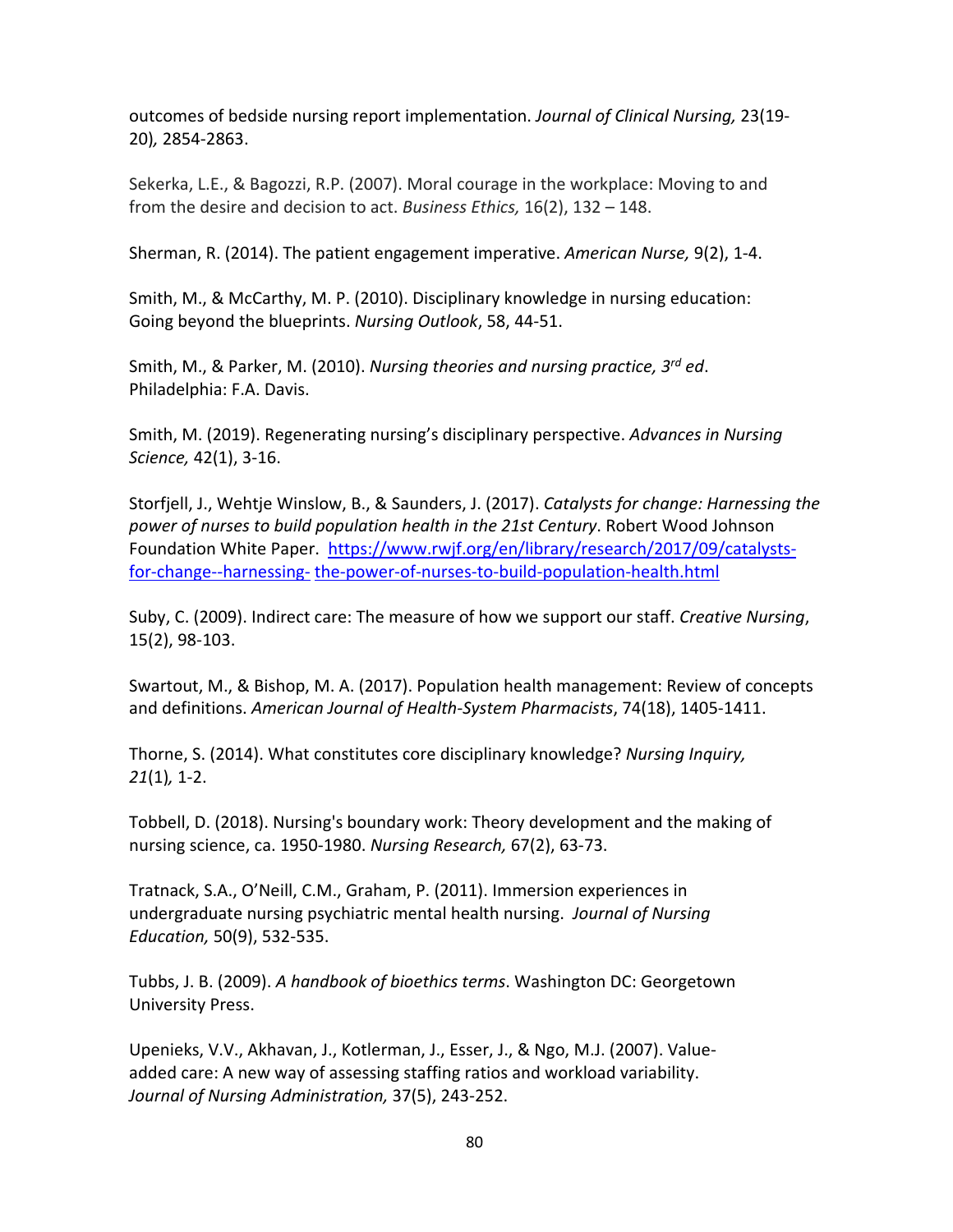U.S. Department of Health and Human Services, Office of Disease Prevention and Health Promotion. (2021). Healthy People 2030. [https://health.gov/healthypeople/objectives](https://health.gov/healthypeople/objectives-and-data/social-determinants-health)[and-data/social-determinants-health.](https://health.gov/healthypeople/objectives-and-data/social-determinants-health)

U.S. Department of Health and Human Services, Office of Disease Prevention and Health Promotion. (2020). Healthy People 2020. [https://www.healthypeople.gov/2020/about/foundation-health](https://www.healthypeople.gov/2020/about/foundation-health-measures/Determinants-of-Health)[measures/Determinants-of-Health](https://www.healthypeople.gov/2020/about/foundation-health-measures/Determinants-of-Health)

Watson, J. (1985). *Nursing Science and Human Care*. Stamford, CT: Appleton-Century-Crofts.

Wiecek, W. (2011). Structural racism and the law in America today: An introduction. *Kentucky Law Journal*, 100(1).

Wolf, J. A., Niederhauser, V., Marshburn, D., & LaVela, S. L. (2014). Defining patient experience, *Patient Experience Journal*, 1(1), 7-19.

World Health Organization Health Innovation Group. (2021) Promoting health through the life course. Retrieved from [https://www.who.int/life-course/ablut/who-health-innovation](https://www.who.int/life-course/ablut/who-health-innovation-group/en/)[group/en/](https://www.who.int/life-course/ablut/who-health-innovation-group/en/)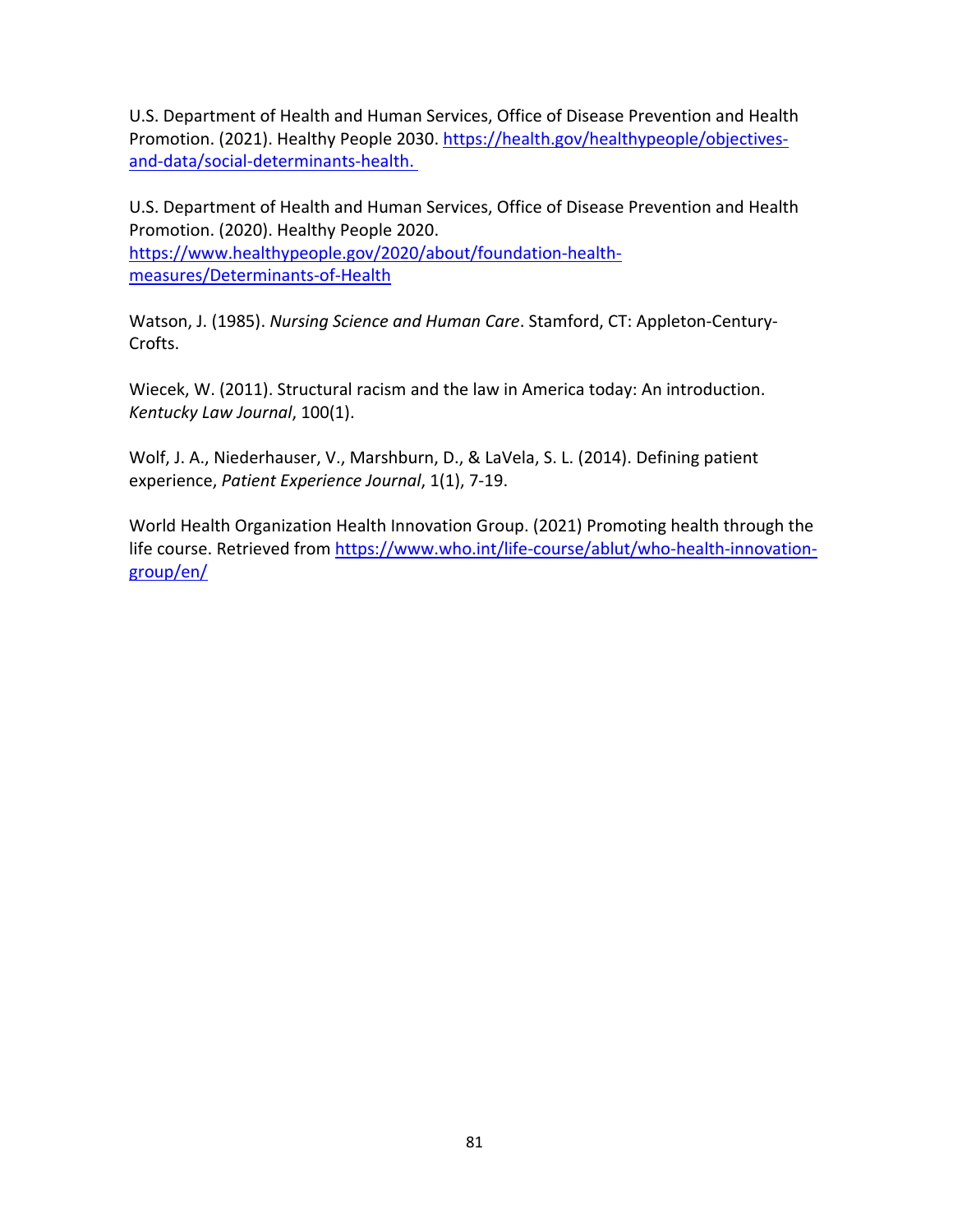## **Essentials Task Force Members**

## **Essentials Leadership Team**

Jean Giddens, PhD, RN, FAAN Co-Chair of the Essentials Task Force Virginia Commonwealth University

Cynthia McCurren, PhD, RN, Co-Chair of the Essentials Task Force University of Michigan-Flint

John McFadden, PhD, CRNA Co-Chair of the Essentials Task Force Barry University

Lin Zhan, PhD, RN, FAAN AACN Board Liaison University of Memphis

Jean Bartels, PhD, RN Consultant

Linda Caldwell, DNSc, ANP-BC Consultant

Nancy DeBasio, PhD, RN, FAAN Consultant

## **Essentials Task Force Members**

Angela Amar, PhD, RN, ANEF, FAAN University of Nevada Las Vegas

Jacklyn Barber, EdD, RN, CNL, CNS Morningside College

Carol Buck-Rolland, EdD, APRN University of Vermont

Jill Case-Wirth, MHA, BSN, RN WellStar Health System (Practice)

Lori Escallier, PhD, RN, CPNP-PC, FAAN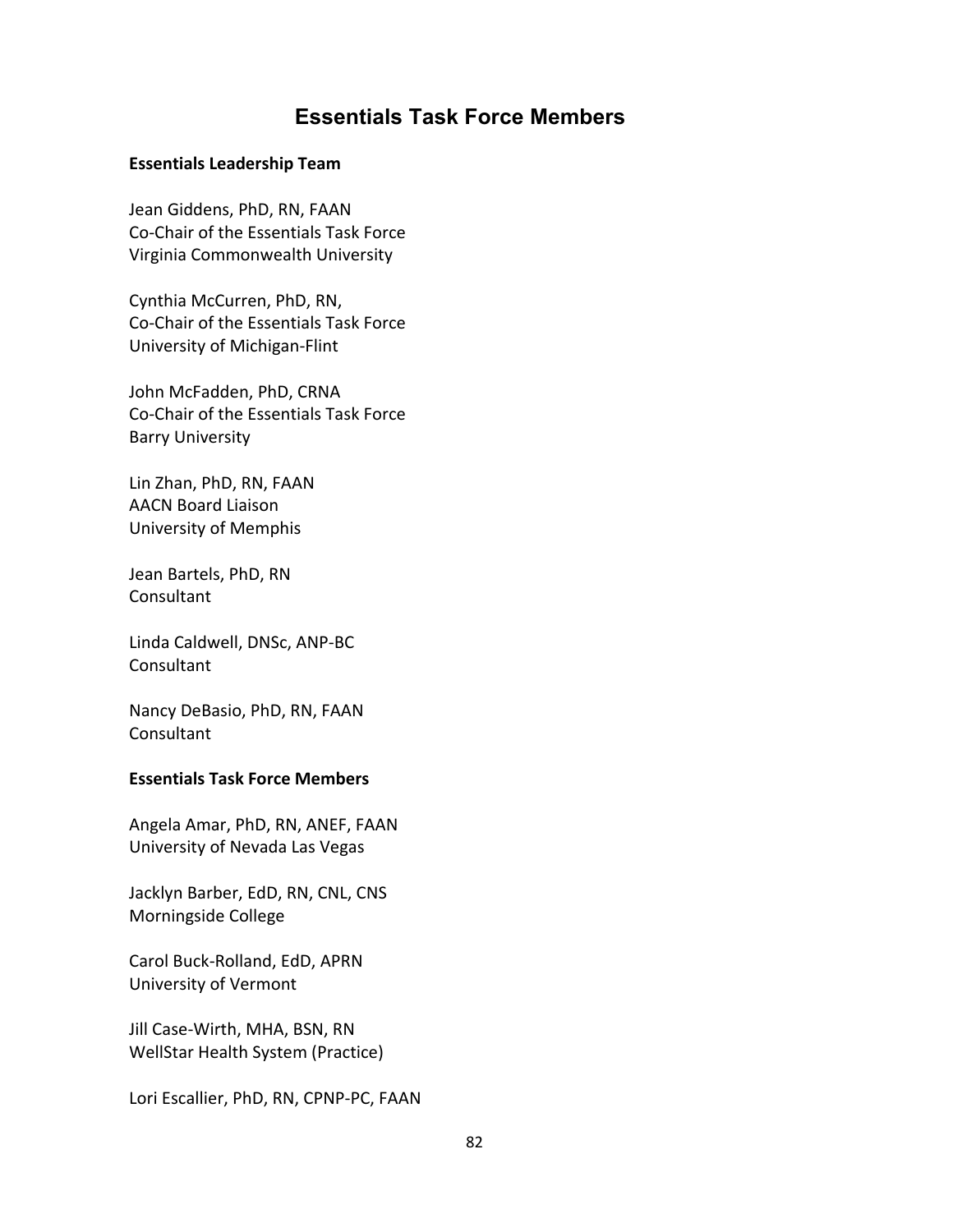SUNY Downstate Health Sciences University

Eileen Fry-Bowers, PhD, JD, RN, CPNP, FAAN University of San Diego

Vincent Hall, PhD, RN, CNE Walden University

Beverly Foster, PhD, MN, MPH, RN University of North Carolina – Chapel Hill

Jacqueline Hill, PhD, RN Bowie State University

Erica Hooper-Arana, DNP, RN, PHN, CNS, CNL University of San Francisco

Kristin Lee, PhD, MSN, RN, CNE University of Missouri-Kansas City

Kim Litwack, PhD, RN, FAAN, APNP University of Wisconsin-Milwaukee

Mary Morin, MSN, RN, NEA-BC Sentara Healthcare (Practice)

Connie Miller, DNP, RNC-OB, CNE University of Arizona

Susan Mullaney, DNP, APRN, GNP-BC, GS-C, FAANP UnitedHealth Group (Practice)

Susan Ruppert, PhD, RN, FNP-C, ANP-BC, FCCM, FNAP, FAANP, FAAN University of Texas Health Science Center at Houston

Marcella Rutherford, PhD, MBA, MSN, RN Nova Southeastern University

Martha Scheckel, PhD, MSN, RN University of St Thomas

Jenny Schuessler, PhD, RN, CNE University of West Georgia